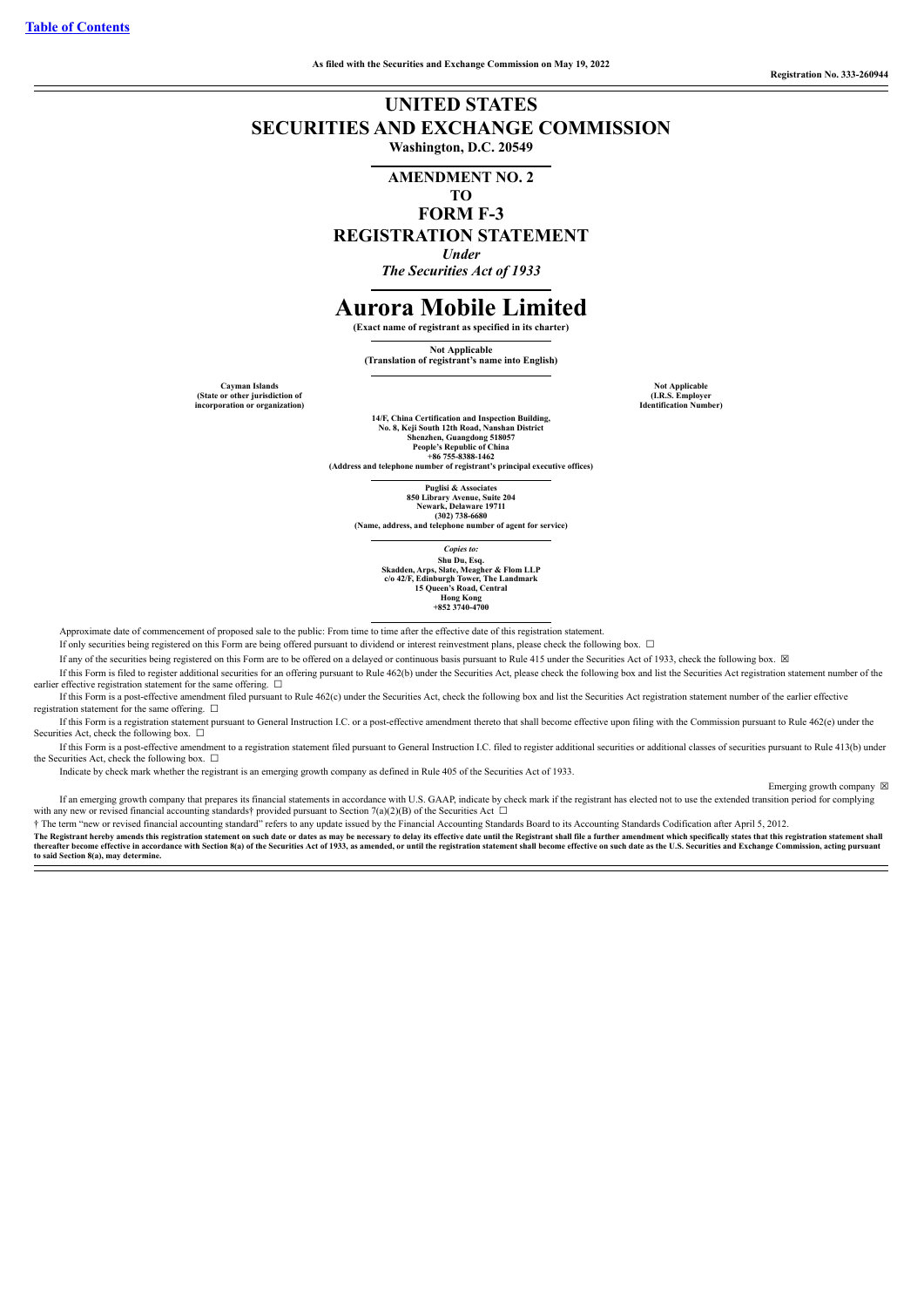The information in this prospectus is not complete and may be changed. We may not sell these securities until the registration statement filed with the Securities and Exchange Commission is effective. This preliminary prospectus is not an offer to sell these securities and we are not soliciting an offer to buy these securities in any state or jurisdiction where the offer or sale is not permitted.

**SUBJECT TO COMPLETION, DATED MAY 19, 2022**

# **Aurora Mobile Limited**



We may offer, issue and sell from time to time up to US\$80,000,000, or its equivalent in any other currency, currency units, or composite currency or currencies, of our Class A common shares, including in the form of Ameri Depositary Shares, or ADSs, preferred shares, warrants to purchase Class A common shares, including in the form of ADSs, subscription rights and a combination of such securities, separately or as units, in one or more offe

We refer to our ADSs, Class A common shares, preferred shares, warrants, subscription rights and units collectively as "securities" in this prospectus.

Each time we sell our securities pursuant to this prospectus, we will provide the specific terms of such offering in a supplement to this prospectus. The prospectus supplement may also add, update, or change information an investment decision

In addition, this prospectus also covers the sale by certain selling shareholder described herein of up to an aggregate of 13,825,461 Class A common shares. We will not receive any of the proceeds from the sale of Class A common shares by the selling shareholder.

We may, from time to time, sell the securities, and the selling shareholder may, from time to time, sell the Class A common shares, including in the form of ADSs, through public or private transactions, directly or through underwriters, agents or dealers, on or off the Nasdaq Global Market, at prevailing market prices or at privately negotiated prices. If any underwriters, agents or dealers are involved in the sale of any of these securities

Our ADSs are listed on the Nasdaq Global Market under the symbol "JG." On May 17, 2022, the closing price of our ADSs on the Nasdaq Global Market was US\$1.02 per ADS. Three ADSs represent two Class A con shares.

Investing in these securities involves a high degree of risk. Please carefully consider the risks discussed under "<u>Risk Factors</u>" in this prospectus beginning on page 20, in our reports filed with the Securities and Excha mission that are incorporated by reference in this prospectus, and in any applicable prospectus supplement.

Aurora Mobile Limited is not an operating company but a Cayman Islands holding company with operations primarily conducted by its subsidiaries and through contractual arrangements with a variable interest entity, or VIE, based in China. PRC laws and regulations restrict and impose conditions on foreign investment in businesses providing certain value-added telecommunications services in China. Accordingly, we operate these businesses in Ch U.S. GAAP. These contractual arrangements enable us to receive the economic benefits that could potentially be significant to the VIE in consideration for the services provided by our subsidiary, and hold an exclusive opti purchase all or part of the equity interests in and assets of the VIE when and to the extent permitted by PRC law. Because of these contractual arrangements, we are able to consolidate its financial results with ours under Mobile Limited, and "we," "us," "our company," or "our" refers to Aurora Mobile Limited and its subsidiaries, and, when describing our operations and consolidated financial information, also includes the VIE and its subsid China.

We and the VIE face various legal and operational risks and uncertainties related to doing business in Mainland China. A significant part of our business operations in China are conducted through the VIE, and we and the VI are subject to complex and evolving PRC laws and regulations. For example, we and the VIE face risks associated with regulatory approvals on offshore offerings, the use of variable interest entities, anti-monopoly regulato Information—Risk Factors—Risks Related to Doing Business in China" in our annual report on Form 20-F for the fiscal year ended [December](http://www.sec.gov/ix?doc=/Archives/edgar/data/0001737339/000119312522104903/d217874d20f.htm) 31, 2021, or our 2021 [Form](http://www.sec.gov/ix?doc=/Archives/edgar/data/0001737339/000119312522104903/d217874d20f.htm) 20-F, which is incorporated herein by reference, and "Risk<br>

We face various risks and uncertainties relating to doing business in China. Our business operations are primarily conducted in China through our subsidiaries and the VIE, and we and the VIE are subject to complex and evolving PRC laws and regulations. For example, we face risks associated with regulatory approvals on overseas offerings, and oversight on cybersecurity and data privacy, as well as the lack of inspection on our auditors b adverse change in our operations and the value of our ADSs, significantly limit or completely hinder our ability to continue to offer securities to investors, or cause the value of such securities to significantly decline. description of risks relating to doing business in China, please refer to "Item 3. Key Information — D. Risk Factors — Risks Relating to Doing Business in China" in our 2021 [Form](http://www.sec.gov/ix?doc=/Archives/edgar/data/0001737339/000119312522104903/d217874d20f.htm) 20-F, which is incorporated herein by refer

The PCAOB is currently unable to inspect our auditor in relation to their audit work performed for our financial statements and the inability of the PCAOB to conduct inspections over our auditor deprives our investors with in China. On December 2, 2021, the U.S. Securities and Exchange Commission, or the SEC, adopted final amendments implementing the disclosure and submission requirements of the HFCAA, pursuant to which the SEC will identify an issuer as a "Commission Identified Issuer" if the issuer has filed an annual report containing an audit report issued by a registered public accounting firm that the PCAOB has determined it is unable to inspect or inves according to which our auditor is subject to the determinations that the PCAOB is unable to inspect or investigate completely. In May 2022, in connection with its implementation of the HFCAA, the SEC conclusively named the and prohibited from over-the-counter trading in the United States in 2023.

Our corporate structure is subject to risks associated with our contractual arrangements with the VIE. The company and its investors may never have a direct ownership interest in the businesses that are conducted by the VI establish the structure for operating our business in China do not comply with PRC laws and regulations, or if these regulations or the interpretation of existing regulations change or are interpreted differently in the fu refer to risks disclosed under "Item 3.D. Key Information—Risk Factors—Risks Related to Our Corporate Structure" in our 2021 [Form](http://www.sec.gov/ix?doc=/Archives/edgar/data/0001737339/000119312522104903/d217874d20f.htm) 20-F, which is incorporated herein by reference, and "Risk Factors—Risks Related to Our Corporate Structure" in this prospectus.

We conduct our operations primarily through our WFOE and the VIE. As a result, Aurora's ability to pay dividends depends upon dividends paid by our WFOE. If our WFOE or any newly formed PRC subsidiaries incur debt on their own behalf in the future, the instruments governing their debt may restrict their ability to pay dividends to us. In addition, our WFOE is permitted to pay dividends to us only out of its retained earnings, if any, a reserve funds reach 50% of its registered capital. In addition, our WFOE may allocate a portion of its after-tax profits based on PRC accounting standards to enterprise expansion funds and staff bonus and welfare funds at prospectus, and "Cash Flow through Our Organization" in this prospectus. Our subsidiaries and the VIE conduct business transactions that include provision of services and intercompany loans, and collection of employee's in Structure and Contractual Arrangements with the VIE" and "Our Company—Cash Flows through Our Company" in this prospectus.

Neither the United States Securities and Exchange Commission nor any state securities commission has approved or disapproved of these securities or determined if this prospectus is truthful or complete. Any **representation to the contrary is a criminal offense.**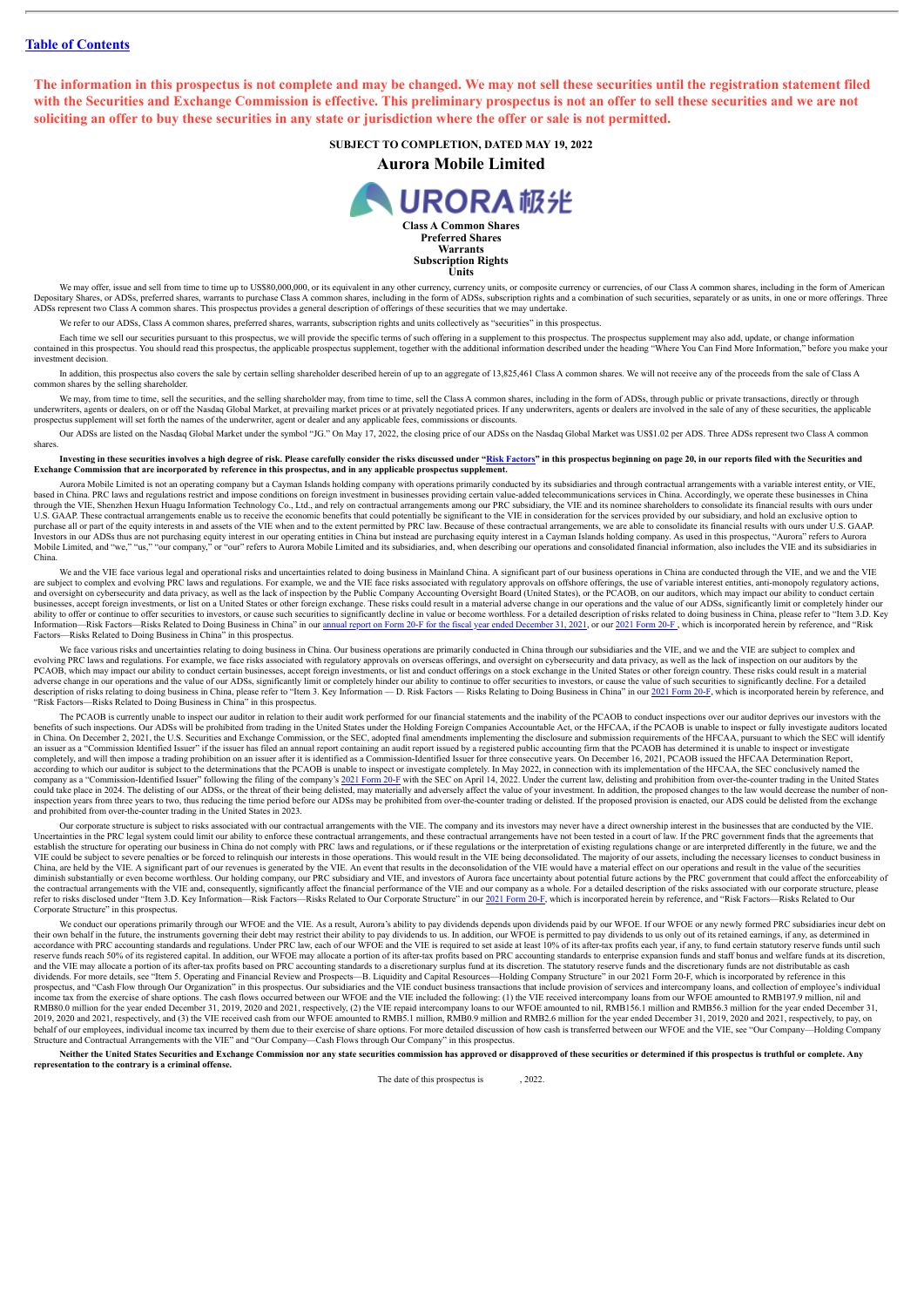# **TABLE OF CONTENTS**

<span id="page-2-0"></span>

| <b>ABOUT THIS PROSPECTUS</b>                           |    |
|--------------------------------------------------------|----|
| <b>FORWARD-LOOKING STATEMENTS</b>                      |    |
| <b>OUR COMPANY</b>                                     | 4  |
| <b>RISK FACTORS</b>                                    | 20 |
| <b>USE OF PROCEEDS</b>                                 | 29 |
| <b>CAPITALIZATION</b>                                  | 30 |
| <b>REGULATIONS</b>                                     | 31 |
| <b>DESCRIPTION OF SHARE CAPITAL</b>                    | 35 |
| <b>DESCRIPTION OF AMERICAN DEPOSITARY SHARES</b>       | 45 |
| <b>DESCRIPTION OF PREFERRED SHARES</b>                 | 53 |
| <b>DESCRIPTION OF WARRANTS</b>                         | 55 |
| <b>DESCRIPTION OF SUBSCRIPTION RIGHTS</b>              | 56 |
| <b>DESCRIPTION OF UNITS</b>                            | 58 |
| <b>ENFORCEABILITY OF CIVIL LIABILITIES</b>             | 59 |
| <b>TAXATION</b>                                        | 61 |
| <b>SELLING SHAREHOLDER</b>                             | 62 |
| <b>PLAN OF DISTRIBUTION</b>                            | 63 |
| <b>EXPENSES</b>                                        | 66 |
| <b>LEGAL MATTERS</b>                                   | 67 |
| <b>EXPERTS</b>                                         | 68 |
| WHERE YOU CAN FIND MORE INFORMATION                    | 69 |
| <b>INCORPORATION OF CERTAIN DOCUMENTS BY REFERENCE</b> | 70 |
|                                                        |    |

You should rely only on the information contained or incorporated by reference into this prospectus, in the applicable prospectus supplement or in any free writing prospectus filed by us with the SEC. We have not authorized any other person to provide you with different information. If anyone provides you with different or inconsistent information, you should not rely on it. You should not assume that the information contained or incorporated by reference into this prospectus and any prospectus supplement or in any free writing prospectus is accurate as of any date other than the respective dates thereof. Our business, financial condition, results of operations and prospects may have **changed since those dates.**

We are not, and the selling shareholder is not, making an offer to sell the securities or soliciting an offer to buy the securities in any **jurisdiction where the offer or sale is not permitted.**

i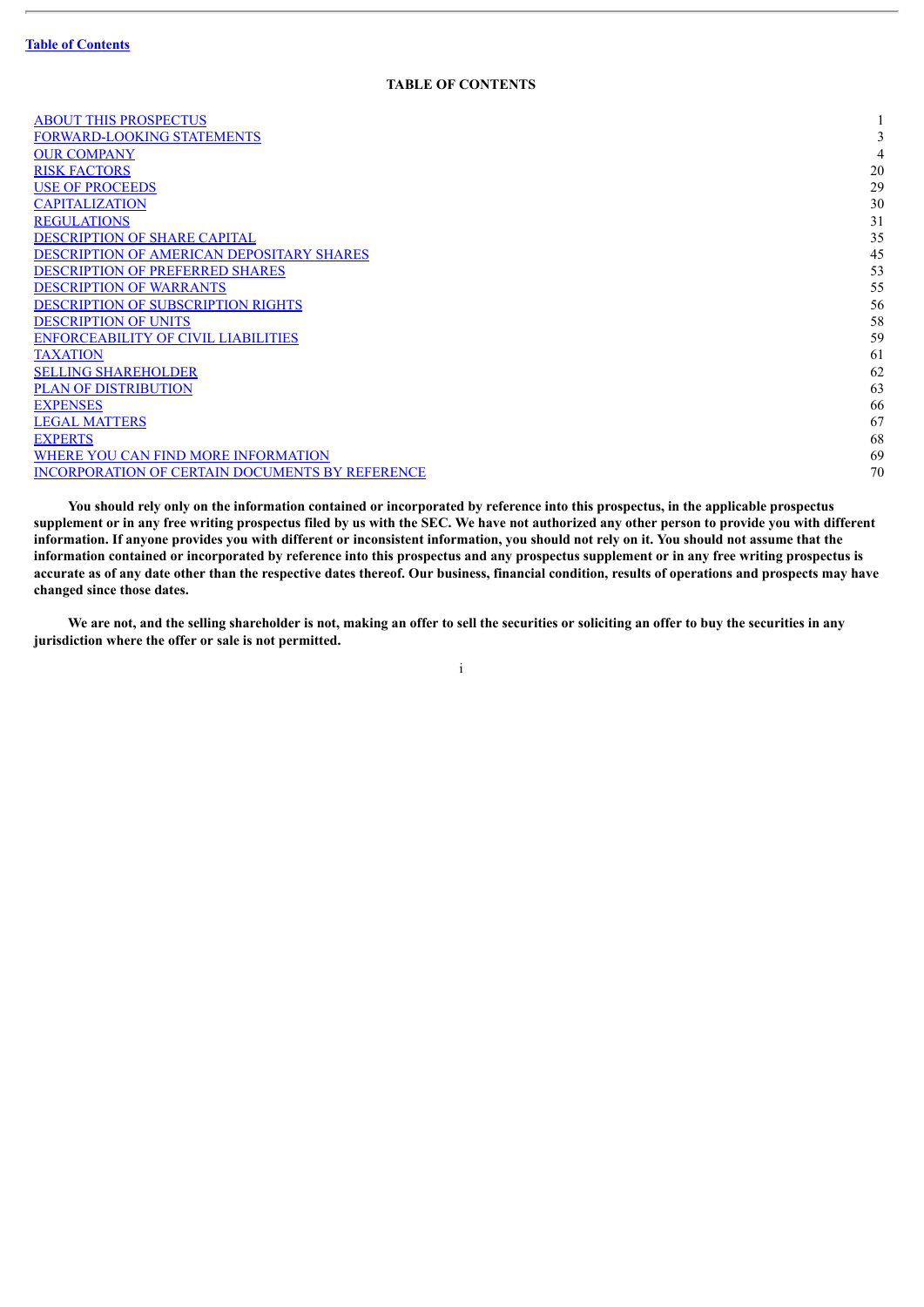# **ABOUT THIS PROSPECTUS**

<span id="page-3-0"></span>This prospectus is part of a registration statement that we filed with the U.S. Securities and Exchange Commission, or the SEC, using a "shelf" registration process. Under this shelf registration process, we and/or the selling shareholder may offer and sell the securities described in this prospectus in one or more offerings. This prospectus provides you with a general description of the securities we and the selling shareholder may offer. We may also add, update or change other information contained in this prospectus by means of a prospectus supplement or by incorporating by reference information we file with the SEC. The registration statement on file with the SEC includes exhibits that provide more detail on the matters discussed in this prospectus. If there is any inconsistency between the information in this prospectus and any applicable prospectus supplement, you should rely on the information in the applicable prospectus supplement. Before you invest in any securities offered by this prospectus, you should read this prospectus, any applicable prospectus supplements and the related exhibits to the registration statement filed with the SEC, together with the additional information described under the headings "Where You Can Find More Information" and "Incorporation of Certain Documents by Reference."

In this prospectus, unless otherwise indicated or unless the context otherwise requires, references to

- "ADRs" are to the American depositary receipts which may evidence the ADSs;
- "ADSs" are to our American depositary shares, every three of which represent two Class A common shares;
- "Aurora" are to Aurora Mobile Limited, our Cayman Islands holding company;
- "China" or the "PRC" are to the People's Republic of China, excluding, for the purposes of this this prospectus only, Hong Kong, Macau and Taiwan;
- "Class A common shares" are to our Class A common shares of par value US\$0.0001 per share;
- "Class B common shares" are to our Class B common shares of par value US\$0.0001 per share;
- "common shares" are to our common shares, par value US\$0.0001 per share;
- "cumulative app installations" as of a certain date are to the cumulative number of apps that have installed one or more of the SDKs offered as part of our developer services as of the same date;
- "customers" in a given period are to those that purchase at least one of our paid-for SAAS Businesses or targeted marketing during the same period. We treat each contracting party as a separate customer although it is possible that a company may have more than one contracting party to enter into contracts with us and multiple entities within one corporate group may use the same contracting party to enter into contracts with us;
- "GAAP" or "U.S. GAAP" are to accounting principles generally accepted in the United States of America;
- "monthly active unique mobile devices" in a given period are to the number of unique mobile devices that have at least one app establishing active connection with our servers in the last month of the same period;

- "our SAAS Businesses" are to our Developer Services and Vertical Applications;
- "VIE" are to Shenzhen Hexun Huagu Information Technology Co., Ltd., or Hexun Huagu;
- "our WFOE" are to JPush Information Consultation (Shenzhen) Co., Ltd., or Shenzhen JPush;
- "RMB" and "Renminbi" are to the legal currency of China;
- "SAAS" are to Software-as-a-Service;
- "US\$," "U.S. dollars," "\$," and "dollars" are to the legal currency of the United States; and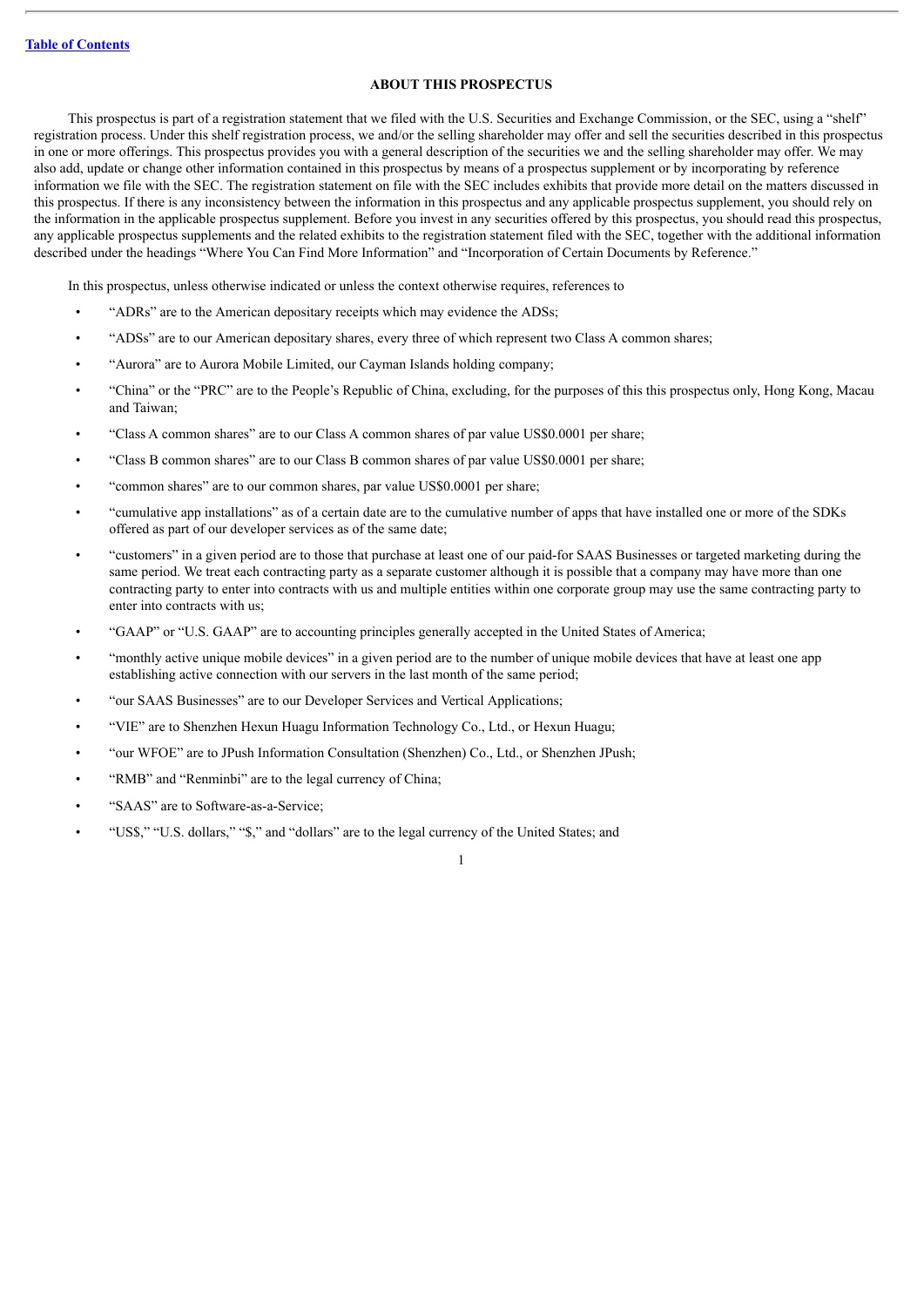• "we," "us," "our company" and "our" are to Aurora Mobile Limited, our Cayman Islands holding company, and its subsidiaries, and, when describing our operations and consolidated financial information, also include the VIE in China and its subsidiaries.

References in any prospectus supplement to "the accompanying prospectus" are to this prospectus and to "the prospectus" are to this prospectus and the applicable prospectus supplement taken together.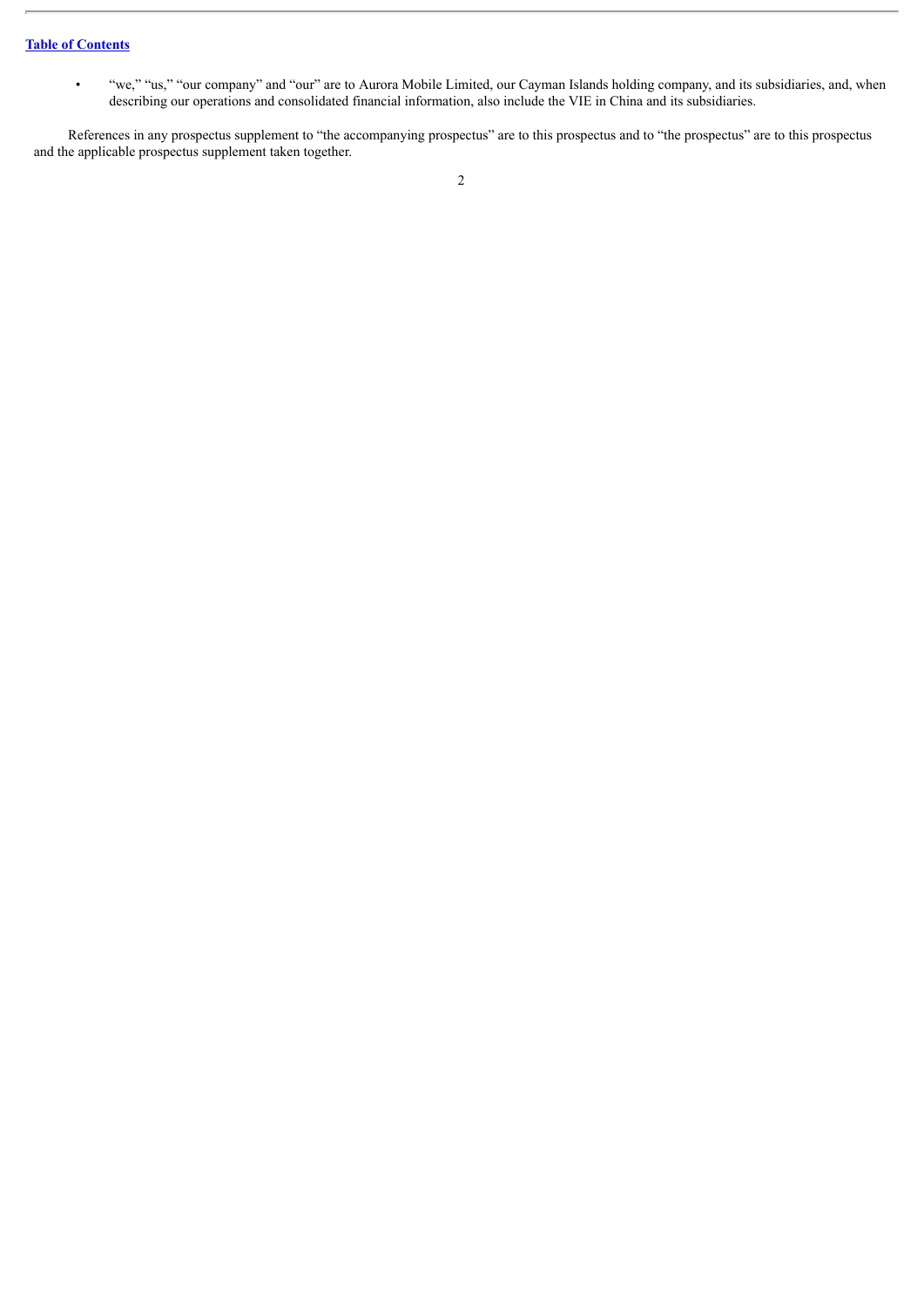# **FORWARD-LOOKING STATEMENTS**

<span id="page-5-0"></span>This prospectus and the documents incorporated by reference herein contain forward-looking statements that reflect our current expectations and views of future events. These statements are made under the "safe harbor" provisions of the U.S. Private Securities Litigation Reform Act of 1995. You can identify these forward-looking statements by terminology such as "may," "will," "expect," "anticipate," "aim," "intend," "plan," "believe," "estimate," "is/are likely to," "future," "potential," "continue" or other similar expressions. We have based these forward-looking statements largely on our current expectations and projections about future events and financial trends that we believe may affect our financial condition, results of operations, business strategy and financial needs. These forward-looking statements include statements relating to, among other things:

- our goals and strategies;
- our future business development, financial conditions and results of operations;
- the expected growth of the mobile internet industry and the mobile app developer services market in China;
- the expected growing application of big data technology in China, including in areas such as mobile online marketing, financial risk management, market intelligence and location-based intelligence services;
- our expectations regarding demand for and market acceptance of our SAAS Businesses and targeted marketing;
- our expectations regarding our relationships with app developers, customers, strategic partners and other stakeholders;
- competition in our industry; and
- relevant government policies and regulations relating to our industry.

The forward-looking statements included in this prospectus, in the documents incorporated by reference herein and in any prospectus supplement are subject to risks, uncertainties and assumptions about our company. Our actual results of operations may differ materially from the forward-looking statements as a result of the risk factors disclosed in this prospectus, in the documents incorporated by reference herein or in any applicable prospectus supplement.

We would like to caution you not to place undue reliance on these forward-looking statements, and you should read these statements in conjunction with the risk factors disclosed herein, in the documents incorporated by reference herein or in any applicable prospectus supplement for a more complete discussion of the risks of an investment in our securities. We operate in a rapidly evolving environment. New risks emerge from time to time and it is impossible for our management to predict all risk factors, nor can we assess the impact of all factors on our business or the extent to which any factor, or combination of factors, may cause actual results to differ from those contained in any forward-looking statement. We do not undertake any obligation to update or revise the forward-looking statements except as required under applicable law.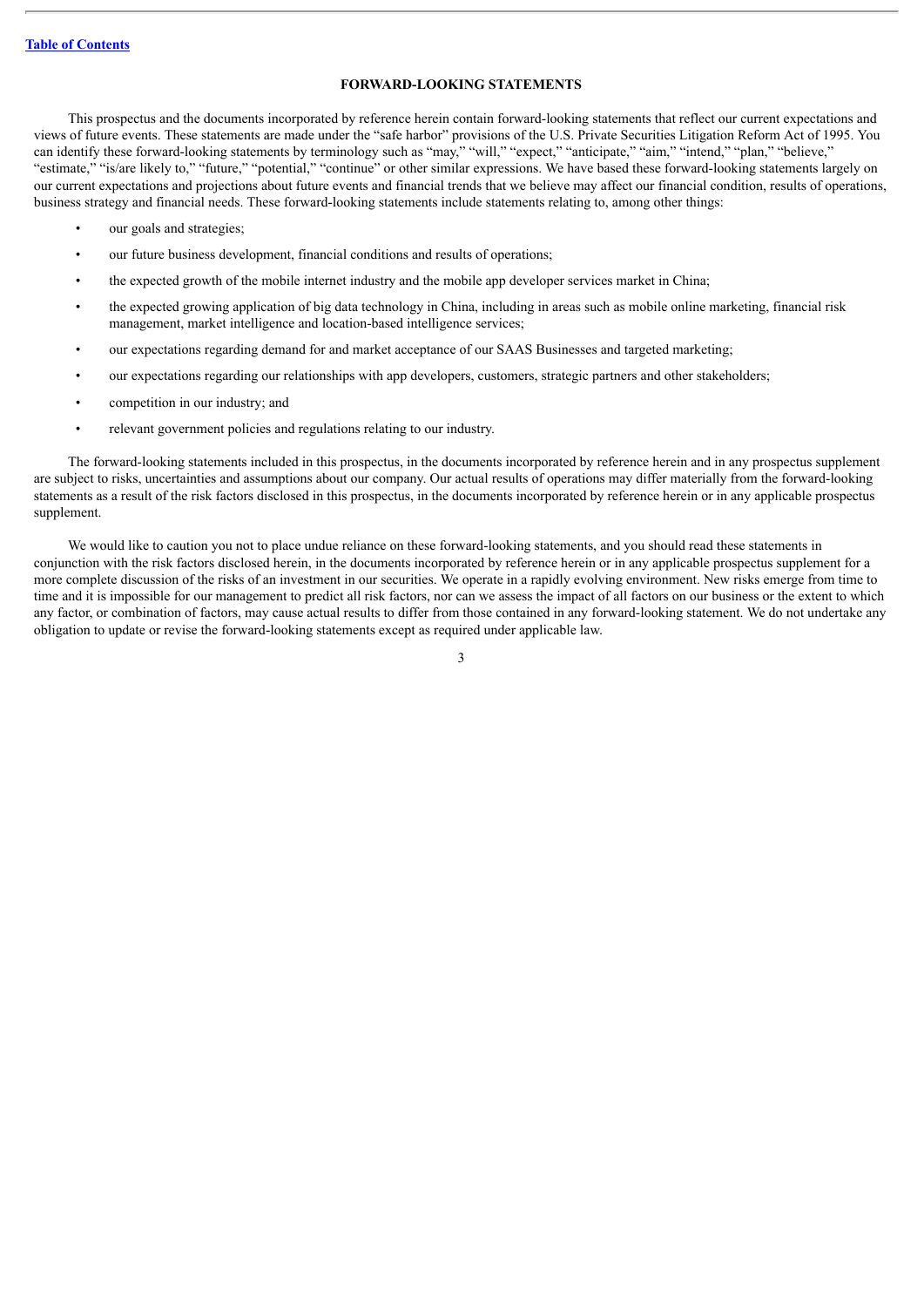### **OUR COMPANY**

### <span id="page-6-0"></span>**Our Mission**

Our mission is to improve productivity for businesses and society through harnessing the power of mobile big data to derive actionable insights and knowledge.

#### **Overview**

We are a leading developer service platform in China. Through our developer services, we reached approximately 1.44 billion monthly active unique mobile devices, accounting for approximately 90% of mobile device coverage in China, in December 2021. From these mobile devices, we gain access to, aggregate, cleanse, structure and encrypt vast amounts of real-time and anonymous device-level mobile behavioral data. We utilize artificial intelligence (AI) and machine learning to derive actionable insights and knowledge from this data, enabling our customers to make better business decisions. We are proud to have been recognized as the "Best SAAS Service Provider of the Year" at China SAAS Application Conference 2021, 2020, and 2017, the "SAAS Product Recommended by Users of the Year" at the Conference in 2021, the "2019-2020 Most Valuable SAAS Service Provider" at the Conference in 2020, "2020 Pingwest's SAAS Platform Most Trusted by Developers," "2018 Brilliant Business Partner on Tencent Social Network KA Service" by Tencent, and "2018 Top 20 Fin-Tech Service Platform of Banking Industry" by Yibencaijing. We are also proud to have received the "InfoQ 2020 Best Technology Community Driver Award," the "Best Social Marketing Case Study in Finance" and the "Best Big Data Marketing Case Study in Gaming" at Phoenix ADX Festival 2019, the "2018 Annual Global Award for Outstanding Achievement On Big Data Application Platform" from iiMedia Research, the "2018 Best Big Data Application Award" from China Electronic Commerce Committee, the "2017 Best Technology Company Award" from CCTV-Securities News Channel, the "2017 Big Data Innovative Solution Award" from Big Data Magazine.

We provide a comprehensive suite of services to mobile app developers in China. Our developer services easily integrate with all types of mobile apps and provide core in-app functionalities needed by developers, including push notification, instant messaging, analytics, sharing and short message service (SMS), one-click verification, and other service under JG Alliance. Our services had been used by approximately 648,186 mobile app developers in a great variety of industries, such as media, entertainment, gaming, financial services, tourism, ecommerce, and education, as of December 31, 2021. We are the partner of choice for many major internet companies, as well as many leading brands in various industries. The number of mobile apps utilizing at least one of our developer services, or the cumulative app installations, increased from over 1,452,000 as of December 31, 2019 to over 1,698,000 as of December 31, 2020, and further to over 1,807,000 as of December 31, 2021.

Since our inception through December 31, 2021, we have accumulated data from over 57.9 billion installations of our software development kits (SDKs) as part of our developer services. We only gain access to selected anonymous device-level data that is necessary for, and relevant to, the services provided. Once the original mobile behavioral data is collected, our data processing platform then stores, cleanses, structures and encrypts data for AI-powered modeling exercises in an aggregated and anonymized fashion. Our developer services can be integrated into multiple apps on the same device, which allows us to receive device-based data from different and multiple dimensions, both online and offline. We believe that our data is differentiated in its volume, variety, velocity and veracity.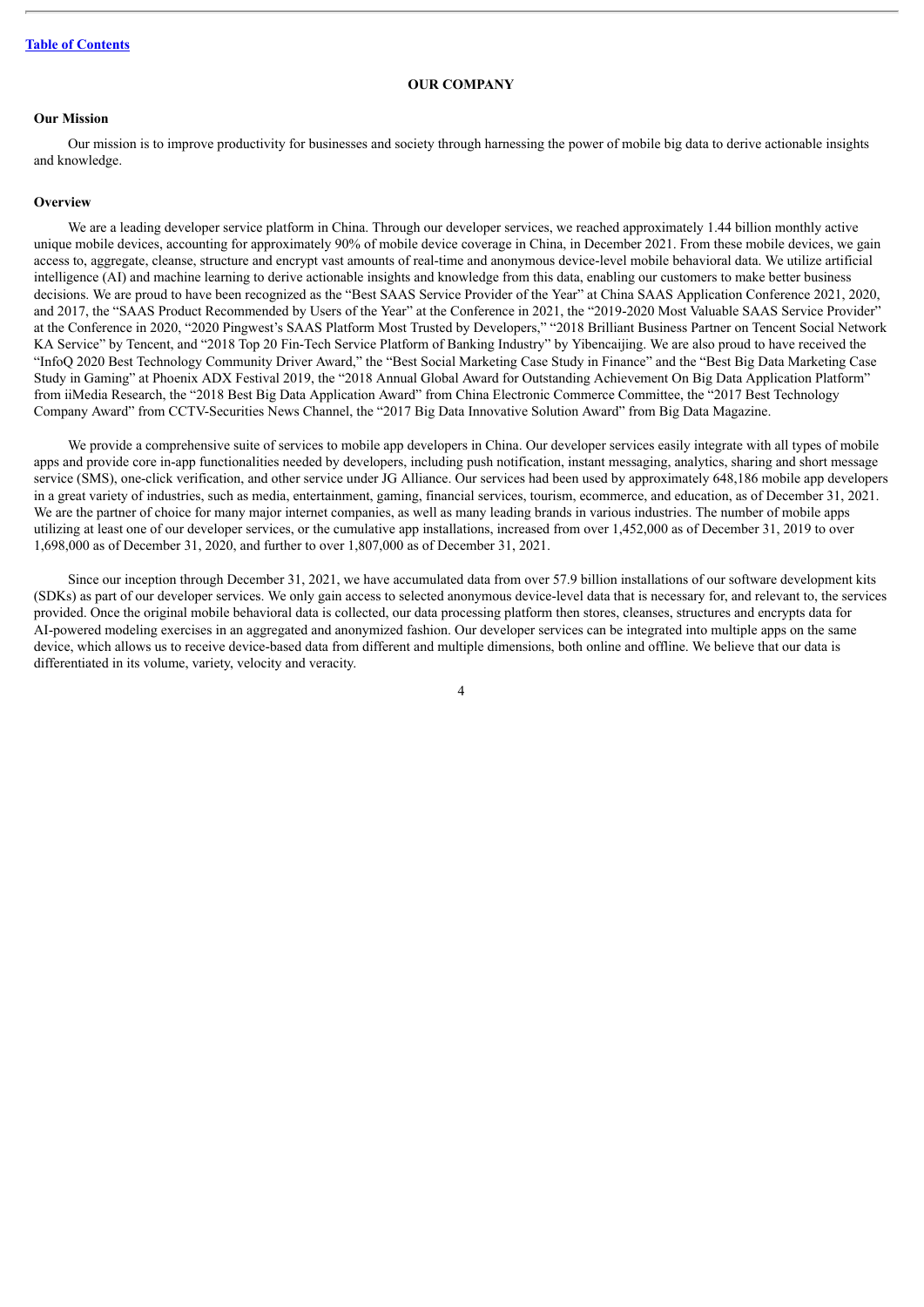AI and machine learning are the key technologies we utilize to gain actionable and marketing effective insights from our data and to develop and refine our vertical applications and targeted marketing. Leveraging these technologies built upon our massive and quality data foundation, we have developed a variety of solutions that offer industry-specific, actionable insights for customers in a number of different areas. Our solutions include:

- *Vertical Applications* mainly include market intelligence, financial risk management and location-based intelligence:
	- *Market intelligence*: We provide investment funds and corporations with real-time market intelligence solutions, such as our product iApp, which provides analysis and statistical results on the usage and trends of mobile apps in China.
	- *Financial risk management*: We assist financial institutions, licensed lenders and credit card companies in making informed lending and credit decisions.
	- *Location-based intelligence* ("*iZone*"): We help retailers and those from other traditional brick-and-mortar industries, such as real estate developers, track and analyze foot traffic, conduct targeted marketing and make more informed and impactful operating decisions, such as site selection.

Collectively, the developer services and vertical applications are termed SAAS Businesses.

• *Targeted marketing* ("*XiaoGuoTong*"): We help advertisers improve their effectiveness by enabling them to target the right audience with the right content at the right time.

Throughout 2020, we have strategically winded down our targeted marketing business to focus on SAAS Businesses, and had exited the targeted marketing business by the end of 2020. Starting from January 2021, we started to operate and generate revenue from pure SAAS Businesses.

We have built a robust technology infrastructure to support the usage of SAAS Businesses and the legacy targeted marketing throughout China on a real-time basis. We have developed a proprietary network of over 9,100 servers, including cloud servers strategically located around the country to provide high-quality and cost-effective services across all telecom providers throughout China. This extensive and carefully designed server network allows us to provide customers with real-time access and usage of our Software-as-a-service ("SAAS") products and targeted marketing with great stability, immense speed and high reliability.

### **Recent Developments**

### *Recent Development in Financing*

On April 16, 2021, we entered into a term loan agreement with Shanghai Pudong Development Bank, or SPD Bank. Under the loan agreement, SPD Bank agreed to provide us with a one-year RMB150 million term loan facility. The facility is priced at 50 basis points over one-year RMB Loan Prime Rate. The use of proceeds of the facility is for general corporate purpose. As of December 31, 2021, the outstanding balance of this loan was RMB150 million and the total deposits in restricted cash pledged for the loan was RMB157.9 million. On April 15, 2022 we have fully repaid the loan of RMB150 million on time, and the restricted cash pledged was released and transferred back to the company.

### *Recent Regulatory Developments and Permissions Required from the PRC Authorities for Our Operations*

We conduct our business in China through our subsidiaries and the VIE in China. The operations of our PRC subsidiaries and the VIE in China are governed by PRC laws and regulations. As of the date of this prospectus, and except otherwise disclosed in this prospectus, our PRC subsidiaries and the VIE have obtained the requisite licenses and permits from the PRC government authorities that are material for the business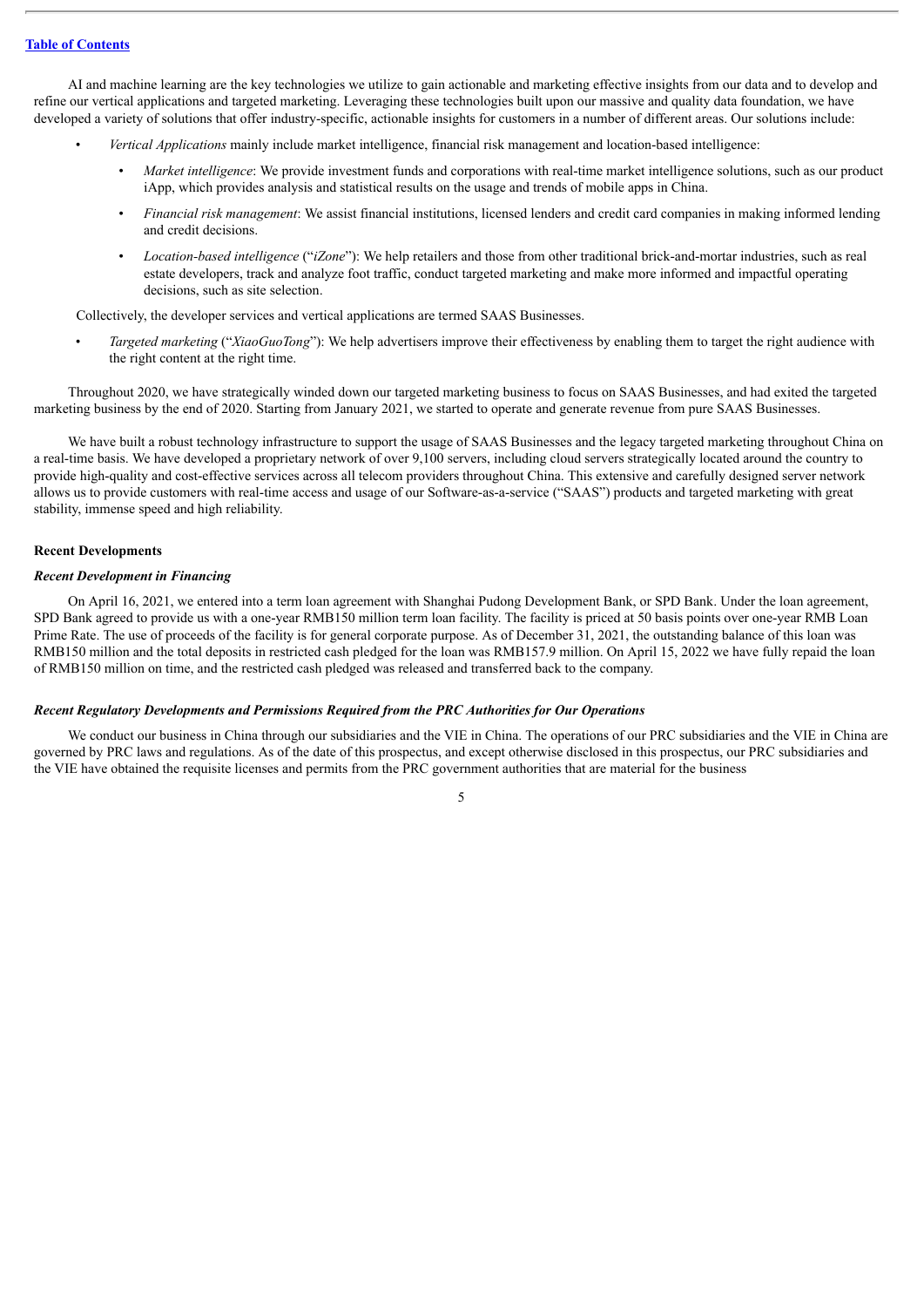operations of our holding company and the VIE in China, including, among others, two value-added telecommunication business licenses covering different scope of operations and a foreign-related investigation license. The VIE may also be required to obtain the personal credit reporting business license. The PRC government has adopted several regulations governing personal credit reporting businesses. According to the Administrative Regulations on the Credit Reporting Industry, which was promulgated by the State Council and became effective in 2013, "personal credit reporting business" means the activities of collecting, organizing, storing and processing "information related to the credit standing" of individuals as well as providing the information to others, and a "credit reporting agency" refers to a duly established agency whose primary business is credit reporting. Under the Administrative Regulations on the Credit Reporting Industry and the Administrative Measures for Credit Reporting Agencies, the latter of which was promulgated by the People's Bank of China and became effective in 2013, no entity may engage in personal credit reporting business without approval by the credit reporting industry regulatory department under the State Council. On September 27, 2021, the PBOC promulgated the Administrative Measures for Credit Information Services, or the Credit Information Services Measures, which took effect on January 1, 2022. Pursuant to the Credit Information Services Measures, Credit Information Services, shall mean the collection, sorting, retention, and processing of credit information of enterprises and individuals, and the provision of the foregoing information to information users. Credit information, shall mean the basic individual information, lending information and other relevant information used for identification and determination of creditworthiness status of enterprises and individuals, and collected pursuant to the law for the purpose of providing services for financial activities, as well as the analyzed and evaluated information formed based on the foregoing information. Persons engaging in personal credit information services shall obtain the personal credit information organization license issued by the PBOC pursuant to the Credit Information Services Measures. The VIE provides financial risk management solutions to financial institutions as well as emerging technology companies based on device-level mobile behavior data. Due to the lack of further interpretations of the current regulations governing personal credit reporting businesses, the exact definition and scope of "information related to credit standing" and "personal credit reporting business" under the current regulations are unclear. It is therefore uncertain whether the VIE would be deemed to engage in personal credit reporting business because of our financial risk management solutions. As of the date of this prospectus, we have not been subject to any fines or other penalties under any PRC laws or regulations related to personal credit reporting business. See "Item 4. Information on the Company—B. Business Overview— Regulations—Regulations on Credit Reporting" in our 2021 [Form](http://www.sec.gov/ix?doc=/Archives/edgar/data/0001737339/000119312522104903/d217874d20f.htm) 20-F, which is incorporated by reference in this prospectus. Given the uncertainties of interpretation and implementation of relevant laws and regulations and the enforcement practice by relevant government authorities, we may be required to obtain additional licenses, permits, filings or approvals for the functions and services of our platform in the future. For more detailed information, see "Item 3. Key Information—D. Risk Factors—Risks Related to Doing Business in China—We may be adversely affected by the complexity, uncertainties and changes in PRC regulation of internet-related businesses and companies, and any lack of requisite approvals, licenses or permits applicable to our business may have a material adverse effect on our business and results of operations" in our 2021 [Form](http://www.sec.gov/ix?doc=/Archives/edgar/data/0001737339/000119312522104903/d217874d20f.htm) 20-F, which is incorporated by reference in this prospectus.

Furthermore, except as disclosed in this prospectus, in connection with our issuance of securities to foreign investors, under current PRC laws. regulations and regulatory rules, as of the date of this prospectus, we, our PRC subsidiaries and the VIE, (i) are not required to obtain permissions from the China Securities Regulatory Commission, or the CSRC, and (ii) have not received or were denied such permissions by any PRC authority. We are subject to the risks of uncertainty of any future actions of the PRC government in this regard including the risk that we inadvertently conclude that the permission or approvals discussed here are not required, that applicable laws, regulations or interpretations change such that we are required to obtain approvals in the future.

However, the PRC government has recently indicated an intent to exert more oversight and control over offerings that are conducted overseas and/or foreign investment in China-based issuers. On December 28, 2021, the Cyberspace Administration of China, or the CAC, together with other authorities, jointly promulgated the Measures for Cybersecurity Reviews, or the Cybersecurity Review Measures, which became effective on February 15, 2022, and replaces its predecessor regulation. Pursuant to the Cybersecurity Review Measures, critical information infrastructure operators that procure internet products and services must be subject to the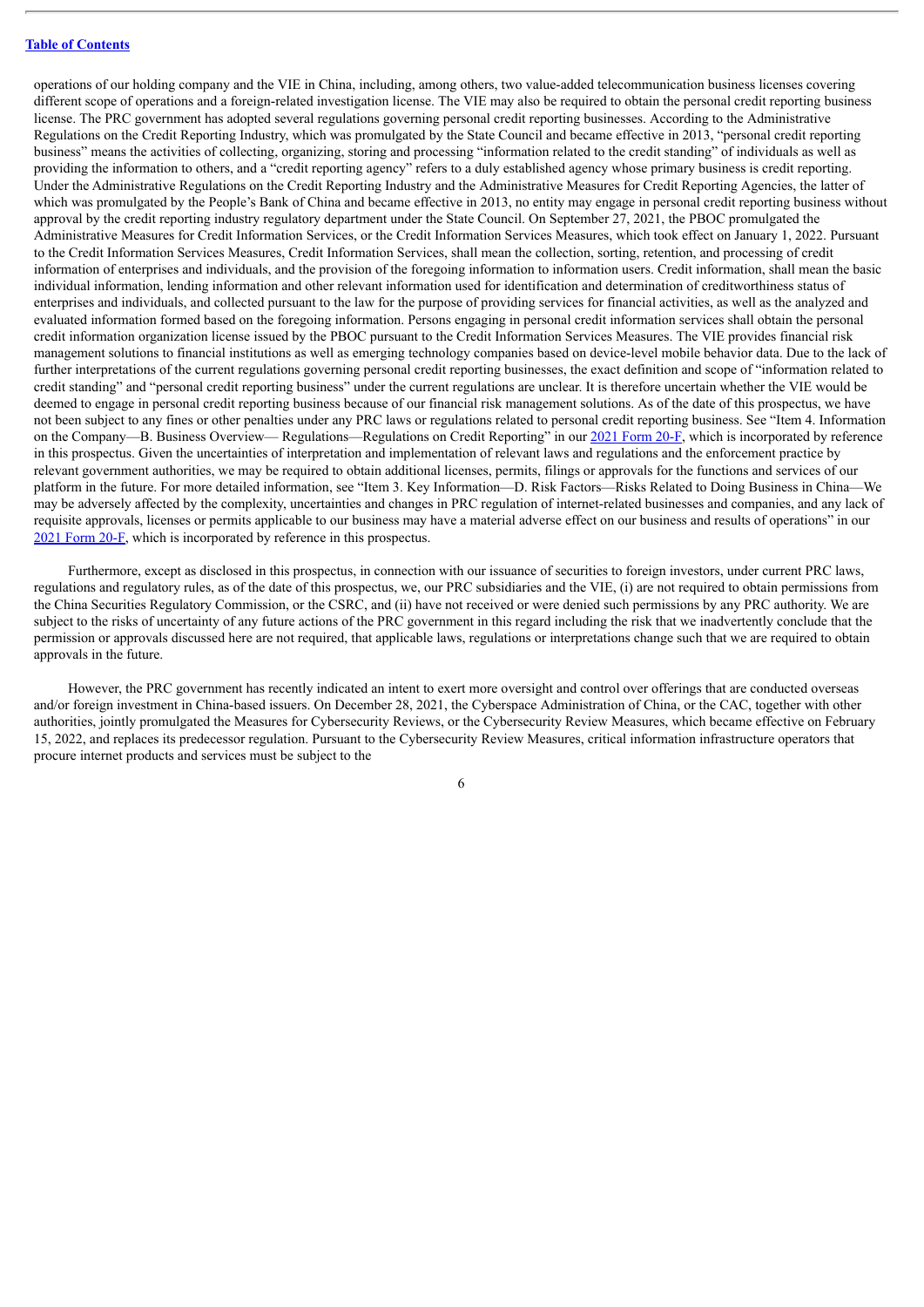cybersecurity review if their activities affect or may affect national security. The Cybersecurity Review Measures further stipulate that network platform operators that hold personal information of over one million users shall apply with the Cybersecurity Review Office for a cybersecurity review before any public offering at a foreign stock exchange. The Cybersecurity Review Measures remain unclear on whether the relevant requirements will be applicable to further equity or debt offerings by companies that have completed the initial public offering in the United States. In addition to the potential review before foreign listings, the CAC has the discretion to initiate cybersecurity review on data processing activities which are deemed to affect or may affect national security. Thus, we cannot preclude the possibility that we would be subject to such ex officio security reviews, and it is uncertain whether the fact of us being listed in the United States would increase such a possibility. On November 14, 2021, the CAC released the Regulations on the Network Data Security (Draft for Comments), or the Draft Regulations, and have accepted public comments until December 13, 2021. The draft Regulations provided that data processors refer to individuals or organizations that autonomously determine the purpose and the manner of processing data. If a data processor that processes personal data of more than one million users would like to list overseas, it shall apply for a cybersecurity review according to the draft Regulations. Besides, data processors that are listed overseas shall carry out an annual data security assessment. As the Draft Regulations is released for public comment only, and its provisions and anticipated adoption or effective date may be subject to change and thus its interpretation and implementation remain substantially uncertain. See "Risk Factors—Risks Related to Our Business and Industry— Our and the VIE's business generates and processes a large amount of data, and we are required to comply with PRC and other applicable laws relating to privacy and cybersecurity. The improper use or disclosure of data could have a material and adverse effect on our business and prospects" and "Risk Factors—Risks Related to Our Business and Industry—Security and privacy breaches may hurt our business."

Under the Cybersecurity Review Measures and other PRC cybersecurity laws and regulations, critical information infrastructure operators that intend to purchase internet products and services that affect or may affect national security must be subject to the cybersecurity review. As advised by our PRC legal counsel, the PRC governmental authorities may have wide discretion in the interpretation and enforcement of these laws, including the interpretation of the scope of "critical information infrastructure operators." See "Regulations—Regulations Related to Internet Information Security and Privacy Protection—Regulations on Personal Information Protection." In addition, the Cybersecurity Review Measures also stipulate that any internet platform operator carrying out data processing activities that affect or may affect national security should also be subject to the cybersecurity review. In anticipation of the strengthened implementation of cybersecurity laws and regulations and the continued expansion of our business, we face potential risks if we are deemed as a critical information infrastructure operator under the PRC cybersecurity laws and regulations. In such case, we must fulfill certain obligations as required under the PRC cybersecurity laws and regulations, including, among others, storing personal information and important data collected and produced within the PRC territory during our operations in China, which we have fulfilled in our business, and we may be subject to review when purchasing internet products and services. We may be subject to review when conducting data processing activities, and may face challenges in addressing its requirements and make necessary changes to our internal policies and practices in data processing. As of the date of this prospectus, we have not been involved in any investigations on cybersecurity review made by the Cyberspace Administration of China on such basis, and we have not received any inquiry, notice, warning, or sanctions in such respect.

On July 6, 2021, the relevant PRC governmental authorities made public the Opinions on Strictly Cracking Down Illegal Securities Activities in Accordance with the Law. These opinions emphasized the need to strengthen the administration over illegal securities activities and the supervision on overseas listings by China-based companies and proposed to take effective measures, such as promoting the construction of relevant regulatory systems to deal with the risks and incidents faced by China-based overseas-listed companies. As these opinions are recently issued, official guidance and related implementation rules have not been issued yet and the interpretation of these opinions remains unclear at this stage. See "Risk Factors—Risks Related to Doing Business in China—The approval and/or other requirements of the CSRC or other PRC governmental authorities may be required in connection with an offering under PRC rules, regulations or policies, and, if required, we cannot predict whether or how soon we will be able to obtain such approval." As of the date of this prospectus,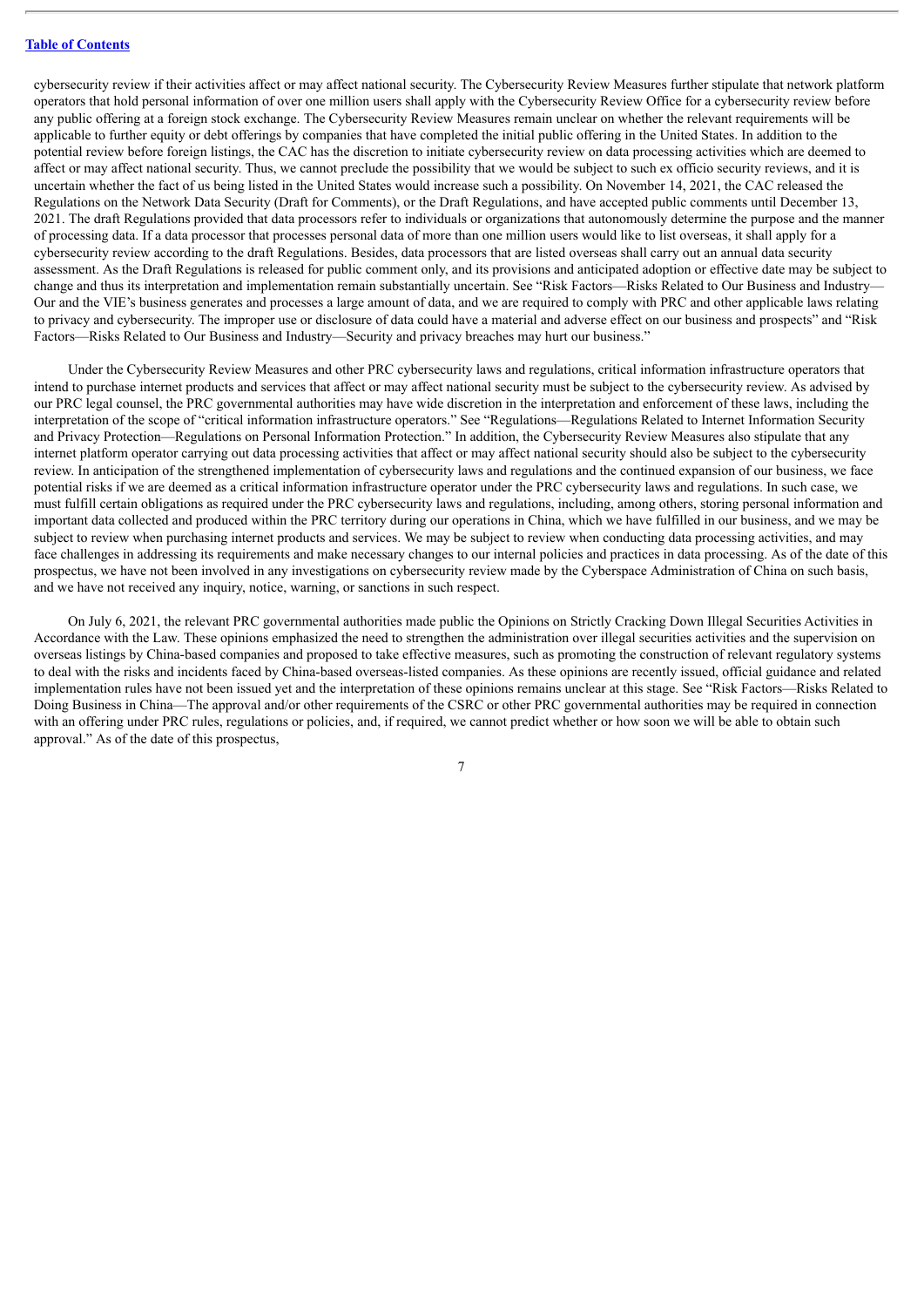we have not received any inquiry, notice, warning, or sanctions regarding offshore offering from the CSRC or any other PRC governmental authorities.

On December 24, 2021, the CSRC released the Administrative Provisions of the State Council on the Overseas Issuance and Listing of Securities by Domestic Companies (Draft for Comments), or the Draft Overseas Listing Regulations, and the Measures for the Overseas Issuance and Listing of Securities Record-filings by Domestic Companies (Draft for Comments), or the Draft Overseas Listing Measures, both of which were open for public comments until January 23, 2022. Under these draft new rules, a filing-based regulatory system will be applied to "indirect overseas offering and listing" of PRC domestic companies, which refers to such securities offering and listing in an overseas market made in the name of an offshore entity, but based on the underlying equity, assets, earnings or other similar rights of a domestic company which operates its main business domestically. In a Q&A released on its official website, the respondent CSRC official indicated that the CSRC will start applying the filing requirements to new offerings and listings. New initial public offerings and refinancing by existing overseas-listed Chinese companies will be required to go through the filing process. As for the other filings for the existing companies, the regulator will grant an adequate transition period to complete their filing procedures. It is still uncertain when the final versions of these new provisions and measures will be issued and take effect, how they will be enacted, interpreted or implemented, and whether they will affect us. Assuming the Draft Overseas Listing Regulations and the Draft Overseas Listing Measures become effective in their current forms, we or any of our offering and listing in an overseas market in the future will be subject to the filing requirement with the CSRC.

On April 2, 2022, the CSRC published the Provisions on Strengthening the Management of Confidentiality and Archives Related to the draft Overseas Issuance of Securities and Overseas Listing by Domestic Companies (Draft for Public Comments), or the Draft Archives Rules, and accepted public comments until April 17, 2022. The Draft Archives Rules requires that, in the process of overseas issuance and listing of securities by domestic entities, the domestic entities, securities companies and securities service institutions that provide relevant securities services shall strictly implement the provisions of relevant laws and regulations and the requirements of these provisions, establish and improve rules on confidentiality and archives administration. Where the domestic entities provide with or publicly disclose documents, materials or other items related to the state secrets and government work secrets to the relevant securities companies, securities service institutions, overseas regulatory authorities, or other entities or individuals, the companies shall apply for approval of competent departments with the authority of examination and approval in accordance with law and report the matter to the secrecy administrative departments at the same level for record filing. Where there is unclear or controversial whether or not the concerned materials are related to state secrets, the materials shall be reported to the relevant secrecy administrative departments for determination. However, the Draft Archives Rules have not yet been settled or become effective, and there remain uncertainties regarding the further interpretation and implementation of the Draft Archives Rules. For more detailed information, see "Item 3. Key Information—D. Risk Factors—Risks Related to Our Corporate Structure—The approval, filing or other requirements of the China Securities Regulatory Commission or other PRC government authorities may be required under PRC law in connection with our issuance of securities overseas" in our 2021 Form 20- F, which is incorporated by reference in this prospectus.

In addition to the approval of the CSRC or other PRC government authorities that may be required in connection with our offshore offerings, the VIE is required to obtain and maintain applicable licenses and approvals from different regulatory authorities to provide their current services. Under the current PRC regulatory scheme, a number of regulatory agencies, including, but not limited to, the Ministry of Industry and Information Technology, or MIIT, and Cyberspace Administration of China, jointly regulate all major aspects of the internet industry, including the mobile internet business. Operators must obtain government approvals and licenses for relevant telecommunications business. The VIE also provides mobile app data analysis product to both domestic and foreign financial industry clients, and may be considered as engaging in foreign-related investigation business. As such, under the current PRC regulatory scheme, the VIE may be required to obtain a foreign-related investigation license. See "Item 4. Information on the Company—B. Business Overview—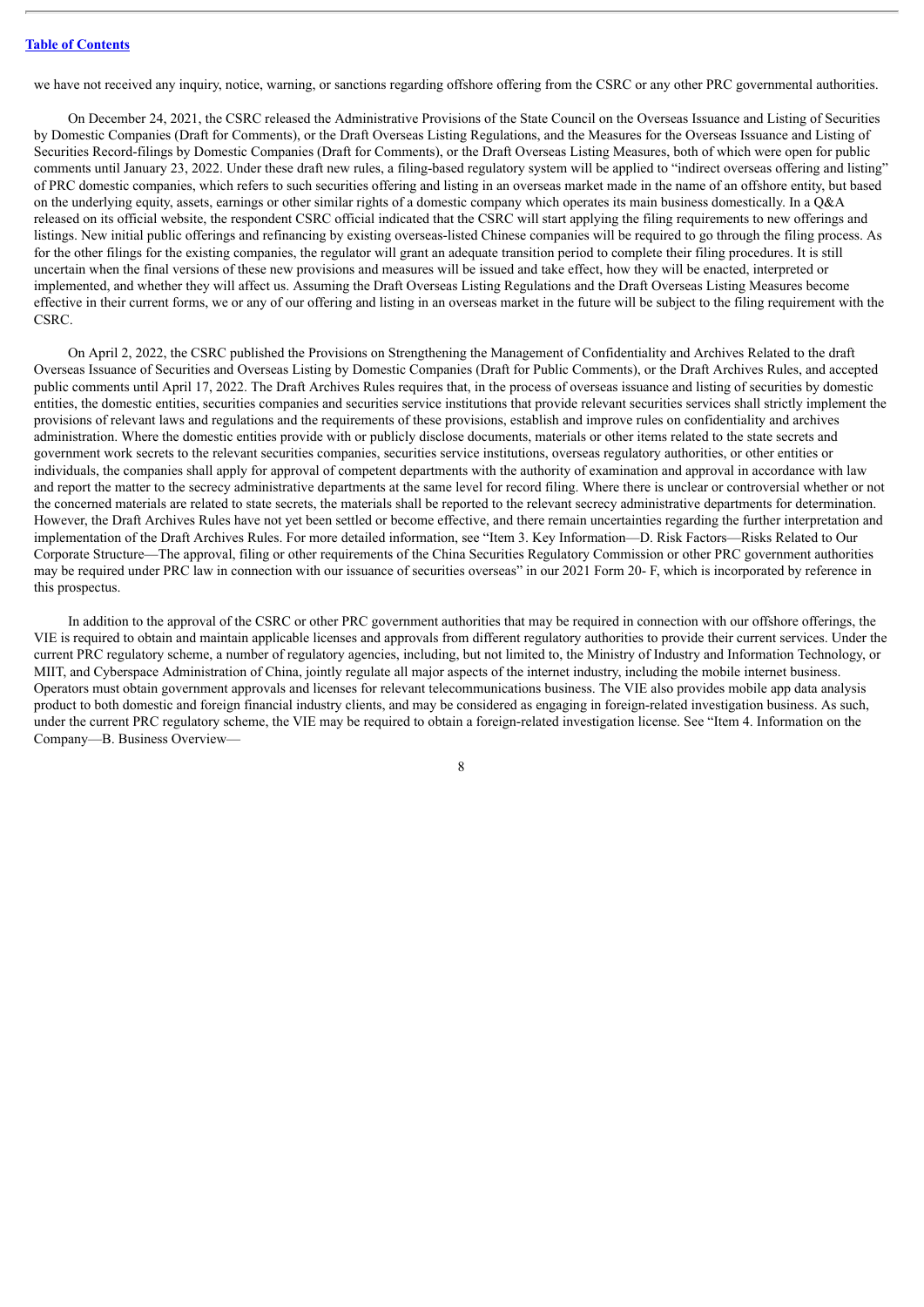Regulations—Regulations on Telecommunications Services and Foreign Ownership Restrictions" and "Item 4. Information on the Company—B. Business Overview—Regulations—Regulations on Foreign-related Investigation" in our 2021 [Form](http://www.sec.gov/ix?doc=/Archives/edgar/data/0001737339/000119312522104903/d217874d20f.htm) 20-F, which is incorporated by reference in this prospectus. The VIE has obtained two value-added telecommunication business licenses covering different scope of operations and a foreign-related investigation license.

The VIE may also be required to obtain the personal credit reporting business license. The PRC government has adopted several regulations governing personal credit reporting businesses. According to the Administrative Regulations on the Credit Reporting Industry, which was promulgated by the State Council and became effective in 2013, "personal credit reporting business" means the activities of collecting, organizing, storing and processing "information related to the credit standing" of individuals as well as providing the information to others, and a "credit reporting agency" refers to a duly established agency whose primary business is credit reporting. Under the Administrative Regulations on the Credit Reporting Industry and the Administrative Measures for Credit Reporting Agencies, the latter of which was promulgated by the People's Bank of China and became effective in 2013, no entity may engage in personal credit reporting business without approval by the credit reporting industry regulatory department under the State Council. The VIE provides financial risk management solutions to financial institutions as well as emerging technology companies based on device-level mobile behavior data. Due to the lack of further interpretations of the current regulations governing personal credit reporting businesses, the exact definition and scope of "information related to credit standing" and "personal credit reporting business" under the current regulations are unclear. It is therefore uncertain whether the VIE would be deemed to engage in personal credit reporting business because of our financial risk management solutions. As of the date of this prospectus, we have not been subject to any fines or other penalties under any PRC laws or regulations related to personal credit reporting business. See "Item 4. Information on the Company—B. Business Overview—Regulations—Regulations on Credit Reporting" in our 2021 [Form](http://www.sec.gov/ix?doc=/Archives/edgar/data/0001737339/000119312522104903/d217874d20f.htm) 20-F, which is incorporated by reference in this prospectus.

We believe that we are currently not required to obtain any other permission or approval from Chinese authorities to operate our business or to issue these securities in follow-on offerings to foreign investors. However, there is no guarantee that this will continue to be the case in the future in relation to our business development, a follow-on offering or the continued listing of our securities on a U.S. securities exchange, or even in the event such permission or approval is required and obtained, it will not be subsequently revoked or rescinded. If we do not receive or maintain the permissions or approvals, or if we inadvertently conclude that such permissions or approvals are not required, or applicable laws, regulations, or interpretations change such that we are required to obtain permission or approval in the future, we may be subject to an investigation by competent regulators, fines or penalties, or an order prohibiting us from conducting an offering, and these risks could result in a material adverse change in our operations and the value of our ADSs, significantly limit or completely hinder our ability to offer or continue to offer securities to investors, or cause such securities to significantly decline in value or become worthless.

#### **The Holding Foreign Companies Accountable Act**

The Holding Foreign Companies Accountable Act, or the HFCAA, was enacted on December 18, 2020. The HFCAA states that if the SEC determines that we have filed audit reports issued by a registered public accounting firm that has not been subject to inspection by the PCAOB for three consecutive years beginning in 2021, the SEC should prohibit our shares or ADSs from being traded on a national securities exchange. Since our auditor is located in China, a jurisdiction where the PCAOB has been unable to conduct inspections without the approval of the Chinese authorities, our auditor is not currently inspected by the PCAOB, which may impact our ability to remain listed on a United States or other foreign exchange. The related risks and uncertainties could cause the value of our ADSs to significantly decline. For more details, please refer to "Risk Factors—Risk Related to Doing Business in China" in this prospectus and "Item 3. Key [Information—D.](http://www.sec.gov/ix?doc=/Archives/edgar/data/0001737339/000119312522104903/d217874d20f.htm) Risk Factors—Risk Related to Doing Business in China" in our 2021 Form 20-F, which is incorporated herein by reference.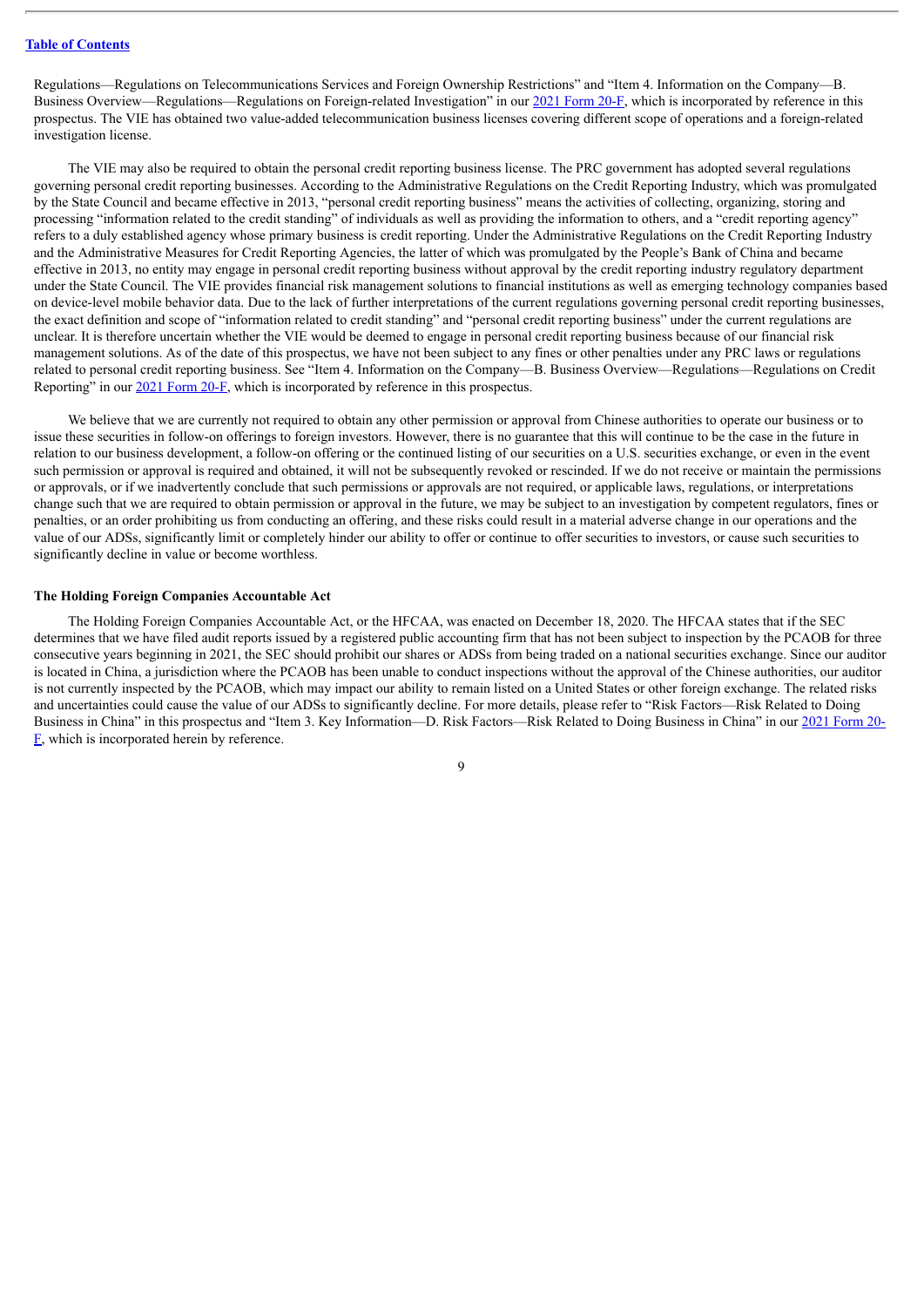#### **Holding Company Structure and Contractual Arrangements with the VIE**

Aurora Mobile Limited is not an operating company in China but a Cayman Islands holding company with no equity ownership in its variable interest entity, or VIE. We conduct our operations in China primarily through our PRC subsidiary and the VIE. PRC laws and regulations restrict and impose conditions on foreign investment in businesses providing certain value-added telecommunications services in China. Accordingly, we operate these businesses in China through the VIE.

As used in this prospectus, "Aurora" refers to Aurora Mobile Limited, and "we," "us," "our company," or "our" refers to Aurora Mobile Limited and its subsidiaries, and, when describing our operations and consolidated financial information, also includes the VIE and its subsidiaries in China. We refer to Shenzhen Hexun Huagu Information Technology Co., Ltd., or Hexun Huagu, as "the VIE", and to JPush Information Consultation (Shenzhen) Co., Ltd., or Shenzhen JPush, as "our WFOE" in this prospectus. Investors in our ADSs are not purchasing equity interest in our operating entities in China but instead are purchasing equity interest in a holding company incorporated in the Cayman Islands.

The following chart illustrates our corporate structure, including our subsidiaries and the VIE as of the date of this prospectus:



Note:

<sup>(1)</sup> Mr. Weidong Luo, our founder, chairman of our board of directors, chief executive officer and a principal beneficial owner of the shares of Aurora, holds 80% equity interests in the VIE. Messrs. Xiaodao Wang and Jiawen Fang are both beneficial owners of the shares of Aurora, and they each hold 10% equity interests in the VIE.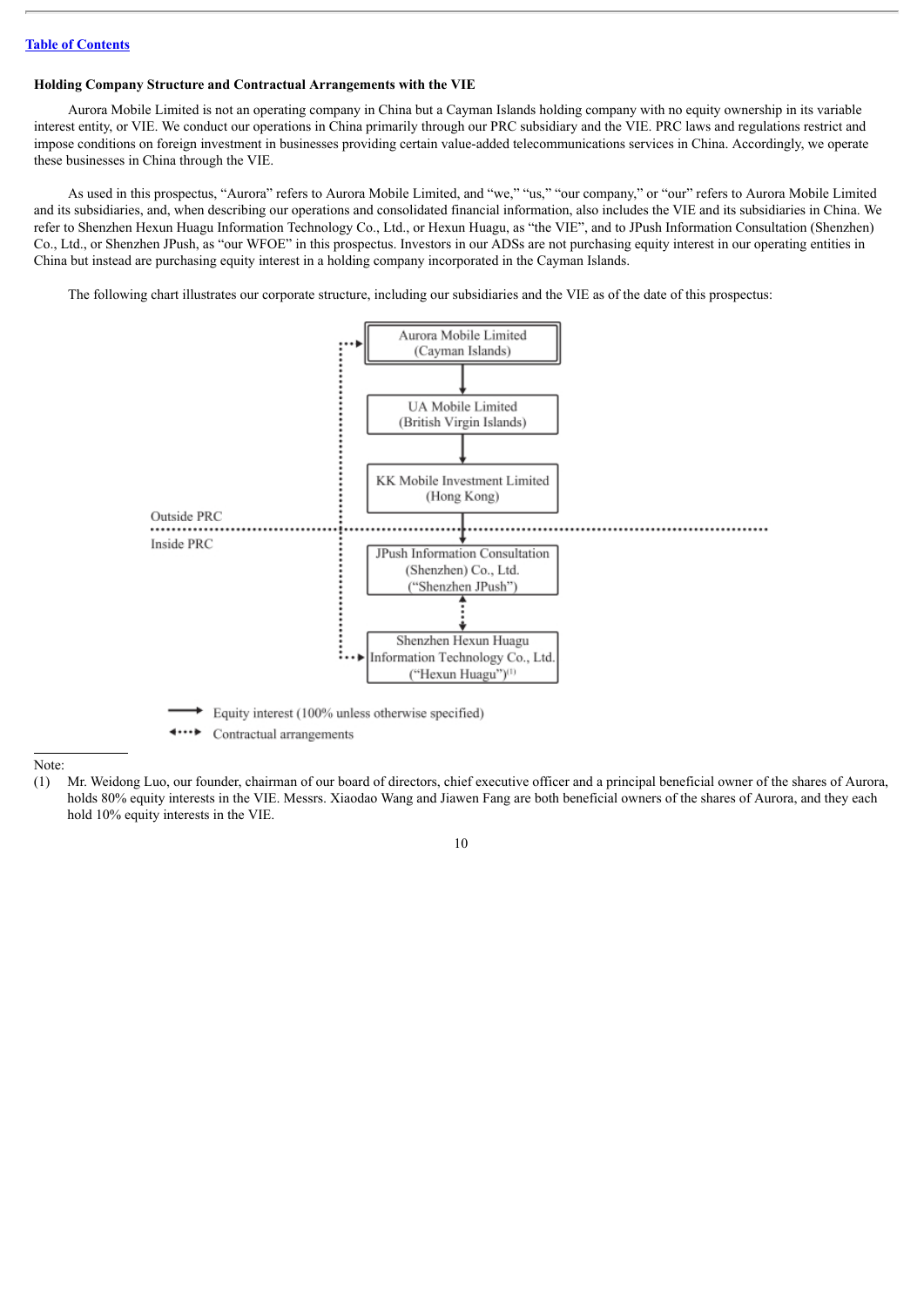We, through our WFOE, have entered into a series of contractual arrangements with the VIE and the nominee shareholders of the VIE. These contractual arrangements enable us to:

- exercise effective control over the VIE;
- receive the economic benefits that could potentially be significant to the VIE in consideration for the services provided by our WFOE; and
- hold an exclusive option to purchase all or part of the equity interests in and assets of the VIE when and to the extent permitted by PRC law.

Because of these contractual arrangements, we are the primary beneficiary of the VIE and hence consolidate its financial results with ours under U.S. GAAP. In 2019, 2020 and 2021, we derived 98.6%, 97.7% and 95.0% of our external revenues from the VIE, respectively.

These contractual agreements include exclusive option agreements, exclusive business cooperation agreement, financial support agreement, shareholder voting proxy agreement and equity interest pledge agreements. Pursuant to the exclusive option agreements, each shareholder of the VIE has irrevocably granted our WFOE an exclusive option to purchase all or part of his equity interests in the VIE, and the VIE has irrevocably granted our WFOE an exclusive option to purchase all or part of its assets. Pursuant to the exclusive business cooperation agreement, our WFOE has the exclusive right to provide the VIE comprehensive business support, technical services, consulting services and other services. Pursuant to the financial support agreement, we undertake to provide unlimited financial support to the VIE to the extent permissible under the applicable PRC laws and regulations, whether or not any operational loss is actually incurred by the VIE. Each of the shareholders of the VIE has also executed a shareholder voting proxy agreement to irrevocably authorize our company to act as his attorney-in-fact to exercise all of his rights as a shareholder of the VIE. Pursuant to the equity interest pledge agreements, the shareholders of the VIE have pledged 100% equity interests in the VIE to our WFOE to guarantee performance by the shareholders of their obligations under the exclusive option agreements, the shareholder voting proxy agreement and the financial support agreement, as well as the performance by the VIE of its obligations under the exclusive business cooperation agreement and the exclusive option agreements. For a summary of the material provisions of the contractual arrangements, please refer to "Item 4. Information on the Company—C. Organizational Structure" in our 2021 [Form](http://www.sec.gov/ix?doc=/Archives/edgar/data/0001737339/000119312522104903/d217874d20f.htm) 20-F, which is incorporated by reference in this prospectus.

However, the contractual arrangements may not be as effective as direct ownership in providing us with control over the VIE, and we may incur substantial costs to enforce the terms of the arrangements. The legal environment in the PRC is not as developed as in other jurisdictions, such as the United States. As a result, uncertainties in the PRC legal system could limit our ability, as a Cayman holding company, to enforce these contractual arrangements and doing so may be quite costly. There are also substantial uncertainties regarding the interpretation and application of current and future PRC laws, regulations and rules regarding the status of the rights of our Cayman Islands holding company with respect to its contractual arrangements with the VIE and its shareholders. It is uncertain whether any new PRC laws or regulations relating to variable interest entity structures will be adopted or if adopted, what they would provide. If we or the VIE are found to be in violation of any existing or future PRC laws or regulations, or fail to obtain or maintain any of the required permits or approvals, the relevant PRC regulatory authorities would have broad discretion to take action in dealing with such violations or failures. In addition, the VIE is owned principally by Mr. Weidong Luo, who hold 80% of the VIE. Mr. Luo also has 76.4% of the total voting power of Aurora. Accordingly, the enforceability of the various contracts described above by our company against the VIE is dependent upon Mr. Luo. If he fails to perform his obligations under the contractual arrangements, we could be unable to enforce the contractual arrangements that give us effective control over the VIE. If this happens, we would need to deconsolidate the VIE. The majority of our assets, including the necessary licenses to conduct business in China are held by the VIE. A significant part of our revenues is generated by the VIE. An event that results in the deconsolidation of the VIE would have a material effect on our operations and result in the value of the securities diminish substantially or even become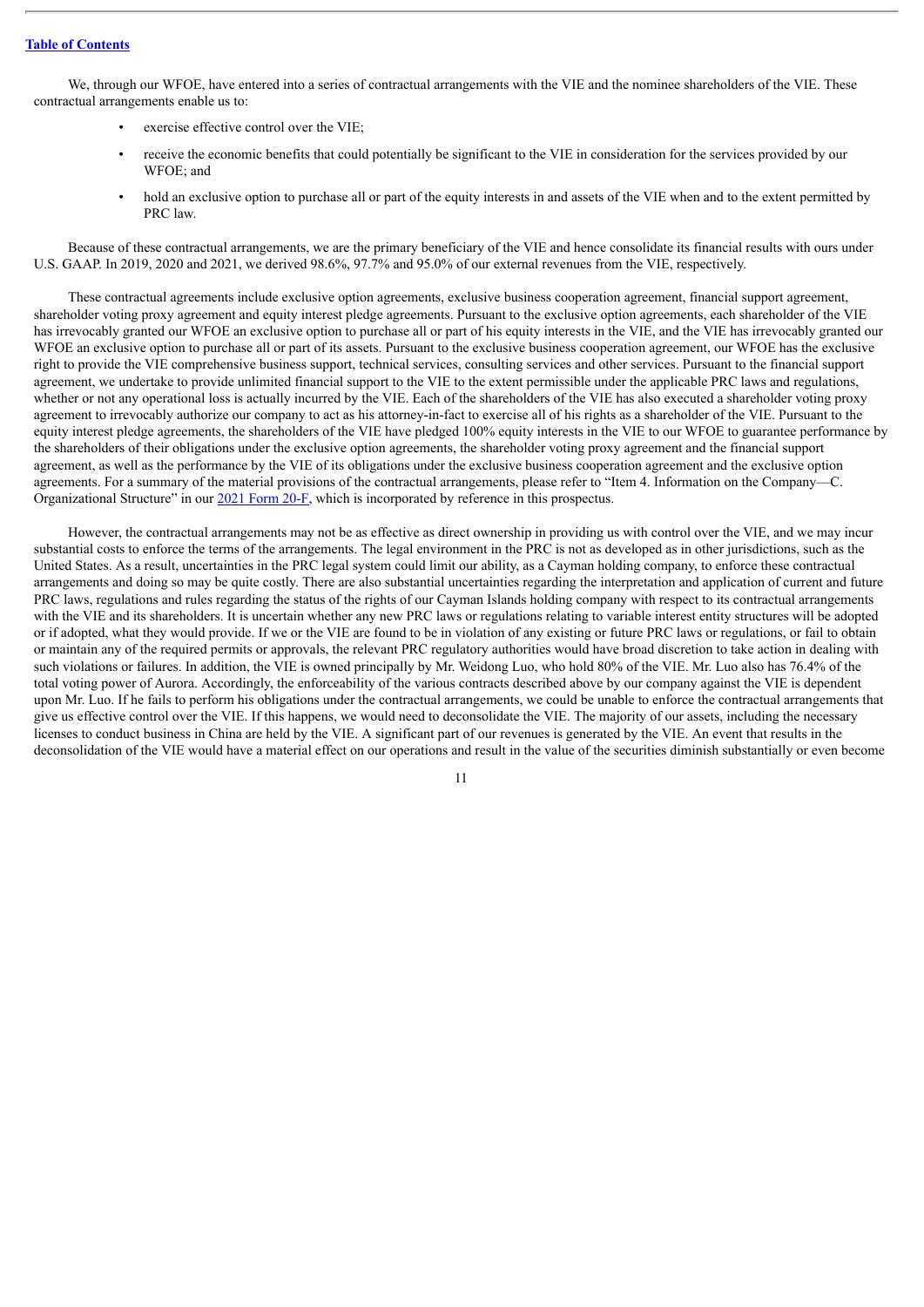worthless. For a detailed description of the risks associated with our corporate structure, please refer to risks disclosed under "Item 3. Key Information —D. Risk Factors—Risks Related to Our Corporate Structure" in our 2021 [Form](http://www.sec.gov/ix?doc=/Archives/edgar/data/0001737339/000119312522104903/d217874d20f.htm) 20-F, which is incorporated by reference, and "Risk Factors—Risks Related to Our Corporate Structure" in this prospectus.

Aurora is a holding company with no material operations of its own. We conduct our operations primarily through our WFOE and the VIE. As a result, Aurora's ability to pay dividends depends upon dividends paid by our WFOE. If our WFOE or any newly formed PRC subsidiaries incur debt on their own behalf in the future, the instruments governing their debt may restrict their ability to pay dividends to us. In addition, our WFOE is permitted to pay dividends to us only out of its retained earnings, if any, as determined in accordance with PRC accounting standards and regulations. Under PRC law, each of our WFOE and the VIE is required to set aside at least 10% of its after-tax profits each year, if any, to fund certain statutory reserve funds until such reserve funds reach 50% of its registered capital. In addition, our WFOE may allocate a portion of its after-tax profits based on PRC accounting standards to enterprise expansion funds and staff bonus and welfare funds at its discretion, and the VIE may allocate a portion of its after-tax profits based on PRC accounting standards to a discretionary surplus fund at its discretion. The statutory reserve funds and the discretionary funds are not distributable as cash dividends. Remittance of dividends by a wholly foreign-owned company out of China is subject to examination by the banks designated by SAFE. Our WFOE has not paid dividends and will not be able to pay dividends until it generates accumulated profits and meets the requirements for statutory reserve funds. Historically, no subsidiaries paid dividends or made other distributions to the holding company, and no dividends or distributions were paid or made to our investors. The net liabilities of the VIE, in which we have no legal ownership, amounted to RMB81 million, RMB240 million and RMB326 million as of December 31, 2019, 2020 and 2021, respectively. For restrictions and limitations on our ability to distribute earnings from our businesses, including subsidiaries and VIE, to Aurora and investors as well as the ability to settle amounts owed under the VIE agreements, see "Item 3. Key Information—D. Risk Factors—Risks Related to Doing Business in China—PRC regulation of loans to and direct investment in PRC entities by offshore holding companies and governmental control of currency conversion may delay or prevent us from using the proceeds of our initial public offering to make loans or additional capital contributions to our PRC subsidiary, which could materially and adversely affect our liquidity and our ability to fund and expand our business," "Item 3. Key Information—D. Risk Factors—Risks Related to Doing Business in China—We may rely on dividends and other distributions on equity paid by our PRC subsidiary to fund any cash and financing requirements we may have, and any limitation on the ability of our PRC subsidiary to make payments to us could have a material and adverse effect on our ability to conduct our business" and "Item 3. Key Information—D. Risk Factors—Risks Related to Doing Business in China—Governmental control of currency conversion may limit our ability to utilize our cash balance effectively and affect the value of your investment" in our 2021 [Form](http://www.sec.gov/ix?doc=/Archives/edgar/data/0001737339/000119312522104903/d217874d20f.htm) 20-F, which is incorporated by reference in this prospectus.

### **Cash Flows through Our Organization**

Aurora is a holding company with no material operations of its own. We conduct our operations primarily through our WFOE and the VIE. As a result, Aurora's ability to pay dividends depends upon dividends paid by our WFOE. If our WFOE or any newly formed PRC subsidiaries incur debt on their own behalf in the future, the instruments governing their debt may restrict their ability to pay dividends to us. In addition, our WFOE is permitted to pay dividends to us only out of its retained earnings, if any, as determined in accordance with PRC accounting standards and regulations. Under PRC law, each of our WFOE and the VIE is required to set aside at least 10% of its after-tax profits each year, if any, to fund certain statutory reserve funds until such reserve funds reach 50% of its registered capital. In addition, our WFOE may allocate a portion of its after-tax profits based on PRC accounting standards to enterprise expansion funds and staff bonus and welfare funds at its discretion, and the VIE may allocate a portion of its after-tax profits based on PRC accounting standards to a discretionary surplus fund at its discretion. The statutory reserve funds and the discretionary funds are not distributable as cash dividends. For more details, see "Item 5. Operating and Financial Review and Prospects—B. Liquidity and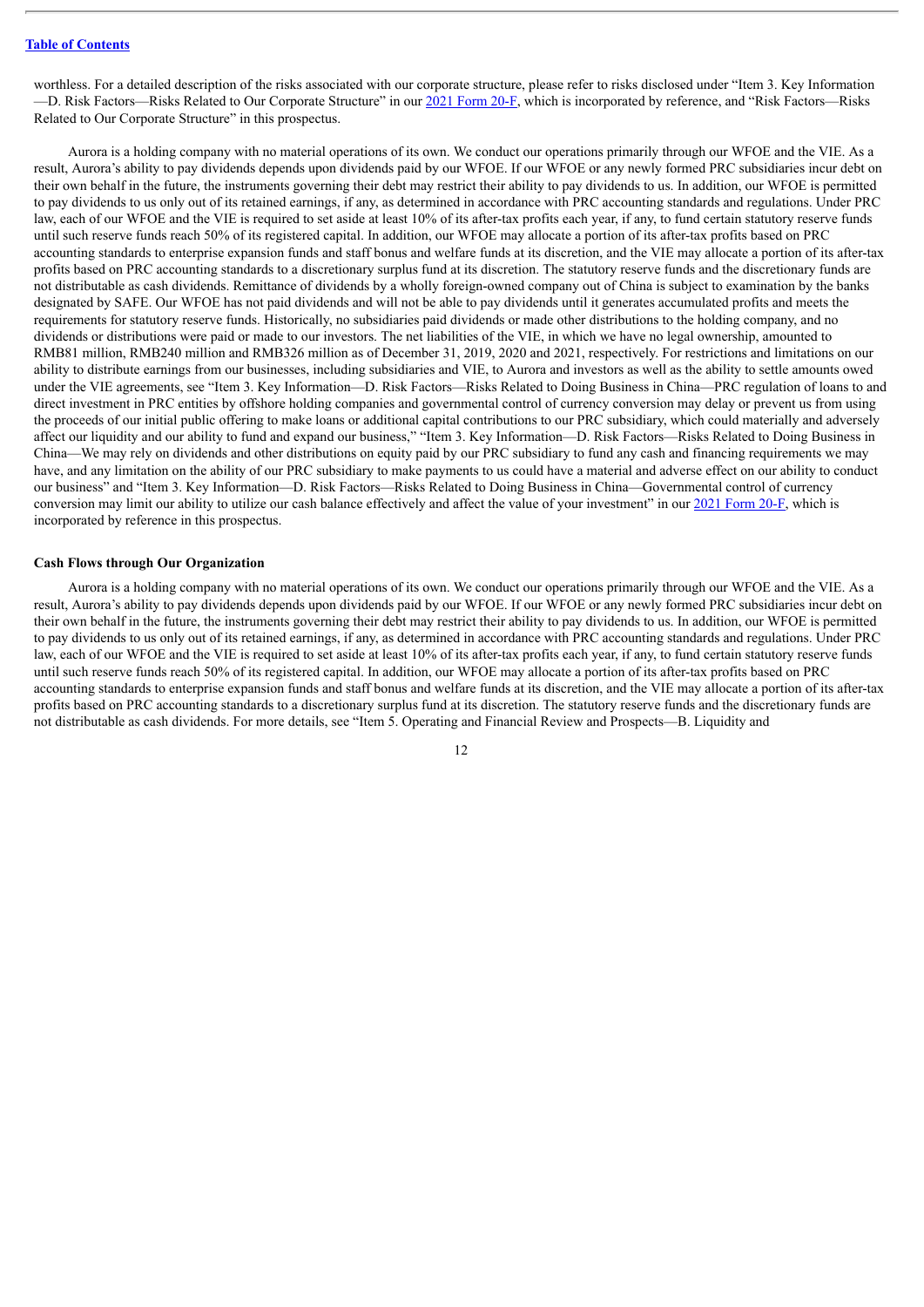Capital Resources—Holding Company Structure" in our 2021 [Form](http://www.sec.gov/ix?doc=/Archives/edgar/data/0001737339/000119312522104903/d217874d20f.htm) 20-F, which is incorporated by reference in this prospectus.

Under PRC laws and regulations, our PRC subsidiaries and the VIE are subject to certain restrictions with respect to paying dividends or otherwise transferring any of their net assets to us. Remittance of dividends by a wholly foreign-owned company out of China is subject to examination by the banks designated by SAFE. Our WFOE has not paid dividends and will not be able to pay dividends until it generates accumulated profits and meets the requirements for statutory reserve funds. Historically, no subsidiaries paid dividends or made other distributions to the holding company, and no dividends or distributions were paid or made to our investors. The net liabilities of the VIE, in which we have no legal ownership, amounted to RMB81 million, RMB240 million and RMB326 million as of December 31, 2019, 2020 and 2021, respectively. For restrictions and limitations on our ability to distribute earnings from our businesses, including subsidiaries and VIE, to Aurora and investors as well as the ability to settle amounts owed under the VIE agreements, see "Item 3. Key Information—D. Risk Factors—Risks Related to Doing Business in China—PRC regulation of loans to and direct investment in PRC entities by offshore holding companies and governmental control of currency conversion may delay or prevent us from using the proceeds of our initial public offering to make loans or additional capital contributions to our PRC subsidiary, which could materially and adversely affect our liquidity and our ability to fund and expand our business," "Item 3. Key Information—D. Risk Factors—Risks Related to Doing Business in China—We may rely on dividends and other distributions on equity paid by our PRC subsidiary to fund any cash and financing requirements we may have, and any limitation on the ability of our PRC subsidiary to make payments to us could have a material and adverse effect on our ability to conduct our business" and "Item 3. Key Information—D. Risk Factors—Risks Related to Doing Business in China—Governmental control of currency conversion may limit our ability to utilize our cash balance effectively and affect the value of your investment" in our 2021 [Form](http://www.sec.gov/ix?doc=/Archives/edgar/data/0001737339/000119312522104903/d217874d20f.htm) 20-F, which is incorporated by reference in this prospectus.

Our subsidiaries and the VIE conduct business transactions that include provision of services and intercompany loans, and collection of employee's individual income tax from the exercise of share options. The cash flows occurred between our subsidiaries and the VIE are summarized below:

|                                                                                                                 |                               | For the year ended<br>December 31. |        |
|-----------------------------------------------------------------------------------------------------------------|-------------------------------|------------------------------------|--------|
|                                                                                                                 | 2019                          | 2020                               | 2021   |
|                                                                                                                 |                               | <b>RMB</b> (in thousands)          |        |
| Loans from our WFOE, JPush Information Consulting (Shenzhen) Co., Ltd. to the VIE                               | 197.943                       |                                    | 80,000 |
| Repayment of loans and interests by the VIE to our WFOE, JPush Information Consulting (Shenzhen) Co., Ltd.      | $\overbrace{\phantom{aaaaa}}$ | 156.124                            | 56.341 |
| Employee's individual income tax from the exercise of share options from our WFOE, JPush Information Consulting |                               |                                    |        |
| (Shenzhen) Co., Ltd. to the VIE                                                                                 | 5,133                         | 878                                | 2,630  |

With respect to intercompany loans, the VIE received cash from our WFOE amounted to RMB197.9 million, nil and RMB80.0 million for the year ended December 31, 2019, 2020 and 2021, respectively, and repaid cash to our WFOE amounted to nil, RMB156.1 million and RMB56.3 million for the year ended December 31, 2019, 2020 and 2021, respectively. With respect to the collection of employee's individual income tax from the exercise of share options, the VIE received cash from our WFOE amounted to RMB5.1 million, RMB0.9 million and RMB2.6 million for the year ended December 31, 2019, 2020 and 2021, respectively, which were then remitted to local tax authorities on behalf of our employees.

#### **Financial Information Related to the VIE, Parent and Its Subsidiaries**

The following tables provide condensed consolidating schedules depicting the financial position, cash flows, and results of operations for the parent, subsidiaries, the consolidated VIE, and any eliminating adjustments and consolidated totals (in thousands of RMB) as of and for the years ended December 31, 2019, 2020 and 2021.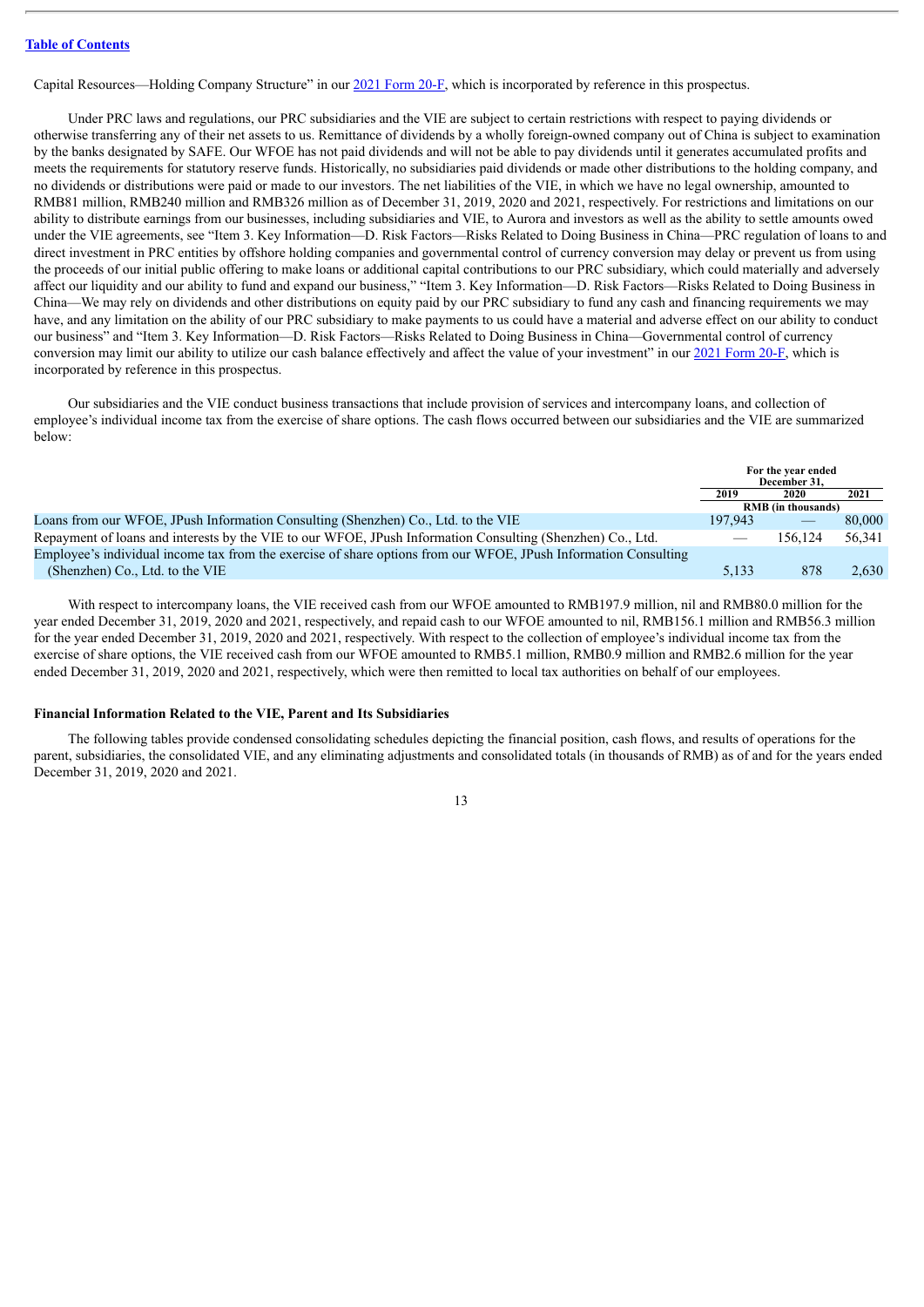# *Selected Condensed Consolidating Schedule of Results of Operations*

|                                | For the year ended December 31, 2021 |                   |                                      |                                          |                              |
|--------------------------------|--------------------------------------|-------------------|--------------------------------------|------------------------------------------|------------------------------|
|                                | Parent<br><b>RMB</b>                 | VIE<br><b>RMB</b> | <b>Subsidiaries</b><br><b>RMB</b>    | Eliminating<br>adjustments<br><b>RMB</b> | Consolidated<br>total<br>RMB |
|                                |                                      |                   | (in thousands)                       |                                          |                              |
| Revenues                       |                                      | 351,243           | 116,306                              | (110, 227)                               | 357,322                      |
| Loss from subsidiaries and VIE | (117,029)                            |                   |                                      | 117,029                                  |                              |
| Net loss                       | (140, 584)                           | (100, 782)        | (16,247)                             | 117,029                                  | (140, 584)                   |
|                                |                                      |                   | For the year ended December 31, 2020 |                                          |                              |
|                                | Parent                               | VIE               | <b>Subsidiaries</b>                  | Eliminating<br>adjustments               | Consolidated<br>total        |
|                                | <b>RMB</b>                           | <b>RMB</b>        | <b>RMB</b><br>(in thousands)         | <b>RMB</b>                               | <b>RMB</b>                   |
| Revenues                       |                                      | 465,066           | 103,435                              | (96, 887)                                | 471,614                      |
| Loss from subsidiaries and VIE | (193, 109)                           |                   |                                      | 193,109                                  |                              |
| Net loss                       | (225,075)                            | (173, 865)        | (19,244)                             | 193,109                                  | (225,075)                    |
|                                |                                      |                   |                                      |                                          |                              |
|                                |                                      |                   | For the year ended December 31, 2019 |                                          |                              |
|                                | Parent                               | VIE               | <b>Subsidiaries</b>                  | Eliminating<br>adjustments               | Consolidated<br>total        |
|                                | <b>RMB</b>                           | <b>RMB</b>        | <b>RMB</b>                           | <b>RMB</b>                               | <b>RMB</b>                   |
|                                |                                      |                   | (in thousands)                       |                                          |                              |
| Revenues                       |                                      | 900,454           | 100,484                              | (94, 480)                                | 906,458                      |
| Loss from subsidiaries and VIE | (93,328)                             |                   |                                      | 93,328                                   |                              |
| Net (loss)/income              | (109, 841)                           | (95, 829)         | 2,501                                | 93,328                                   | (109, 841)                   |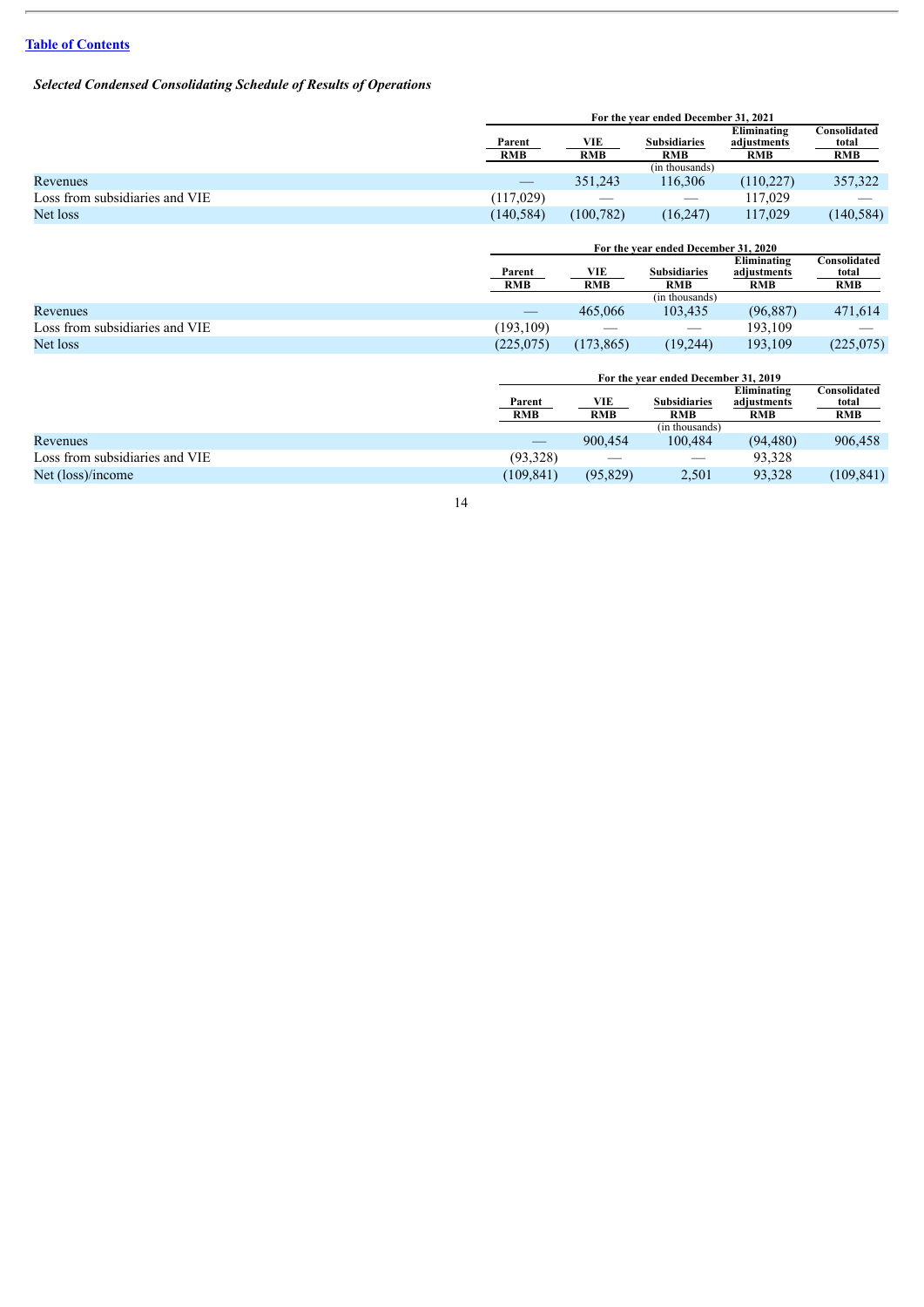# *Selected Condensed Consolidating Schedule of Financial Position*

|                              | For the year ended December 31, 2021 |            |                     |                            |                       |
|------------------------------|--------------------------------------|------------|---------------------|----------------------------|-----------------------|
|                              | Parent                               | VIE        | <b>Subsidiaries</b> | Eliminating<br>adjustments | Consolidated<br>total |
|                              | RMB                                  | <b>RMB</b> | <b>RMB</b>          | <b>RMB</b>                 | <b>RMB</b>            |
|                              |                                      |            | (in thousands)      |                            |                       |
| Cash and cash equivalents    | 6,724                                | 55,946     | 27,882              |                            | 90,552                |
| Restricted cash              | 5,998                                | 158,032    |                     |                            | 164,030               |
| Total current assets         | 32,896                               | 394,640    | 446,052             | (492, 452)                 | 381,136               |
| Investments in subsidiaries  | 349,501                              |            | 1,622,191           | (1,971,692)                |                       |
| Total non-current assets     | 401,447                              | 144,382    | 1,917,264           | (2,248,692)                | 214,401               |
| Total assets                 | 434,343                              | 539,022    | 2,363,316           | (2,741,144)                | 595,537               |
| <b>Total liabilities</b>     | 218,900                              | 865,202    | 60,174              | (764, 182)                 | 380,094               |
| Total equity                 | 215,443                              | (326, 180) | 2,303,142           | (1,976,962)                | 215,443               |
| Total liabilities and equity | 434,343                              | 539,022    | 2,363,316           | (2,741,144)                | 595,537               |
|                              |                                      |            |                     |                            |                       |

|                              |            | For the year ended December 31, 2020 |                     |                            |                       |
|------------------------------|------------|--------------------------------------|---------------------|----------------------------|-----------------------|
|                              | Parent     | VIE                                  | <b>Subsidiaries</b> | Eliminating<br>adjustments | Consolidated<br>total |
|                              | <b>RMB</b> | <b>RMB</b>                           | <b>RMB</b>          | <b>RMB</b>                 | <b>RMB</b>            |
|                              |            |                                      | (in thousands)      |                            |                       |
| Cash and cash equivalents    | 92,123     | 115,713                              | 148,279             |                            | 356,115               |
| Restricted cash              |            | 115                                  |                     |                            | 115                   |
| Total current assets         | 101,564    | 296,573                              | 425,555             | (293, 463)                 | 530,229               |
| Investments in subsidiaries  | 439,276    |                                      | 1,660,152           | (2,099,428)                |                       |
| Total non-current assets     | 494,422    | 173,546                              | 1,985,658           | (2,396,428)                | 257,198               |
| Total assets                 | 595,986    | 470,119                              | 2,411,213           | (2,689,891)                | 787,427               |
| Total liabilities            | 274,747    | 709,702                              | 68,218              | (586, 479)                 | 466,188               |
| Total equity                 | 321,239    | (239, 583)                           | 2,342,995           | (2,103,412)                | 321,239               |
| Total liabilities and equity | 595,986    | 470,119                              | 2,411,213           | (2,689,891)                | 787,427               |

|                              | For the year ended December 31, 2019 |                   |                                   |                                          |                                     |
|------------------------------|--------------------------------------|-------------------|-----------------------------------|------------------------------------------|-------------------------------------|
|                              | Parent<br>RMB                        | VIE<br><b>RMB</b> | <b>Subsidiaries</b><br><b>RMB</b> | Eliminating<br>adjustments<br><b>RMB</b> | Consolidated<br>total<br><b>RMB</b> |
|                              |                                      |                   | (in thousands)                    |                                          |                                     |
| Cash and cash equivalents    | 114.489                              | 211,314           | 105,656                           |                                          | 431,459                             |
| Restricted cash              |                                      | 115               |                                   |                                          | 115                                 |
| Total current assets         | 124,215                              | 471,140           | 246,889                           | (188, 645)                               | 653,599                             |
| Investments in subsidiaries  | 607,820                              |                   | 1,774,978                         | (2,382,798)                              |                                     |
| Total non-current assets     | 668,111                              | 176,451           | 2,261,560                         | (2,819,798)                              | 286,324                             |
| Total assets                 | 792,326                              | 647,591           | 2,508,449                         | (3,008,443)                              | 939,923                             |
| Total liabilities            | 284,538                              | 728,757           | 43,985                            | (625, 145)                               | 432,135                             |
| Total equity                 | 507,788                              | (81,166)          | 2,464,464                         | (2,383,298)                              | 507,788                             |
| Total liabilities and equity | 792,326                              | 647,591           | 2,508,449                         | (3,008,443)                              | 939,923                             |
|                              |                                      |                   |                                   |                                          |                                     |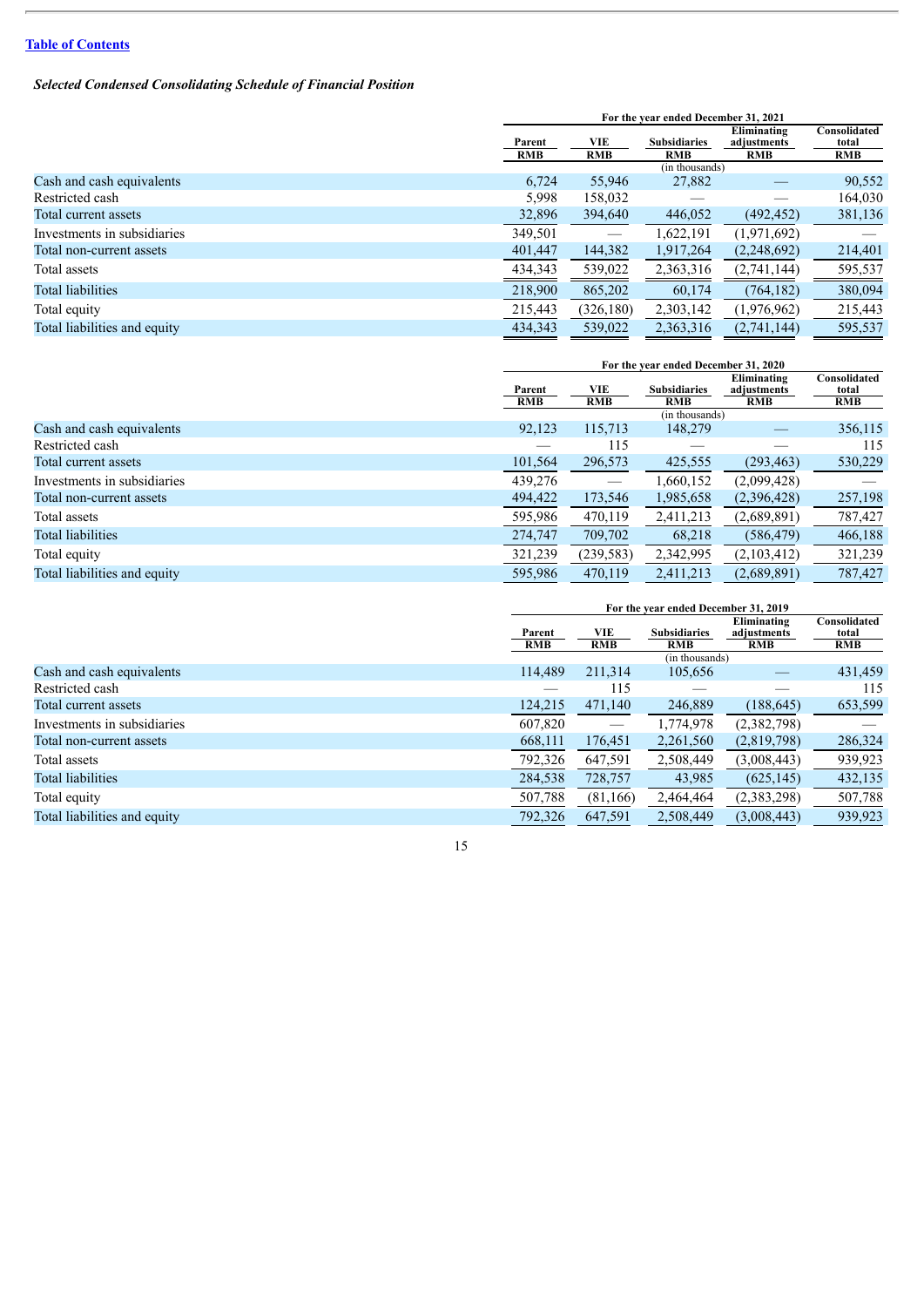# *Selected Condensed Consolidating Schedules of Cash Flows*

|                                                                  | For the year ended December 31, 2021 |                   |                            |                                   |                                     |
|------------------------------------------------------------------|--------------------------------------|-------------------|----------------------------|-----------------------------------|-------------------------------------|
|                                                                  | Parent<br>RMB                        | VIE<br><b>RMB</b> | <b>Subsidiaries</b><br>RMB | Eliminating<br>adjustments<br>RMB | Consolidated<br>total<br><b>RMB</b> |
|                                                                  |                                      |                   | (in thousands)             |                                   |                                     |
| Net cash (used in)/ provided by operating activities             | (24, 383)                            | 68,336            | (120,603)                  |                                   | (76,650)                            |
| Net cash (used in)/ provided by investing activities             | (4,859)                              | (186)             | 1.487                      | 30,000                            | 26,442                              |
| Net cash provided by $/$ (used in) financing activities          | (54, 520)                            | 30,000            |                            | (30,000)                          | (54, 520)                           |
| Effect of exchange rate fluctuation on cash and cash equivalents | 4,361                                |                   | (1,281)                    |                                   | 3,080                               |
| Net change in cash                                               | (79, 401)                            | 98,150            | (120, 397)                 | $\overline{\phantom{0}}$          | (101, 648)                          |
| Opening cash balance                                             | 92.123                               | 115.828           | 148,279                    |                                   | 356,230                             |
| Ending cash balance                                              | 12,722                               | 213.978           | 27,882                     |                                   | 254,582                             |

|                                                                  | For the year ended December 31, 2020 |                   |                                   |                                          |                              |
|------------------------------------------------------------------|--------------------------------------|-------------------|-----------------------------------|------------------------------------------|------------------------------|
|                                                                  | Parent<br>RMB                        | VIE<br><b>RMB</b> | <b>Subsidiaries</b><br><b>RMB</b> | Eliminating<br>adjustments<br><b>RMB</b> | Consolidated<br>total<br>RMB |
|                                                                  |                                      |                   | (in thousands)                    |                                          |                              |
| Net cash (used in)/ provided by operating activities             | (17, 412)                            | 168,971           | (75, 749)                         |                                          | 75,810                       |
| Net cash (used in)/ provided by investing activities             | (6,525)                              | (108, 450)        | 121,742                           | (151, 182)                               | (144, 415)                   |
| Net cash provided by / (used in) financing activities            | 5,257                                | (156, 124)        |                                   | 151,182                                  | 315                          |
| Effect of exchange rate fluctuation on cash and cash equivalents | (3,686)                              |                   | (3,368)                           |                                          | (7,054)                      |
| Net change in cash                                               | (22,366)                             | (95,603)          | 42.625                            |                                          | (75, 344)                    |
| Opening cash balance                                             | 114.489                              | 211.429           | 105,656                           |                                          | 431.574                      |
| Ending cash balance                                              | 92.123                               | 115.828           | 148.279                           |                                          | 356,230                      |

|                                                                  | For the year ended December 31, 2019 |                   |                                   |                                          |                              |
|------------------------------------------------------------------|--------------------------------------|-------------------|-----------------------------------|------------------------------------------|------------------------------|
|                                                                  | Parent<br><b>RMB</b>                 | VIE<br><b>RMB</b> | <b>Subsidiaries</b><br><b>RMB</b> | Eliminating<br>adjustments<br><b>RMB</b> | Consolidated<br>total<br>RMB |
|                                                                  |                                      |                   | (in thousands)                    |                                          |                              |
| Net cash provided by/(used in) operating activities              | 15,273                               | 16,059            | (57,090)                          |                                          | (25,758)                     |
| Net cash used in investing activities                            | (95, 412)                            | (34, 451)         | (294, 921)                        | 335,818                                  | (88,966)                     |
| Net cash (used in)/provided by financing activities              | (33, 845)                            | 197,943           | 137,837                           | (335, 818)                               | (33,883)                     |
| Effect of exchange rate fluctuation on cash and cash equivalents | (9,763)                              |                   | 13.267                            |                                          | 3,504                        |
| Net change in cash                                               | (123, 747)                           | 179,551           | (200, 907)                        |                                          | (145, 103)                   |
| Opening cash balance                                             | 238,236                              | 31,878            | 306,563                           |                                          | 576,677                      |
| Ending cash balance                                              | 114.489                              | 211.429           | 105,656                           |                                          | 431,574                      |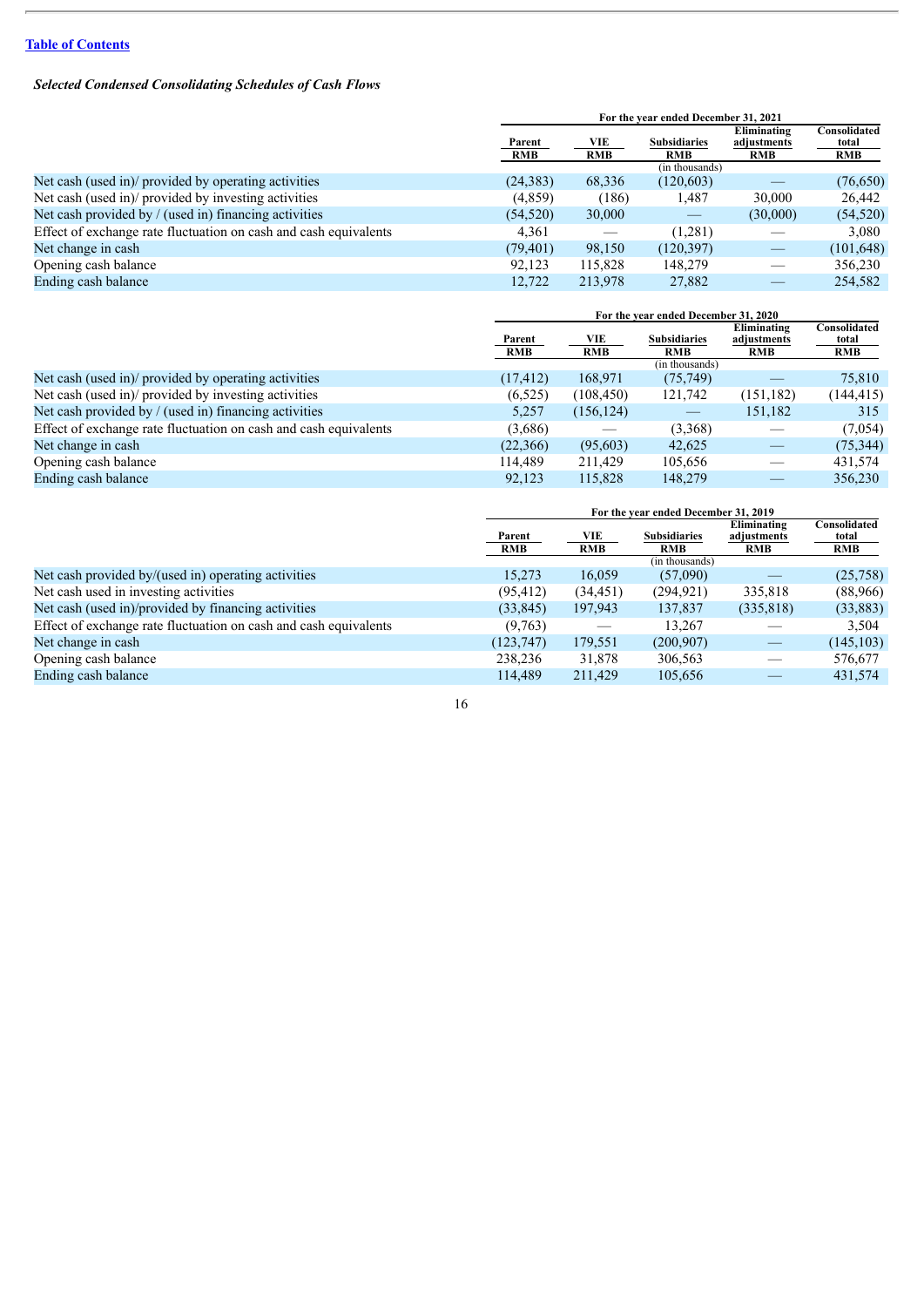# **Summary of Risk Factors**

Investing in our ADSs involves significant risks. You should carefully consider all of the information in this registration statement before making an investment in our ADSs. Below please find a summary of the principal risks we and the VIE face, organized under relevant headings. The risks are discussed more fully in "Risk Factors" in our 2021 [Form](http://www.sec.gov/ix?doc=/Archives/edgar/data/0001737339/000119312522104903/d217874d20f.htm) 20-F, which is incorporated herein by reference and in this prospectus.

### *Risks Relating to Our Business and Industry*

We and the VIE are subject to risks and uncertainties related to our business and industry, including, but not limited to, the following:

- We have experienced rapid growth in recent periods, and our recent growth rates may not be indicative of our future growth;
- We have incurred net losses in the past, which we may continue to experience in the future;
- If we cannot successfully execute our strategy and continue to develop and effectively market SAAS Businesses and our other business initiatives that anticipate and respond to the needs of app developers and our customers, our business, operating results and financial condition may suffer;
- If we are not able to continue to gain access to mobile data in the future, our business, operating results and financial condition could be materially and adversely affected;
- If the market for our SAAS Businesses and other business initiatives develops more slowly than we expect, our growth may slow or stall and our operating results could be harmed;
- Our and the VIE's business generates and processes a large amount of data, and we are required to comply with PRC and other applicable laws relating to privacy and cybersecurity. The improper use or disclosure of data could have a material and adverse effect on our business and prospects;
- Our business depends on strong brand and failing to maintain and enhance our brand would hurt our ability to expand our base of app developers and customers;
- If we fail to keep up with rapid changes in technologies, our future success may be adversely affected; and
- We may not be able to compete successfully with our current or future competitors.

# *Risks Related to Our Corporate Structure*

We and the VIE are also subject to risks and uncertainties related to our corporate structure, including, but not limited to, the following:

- Aurora is a Cayman Islands holding company with no equity ownership in the VIE, and we conduct our operations in China primarily through (i) our PRC subsidiary and (ii) the VIE with which we have maintained contractual arrangements. Investors in our ADSs thus are not purchasing equity interest in our operating entities in China but instead are purchasing equity interest in Cayman Islands holding company. If the PRC government finds that the agreements that establish the structure for operating some of our business operations in China do not comply with PRC regulations relating to the relevant industries, or if these regulations or the interpretation of existing regulations change in the future, we and the VIE could be subject to severe penalties, or be forced to relinquish our interest in those operations. Our holding company in the Cayman Islands, our PRC subsidiary, the VIE, and investors of Aurora face uncertainty about potential future actions by the PRC government that could affect the enforceability of the contractual arrangements without VIE and, consequently, significantly affect the financial performance of the VIE and our company as a whole;
- We rely on contractual arrangements with the VIE and its shareholders for substantially all of our business operation, which may not be as effective as direct ownership. we rely on the performance by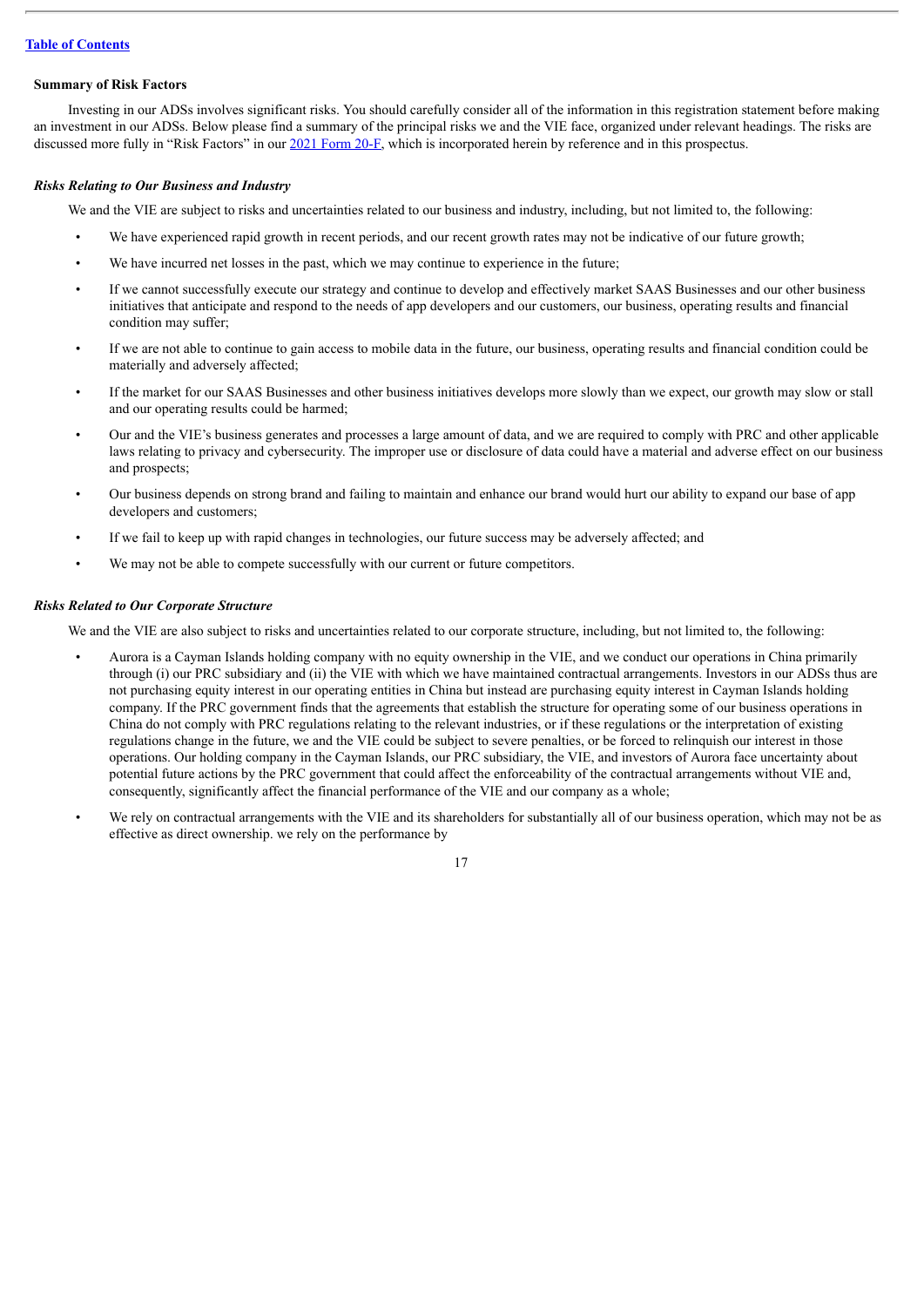the VIE and its shareholders of their obligations under the contracts to exercise control over the VIE. However, the shareholders of our consolidated VIE may not act in the best interests of our company or may not perform their obligations under these contracts. Such risks exist throughout the period in which we intend to operate certain portions of our business through the contractual arrangements with the VIE;

- Any failure by the VIE or its shareholders to perform their obligations under our contractual arrangements with them would have a material and adverse effect on our business. if the VIE or its shareholders fail to perform their respective obligations under the contractual arrangements, we may have to incur substantial costs and expend additional resources to enforce such arrangements. We may also have to rely on legal remedies under PRC law, including seeking specific performance or injunctive relief, and claiming damages, which we cannot assure will be effective under PRC law; and
- The shareholders of the VIE may have potential conflicts of interest with Aurora, which may materially and adversely affect our business and financial condition. These shareholders may breach, or cause the VIE to breach, or refuse to renew, the existing contractual arrangements we have with them and the VIE, which would have a material and adverse effect on our ability to effectively control the VIE and receive economic benefits from them. If we cannot resolve any conflict of interest or dispute between us and the shareholders of the VIE, we would have to rely on legal proceedings, which could result in disruption of our business and subject us to substantial uncertainty as to the outcome of any such legal proceedings.

### *Risks Related to Doing Business in China*

We and the VIE face risks and uncertainties related to doing business in China in general, including, but not limited to, the following:

- Changes in China's economic, political or social conditions or government policies could have a material adverse effect on our business and operations. The enforcement of laws and rules and regulations in China may change quickly with little advance notice, which could result in a material adverse change in our operations and the value of our ADSs;
- We and the VIE may be adversely affected by the complexity, uncertainties and changes in PRC regulation of internet-related businesses and companies, and any lack of requisite approvals, licenses or permits applicable to our business may have a material adverse effect on our business and results of operations;
- The approval and/or other requirements of the CSRC or other PRC governmental authorities may be required in connection with an offering under PRC rules, regulations or policies, and, if required, we cannot predict whether or how soon we will be able to obtain such approval. Any failure to obtain or delay in obtaining the requisite governmental approval for an offering, or a rescission of such approval, would subject us to sanctions imposed by the relevant PRC regulatory authority;
- The PRC government's significant oversight over our or the VIE's business operation could result in a material adverse change in our operations and the value of our ADSs. The Chinese government may intervene or influence our operations at any time, or may exert more control over offerings conducted overseas and/or foreign investment in China-based issuers. Any actions by the Chinese government to exert more oversight and control over offerings that are conducted overseas and/or foreign investment in China-based issuers could significantly limit or completely hinder our ability to offer or continue to offer securities to investors and cause the value of such securities to significantly decline or become worthless;
- The PCAOB is currently unable to inspect our auditor in relation to their audit work performed for our financial statements and the inability of the PCAOB to conduct inspections over our auditor deprives our investors with the benefits of such inspections; and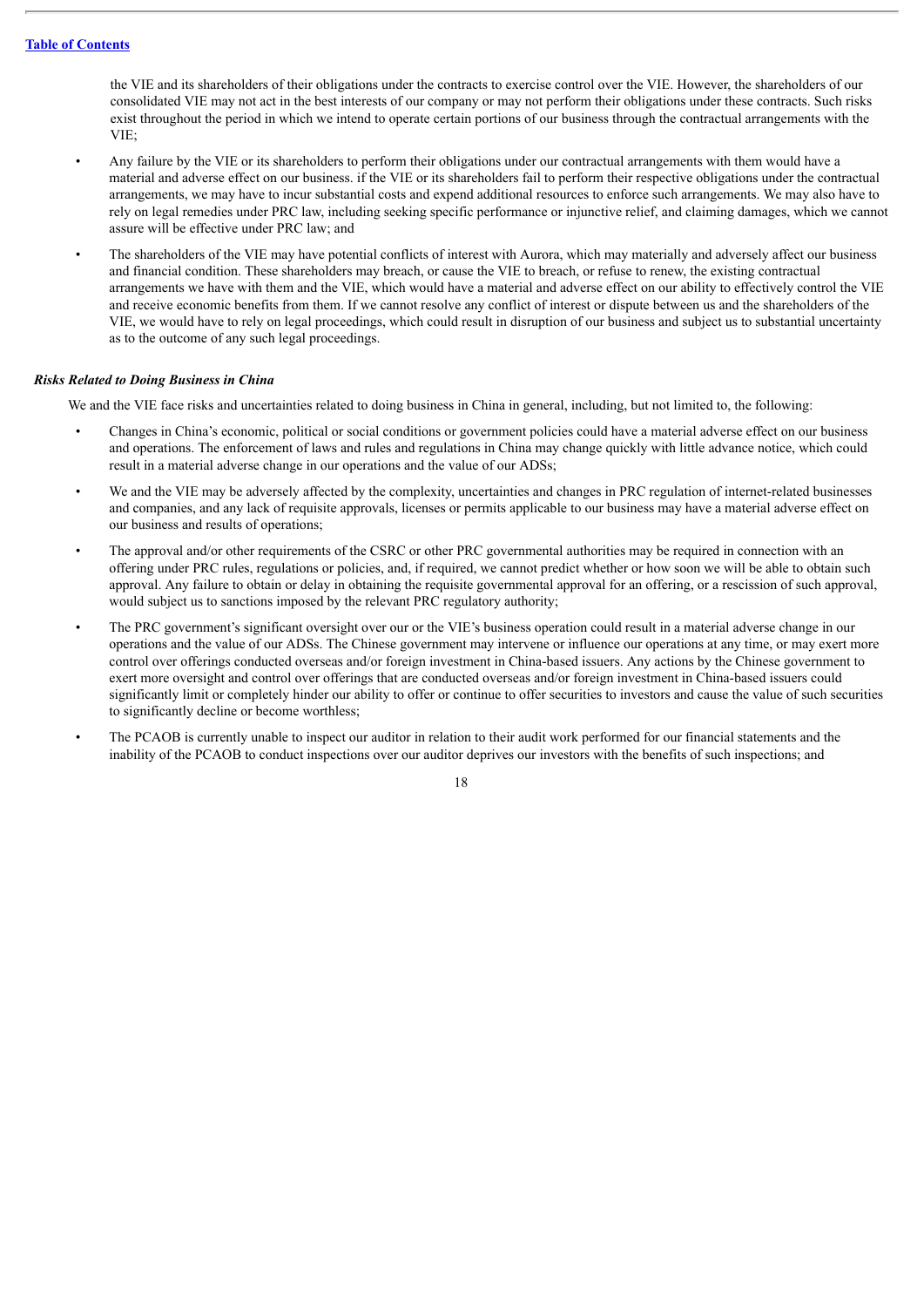• Our ADSs will be prohibited from trading in the United States under the Holding Foreign Companies Accountable Act, or the HFCAA, in 2024 if the PCAOB is unable to inspect or fully investigate auditors located in China, or in 2023 if proposed changes to the law are enacted. The delisting of our ADSs, or the threat of their being delisted, may materially and adversely affect the value of your investment. In May 2022, in connection with its implementation of the HFCAA, the SEC conclusively named the company as a "Commission-Identified Issuer" following the filing of the company's 2021 [Form](http://www.sec.gov/ix?doc=/Archives/edgar/data/0001737339/000119312522104903/d217874d20f.htm) 20-F with the SEC on April 14, 2022.

### **Corporate Information**

We were incorporated in the Cayman Islands in April 2014. We conduct our operations in China principally through our PRC subsidiary and the VIE. Our American depositary shares, each three representing two Class A common shares, par value US\$0.0001 per share, currently trade on the Nasdaq Global Market under the symbol "JG."

Our principal executive offices are located at 14/F, China Certification and Inspection Building, No.8 Keji South 12th Road, Nanshan District, Shenzhen, Guangdong 518057, People's Republic of China. Our telephone number at this address is +86 755-8388-1462. Our registered office in the Cayman Islands is located at the offices of Maples Corporate Services Limited at PO Box 309, Ugland House, Grand Cayman, KY1-1104, Cayman Islands. Our agent for service of process in the United States is Puglisi & Associates, located at 850 Library Avenue, Suite 204, Newark, DE 19711.

Additional information about Aurora is included in the documents incorporated by reference in this prospectus, including our annual report on Form 20-F for our fiscal year ended December 31, 2021 filed with the SEC on April 14, 2022. See ["Incorporation](http://www.sec.gov/ix?doc=/Archives/edgar/data/0001737339/000119312522104903/d217874d20f.htm) of Certain Documents by Reference" in this prospectus.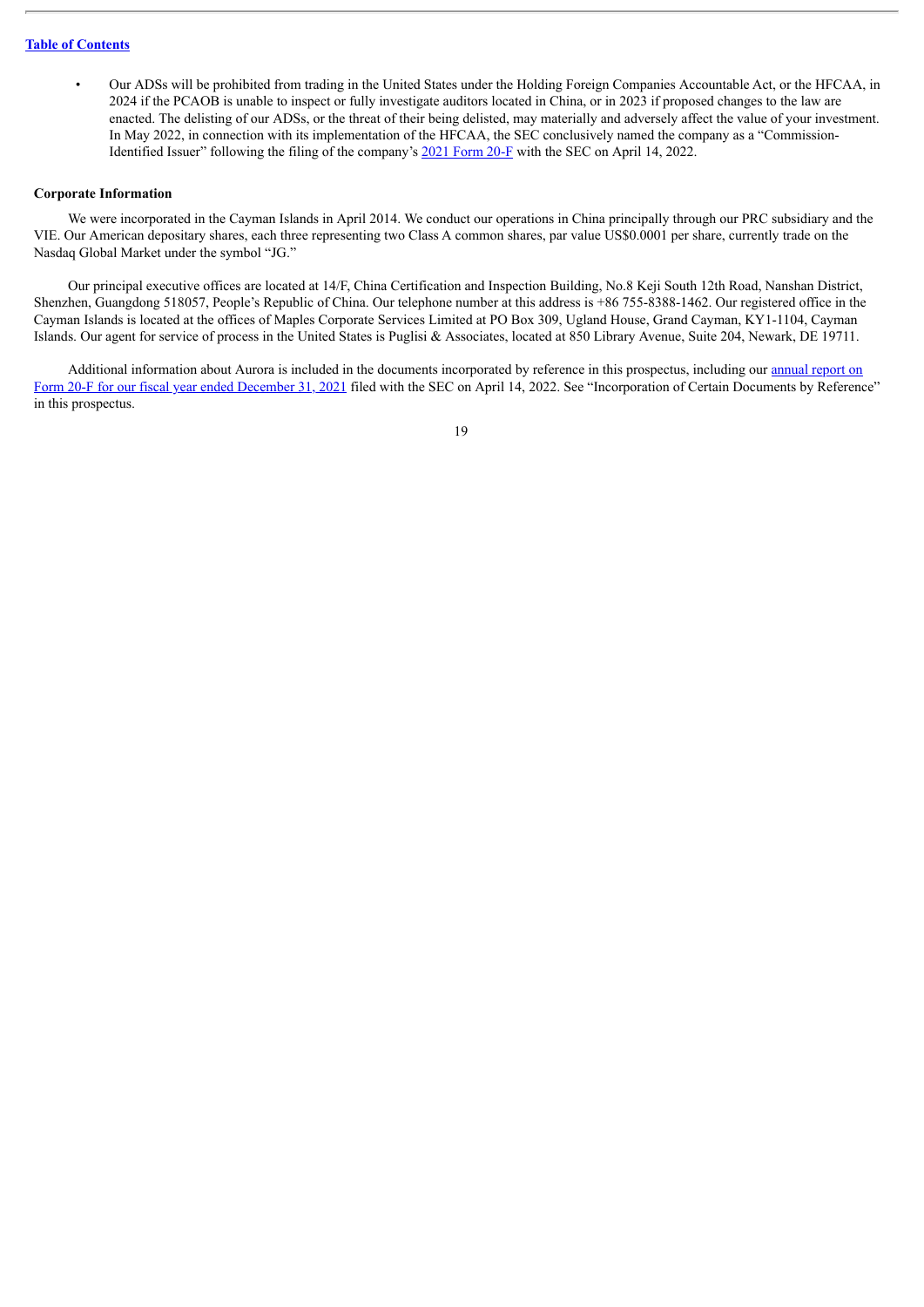### **RISK FACTORS**

<span id="page-22-0"></span>Investing in our securities involves risk. Before you decide to buy our securities, you should carefully consider the risks described below and in our most recent annual report on Form 20-F, which is incorporated herein by reference, as well as the risks that are described in the applicable prospectus supplement and in other documents incorporated by reference into this prospectus. If any of these risks actually occurs, our business, financial condition and results of operations could suffer, and you may lose all or part of your investment.

Please see "Where You Can Find More Information" and "Incorporation of Certain Documents by Reference" for information on where you can find the documents we have filed with or furnished to the SEC and which are incorporated into this prospectus by reference.

# **Risks Related to Our Business and Industry**

### Our and the VIE's business generates and processes a large amount of data, and we are required to comply with PRC and other applicable laws relating to privacy and cybersecurity. The improper use or disclosure of data could have a material and adverse effect on our business and prospects.

Our and the VIE's business generates and processes a large quantity of data. We face risks inherent in handling and protecting large volume of data. In particular, we face a number of challenges relating to data from transactions, developer services, and other activities on our platforms, including:

- protecting the data in and hosted on our system, including against attacks on our system by outside parties or fraudulent behavior or improper use by our employees;
- addressing concerns related to privacy and sharing, safety and other factors; and
- complying with applicable laws, rules and regulations relating to the collection, use, storage, transfer and disclosure of personal information, including any requests from regulatory and government authorities relating to these data.

In general, we expect that data privacy and data protection compliance will receive greater attention and focus from regulators, both domestically and globally, as well as attract continued or greater public scrutiny and attention going forward, which could increase our compliance costs and subject us to heightened risks and challenges associated with data security and protection. If we are unable to manage these risks, we could become subject to penalties, including fines, suspension of business and revocation of required licenses, and our reputation and results of operations could be materially and adversely affected.

The PRC regulatory and enforcement regime with regard to data privacy and data protection is evolving and may be subject to different interpretations or significant changes. Moreover, different PRC regulatory bodies, including the Standing Committee of the NPC, the Ministry of Industry and Information Technology, or the MIIT, the CAC, the MPS and the SAMR, have enforced data privacy and protection laws and regulations with varying standards and applications. See "Item 4. Information on the Company—B. Business Overview—Regulations—Regulations on Information Security," and "Item 4. Information on the Company—B. Business [Overview—Regulations—Regulations](http://www.sec.gov/ix?doc=/Archives/edgar/data/0001737339/000119312522104903/d217874d20f.htm) on Privacy Protection" in our 2021 Form 20- F, which is incorporated herein by reference, and "Regulations— Regulations Related to Internet Information Security and Privacy Protection" in this prospectus." The following are examples of certain recent PRC regulatory activities in this area:

- The Anti-monopoly Guidelines for the Platform Economy Sector published by the Anti-monopoly Committee of the State Council, effective on February 7, 2021, prohibits collection of user information through coercive means by online platforms operators.
- In August 2021, the Standing Committee of the NPC promulgated the Personal Information Protection Law, which integrates the scattered rules with respect to personal information rights and privacy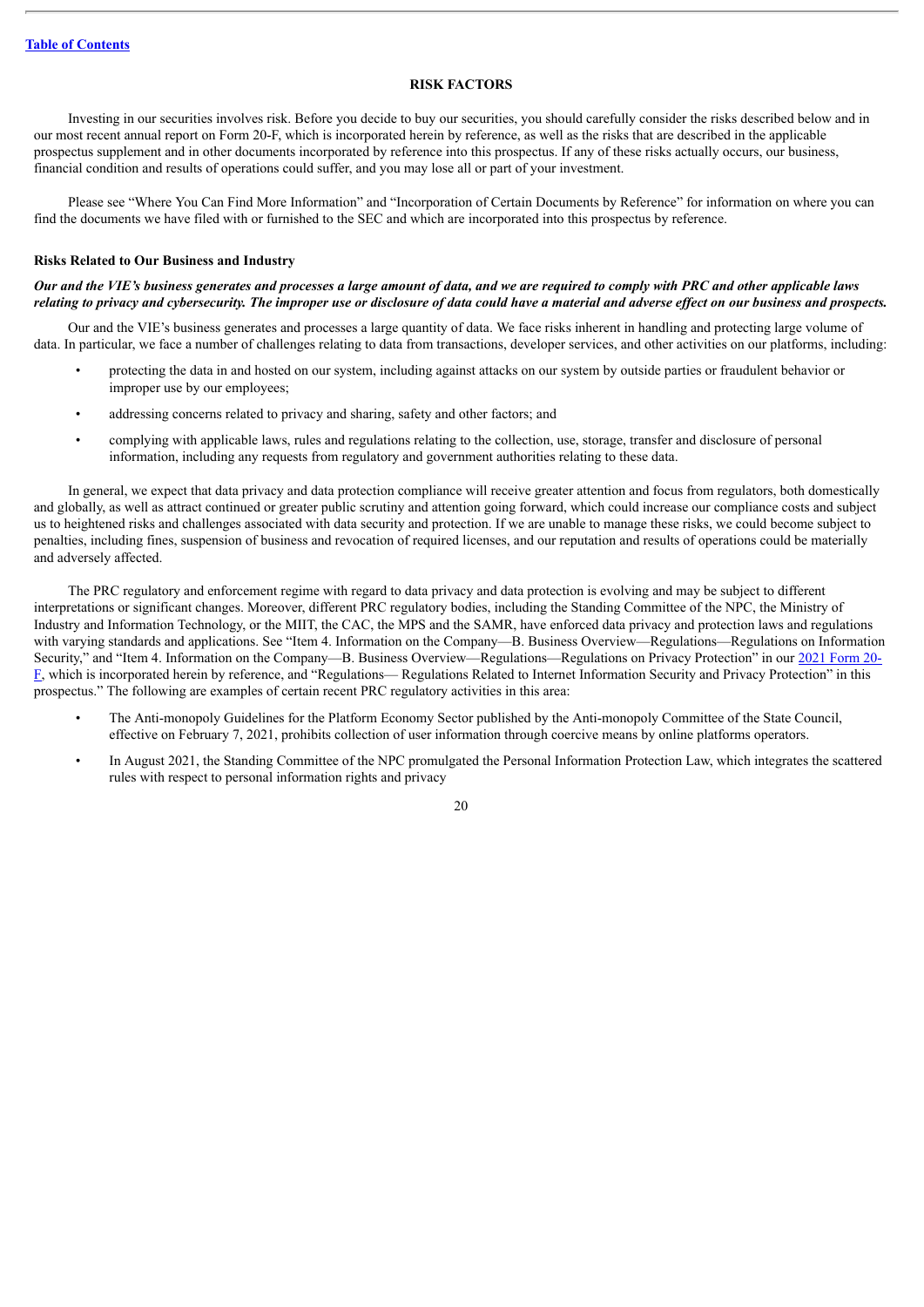protection and took effect on November 1, 2021. We update our privacy policies from time to time to meet the latest regulatory requirements of PRC government authorities and adopt technical measures to protect data and ensure cybersecurity in a systematic way. Nonetheless, the Personal Information Protection Law elevates the protection requirements for personal information processing, and many specific requirements of this law remain to be clarified by the CAC, other regulatory authorities, and courts in practice. We may be required to make further adjustments to our business practices to comply with the personal information protection laws and regulations.

Many of the data-related legislations are relatively new and certain concepts thereunder remain subject to interpretation by the regulators. Although we only gain access to anonymous device-level mobile behavioral data that is necessary for, and relevant to, the services provided, the data we obtain and use may include information that is deemed as "personal information" under the PRC Cyber Security Law and related data privacy and protection laws and regulations. As such, we have adopted a series of measures in order to comply with the laws and regulations relating to the protection of personal information. We enter into a service agreement with each app developer that uses our developer services in their mobile apps, and we display privacy policies on our official website. Our service agreement and the privacy policies require each app developer to obtain consent from the end users of its apps in connection with data collection and use pursuant to the PRC Cyber Security Law and related laws and regulations. We periodically check the app developers' own agreements with their end users on a sampling basis, and we remind the app developers to rectify the situation where we find instances of non-compliance with our service agreements, such as their failure to obtain sufficient consents from their end users. Moreover, once the original mobile behavioral data is collected through developer services, our data processing platform immediately stores, cleanses, structures and encrypts the data, and we then utilize AI and machine learning technologies to conduct modeling exercises and data mining and develop SAAS Businesses and targeted marketing that offer industry-specific, actionable insights for customers, in aggregated and anonymized form. In addition, we have adopted rigorous data security measures to prevent our data from unauthorized access or use or being retrieved to establish any connection with the device owners' identities.

While we take all these measures to comply with all applicable data privacy and protection laws and regulations, we cannot guarantee the effectiveness of the measures undertaken by us, app developers and business partners. If any data that we possess belongs to data categories that are subject to heightened scrutiny, we may be required to adopt stricter measures for protection and management of such data. The Cybersecurity Review Measures and the Draft Regulations remain unclear on whether the relevant requirements will be applicable to companies that are already listed in the United States, such as us. We cannot predict the impact of the Cybersecurity Review Measures and the Draft Regulations, if any, at this stage, and we will closely monitor and assess any development in the rule-making process. If the Cybersecurity Review Measures and the enacted version of the Draft Regulations mandate clearance of cybersecurity review and other specific actions to be taken by issuers like us, we face uncertainties as to whether these additional procedures can be completed by us timely, or at all, which may subject us to government enforcement actions and investigations, fines, penalties, suspension of our non-compliant operations, or removal of our app from the relevant application stores, and materially and adversely affect our business and results of operations. As of the date of this prospectus, we have not been involved in any formal investigations on cybersecurity review made by the CAC on such basis.

In general, compliance with the existing PRC laws and regulations, as well as additional laws and regulations that PRC regulatory bodies may enact in the future, related to data security and personal information protection, may be costly and result in additional expenses to us, and subject us to negative publicity, which could harm our reputation and business operations. There are also uncertainties with respect to how such laws and regulations will be implemented and interpreted in practice.

In addition, regulatory authorities around the world have adopted or are considering a number of legislative and regulatory proposals concerning data protection. These legislative and regulatory proposals, if adopted, and the uncertain interpretations and application thereof could, in addition to the possibility of fines, result in an order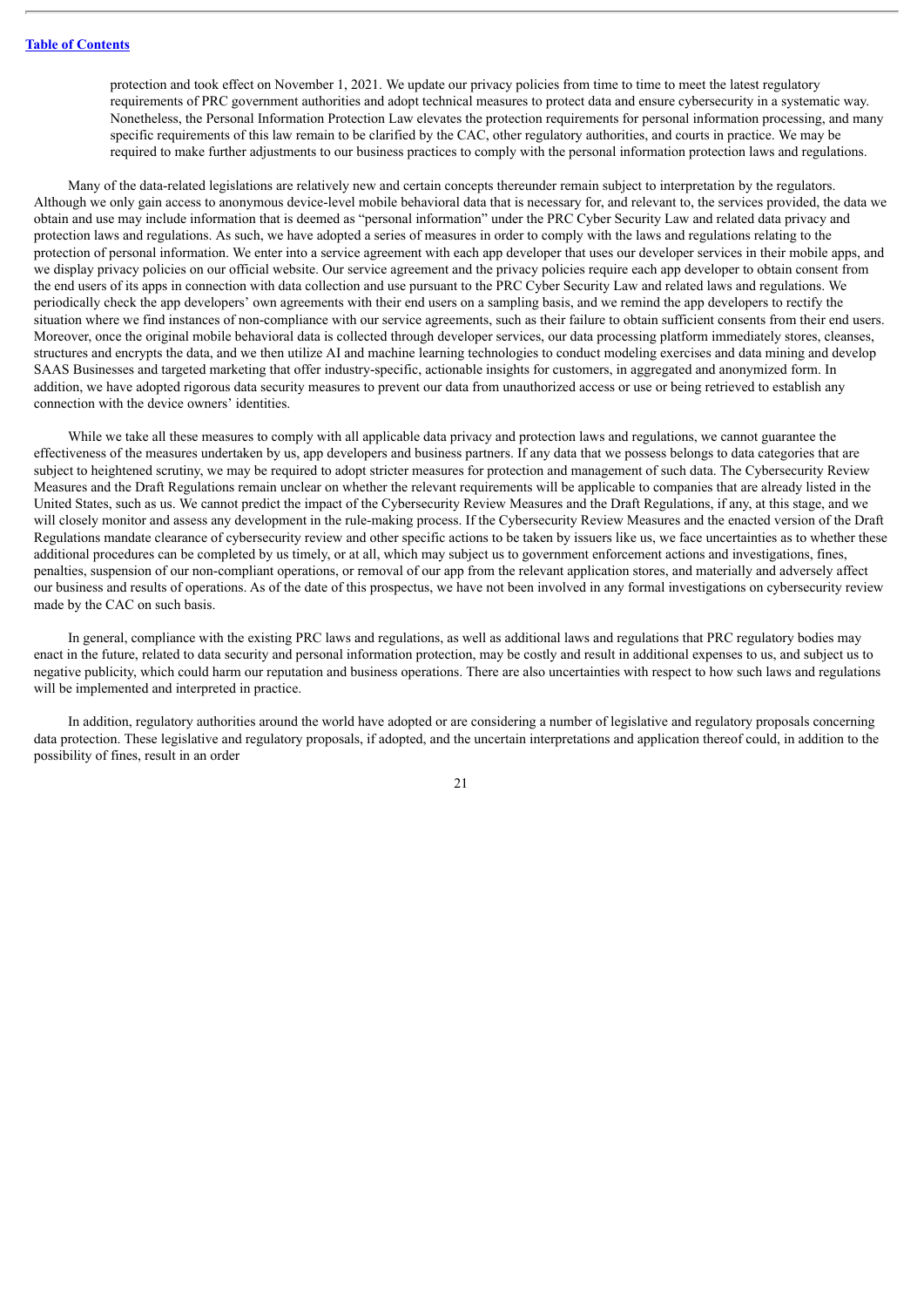requiring that we change our data practices and policies, which could have an adverse effect on our business and results of operations. The European Union General Data Protection Regulation ("GDPR"), which came into effect on May 25, 2018, includes operational requirements for companies that receive or process personal data of residents of the European Economic Area. The GDPR establishes new requirements applicable to the processing of personal data, affords new data protection rights to individuals and imposes penalties for serious data breaches. Individuals also have a right to compensation under the GDPR for financial or non-financial losses. Although we do not conduct any business in the European Economic Area, in the event that residents of the European Economic Area access our website or our mobile platform and input protected information, we may become subject to provisions of the GDPR.

### *Security and privacy breaches may hurt our business.*

We currently retain data from other parties, including data from mobile devices in secure database servers. It is essential for us to maintain the security of data that we store and process properly. We maintain a data security program. Once the original anonymous device-level mobile behavioral data is collected and aggregated, our platform stores, cleanses, structures and encrypts data. We also design and adopt other security controls to protect our data from breaches, including separation of data from external servers by firewalls, granting of limited access to designated employees, and maintaining a proper visit log. See "Item 4. Information on the Company—B. Business Overview—Our AI-Powered Data Processing Platform—Data Security."

Given the nature of our business as an internet services provider to developers, we face the challenge of protecting the data in and hosted on our system, including against attacks on our system by outside parties or fraudulent behavior or improper use by our employees. Any security breach and data decryption, including those resulting from a cybersecurity attack, or any unauthorized access, unauthorized usage, virus or similar breach or disruption could result in the loss of the information that we gain access to and store, damage to our reputation, early termination of our contracts, litigation, regulatory investigations or other liabilities.

Techniques used to obtain unauthorized access or to sabotage systems change frequently and generally are not recognized until launched against a target. As a result, we may be unable to anticipate these techniques or to implement adequate preventative measures. If an actual or perceived security breach occurs, the market perception of our data security measures could be harmed and we could lose sales and customers.

In addition, the PRC regulatory and enforcement regime with regard to data security and data protection is evolving and may be subject to different interpretations or significant changes. For instance:

• In June 2021, the Standing Committee of the NPC promulgated the Data Security Law, which took effect in September 2021. The Data Security Law, among other things, provides for security review procedure for data-related activities that may affect national security. In July 2021, the state council promulgated the Regulations on Protection of Critical Information Infrastructure, which became effective on September 1, 2021. Pursuant to this regulation, critical information infrastructure means key network facilities or information systems of critical industries or sectors, such as public communication and information service, energy, transportation, water conservation, finance, public services, e-government affairs and national defense science, the damage, malfunction or data leakage of which may endanger national security, people's livelihoods and the public interest. In December 2021, the CAC, together with other authorities, jointly promulgated the Cybersecurity Review Measures, which became effective on February 15, 2022, and replaces its predecessor regulation. Pursuant to the Cybersecurity Review Measures, critical information infrastructure operators that procure internet products and services must be subject to the cybersecurity review if their activities affect or may affect national security. The Cybersecurity Review Measures further stipulates that network platform operators that hold personal information of over one million users shall apply with the Cybersecurity Review Office for a cybersecurity review before any public offering at a foreign stock exchange. The Cybersecurity Review Measures remain unclear on whether the relevant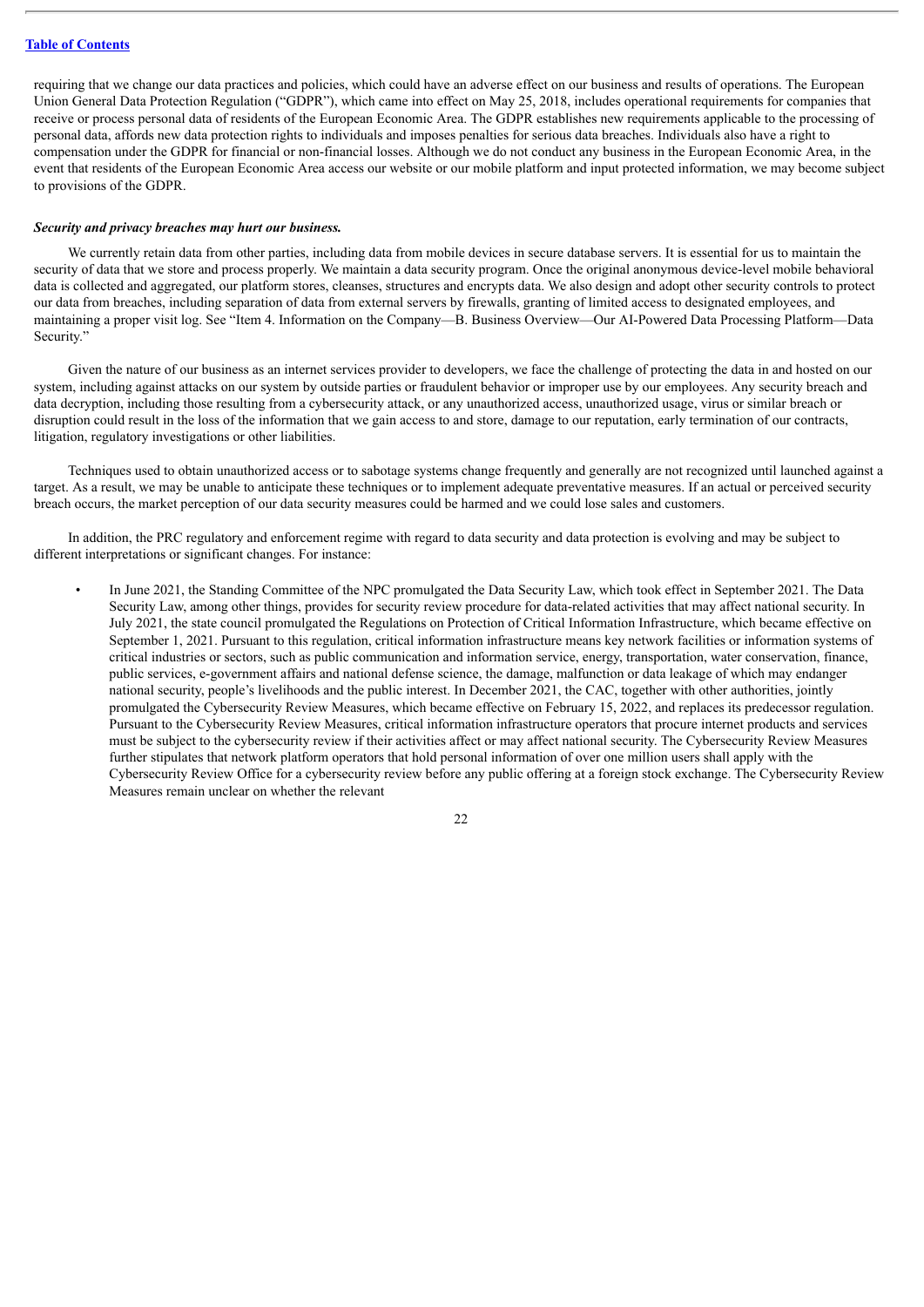requirements will be applicable to further equity or debt offerings by companies that have completed the initial public offering in the United States. In addition to the potential review before foreign listings, the CAC has the discretion to initiate cybersecurity review on data processing activities which are deemed to affect or may affect national security. Thus, we cannot preclude the possibility that we would be subject to such ex officio security reviews, and it is uncertain whether the fact of us being listed in the United States would increase such a possibility. If we are subject to such a cybersecurity review, we may be ordered to suspend our business by disconnecting our products from our clients' mobile apps, stopping developing new clients, businesses, among others. If we fail to pass the cybersecurity review, we may face penalties such as fines, orders to suspend relevant business, suspension of business, closure of websites, revocation of relevant business licenses and permits, and any of these could have a material adverse effect on our business and results of operations. As of the date of this prospectus, no detailed rules or implementation rules have been issued by any authority and we have not been informed that we are a critical information infrastructure operator by any government authorities. Furthermore, the exact scope of "critical information infrastructure operators" under the current regulatory regime remains unclear, and the PRC government authorities may have wide discretion in the interpretation and enforcement of the applicable laws. Therefore, it is uncertain whether we would be deemed to be a critical information infrastructure operator under PRC law. If we are deemed to be a critical information infrastructure operator under the PRC cybersecurity laws and regulations, we may be subject to obligations in addition to what we have fulfilled under the PRC cybersecurity laws and regulations. At this stage, we are unable to predict the possible consequences of the Draft Regulations, if any, and we are monitoring and assessing the rulemaking process closely.

• In November 2021, the CAC released the Draft Regulations. The Draft Regulations provide that data processors refer to individuals or organizations that, during their data processing activities such as data collection, storage, utilization, transmission, publication and deletion, have autonomy over the purpose and the manner of data processing. In accordance with the Draft Regulations, data processors shall apply for a cybersecurity review for certain activities, including, among other things, (i) the listing abroad of data processors that process the personal information of more than one million users and (ii) any data processing activity that affects or may affect national security. However, there have been no clarifications from the relevant authorities as of the date of this prospectus as to the standards for determining whether an activity is one that "affects or may affect national security." In addition, the Draft Regulations requires that data processors that process "important data" or are listed overseas must conduct an annual data security assessment by itself or commission a data security service provider to do so, and submit the assessment report of the preceding year to the municipal cybersecurity department by the end of January each year. As of the date of this prospectus, the Draft Regulations was released for public comment only, and their respective provisions and anticipated adoption or effective date may be subject to change with substantial uncertainty.

The uncertainties with respect to how such laws and regulations will be implemented and interpreted in practice, and the potential further enactment of laws and regulations by the PRC regulatory bodies may result in additional expenses to us, and subject us to negative publicity, which could harm our reputation and business operations.

Moreover, if a high-profile security breach occurs with respect to another SAAS Businesses, our customers and potential customers may lose trust in the security of our SAAS Businesses generally, which could adversely impact our ability to retain existing customers or attract new ones. Besides, any failure, or perceived failure to maintain the security of our data or to comply with applicable PRC or foreign privacy, data security and personal information protection laws and obligations may result in civil or regulatory liability, including governmental or data protection authority enforcement actions and investigations, fines, penalties, enforcement orders requiring us to cease operating in a certain way, litigation, or adverse publicity, and may require us to expend significant resources in responding to and defending allegations and claims.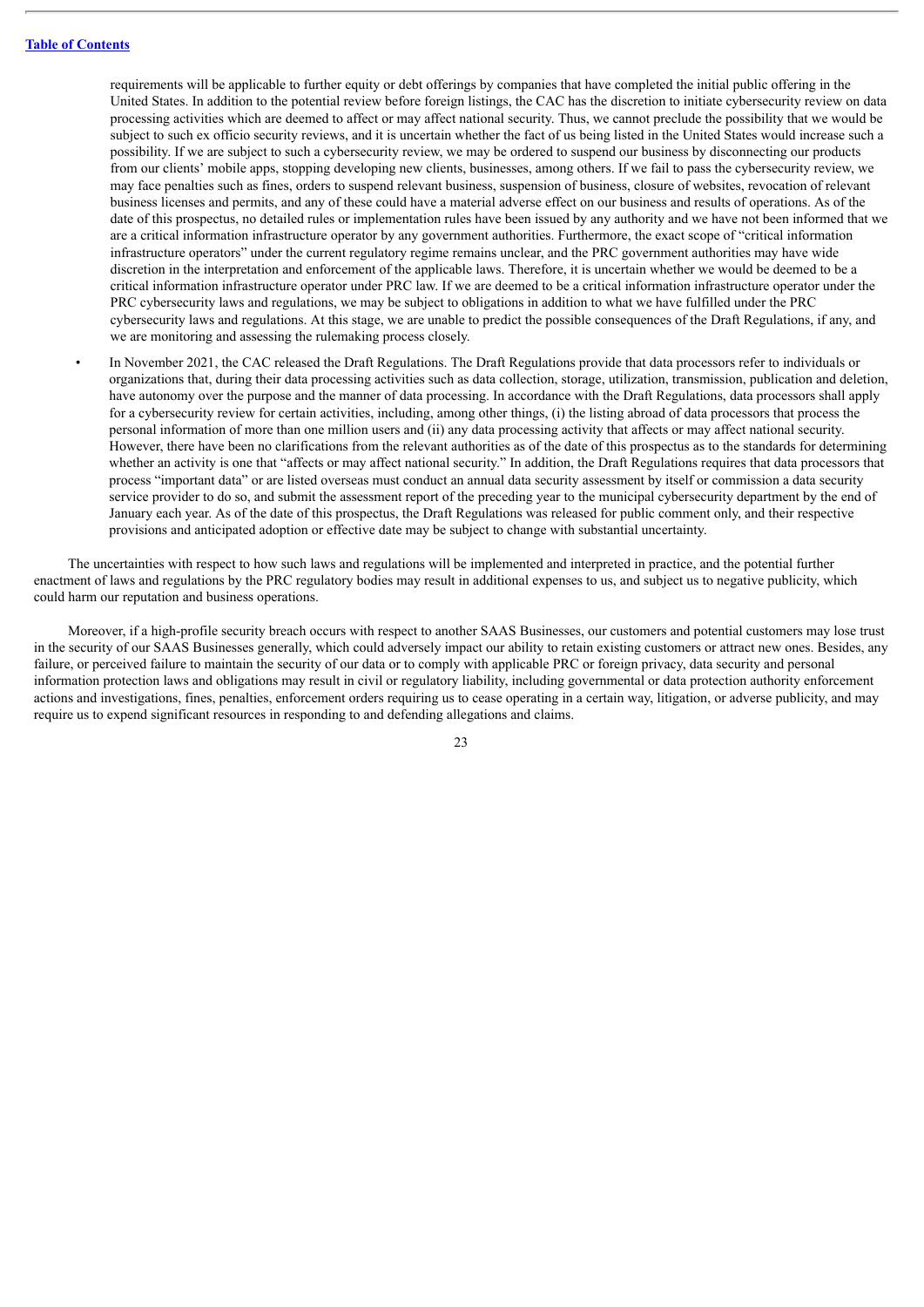#### **Risks Related to Our Corporate Structure**

If the PRC government finds that the agreements that establish the structure for operating some of our or the VIE's business operations in China do not comply with PRC regulations relating to the relevant industries, or if these regulations or the interpretation of existing regulations change in the future, we could be subject to severe penalties, or be forced to relinguish our interest in those operations.

Foreign ownership of certain parts of our businesses including value-added telecommunications services is subject to restrictions under current PRC laws and regulations. The PRC government regulates internet access, distribution of online information and online advertising through strict business licensing requirements and other government regulations. For example, foreign investors, with a few exceptions, are not allowed to own more than 50% of the equity interests in a value-added telecommunications service provider and any such foreign investor must have experience in providing value-added telecommunications services overseas and maintain a good track record. On March 29, 2022, the Decision of the State Council on Revising and Repealing Certain Administrative Regulations, which will take effect on May 1, 2022, was promulgated to amend certain provisions of regulations including the Provisions on the Administration of Foreign-Invested Telecommunications Enterprises (2016 Revision), the requirement for major foreign investor to demonstrate a good track record and experience in operating value-added telecommunications businesses is deleted.

Aurora is a Cayman Islands exempted company and our PRC subsidiary, namely our WFOE, is a foreign-invested enterprise. Accordingly, our WFOE is not eligible to provide value-added telecommunications services in China. As a result, the variable interest entity in PRC, namely Hexun Huagu, holds value-added telecommunications business operation licenses as a value-added telecommunications service provider. We entered into a series of contractual arrangements with Hexun Huagu, or the VIE, and its shareholders, which enable us to (i) exercise effective control over the VIE, (ii) receive substantially all of the economic benefits of the VIE, and (iii) have an exclusive call option to purchase all or part of the equity interests and assets in the VIE when and to the extent permitted by PRC law. As a result of these contractual arrangements, we have control over and are the primary beneficiary of the VIE and hence consolidate its financial results into our consolidated financial statements under U.S. GAAP. In 2019, 2020 and 2021, we derived 98.6%, 97.7% and 95.0% of our external revenues from the VIE, respectively.

In the opinion of our PRC legal counsel, Han Kun Law Offices, (i) the ownership structure of the VIE in China and our WFOE are not in violation of applicable PRC laws and regulations currently in effect; and (ii) the contractual arrangements between our WFOE, the VIE and its shareholders governed by PRC laws and regulations are valid, binding and enforceable, and will not result in any violation of applicable PRC laws and regulations. However, our PRC legal counsel has also advised us that there are substantial uncertainties regarding the interpretation and application of current and future PRC laws and regulations. Accordingly, the PRC regulatory authorities may take a view that is contrary to the opinion of our PRC legal counsel.

However, Aurora is a Cayman Islands holding company with no equity ownership in the VIE and we conduct our operations in China through (i) our PRC subsidiary and (ii) the VIE with which we have maintained contractual arrangements. Investors in our Class A common shares or the ADSs thus are not purchasing equity interest in our consolidated affiliated entities in China but instead are purchasing equity interest in a Cayman Islands holding company. If the PRC government deems that our contractual arrangements with the VIE do not comply with PRC regulatory restrictions on foreign investment in the relevant industries, or if these regulations or the interpretation of existing regulations change or are interpreted differently in the future, we and the VIE could be subject to severe penalties or be forced to relinquish our interests in those operations. Our holding company in the Cayman Islands, the VIE, and investors of Aurora face uncertainty about potential future actions by the PRC government that could affect the enforceability of the contractual arrangements with the VIE and, consequently, significantly affect the financial performance of the VIE and our company as a group.

There are substantial uncertainties regarding the interpretation and application of PRC laws and regulations, including, but not limited to, the laws and regulations governing our and the VIE's business, or the enforcement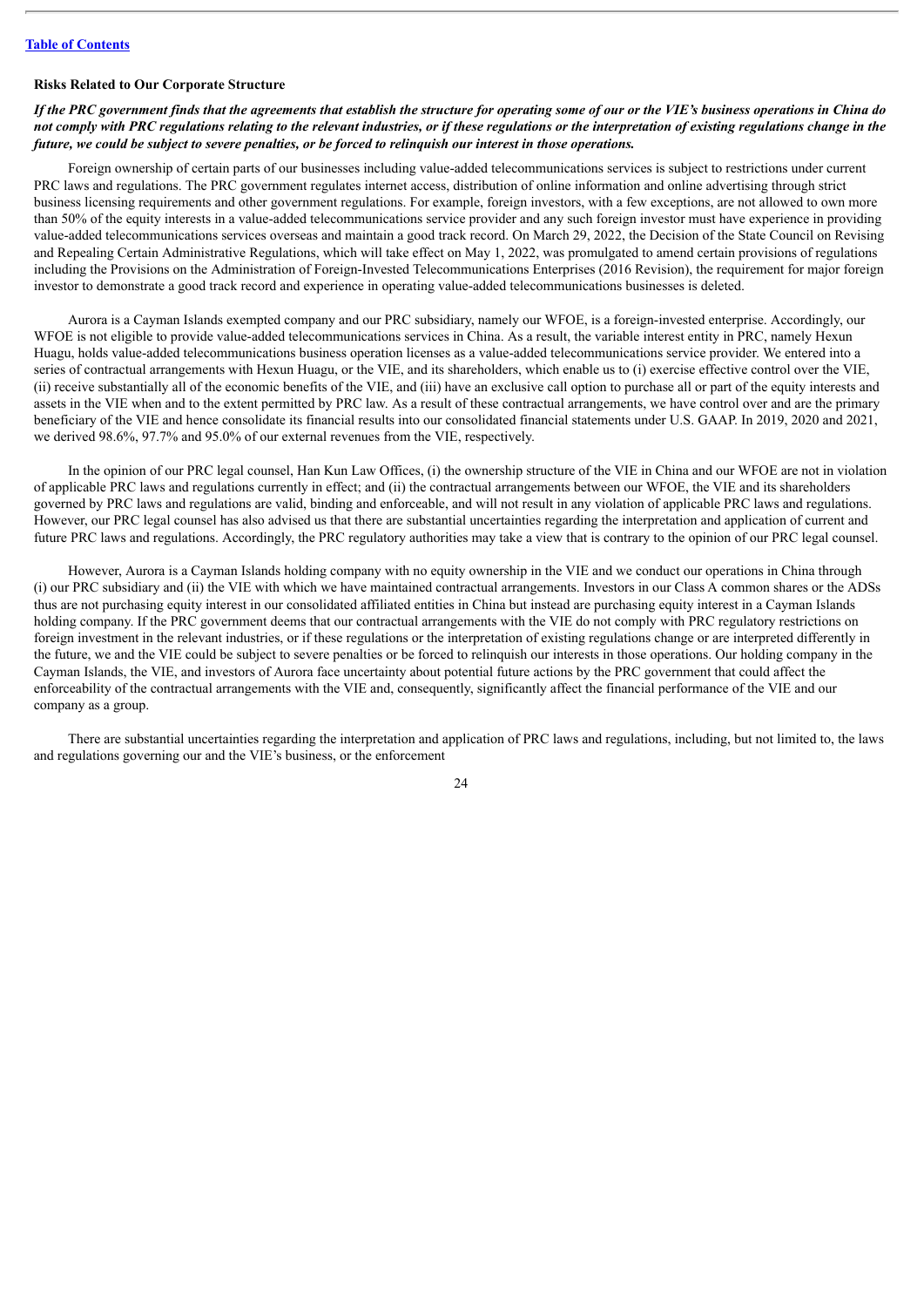and performance of our contractual arrangements with the VIE and its shareholders. These laws and regulations may be subject to change, and their official interpretation and enforcement may involve substantial uncertainty. New laws and regulations that affect existing and proposed future businesses may also be applied retroactively. Due to the uncertainty and complexity of the regulatory environment, we cannot assure you that we and the VIE would always be in full compliance with applicable laws and regulations, the violation of which may have adverse effect on our and the VIE's business and our reputation.

Although we believe we, our PRC subsidiary and the VIE are not in violation of current PRC laws and regulations, we cannot assure you that the PRC government would agree that our contractual arrangements comply with PRC licensing, registration or other regulatory requirements, with existing policies or with requirements or policies that may be adopted in the future. The PRC government has broad discretion in determining rectifiable or punitive measures for non-compliance with or violations of PRC laws and regulations. If the PRC government determines that we or the VIE do not comply with applicable law, it could revoke the VIE's business and operating licenses, require the VIE to discontinue or restrict the VIE's operations, restrict the VIE' right to collect revenues, block the VIE's websites, require the VIE to restructure our operations, impose additional conditions or requirements with which the VIE may not be able to comply, impose restrictions on the VIE's business operations or on their customers, or take other regulatory or enforcement actions against the VIE that could be harmful to their business. Any of these or similar occurrences could significantly disrupt our or the VIE' business operations or restrict the VIE from conducting a substantial portion of their business operations, which could materially and adversely affect the VIE's business, financial condition and results of operations. If any of these occurrences results in our inability to direct the activities of any of the VIE that most significantly impact its economic performance, and/or our failure to receive the economic benefits from any of the VIE, we may not be able to consolidate these entities in our consolidated financial statements in accordance with U.S. GAAP. In addition, our shares may decline in value or become worthless if we are unable to assert our contractual control rights over the assets of our PRC subsidiaries that conduct a significant part of our operations.

### **Risks Related to Doing Business in China**

# The approval and/or other requirements of the CSRC or other PRC governmental authorities may be required in connection with an offering under PRC rules, regulations or policies, and, if required, we cannot predict whether or how soon we will be able to obtain such approval.

The Regulations on Mergers and Acquisitions of Domestic Enterprises by Foreign Investors, or the M&A Rules, purport to require offshore special purpose vehicles that are controlled by PRC companies or individuals and that have been formed for the purpose of seeking a public listing on an overseas stock exchange through acquisitions of PRC domestic companies or assets to obtain CSRC approval prior to publicly listing their securities on an overseas stock exchange. The interpretation and application of the regulations remain unclear. If a governmental approval is required, it is uncertain how long it will take for us to obtain such approval, and, even if we obtain such approval, the approval could be rescinded. Any failure to obtain or a delay in obtaining the requisite governmental approval for an offering, or a rescission of such CSRC approval if obtained by us, may subject us to sanctions imposed by the relevant PRC regulatory authority, which could include fines and penalties on our and the VIE's operations in China, restrictions or limitations on our ability to pay dividends outside of China, and other forms of sanctions that may materially and adversely affect our business, financial condition, and results of operations.

Our PRC counsel, has advised us that, based on its understanding of the current PRC laws and regulations, we will not be required to submit an application to the CSRC for the approval under the M&A Rules for an offering because (i) the CSRC currently has not issued any definitive rule or interpretation concerning whether offerings like ours under this prospectus are subject to this regulation; and (ii) we did not acquire any equity interests or assets of a "PRC domestic company" as such terms are defined under the M&A Rules.

However, our PRC counsel has further advised us that there remains some uncertainty as to how the M&A Rules will be interpreted or implemented in the context of an overseas offering, and its opinions summarized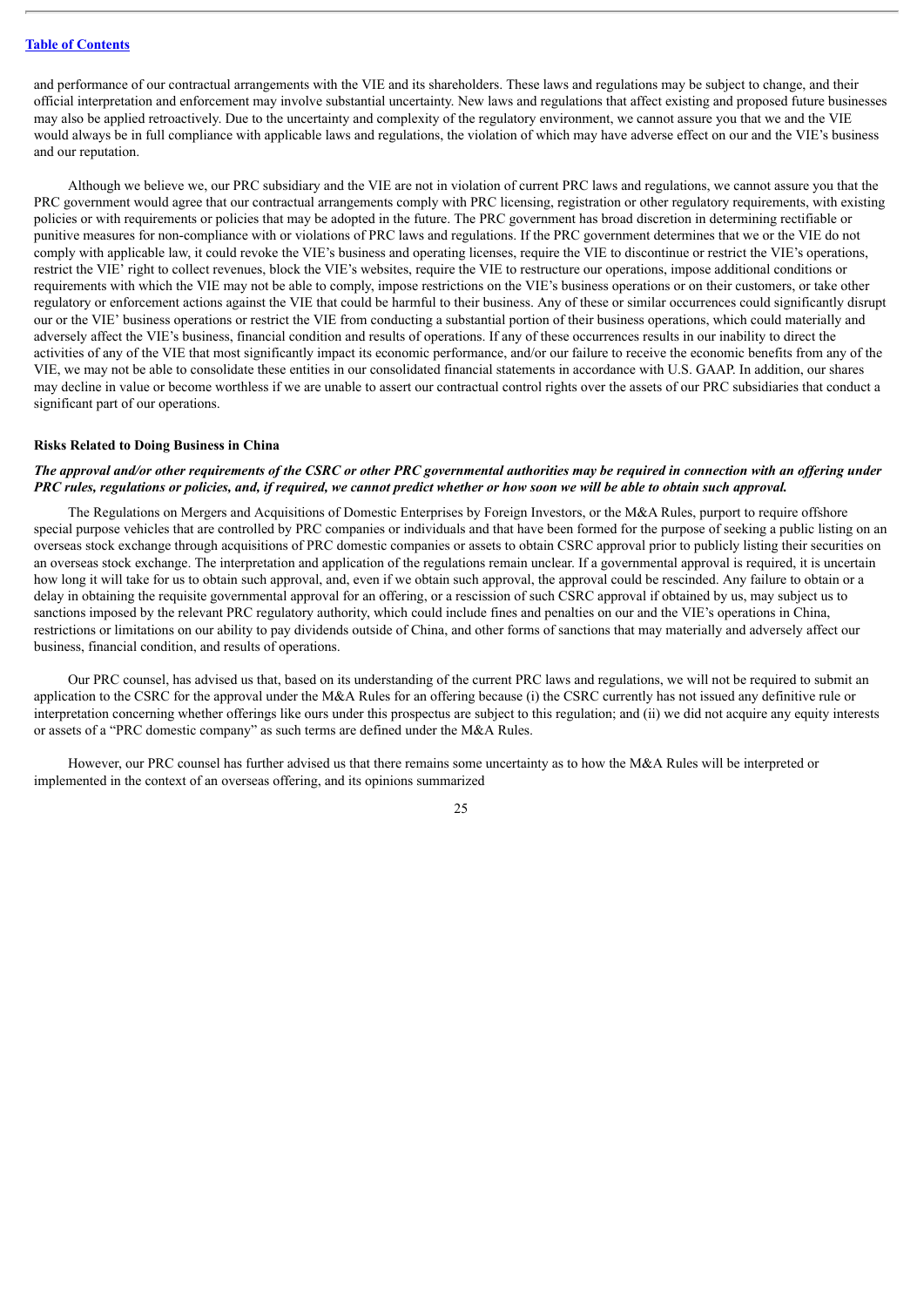above are subject to any new laws, rules and regulations or detailed implementations and interpretations in any form relating to the M&A Rules. We cannot assure you that relevant PRC governmental authorities, including the CSRC, would reach the same conclusion as our PRC counsel, and hence, we may face regulatory actions or other sanctions from them. Furthermore, relevant PRC governmental authorities promulgated the Opinions on Strictly Cracking Down Illegal Securities Activities, which provided that the administration and supervision of overseas-listed China-based companies will be strengthened, and the special provisions of the State Council on overseas issuance and listing of shares by such companies will be revised, clarifying the responsibilities of domestic industry competent authorities and regulatory authorities. However, the Opinions on Strictly Cracking Down Illegal Securities Activities were only issued recently, leaving uncertainties regarding the interpretation and implementation of these opinions. It is possible that any new rules or regulations may impose additional requirements on us. In addition, on December 28, 2021, the Cyberspace Administration of China issued the Cybersecurity Review Measures, which came into effect on February 15, 2022, according to which, among others, internet platform operators holding over one million users' personal information shall apply to the Cybersecurity Review Office for a cybersecurity review before any listing on a foreign stock exchange. As of the date of this prospectus, we have not been involved in any investigations on cybersecurity review made by the Cyberspace Administration of China on such basis, and we have not received any inquiry, notice, warning, or sanctions in such respect. However, the governmental authorities may impose restrictions and penalties on our operations in China, such as the suspension of our apps and services, revocation of our licenses, or shutting down part or all of our operations, limit our ability to pay dividends outside of China, delay or restrict the repatriation of the proceeds from an offering into China or take other actions that could have a material adverse effect on our business, financial condition, results of operations and prospects, as well as the trading price of the ADSs. The PRC governmental authorities may also take actions requiring us, or making it advisable for us, to halt an offering before settlement and delivery of the ADSs offered hereby. Consequently, if you engage in market trading or other activities in anticipation of and prior to settlement and delivery, you do so at the risk that settlement and delivery may not occur. In addition, if the PRC governmental authorities later promulgate new rules or explanations requiring that we obtain their approvals for filings, registrations or other kinds of authorizations for an offering, we cannot assure you that we can obtain the approval, authorizations, or complete required procedures or other requirements in a timely manner, or at all, or obtain a waiver of the requisite requirements if and when procedures are established to obtain such a waiver.

# The PCAOB is currently unable to inspect our auditor in relation to their audit work performed for our financial statements and the inability of the *PCAOB to conduct inspections over our auditor deprives our investors with the benefits of such inspections.*

Our auditor, the independent registered public accounting firm that issues the audit report included elsewhere in this prospectus, as an auditor of companies that are traded publicly in the United States and a firm registered with the PCAOB, is subject to laws in the United States pursuant to which the PCAOB conducts regular inspections to assess its compliance with the applicable professional standards. Since our auditor is located in China, a jurisdiction where the PCAOB has been unable to conduct inspections without the approval of the Chinese authorities, our auditor is not currently inspected by the PCAOB. As a result, we and investors in our ADSs are deprived of the benefits of such PCAOB inspections. The inability of the PCAOB to conduct inspections of auditors in China makes it more difficult to evaluate the effectiveness of our independent registered public accounting firm's audit procedures or quality control procedures as compared to auditors outside of China that are subject to the PCAOB inspections, which could cause investors and potential investors in our ADSs to lose confidence in our audit procedures and reported financial information and the quality of our financial statements.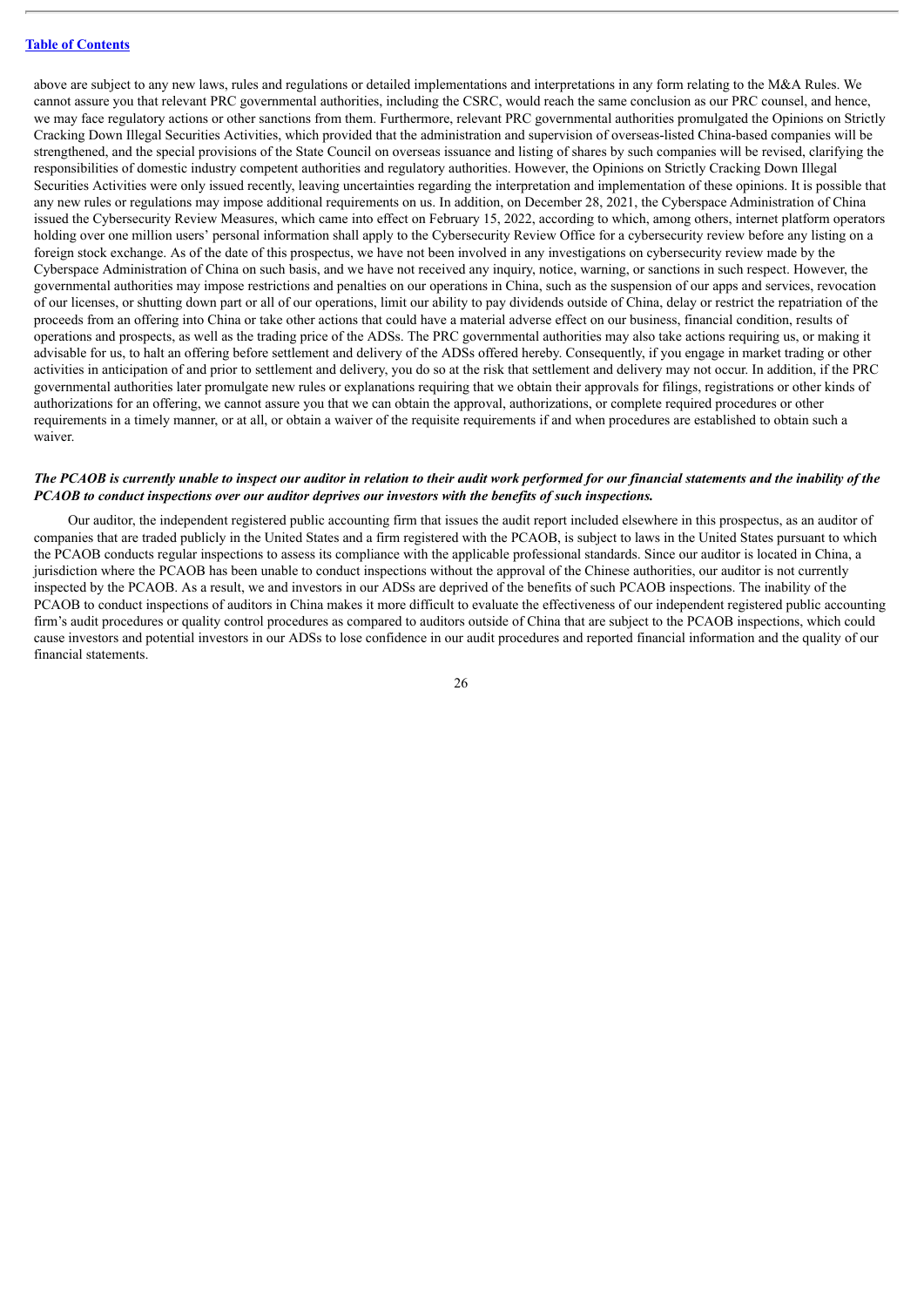Our ADSs will be prohibited from trading in the United States under the Holding Foreign Companies Accountable Act, or the HFCAA, in 2024 if the PCAOB is unable to inspect or fully investigate auditors located in China, or in 2023 if proposed changes to the law are enacted. The delisting of our ADSs, or the threat of their being delisted, may materially and adversely affect the value of your investment. In May 2022, in connection with its implementation of the HFCAA, the SEC conclusively named the company as a "Commission-Identified Issuer" following the filing of the *company's 2021 Form 20-F with the SEC on April 14, 2022.*

The Holding Foreign Companies Accountable Act, or the HFCAA, was signed into law on December 18, 2020. The HFCAA states if the SEC determines that we have filed audit reports issued by a registered public accounting firm that has not been subject to inspection for the PCAOB for three consecutive years beginning in 2021, the SEC shall prohibit our shares or ADSs from being traded on a national securities exchange or in the over-thecounter trading market in the United States. On December 2, 2021, the SEC adopted final amendments implementing the disclosure and submission requirements of the HFCAA, pursuant to which the SEC will identify an issuer as a "Commission Identified Issuer" if the issuer has filed an annual report containing an audit report issued by a registered public accounting firm that the PCAOB has determined it is unable to inspect or investigate completely, and will then impose a trading prohibition on an issuer after it is identified as a Commission-Identified Issuer for three consecutive years. On December 16, 2021, the PCAOB issued a report to notify the SEC of its determination that the PCAOB is unable to inspect or investigate completely registered public accounting firms headquartered in mainland China and Hong Kong. The PCAOB identified our auditor as one of the registered public accounting firms that the PCAOB is unable to inspect or investigate completely. In May 2022, in connection with its implementation of the HFCAA, the SEC conclusively named the company as a "Commission-Identified Issuer" following the filing of the company's 2021 [Form](http://www.sec.gov/ix?doc=/Archives/edgar/data/0001737339/000119312522104903/d217874d20f.htm) 20-F with the SEC on April 14, 2022.

Whether the PCAOB will be able to conduct inspections of our auditor before the issuance of our financial statements on Form 20-F for the year ending December 31, 2023 which is due by April 30, 2024, or at all, is subject to substantial uncertainty and depends on a number of factors out of our, and our auditor's, control. If our shares and ADSs are prohibited from trading in the United States, there is no certainty that we will be able to list on a non-U.S. exchange or that a market for our shares will develop outside of the United States. Such a prohibition would substantially impair your ability to sell or purchase our ADSs when you wish to do so, and the risk and uncertainty associated with delisting would have a negative impact on the price of our ADSs. Also, such a prohibition would significantly affect our ability to raise capital on terms acceptable to us, or at all, which would have a material adverse impact on our business, financial condition, and prospects.

On June 22, 2021, the U.S. Senate passed a bill which would reduce the number of consecutive non-inspection years required for triggering the prohibitions under the HFCAA from three years to two. On February 4, 2022, the U.S. House of Representatives passed a bill which contained, among other things, an identical provision. If this provision is enacted into law and the number of consecutive non-inspection years required for triggering the prohibitions under the HFCAA is reduced from three years to two, then our shares and ADSs could be prohibited from trading in the United States in 2023.

# The PRC government's significant oversight over our or the VIE's business operation could result in a material adverse change in our operations *and the value of our ADSs.*

We conduct our business primarily in China through our subsidiaries and the VIE. The operations of our subsidiaries and the VIE in China are governed by PRC laws and regulations. The PRC government has significant oversight over the conduct of our business, and it may intervene or influence our operations, as the government deems appropriate to advance regulatory and societal goals and policy positions. The PRC government has recently published new policies that significantly affected certain industries and we cannot rule out the possibility that it will in the future release regulations or policies that directly or indirectly affect our industry or require us to seek additional permission to continue our operations, which could result in a material adverse change in our operation and/or the value of our ADSs. Also, the PRC government has recently indicated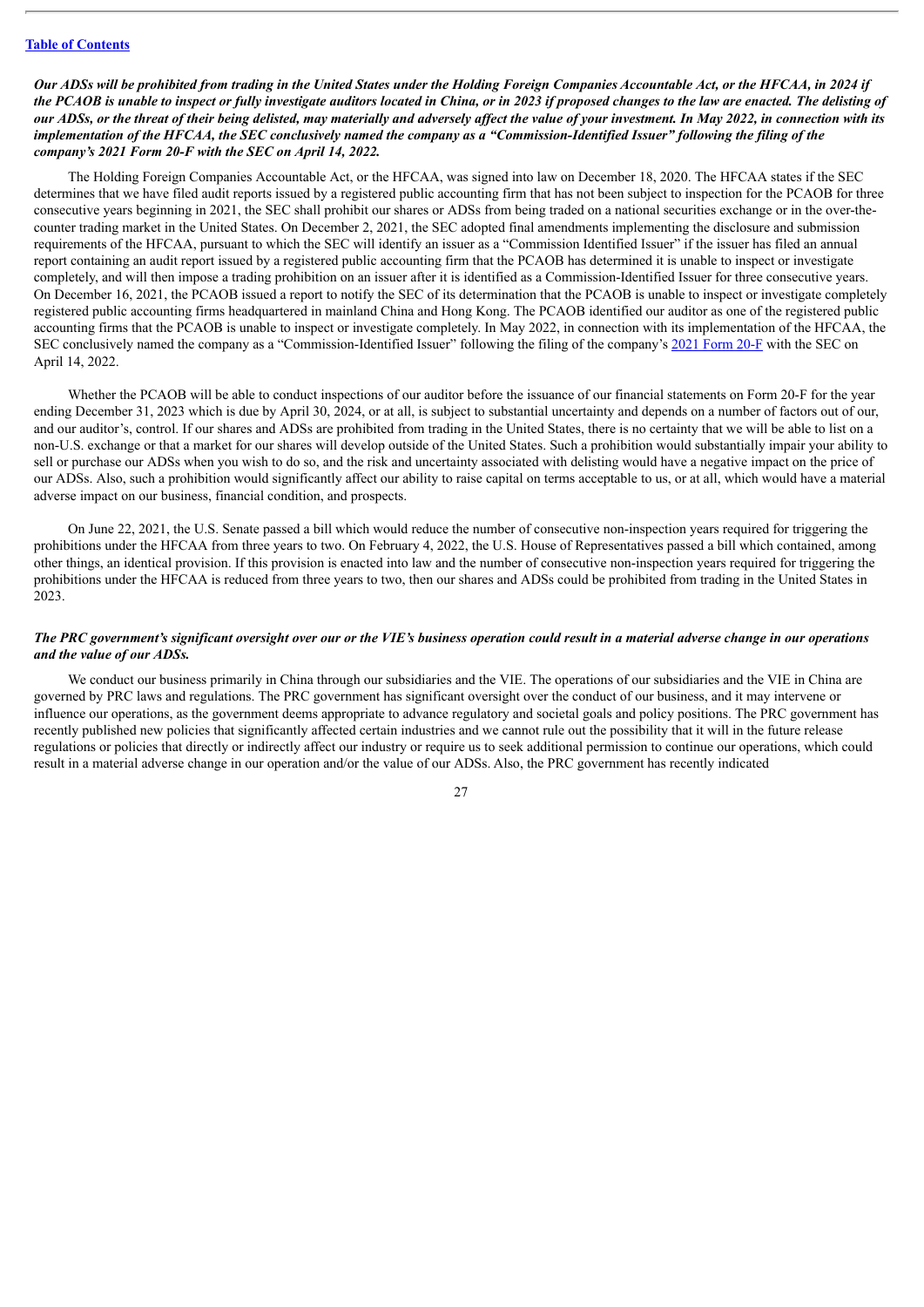an intent to exert more oversight over offerings that are conducted overseas and/or foreign investment in China-based issuers. Any such action could significantly limit or completely hinder our ability to offer or continue to offer securities to investors. In addition, implementation of industry-wide regulations directly targeting our operations could cause our securities to significantly decline in value or become worthless. Therefore, investors of our company and our business face potential uncertainty from actions taken by the PRC government affecting our business.

# Uncertainties exist with respect to the interpretation and implementation of Anti-Monopoly Guidelines for Internet Platforms and how it may impact *our or the VIE's business operations.*

In February 2021, the Anti-Monopoly Guidelines for Internet Platforms was promulgated by the Anti-monopoly Commission of the PRC State Council. The Anti-Monopoly Guidelines for Internet Platforms is consistent with the Anti-Monopoly Law of PRC and prohibits monopoly agreements, abuse of dominant position and concentration of undertakings that may have the effect of eliminating or restricting competitions in the field of platform economy. More specifically, the Anti-Monopoly Guidelines for Internet Platforms outlines certain practices that may, if without justifiable reasons, constitute abuse of dominant position, including, without limitation, tailored pricing using big data and analytics, actions or arrangements seen as exclusivity arrangements, using technology means to block competitors' interface, using bundled services to sell services or products, and compulsory collection of user data. Besides, Anti-Monopoly Guidelines for Internet Platforms expressly states that concentration involving VIE will also be subject to antitrust filing requirements.

In April 2021, the State Administration for Market Regulation (the "SAMR"), together with certain other PRC government authorities convened an administrative guidance meeting, focusing on unfair competition acts in community group buying, self-inspection and rectification by major internet companies of possible violations of anti-monopoly, anti-unfair competition, tax and other related laws and regulations, and requesting such companies to comply with relevant laws and regulations strictly and be subject to public supervision. In addition, many internet companies, including the over 30 companies which attended such administrative guidance meeting, are required to conduct a comprehensive self-inspection and make necessary rectification accordingly. The SAMR has stated it will organize and conduct inspections on the companies' rectification results. If the companies are found to conduct illegal activities, more severe penalties are expected to be imposed on them in accordance with the laws.

In October 2021, the Standing Committee of the NPC issued a second draft amendment to the amended Anti-Monopoly Law for public comments, which proposes to increase the fines on business operators for illegal concentration to "no more than ten percent of the preceding year's sales revenue of the business operators if the concentration of business operators has or may have an effect of excluding or limiting competition; or a fine of up to RMB5 million if the concentration of business operators does not have an effect of excluding or limiting competition." The draft also proposes for the relevant authority to investigate transaction where there is evidence that the concentration has or may have the effect of eliminating or restricting competition, even if such concentration does not reach the filing threshold. Due to the enhanced implementation of the Anti-Monopoly Law, we may be under heightened regulatory scrutiny, which will increase our compliance costs and subject us to heightened risks and challenges. In addition, there are significant uncertainties on the evolving legislative activities and varied local implementation practices of anti-monopoly and competition laws and regulations in China, especially with respect to the enactment timetable, final content, interpretation and implementation of the amended Anti-Monopoly Law. If it is enacted as proposed, transacting parties may be subject to a higher regulatory requirement in completing an acquisition transaction.

Since the Anti-Monopoly Guidelines for Internet Platforms are relatively new, uncertainties still exist in relation to its interpretation and implementation, although we do not believe we engage in any foregoing situations, we cannot assure you that our or the VIE's business operations will comply with such regulation in all respects, and any failure or perceived failure by us to comply with such regulation may result in governmental investigations, fines and/or other sanctions on us.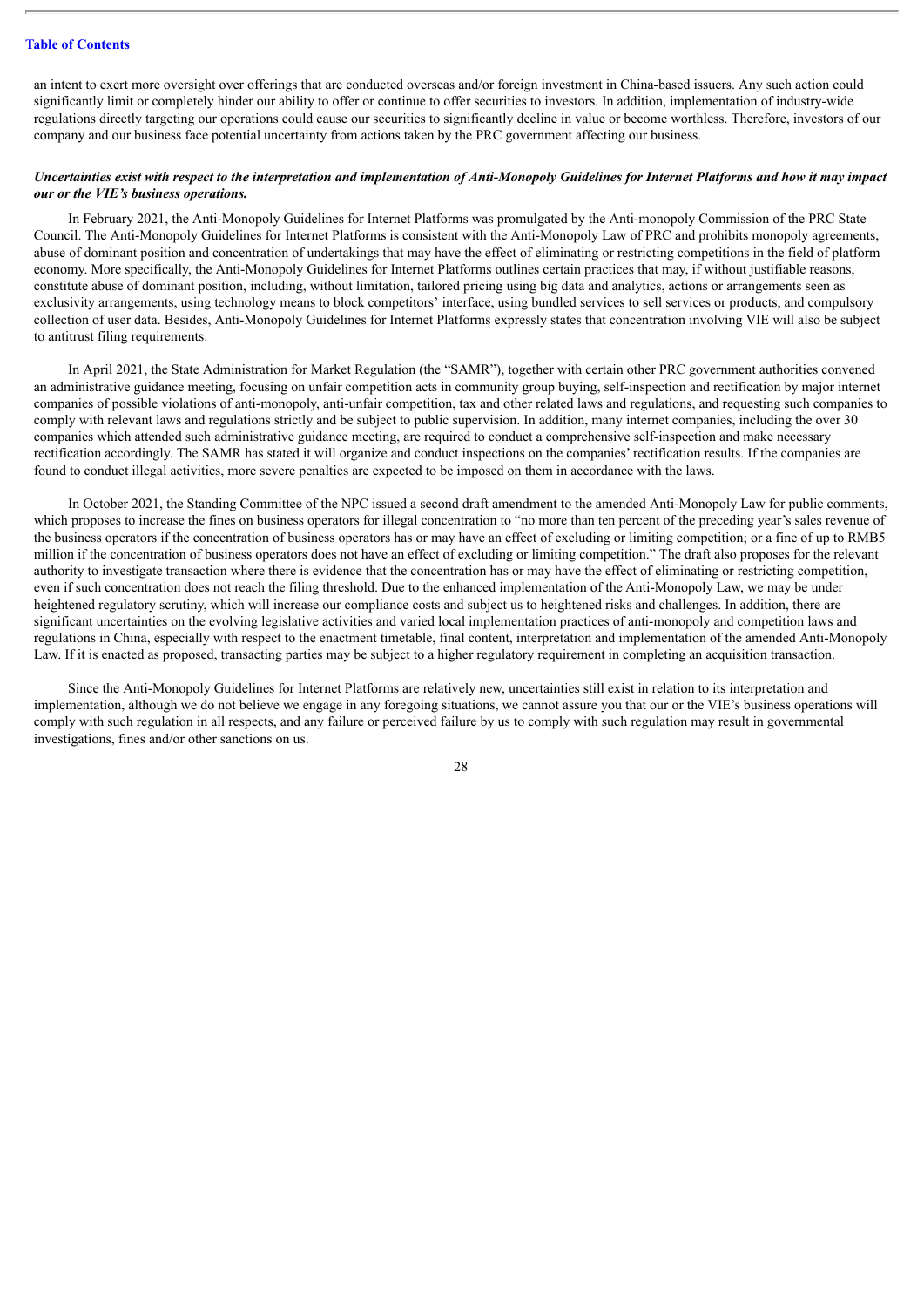# **USE OF PROCEEDS**

<span id="page-31-0"></span>Except as may be described otherwise in an applicable prospectus supplement, we intend to use the net proceeds from the sale of the securities by us for general corporate purposes. We will not receive any proceeds from the sale of shares by the selling shareholder.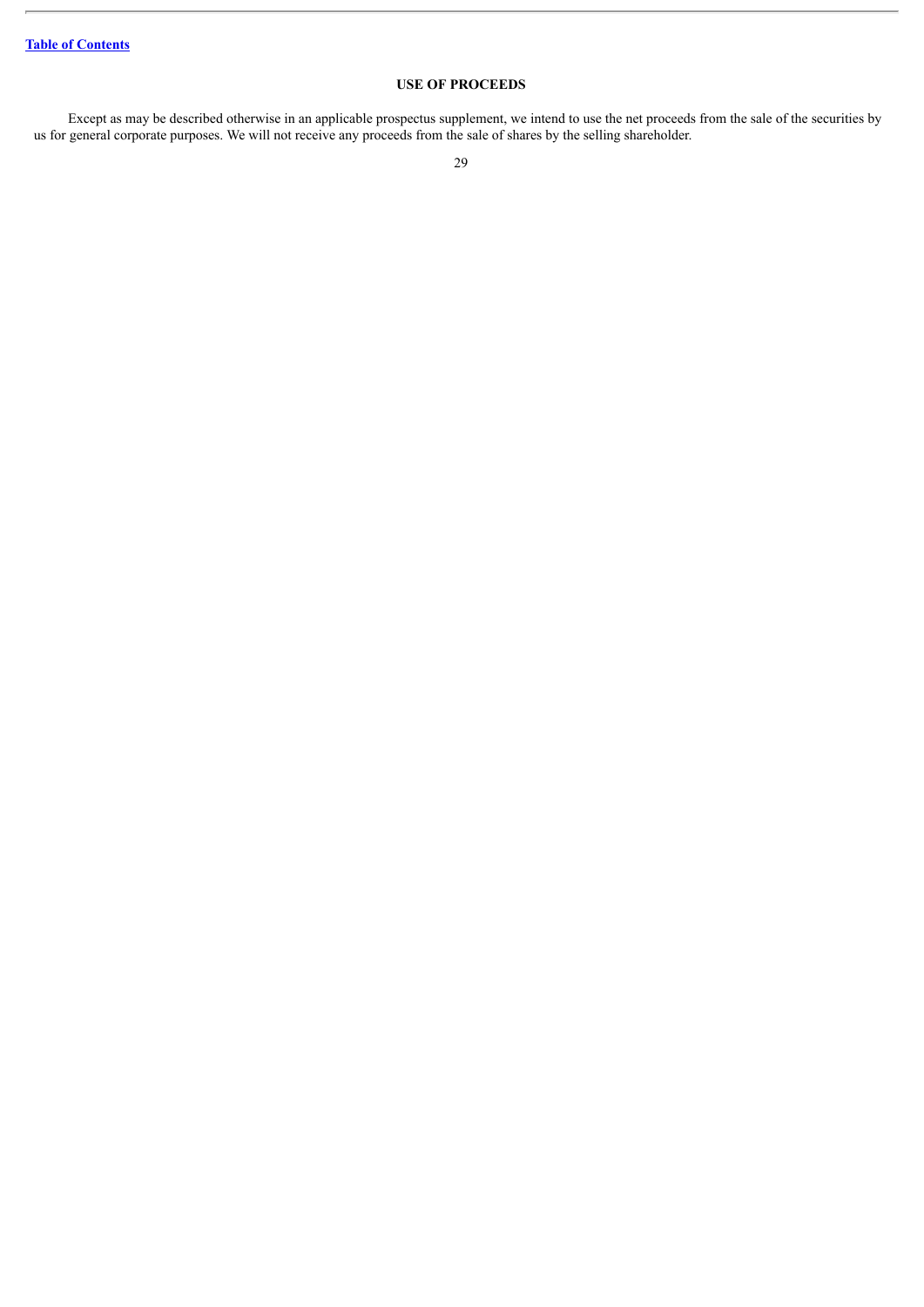# **CAPITALIZATION**

<span id="page-32-0"></span>The following table sets forth our capitalization as of December 31, 2021, on an actual basis.

This table should be read in conjunction with, and is qualified in its entirety by reference to, our audited consolidated financial statements and the notes thereto in our annual report on Form 20-F for our fiscal year ended December 31, 2021 filed with the SEC on April 14, 2022, which are incorporated by reference into this prospectus.

|                                                                                                                         | As of December 31, 2021 |            |
|-------------------------------------------------------------------------------------------------------------------------|-------------------------|------------|
|                                                                                                                         | RMB                     | US\$       |
|                                                                                                                         | (in thousands)          |            |
| <b>Indebtedness:</b>                                                                                                    |                         |            |
| Short-term bank loan                                                                                                    | 150.000                 | 23,538     |
| <b>Shareholders' Equity:</b>                                                                                            |                         |            |
| Class A common shares, (US\$0.0001 par value; 4,920,000,000 shares authorized; 62,036,273 shares issued and outstanding |                         |            |
| as of December $31, 2021$                                                                                               | 38                      | -6         |
| Class B common shares, (US\$0.0001 par value; 30,000,000 shares authorized; 17,000,189 shares issued and outstanding as |                         |            |
| of December $31, 2021$                                                                                                  | 11                      |            |
| Additional paid-in capital                                                                                              | 1,021,961               | 160,368    |
| Accumulated deficit                                                                                                     | (819,018)               | (128, 522) |
| Accumulated other comprehensive income                                                                                  | 12,451                  | 1,954      |
| Total shareholders' equity                                                                                              | 215,443                 | 33,808     |
|                                                                                                                         |                         |            |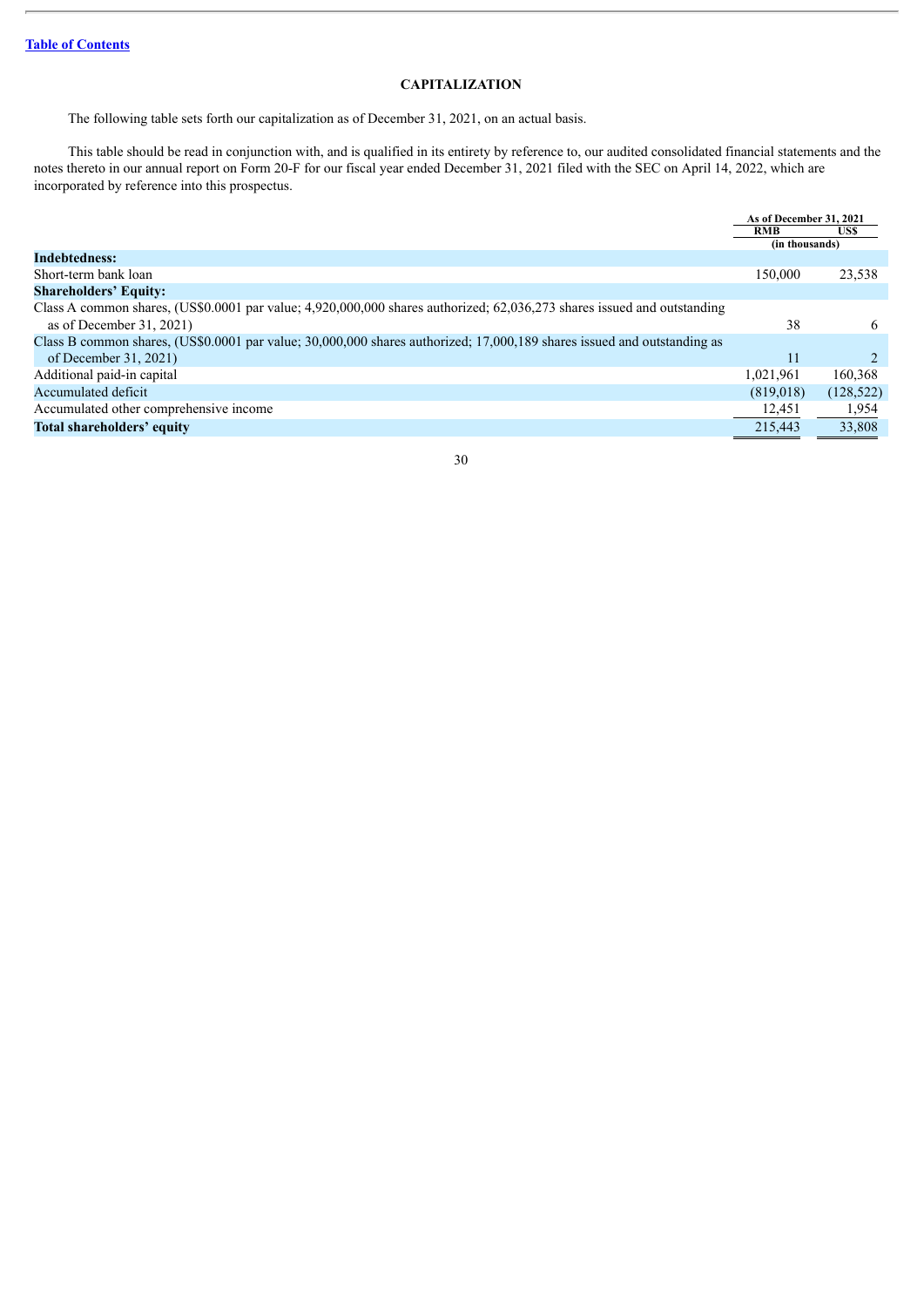### **REGULATIONS**

<span id="page-33-0"></span>Additional information about the principal PRC laws and regulations relevant to our business and operations is included in the documents incorporated by reference in this prospectus, including our annual report on Form 20-F for our fiscal year ended December 31, 2021 filed with the SEC on April 14, 2022. See "Incorporation of Certain Documents by Reference" in this prospectus.

# *Regulations Related to Internet Information Security and Privacy Protection*

### *Regulations on Information Security*

The PRC government has enacted laws and regulations with respect to internet information security. Internet information in China is regulated and restricted from a national security standpoint. On December 28, 2000, the Standing Committee of the National People's Congress enacted the Decision on the Protection of Internet Security, as amended on August 27, 2009, which impose criminal penalties for any effort to: (i) gain improper entry into a computer or system of strategic importance; (ii) disseminate politically disruptive information; (iii) leak state secrets; (iv) spread false commercial information; or (v) infringe intellectual property rights. In addition, the Ministry of Public Security has promulgated the Administrative Measures on Security Protection for International Connections to Computer Information Networks on December 16, 1997, and amended it on January 8, 2011, prohibiting use of the internet in ways which result in a leak of state secrets or a spread of socially destabilizing content, among other things. If an internet information service provider violates any of these measures, competent authorities may revoke its operating license and shut down its websites.

The PRC Cyber Security Law, which was promulgated on November 7, 2016, and took effect on June 1, 2017, requires a network operator, including internet information services providers among others, to adopt technical measures and other necessary measures in accordance with applicable laws and regulations as well as compulsory national and industrial standards to safeguard the safety and stability of network operations, effectively respond to network security incidents, prevent illegal and criminal activities, and maintain the integrity, confidentiality and availability of network data. The PRC Cyber Security Law emphasizes that any individuals and organizations that use networks must not endanger network security or use networks to engage in unlawful activities such as those endangering national security, economic order and the social order or infringing the reputation, privacy, intellectual property rights and other lawful rights and interests of others. Any violation of the provisions and requirements under the PRC Cyber Security Law may subject an internet service provider to warnings, fines, confiscation of illegal gains, revocation of licenses, cancellation of filings, closedown of websites or even criminal liabilities.

On August 20, 2021, the Standing Committee of the National People's Congress promulgated the Personal Information Protection Law, or the PIPL, which integrates the scattered rules with respect to personal information rights and privacy protection and took effect on November 1, 2021. The PIPL aims at protecting the personal information rights and interests, regulating the processing of personal information, ensuring the orderly and free flow of personal information in accordance with the law, and promoting the reasonable use of personal information. Personal information, as defined in the PIPL, refers to information related to identified or identifiable natural persons and recorded by electronic or other means, but excluding the anonymized information. The PIPL provides the circumstances under which a personal information processor could process personal information, which include but not limited to, where the consent of the individual concerned is obtained and where it is necessary for the conclusion or performance of a contract to which the individual is a contractual party. It also stipulates certain specific rules with respect to the obligations of a personal information processor, such as to inform the purpose and method of processing to the individuals, and the obligation of the third party who has access to the personal information by way of co-processing or delegation. The PRC Data Security Law, which was promulgated by the Standing Committee of the National People's Congress on June 10, 2021, and took effect on September 1, 2021, requires data processing (which includes the collection, storage, use, processing, transmission, provision, publication of data, etc.) to be conducted in a legitimate and proper manner.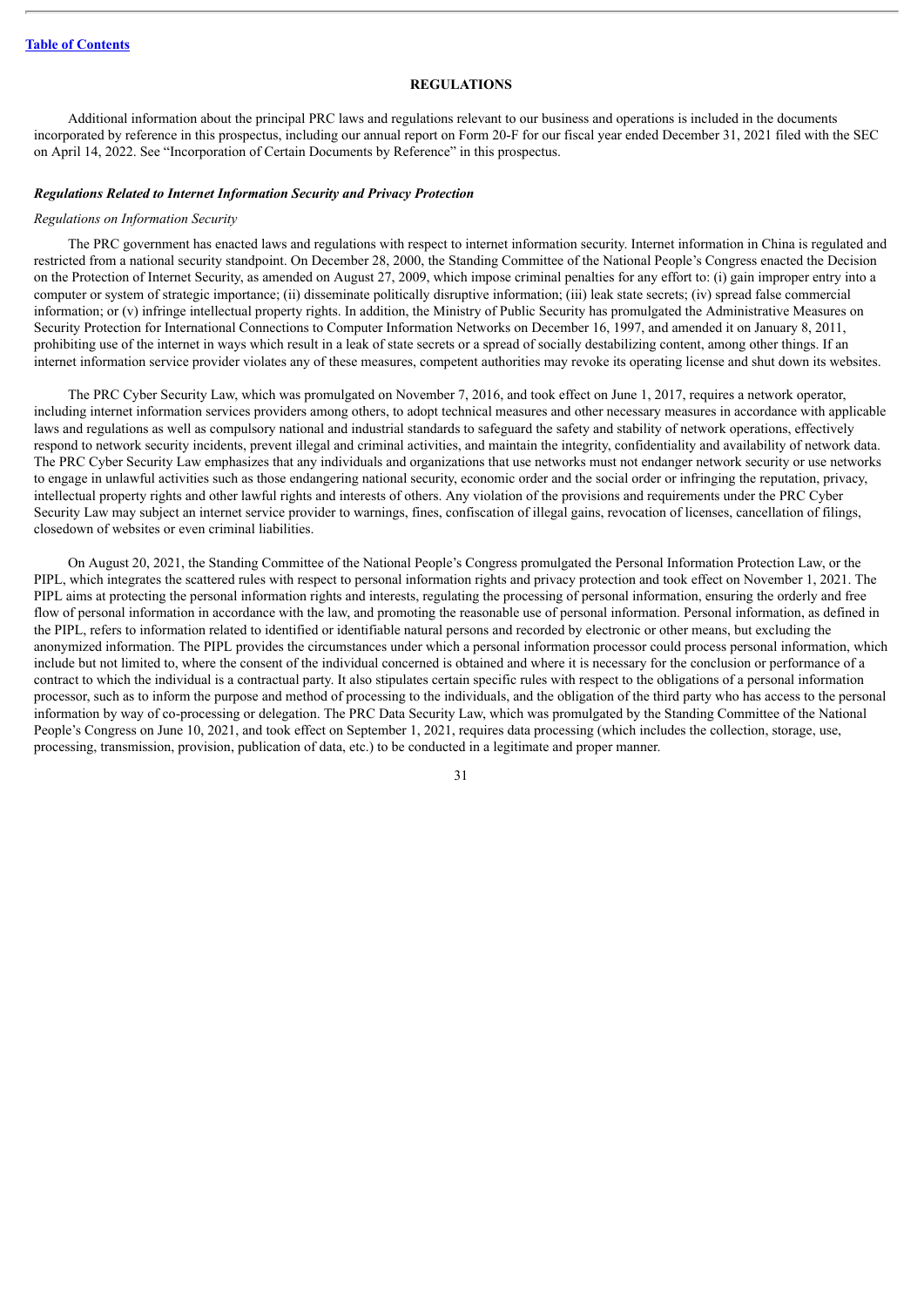The PRC Data Security Law provides for data security and privacy obligations on entities and individuals carrying out data activities. The PRC Data Security Law also introduces a data classification and hierarchical protection system based on the importance of data in economic and social development, and the degree of harm it shall cause to national security, public interests, or legitimate rights and interests of individuals or organizations if such data are tampered with, destroyed, leaked, illegally acquired or illegally used. The appropriate level of protection measures is required to be taken for each respective category of data. For example, a processor of important data is required to designate the personnel and the management body responsible for data security, carry out risk assessments of its data processing activities and file the risk assessment reports with the competent authorities. Moreover, the PRC Data Security Law provides a national security review procedure for those data activities which may affect national security and imposes export restrictions on certain data and information.

On December 28, 2021, the CAC and several other regulatory authorities in China jointly promulgated the Cybersecurity Review Measures, which came into effect on February 15, 2022. Pursuant to the Cybersecurity Review Measures, (i) where the relevant activity affects or may affect national security, a CIIO that purchases network products and services, or an internet platform operator that conducts data process activities, shall be subject to the cybersecurity review, (ii) an application for cybersecurity review shall be made by an issuer who is an internet platform operator holding personal information of more than one million users before such issuer applies to list its securities on a foreign stock exchange, and (iii) relevant governmental authorities in the PRC may initiate cybersecurity review if they determine an operator's network products or services or data processing activities affect or may affect national security. Namely, the scope of review under the Cybersecurity Review Measures extend to critical information infrastructure operators (CIIO), online platform operators carrying out data processing activities, and national security risks related to a non-PRC listing, especially the "risks of core data, important data or substantial personal information being stolen, leaked, damaged, illegally used or exported; risks of Critical Information Infrastructure, core data, important data or substantial personal information data being affected, controlled and maliciously used by foreign governments after a foreign listing."

The VIE, Hexun Huagu, is an internet information services provider, and is therefore subject to the regulations relating to information security. Hexun Huagu has adopted data security, data recovery and backup measures to comply with these regulations and holds valid information security management system certificate of conformity issued by Beijing Zhong-An-Zhi-Huan Certification Center. See "Item 3. Key Information—D. Risk Factors—Risks Related to Our Business and Industry—Our and the VIE's business generates and processes a large amount of data, and we are required to comply with PRC and other applicable laws relating to privacy and cybersecurity. The improper use or disclosure of data could have a material and adverse effect on our business and prospects" and "Item 3. Key Information—D. Risk Factors—Risks Related to Our Business and Industry—Security and privacy breaches may hurt our business" in our 2021 [Form](http://www.sec.gov/ix?doc=/Archives/edgar/data/0001737339/000119312522104903/d217874d20f.htm) 20-F, which is incorporated by reference in this prospectus.

### *Regulations on Personal Information Protection*

In December 2012, the Standing Committee of the NPC promulgated the Decision on Strengthening Network Information Protection, or the Network Information Protection Decision, to enhance the legal protection of information security and privacy on the internet. The Network Information Protection Decision also requires internet operators to take measures to ensure confidentiality of information of users. In July 2013, the MIIT promulgated the Provisions on Protection of Personal Information of Telecommunication and Internet Users to regulate the collection and use of users' personal information in the provision of telecommunication service and internet information service in China. In August 2015, the Standing Committee of the NPC promulgated the Ninth Amendment to the Criminal Law, which became effective in November 2015 and amended the standards of crime of infringing citizens' personal information and reinforced the criminal culpability of unlawful collection, transaction, and provision of personal information. It further provides that any network service provider that fails to fulfill the obligations related to internet information security administration as required by applicable laws and refuses to rectify upon orders will be subject to criminal liability. In November 2016, the Standing Committee of the NPC promulgated the PRC Cyber Security Law, which requires, among others, that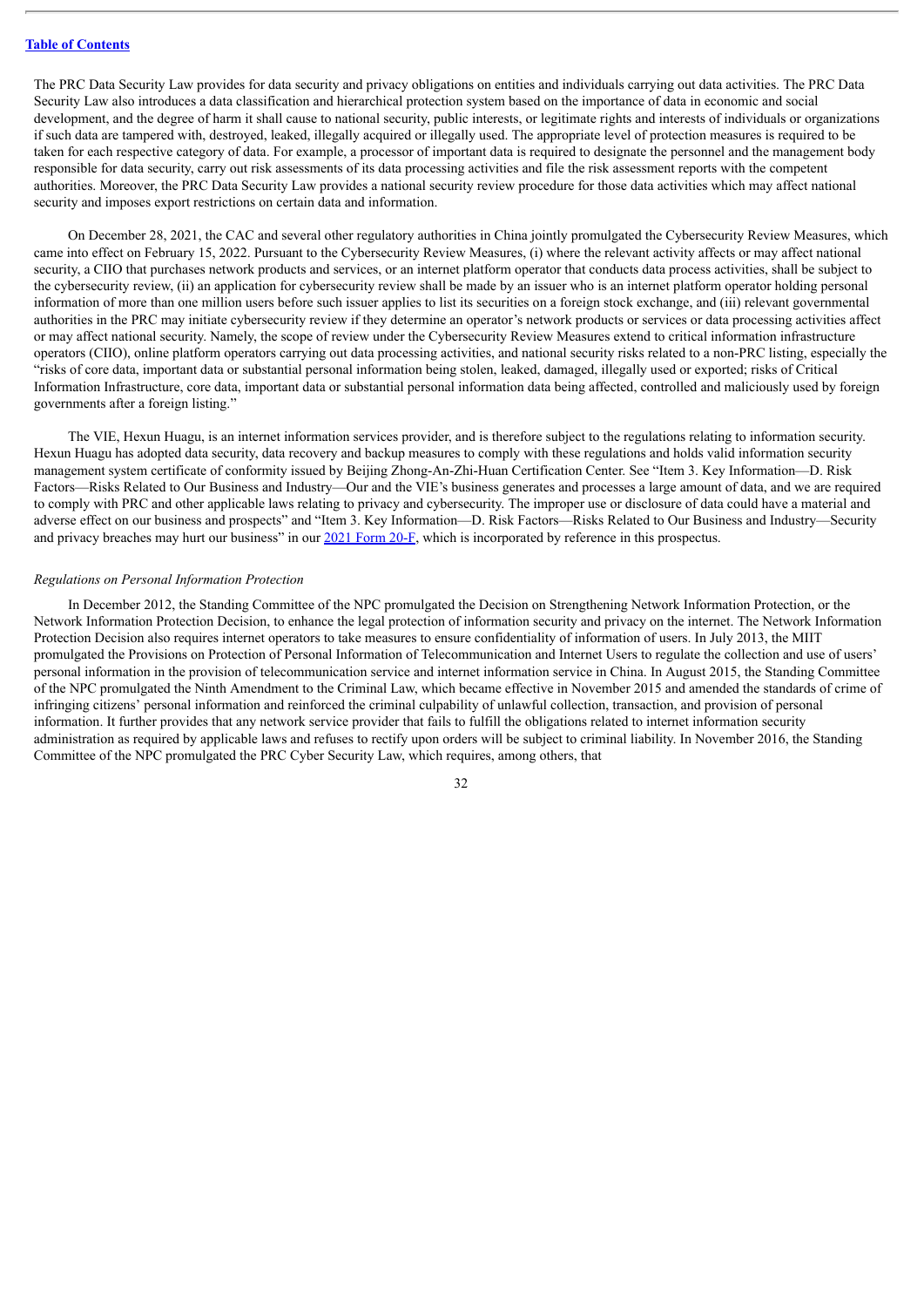network operators take security measures to protect the network from unauthorized interference, damage and unauthorized access and prevent data from being divulged, stolen or tampered with. Network operators are also required to collect and use personal information in compliance with the principles of legitimacy, properness and necessity, and strictly within the scope of authorization by the subject of personal information unless otherwise prescribed by laws or regulations. The Civil Code promulgated in 2020 also provides specific provisions regarding the protection of personal information.

On July 30, 2021, the State Council Promulgated the Provisions on Protection of Critical Information Infrastructure, or the CII Regulation, which became effective on September 1, 2021. According to the CII regulation, a critical information infrastructure, or CII, refers to an important network facility or information system in important industries and fields such as public communication and information services, energy, transportation, water conservancy, finance, public services, e-government, and national defense technology industry, among others. CII also refers to other important network facilities and information systems that may seriously endanger national security, national economy, people's livelihood, and public interests in the event of damage, loss of function, or data leakage. The competent departments and supervision and management departments of the aforementioned important industries and fields are the departments responsible for the CII security protection work. They will be responsible for organizing the identification of CIIs in their respective industries or fields in accordance with the identification rules, promptly notifying the CII operators of the identification results, and notifying the public security department of the State Council.

The Standing Committee of the National People's Congress promulgated the Personal Information Protection Law of the People's Republic of China, or the Personal Information Protection Law, on August 20, 2021, which entered into force on November 1, 2021. According to the Personal Information Protection Law, personal information refers to all kinds of information, recorded by electronic or other means, that is related to identified or identifiable natural persons, but excludes anonymized information. Personal information handling should follow the principles of legality, rightness, necessity, and integrity. Moreover, the Personal Information Protection Law specifies the rules for handling sensitive personal information, which refers to personal information that, once leaked or illegally used, may easily cause harm to the dignity of natural persons or cause grave harm to personal or property security, including biometric characteristics, financial accounts, individual location tracking, and personal information of minors under the age of 14, among others. Personal information handlers shall bear the responsibility for their personal information handling activities, and adopt necessary measures to safeguard the personal information they handle. Otherwise, the personal information handlers will be ordered to correct their behaviors, or suspend or terminate the provision of services, and may be subject to confiscation of illegal income, fines or other penalties.

As an internet information services provider, the VIE, Hexun Huagu, is subject to these laws and regulations relating to protection of personal information. Hexun Huagu has adopted a series of measures in order to comply with relevant laws and regulations relating to the protection of personal information. It enters into a service agreement with each app developer that uses our developer services in their mobile apps and displays privacy policies on its official website. The service agreement as well as the privacy policies require each app developer to obtain consent from the end users of its apps in connection with data collection and use pursuant to the PRC Cyber Security Law and related laws and regulations. We periodically check the app developers' own agreements with their end users on a sampling basis, and we remind the app developers to rectify the situation where we find instances of non-compliance with the service agreements with Hexun Huagu. Moreover, once the original mobile behavioral data is collected through developer services, our data processing platform immediately stores, cleanses, structures and encrypts the data, and we then utilize AI and machine learning technologies to conduct modeling exercises and data mining and develop SAAS Businesses and targeted marketing that offer industry-specific, actionable insights for customers, in aggregated and anonymized form. In addition, we have adopted rigorous data security measures to prevent our data from unauthorized access or use or being retrieved to establish any connection with the device owners' identities. While we take all these measures to comply with all applicable data privacy and protection laws and regulations, we cannot guarantee the effectiveness of the measures undertaken by us, app developers and business partners. See "Item 3. Key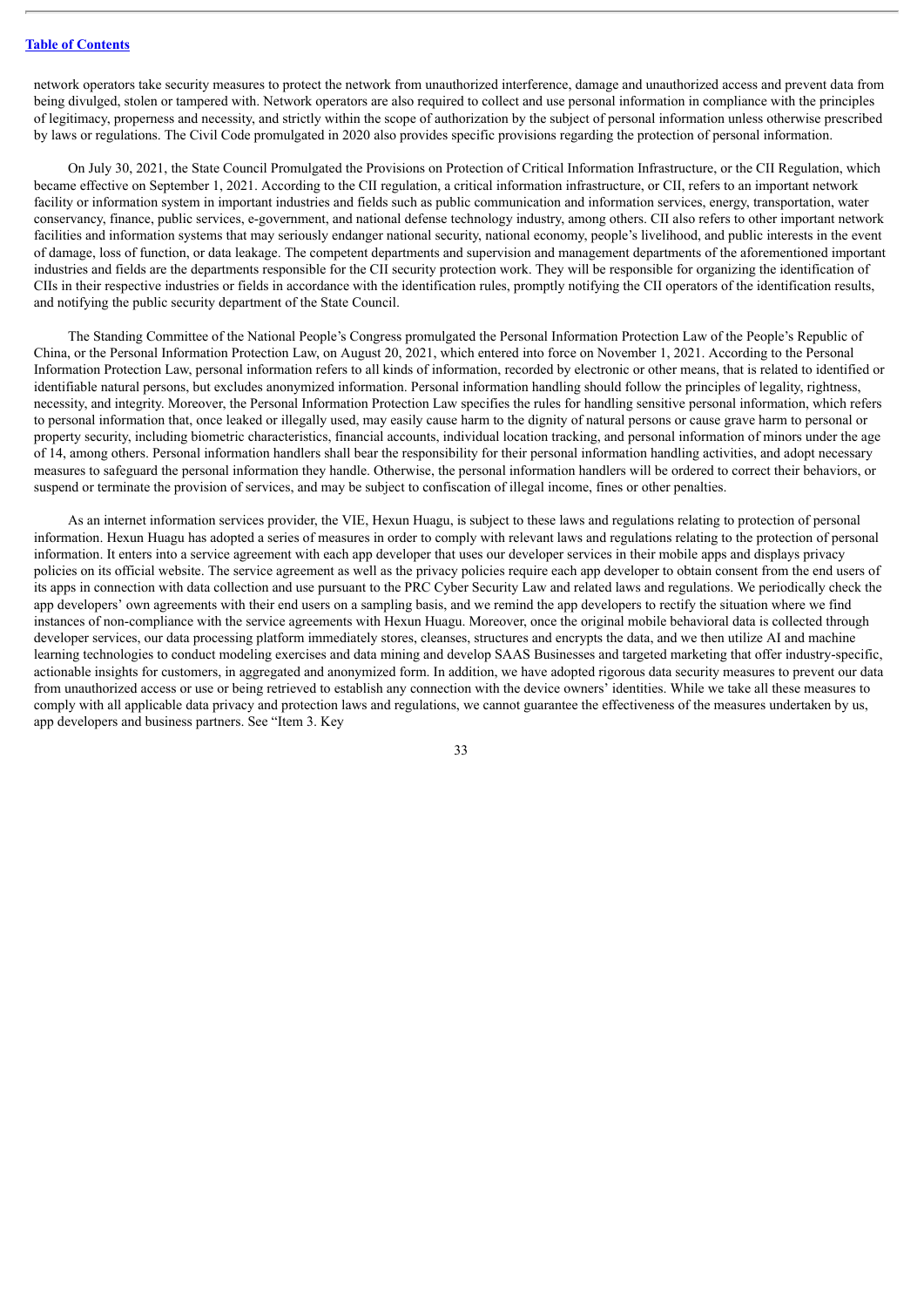Information—D. Risk Factors—Risks Related to Our Business and Industry—Our and the VIE's business generates and processes a large amount of data, and we are required to comply with PRC and other applicable laws relating to privacy and cybersecurity. The improper use or disclosure of data could have a material and adverse effect on our business and prospects." in our 2021 [Form](http://www.sec.gov/ix?doc=/Archives/edgar/data/0001737339/000119312522104903/d217874d20f.htm) 20-F, which is incorporated by reference in this prospectus.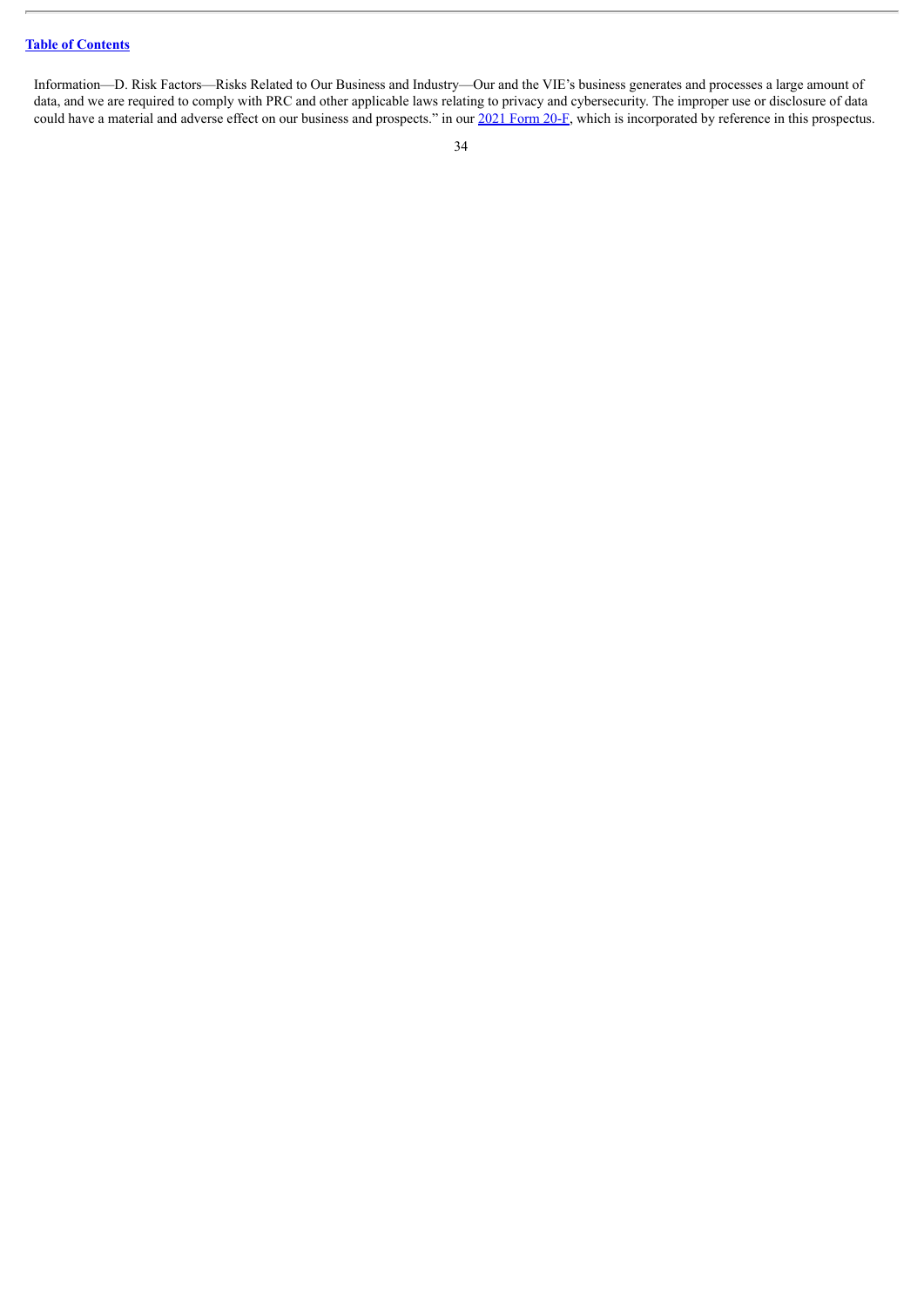## **DESCRIPTION OF SHARE CAPITAL**

Aurora Mobile Limited, or Aurora, is a Cayman Islands exempted company incorporated with limited liability and its affairs are governed by the seventh memorandum and articles of association of Aurora, adopted by special resolution passed on 27 June 2018 and effective immediately prior to the completion of the initial public offering of Aurora's ADSs representing Aurora's Class A common shares, which we refer to as our memorandum and articles of association below, the Companies Act (As Revised) of the Cayman Islands, as amended from time to time, which we refer to as the Companies Act below, and the common law of the Cayman Islands.

As of the date of this prospectus, the authorized share capital of Aurora is US\$500,000 divided into 5,000,000,000 shares comprising of (i) 4,920,000,000 Class A common shares of a par value of US\$0.0001 each, (ii) 30,000,000 Class B common shares of a par value of US\$0.0001, and (iii) 50,000,000 shares of a par value of US\$0.0001 each of such class or classes (however designated) as the board of directors may determine in accordance with our memorandum and articles of association.

#### **Our Memorandum and Articles of Association**

The following are summaries of material provisions of our current memorandum and articles of association and of the Companies Act, insofar as they relate to the material terms of our common shares.

*Objects of Aurora*. Under our memorandum and articles of association, the objects of Aurora are unrestricted and we have the full power and authority to carry out any object not prohibited by the Cayman Islands law.

*Common Shares* Our common shares are divided into Class A common shares and Class B common shares. Holders of our Class A common shares and Class B common shares will have the same rights except for voting and conversion rights. Our common shares are issued in registered form and are issued when registered in our register of members. We may not issue shares to bearer. Our shareholders who are non-residents of the Cayman Islands may freely hold and vote their shares.

*Conversion*. Each Class B common share is convertible into one Class A common share at any time by the holder thereof. Any number of Class B common shares will be automatically and immediately converted into an equal number of Class A common shares upon the occurrence of certain matters as set forth in our memorandum and articles of association, including (i) upon any direct or indirect sale, transfer, assignment or disposition of such number of Class B common shares by a holder thereof, or assignment of the voting power attached to such number of Class B common shares through voting proxy or otherwise, to any person other than an affiliate of such holder of Class B common shares, (ii) the direct or indirect sale, transfer, assignment or disposition of a majority of the issued and outstanding voting securities of, or the direct or indirect transfer or assignment of the voting power attached to such voting securities through voting proxy or otherwise, or the direct or indirect sale, transfer, assignment or disposition of all or substantially all of the assets of, a holder of Class B common shares that is an entity to any person that is not an affiliate of such holder of Class B common shares; and (iii) our founder, Mr. Weidong Luo, ceasing to be the ultimate beneficial owner of any issued and outstanding Class B common shares. Class A common shares are not convertible into Class B common shares under any circumstances.

*Dividends*. The holders of our common shares are entitled to such dividends as may be declared by our board of directors. In addition, our shareholders may declare dividends by ordinary resolution, but no dividend shall exceed the amount recommended by our directors. Our memorandum and articles of association provide that dividends may be declared and paid out of Aurora's profits, realized or unrealized, or from any reserve set aside from funds legally available for distribution. Under the laws of the Cayman Islands, Aurora may pay a dividend out of either profits or share premium account; *provided* that in no circumstances may a dividend be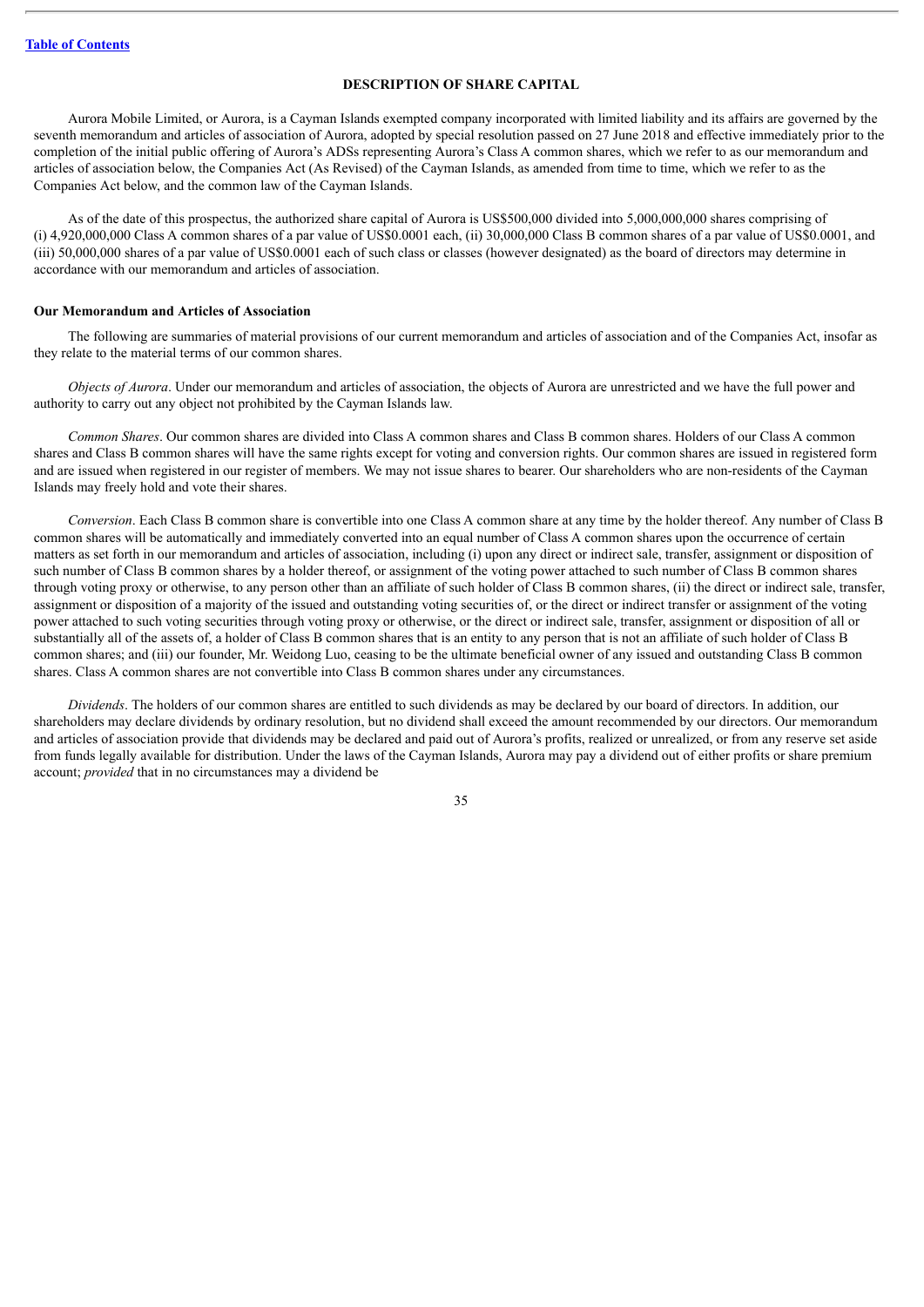paid if this would result in Aurora being unable to pay its debts as they fall due in the ordinary course of business.

*Voting Rights*. In respect of all matters subject to a shareholders' vote at general meetings of Aurora, each holder of Class A common shares is entitled to one vote per share and each holder of Class B common shares is entitled to ten votes per share. Our Class A common shares and Class B common shares vote together as a single class on all matters submitted to a vote of our shareholders, except as may otherwise be required by law. Voting at any shareholders' meeting is by show of hands unless a poll is demanded (before or on the declaration of the result of the show of hands). A poll may be demanded by the chairman of such meeting or any shareholder holding not less than 10% of the votes attaching to the total common shares present in person or by proxy at the meeting.

An ordinary resolution to be passed at a meeting by the shareholders requires the affirmative vote of a simple majority of the votes attaching to the common shares cast at a meeting, while a special resolution requires the affirmative vote of no less than two-thirds of the votes cast attaching to the issued and outstanding common shares at a meeting. A special resolution will be required for important matters such as a change of name or making changes to our memorandum and articles of association. Holders of the common shares may, among other things, divide or combine their shares by ordinary resolution.

*General Meetings of Shareholders*. As a Cayman Islands exempted company, we are not obliged by the Companies Act to call shareholders' annual general meetings. Our memorandum and articles of association provide that we may (but are not obliged to) in each year hold a general meeting as our annual general meeting in which case we shall specify the meeting as such in the notices calling it, and the annual general meeting shall be held at such time and place as may be determined by our directors.

Shareholders' general meetings may be convened by our chairman or our directors (acting by a resolution of the board of directors). Advance notice of at least seven calendar days is required for the convening of our annual general shareholders' meeting (if any) and any other general meeting of our shareholders. A quorum required for any general meeting of shareholders consists of at least one shareholder present or by proxy, holding shares which carry in aggregate not less than one-third of all votes attaching to all of our shares in issue and entitled to vote.

The Companies Act provides shareholders with only limited rights to requisition a general meeting, and does not provide shareholders with any right to put any proposal before a general meeting. However, these rights may be provided in a company's articles of association. Our memorandum and articles of association provide that upon the requisition of shareholders representing in aggregate not less than one-third of all votes attaching to the issued and outstanding shares of Aurora that as of the date of the deposit carry the right to vote at general meetings, our board of directors will convene an extraordinary general meeting and put the resolutions so requisitioned to a vote at such meeting. However, our memorandum and articles of association do not provide our shareholders with any right to put any proposals before annual general meetings or extraordinary general meetings not called by such shareholders.

*Transfer of Common Shares*. Subject to the restrictions set out in our memorandum and articles of association as set out below, any of our shareholders may transfer all or any of his or her common shares by an instrument of transfer in the usual or common form or any other form approved by our board of directors.

Our board of directors may, in its absolute discretion, decline to register any transfer of any common share which is not fully paid up or on which we have a lien. Our board of directors may also decline to register any transfer of any common share unless:

• the instrument of transfer is lodged with us, accompanied by the certificate for the common shares to which it relates and such other evidence as our board of directors may reasonably require to show the right of the transferor to make the transfer;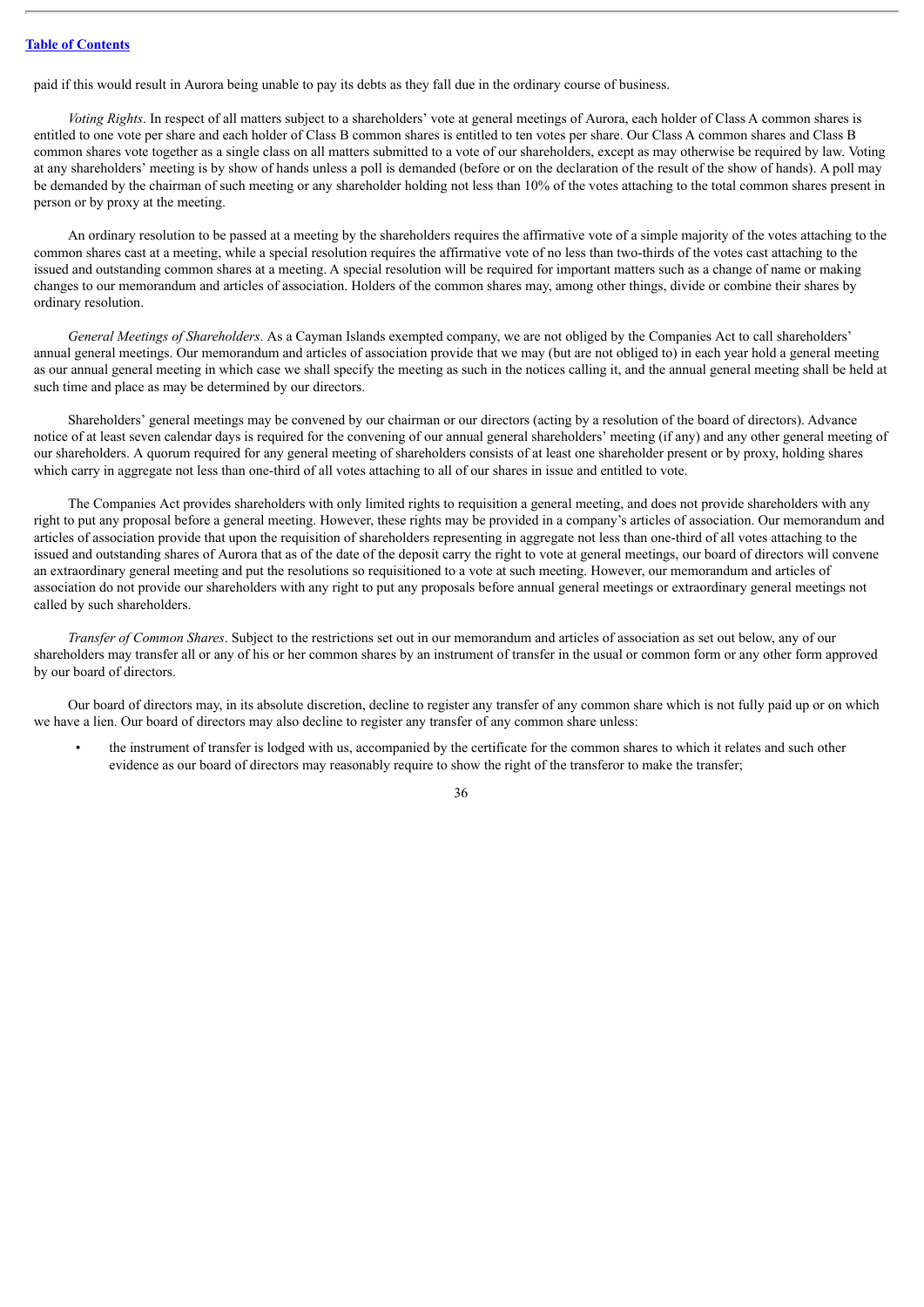- the instrument of transfer is in respect of only one class of common shares;
- the instrument of transfer is properly stamped, if required;
- in the case of a transfer to joint holders, the number of joint holders to whom the common share is to be transferred does not exceed four; and
- a fee of such maximum sum as the Nasdaq Global Market may determine to be payable or such lesser sum as our directors may from time to time require is paid to us in respect thereof.

If our directors refuse to register any transfer of shares, they shall, within three calendar months after the date on which the instrument of transfer was lodged with Aurora, send to each of the transferor and the transferee notice of such refusal.

The registration of transfers may, on ten calendar days' notice being given by advertisement in such one or more newspapers, by electronic means or by any other means in accordance with the rules of the Nasdaq Global Market, be suspended and the register closed at such times and for such periods as our board of directors may from time to time determine; *provided, however*, that the registration of transfers shall not be suspended nor the register closed for more than 30 calendar days in any calendar year.

*Liquidation*. On the winding up of Aurora, if the assets available for distribution amongst our shareholders shall be more than sufficient to repay the whole of the share capital at the commencement of the winding up, the surplus shall be distributed amongst our shareholders in proportion to the par value of the shares held by them at the commencement of the winding up, subject to a deduction from those shares in respect of which there are monies due, of all monies payable to Aurora for unpaid calls or otherwise. If our assets available for distribution are insufficient to repay all of the paid-up capital, the assets will be distributed so that the losses are borne by our shareholders in proportion to the par value of the shares held by them.

*Calls on Shares and Forfeiture of Shares.* Our board of directors may from time to time make calls upon shareholders in respect of any moneys unpaid on their shares by a notice served to such shareholders at least 14 calendar days prior to the specified time of payment. The shares that have been called upon and remain unpaid are subject to forfeiture.

*Redemption, Repurchase and Surrender of Shares*. We may issue shares on terms that such shares are subject to redemption, at our option or at the option of the holders of these shares, on such terms and in such manner as may be determined, before the issue of such shares, by either our board of directors or by a special resolution of our shareholders. Aurora may also repurchase any of our shares (including any redeemable shares) on such terms and in such manner as have been approved by our board of directors or by an ordinary resolution of our shareholders. Under the Companies Act, the redemption or repurchase of any share may be paid out of Aurora's profits or out of the proceeds of a new issue of shares made for the purpose of such redemption or repurchase, or out of capital (including share premium account and capital redemption reserve) if Aurora can, immediately following such payment, pay its debts as they fall due in the ordinary course of business. In addition, under the Companies Act no such share may be redeemed or repurchased (a) unless it is fully paid up, (b) if such redemption or repurchase would result in there being no shares outstanding or (c) if the company has commenced liquidation. In addition, Aurora may accept the surrender of any fully paid share for no consideration.

*Variations of Rights of Shares*. If at any time, Aurora's share capital is divided into different classes of shares, the rights attached to any class of shares, subject to any rights or restrictions for the time being attached to any class, may only be materially adversely varied with the consent in writing of all the holders of the issued shares of that class or with the sanction of an ordinary resolution passed at a separate meeting of the holders of the shares of that class. The rights conferred upon the holders of the shares of any class issued shall not, unless otherwise expressly provided by the terms of issue of the shares of that class, be deemed to be varied by the creation or issue of further shares ranking pari passu with such existing class of shares.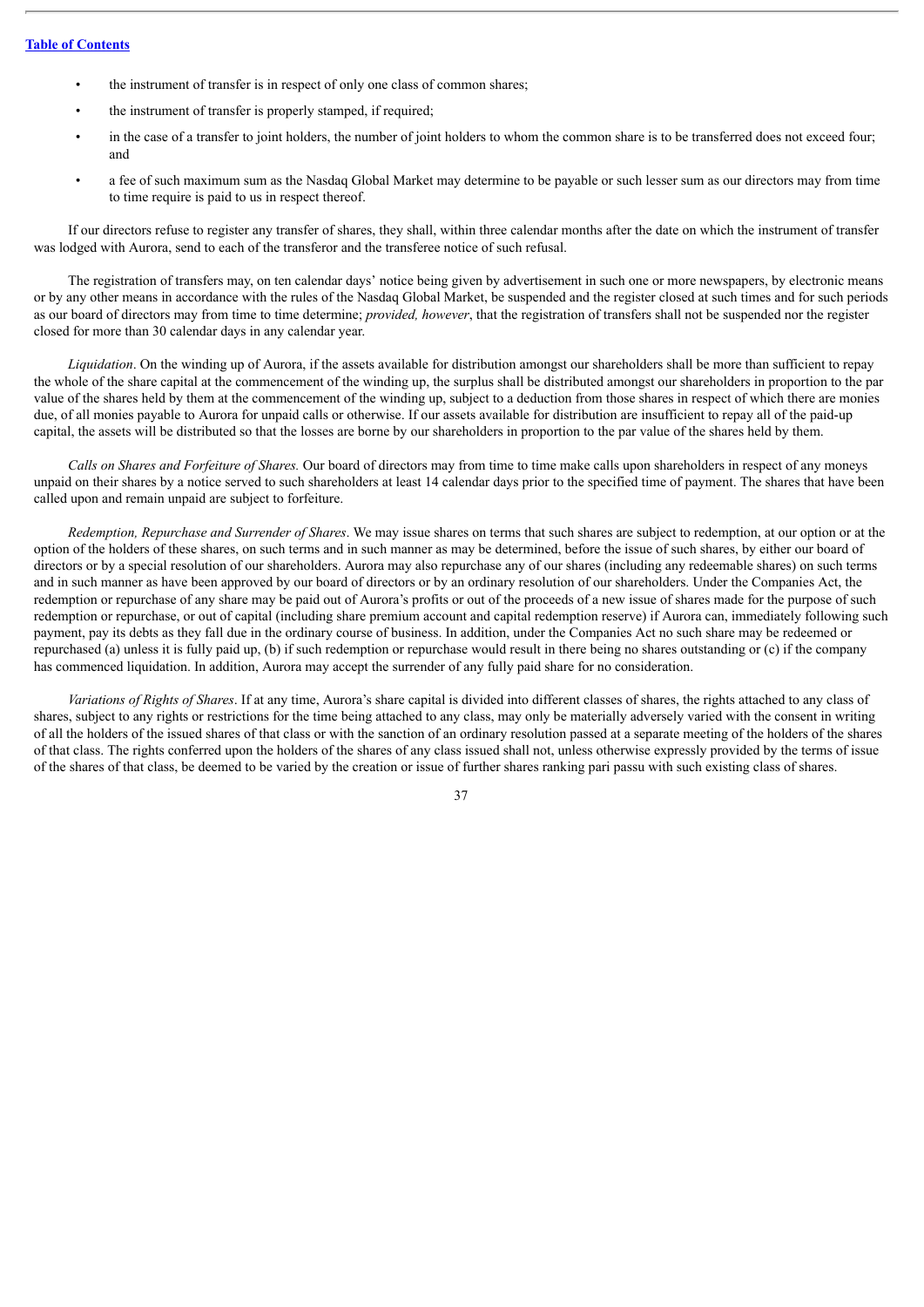*Issuance of Additional Shares*. Our articles of association authorizes our board of directors to issue additional common shares from time to time as our board of directors shall determine, to the extent of available authorized but unissued shares.

Our articles of association also authorizes our board of directors to establish from time to time one or more series of preference shares and to determine, with respect to any series of preference shares, the terms and rights of that series, including:

- the designation of the series;
- the number of shares of the series;
- the dividend rights, dividend rates, conversion rights, voting rights; and
- the rights and terms of redemption and liquidation preferences.

Our board of directors may issue preference shares without action by our shareholders to the extent authorized but unissued. Issuance of these shares may dilute the voting power of holders of common shares.

*Inspection of Books and Records*. Holders of our common shares have no general right under Cayman Islands law to inspect or obtain copies of our list of shareholders or our corporate records (other than our memorandum and articles of association, our register of mortgages and charges and special resolutions of our shareholders). However, we will provide our shareholders with annual audited financial statements.

*Anti-Takeover Provisions*. Some provisions of our memorandum and articles of association may discourage, delay or prevent a change of control of Aurora or management that shareholders may consider favorable, including provisions that:

- authorize our board of directors to issue preference shares in one or more series and to designate the price, rights, preferences, privileges and restrictions of such preference shares without any further vote or action by our shareholders; and
- limit the ability of shareholders to requisition and convene general meetings of shareholders.

However, under Cayman Islands law, our directors may only exercise the rights and powers granted to them under our memorandum and articles of association for a proper purpose and for what they believe in good faith to be in the best interests of Aurora.

*Exempted Company*. We are an exempted company with limited liability under the Companies Act. The Companies Act distinguishes between ordinary resident companies and exempted companies. Any company that is registered in the Cayman Islands but conducts business mainly outside of the Cayman Islands may apply to be registered as an exempted company. The requirements for an exempted company are essentially the same as for an ordinary company except that an exempted company:

- does not have to file an annual return of its shareholders with the Registrar of Companies;
- is not required to open its register of members for inspection;
- does not have to hold an annual general meeting;
- may issue negotiable or bearer shares or shares with no par value;
- may obtain an undertaking against the imposition of any future taxation (such undertakings are usually given for 20 years in the first instance);
- may register by way of continuation in another jurisdiction and be deregistered in the Cayman Islands;
- may register as a limited duration company; and
- may register as a segregated portfolio company.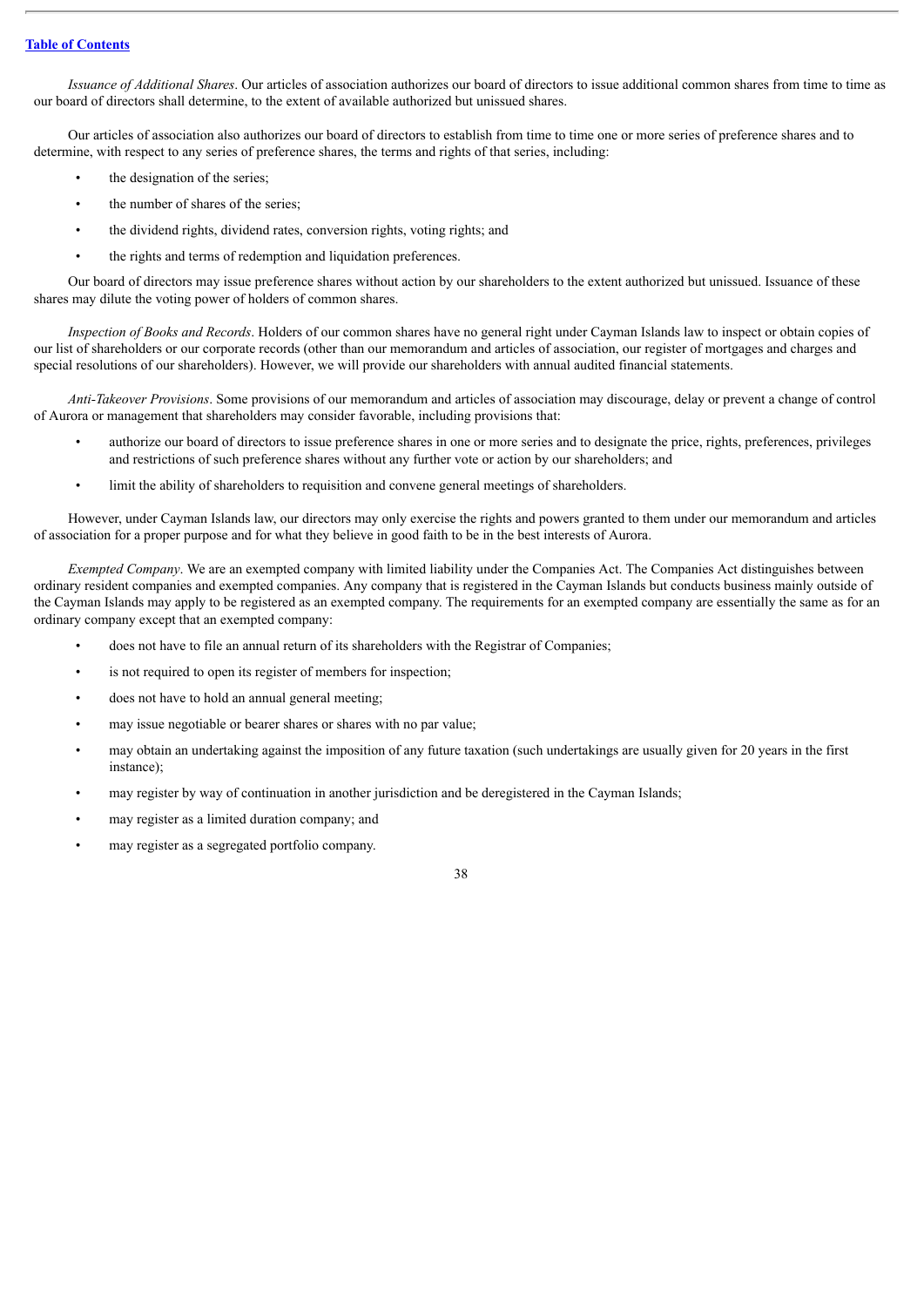"Limited liability" means that the liability of each shareholder is limited to the amount unpaid by the shareholder on the shares of the company (except in exceptional circumstances, such as involving fraud, the establishment of an agency relationship or an illegal or improper purpose or other circumstances in which a court may be prepared to pierce or lift the corporate veil).

### **Differences in Corporate Law**

The Companies Act is derived, to a large extent, from the older Companies Acts of England but does not follow recent English statutory enactments and accordingly there are significant differences between the Companies Act and the current Companies Act of England. In addition, the Companies Act differs from laws applicable to U.S. corporations and their shareholders. Set forth below is a summary of certain significant differences between the provisions of the Companies Act applicable to us and the laws applicable to companies incorporated in the United States and their shareholders.

*Mergers and Similar Arrangements*. The Companies Act permits mergers and consolidations between Cayman Islands companies and between Cayman Islands companies and non-Cayman Islands companies. For these purposes, (i) "merger" means the merging of two or more constituent companies and the vesting of their undertaking, property and liabilities in one of such companies as the surviving company, and (ii) a "consolidation" means the combination of two or more constituent companies into a consolidated company and the vesting of the undertaking, property and liabilities of such companies to the consolidated company. In order to effect such a merger or consolidation, the directors of each constituent company must approve a written plan of merger or consolidation, which must then be authorized by (a) a special resolution of the shareholders of each constituent company, and (b) such other authorization, if any, as may be specified in such constituent company's articles of association. The plan must be filed with the Registrar of Companies of the Cayman Islands together with a declaration as to the solvency of the consolidated or surviving company, a list of the assets and liabilities of each constituent company and an undertaking that a copy of the certificate of merger or consolidation will be given to the members and creditors of each constituent company and that notification of the merger or consolidation will be published in the Cayman Islands Gazette. Court approval is not required for a merger or consolidation which is effected in compliance with these statutory procedures.

A merger between a Cayman parent company and its Cayman subsidiary or subsidiaries does not require authorization by a resolution of shareholders of that Cayman subsidiary if a copy of the plan of merger is given to every member of that Cayman subsidiary to be merged unless that member agrees otherwise. For this purpose, a company is a "parent" of a subsidiary if it holds issued shares that together represent at least ninety percent (90%) of the votes at a general meeting of the subsidiary.

The consent of each holder of a fixed or floating security interest over a constituent company is required unless this requirement is waived by a court in the Cayman Islands.

Save in certain limited circumstances, a shareholder of a Cayman constituent company who dissents from the merger or consolidation is entitled to payment of the fair value of his shares (which, if not agreed between the parties, will be determined by the Cayman Islands court) upon dissenting to the merger or consolidation, provide the dissenting shareholder complies strictly with the procedures set out in the Companies Act. The exercise of dissenter rights will preclude the exercise by the dissenting shareholder of any other rights to which he or she might otherwise be entitled by virtue of holding shares, save for the right to seek relief on the grounds that the merger or consolidation is void or unlawful.

Separate from the statutory provisions relating to mergers and consolidations, the Companies Act also contains statutory provisions that facilitate the reconstruction and amalgamation of companies by way of schemes of arrangement; *provided* that the arrangement is approved by a majority in number of each class of shareholders and creditors with whom the arrangement is to be made, and who must in addition represent three-fourths in value of each such class of shareholders or creditors, as the case may be, that are present and voting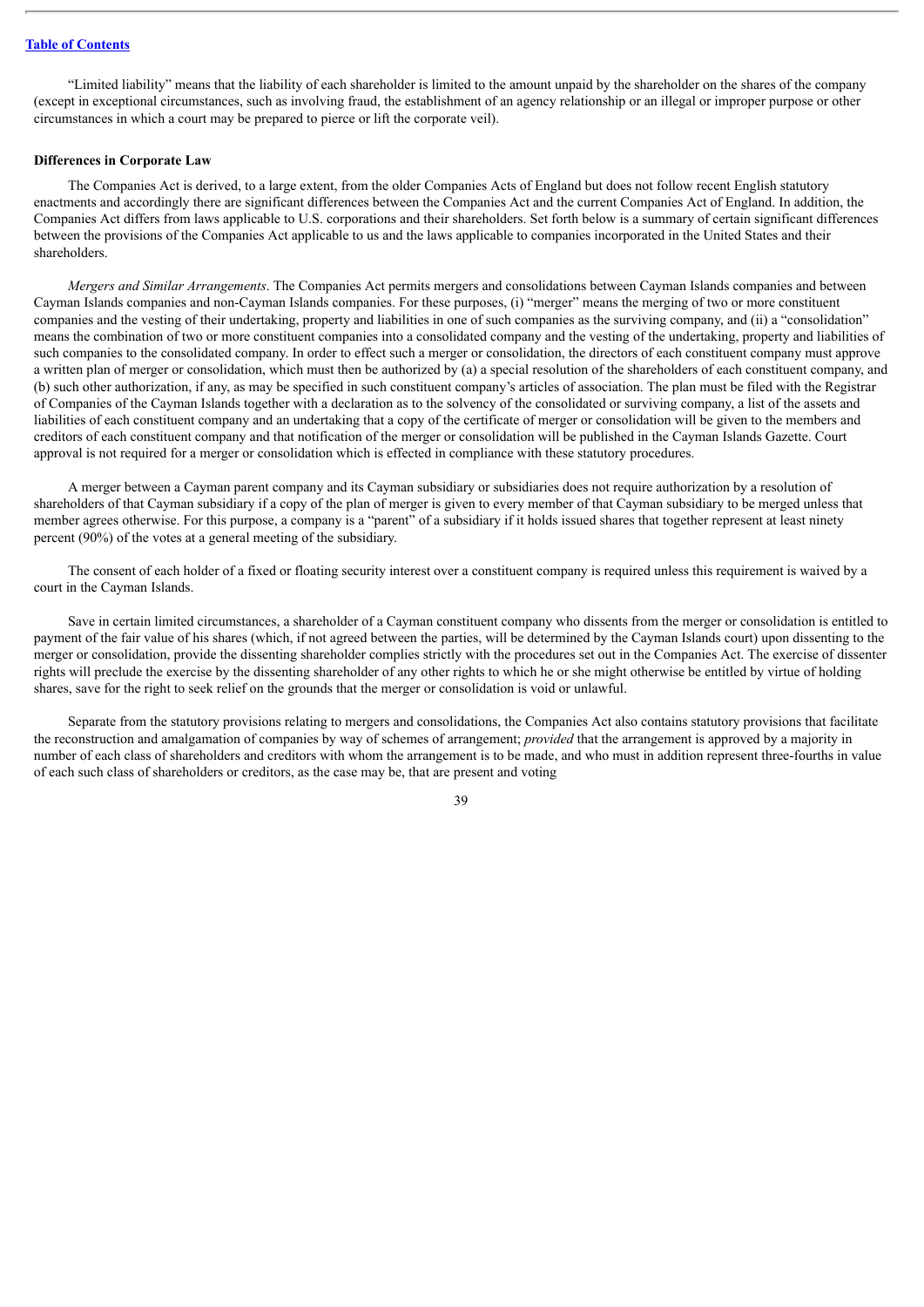either in person or by proxy at a meeting, or meetings, convened for that purpose. The convening of the meetings and subsequently the arrangement must be sanctioned by the Grand Court of the Cayman Islands. While a dissenting shareholder has the right to express to the court the view that the transaction ought not to be approved, the court can be expected to approve the arrangement if it determines that:

- the statutory provisions as to the required majority vote have been met;
- the shareholders have been fairly represented at the meeting in question and the statutory majority are acting bona fide without coercion of the minority to promote interests adverse to those of the class;
- the arrangement is such that may be reasonably approved by an intelligent and honest man of that class acting in respect of his interest; and
- the arrangement is not one that would more properly be sanctioned under some other provision of the Companies Act.

The Companies Act also contains a statutory power of compulsory acquisition which may facilitate the "squeeze out" of dissentient minority shareholder upon a tender offer. When a tender offer is made and accepted by holders of 90% of the shares affected within four months, the offer or may, within a two-month period commencing on the expiration of such four-month period, require the holders of the remaining shares to transfer such shares to the offeror on the terms of the offer. An objection can be made to the Grand Court of the Cayman Islands but this is unlikely to succeed in the case of an offer which has been so approved unless there is evidence of fraud, bad faith or collusion.

If an arrangement and reconstruction by way of scheme of arrangement is thus approved and sanctioned, or if a tender offer is made and accepted in accordance with the foregoing statutory procedures, a dissenting shareholder would have no rights comparable to appraisal rights, save that objectors to a takeover offer may apply to the Grand Court of the Cayman Islands for various orders that the Grand Court of the Cayman Islands has a broad discretion to make, which would otherwise ordinarily be available to dissenting shareholders of Delaware corporations, providing rights to receive payment in cash for the judicially determined value of the shares.

*Shareholders' Suits*. In principle, we will normally be the proper plaintiff to sue for a wrong done to us as a company, and as a general rule a derivative action may not be brought by a minority shareholder. However, based on English authorities, which would in all likelihood be of persuasive authority in the Cayman Islands, the Cayman Islands court can be expected to follow and apply the common law principles (namely the rule in Foss v. Harbottle and the exceptions thereto) so that a non-controlling shareholder may be permitted to commence a class action against or derivative actions in the name of the company to challenge:

- an act which is illegal or ultra vires and is therefore incapable of ratification by the shareholders;
- an act which requires a resolution with a qualified (or special) majority (i.e., more than a simple majority) which has not been obtained; and
- an act which constitutes a fraud on the minority where the wrongdoer are themselves in control of the company.

*Indemnification of Directors and Executive Of icers and Limitation of Liability*. Cayman Islands law does not limit the extent to which a company's memorandum and articles of association may provide for indemnification of officers and directors, except to the extent any such provision may be held by the Cayman Islands courts to be contrary to public policy, such as to provide indemnification against civil fraud or the consequences of committing a crime. Our memorandum and articles of association provide that that we shall indemnify our officers and directors against all actions, proceedings, costs, charges, expenses, losses, damages or liabilities incurred or sustained by such director or officer, other than by reason of such person's own dishonesty, willful default or fraud, in or about the conduct of our company's business or affairs (including as a result of any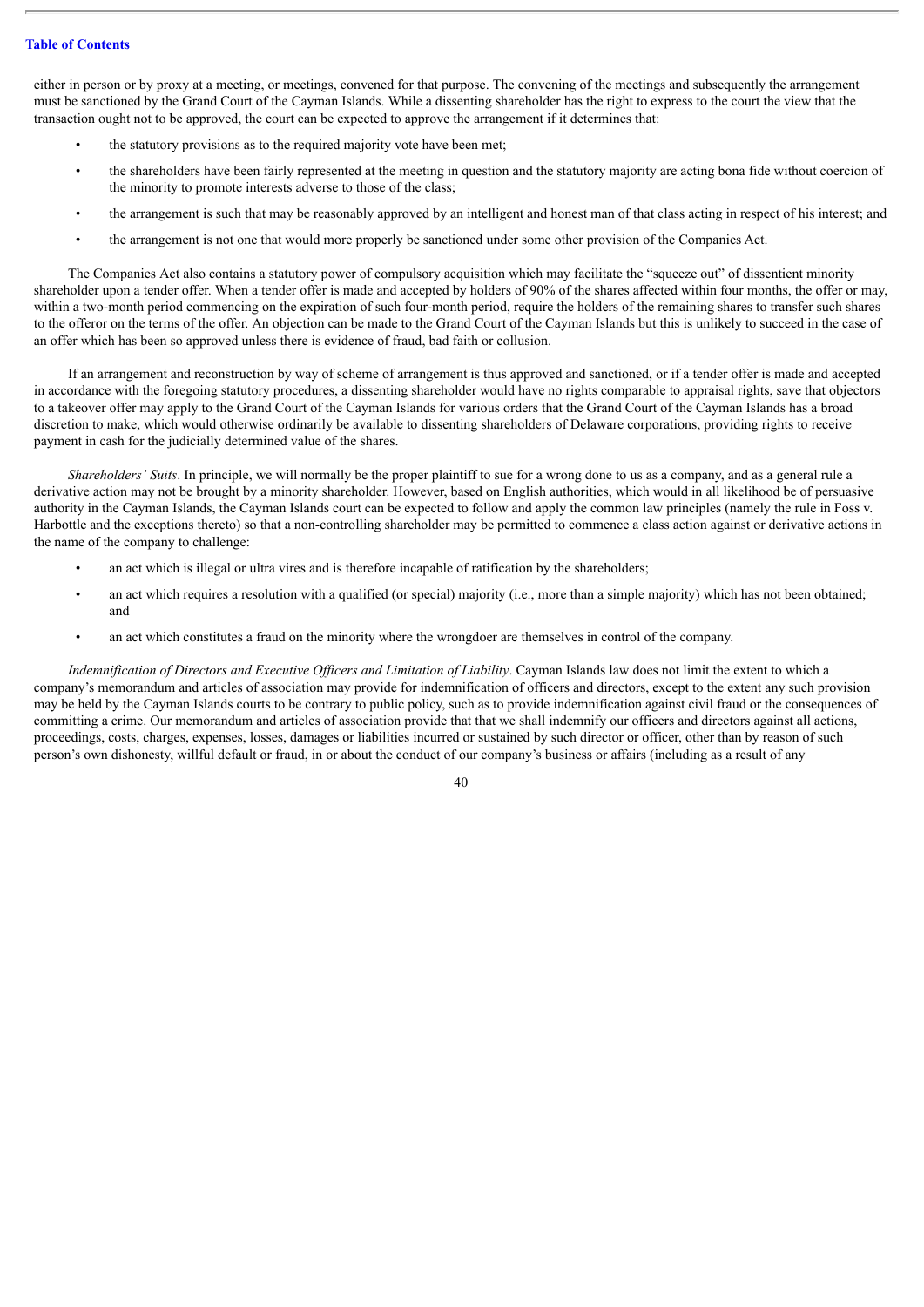mistake of judgment) or in the execution or discharge of his duties, powers, authorities or discretions, including, without prejudice to the generality of the foregoing, any costs, expenses, losses or liabilities incurred by such director or officer in defending (whether successfully or otherwise) any civil proceedings concerning our company or its affairs in any court whether in the Cayman Islands or elsewhere. This standard of conduct is generally the same as permitted under the Delaware General Corporation Law for a Delaware corporation.

In addition, we have entered into indemnification agreements with our directors, and executive officers that provide such persons with additional indemnification beyond that provided in our memorandum and articles of association.

Insofar as indemnification for liabilities arising under the Securities Act may be permitted to our directors, officers or persons controlling us under the foregoing provisions, we have been informed that in the opinion of the SEC, such indemnification is against public policy as expressed in the Securities Act and is therefore unenforceable.

*Directors' Fiduciary Duties*. Under Delaware corporate law, a director of a Delaware corporation has a fiduciary duty to the corporation and its shareholders. This duty has two components: the duty of care and the duty of loyalty. The duty of care requires that a director act in good faith, with the care that an ordinarily prudent person would exercise under similar circumstances. Under this duty, a director must inform himself of, and disclose to shareholders, all material information reasonably available regarding a significant transaction. The duty of loyalty requires that a director acts in a manner he reasonably believes to be in the best interests of the corporation. He must not use his corporate position for personal gain or advantage. This duty prohibits self-dealing by a director and mandates that the best interest of the corporation and its shareholders take precedence over any interest possessed by a director, officer or controlling shareholder and not shared by the shareholders generally. In general, actions of a director are presumed to have been made on an informed basis, in good faith and in the honest belief that the action taken was in the best interests of the corporation. However, this presumption may be rebutted by evidence of a breach of one of the fiduciary duties. Should such evidence be presented concerning a transaction by a director, the director must prove the procedural fairness of the transaction, and that the transaction was of fair value to the corporation.

As a matter of Cayman Islands law, a director of a Cayman Islands company is in the position of a fiduciary with respect to the company and therefore it is considered that he owes the following duties to the company—a duty to act bona fide in good faith in the best interests of the company, a duty not to make a personal profit based on his position as director (unless the company permits him to do so), a duty not to put himself in a position where the interests of the company conflict with his personal interest or his duty to a third party, and a duty to exercise powers for the purpose for which such powers were intended. A director of a Cayman Islands company owes to the company a duty to act with skill and care. It was previously considered that a director need not exhibit in the performance of his duties a greater degree of skill than may reasonably be expected from a person of his knowledge and experience. However, English and Commonwealth courts have moved towards an objective standard with regard to the required skill and care and these authorities are likely to be followed in the Cayman Islands.

*Shareholder Action by Written Consent*. Under the Delaware General Corporation Law, a corporation may eliminate the right of shareholders to act by written consent by amendment to its certificate of incorporation. Cayman Islands law and our memorandum and articles of association provide that our shareholders may approve corporate matters by way of a unanimous written resolution signed by or on behalf of each shareholder who would have been entitled to vote on such matter at a general meeting without a meeting being held.

*Shareholder Proposals*. Under the Delaware General Corporation Law, a shareholder has the right to put any proposal before the annual meeting of shareholders; *provided* it complies with the notice provisions in the governing documents. A special meeting may be called by the board of directors or any other person authorized to do so in the governing documents, but shareholders may be precluded from calling special meetings.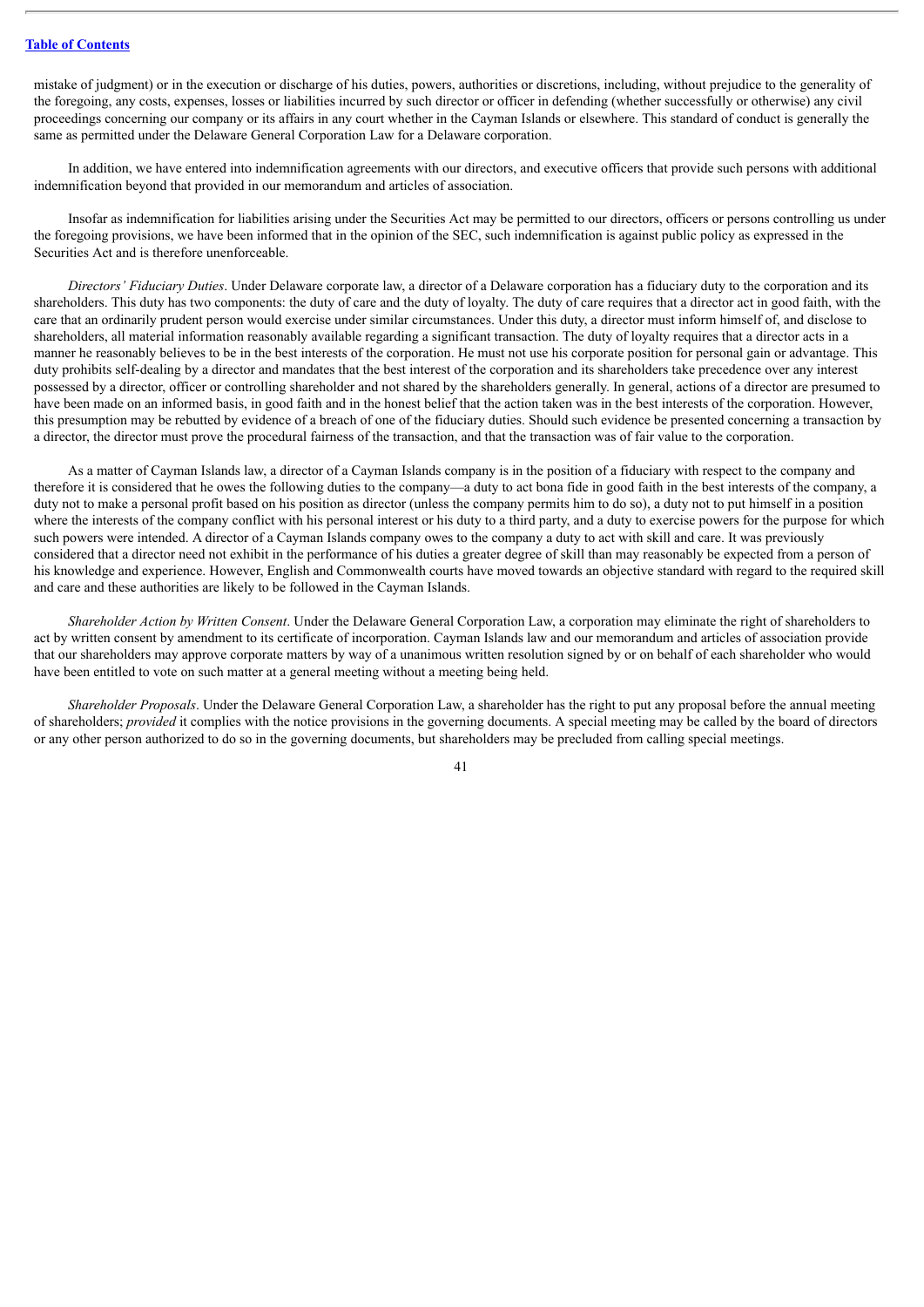The Companies Act provides shareholders with only limited rights to requisition a general meeting, and does not provide shareholders with any right to put any proposal before a general meeting. However, these rights may be provided in a company's articles of association. Our memorandum and articles of association allow any one or more of our shareholders holding shares which carry in aggregate not less than one-third of all votes attaching to all issued and outstanding shares of our company as at the date of the deposit entitled to vote at general meetings to requisition an extraordinary general meeting of our shareholders, in which case our board is obliged to convene an extraordinary general meeting and to put the resolutions so requisitioned to a vote at such meeting. Other than this right to requisition a shareholders' meeting, our memorandum and articles of association do not provide our shareholders with any other right to put proposals before annual general meetings or extraordinary general meetings. As an exempted Cayman Islands company, we are not obliged by law to call shareholders' annual general meetings.

*Cumulative Voting*. Under the Delaware General Corporation Law, cumulative voting for elections of directors is not permitted unless the corporation's certificate of incorporation specifically provides for it. Cumulative voting potentially facilitates the representation of minority shareholders on a board of directors since it permits the minority shareholder to cast all the votes to which the shareholder is entitled on a single director, which increases the shareholder's voting power with respect to electing such director. There are no prohibitions in relation to cumulative voting under the laws of the Cayman Islands but our memorandum and articles of association do not provide for cumulative voting. As a result, our shareholders are not afforded any less protections or rights on this issue than shareholders of a Delaware corporation.

*Removal of Directors*. Under the Delaware General Corporation Law, a director of a corporation with a classified board may be removed only for cause with the approval of a majority of the outstanding shares entitled to vote, unless the certificate of incorporation provides otherwise. Under our memorandum and articles of association, directors may be removed by an ordinary resolution of our shareholders. A director's office shall be vacated if he (i) becomes bankrupt or makes any arrangement or composition with his creditors; (ii) dies or is found to be or becomes of unsound mind; (iii) resigns his office by notice in writing; (iv) without special leave of absence from our board, is absent from meetings of our board for three consecutive meetings and our board resolves that his office be vacated; or (v) is removed from office pursuant to any other provision of our articles of association.

*Transactions with Interested Shareholders*. The Delaware General Corporation Law contains a business combination statute applicable to Delaware corporations whereby, unless the corporation has specifically elected not to be governed by such statute by amendment to its certificate of incorporation, it is prohibited from engaging in certain business combinations with an "interested shareholder" for three years following the date that such person becomes an interested shareholder. An interested shareholder generally is a person or a group who or which owns or owned 15% or more of the target's outstanding voting share within the past three years. This has the effect of limiting the ability of a potential acquirer to make a two-tiered bid for the target in which all shareholders would not be treated equally. The statute does not apply if, among other things, prior to the date on which such shareholder becomes an interested shareholder, the board of directors approves either the business combination or the transaction which resulted in the person becoming an interested shareholder. This encourages any potential acquirer of a Delaware corporation to negotiate the terms of any acquisition transaction with the target's board of directors.

Cayman Islands law has no comparable statute. As a result, we cannot avail ourselves of the types of protections afforded by the Delaware business combination statute. However, although Cayman Islands law does not regulate transactions between a company and its significant shareholders, it does provide that such transactions must be entered into bona fide in the best interests of the company and not with the effect of constituting a fraud on the minority shareholders.

*Dissolution; Winding up*. Under the Delaware General Corporation Law, unless the board of directors approves the proposal to dissolve, dissolution must be approved by shareholders holding 100% of the total voting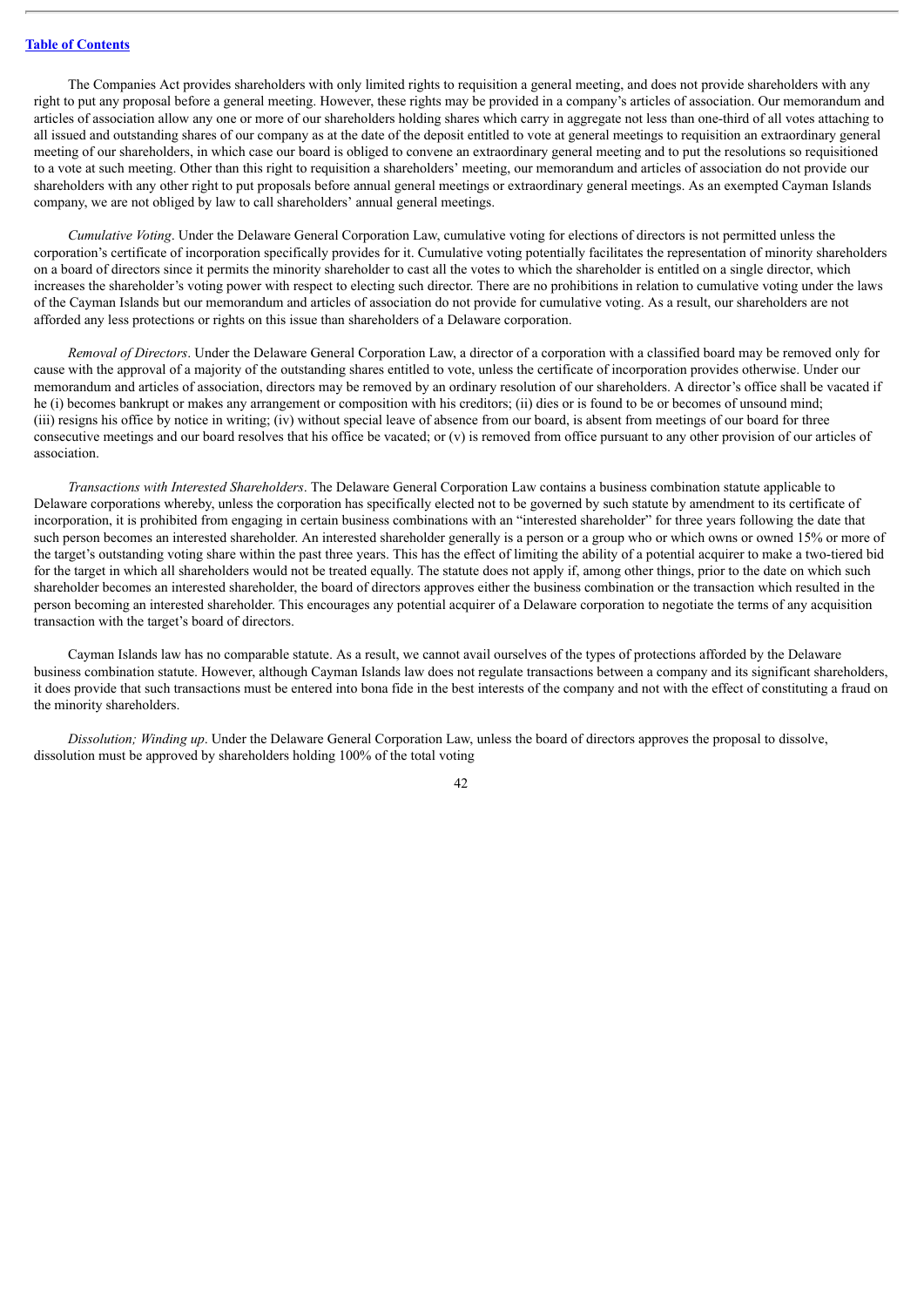power of the corporation. Only if the dissolution is initiated by the board of directors may it be approved by a simple majority of the corporation's outstanding shares. Delaware law allows a Delaware corporation to include in its certificate of incorporation a supermajority voting requirement in connection with dissolutions initiated by the board.

Under Cayman Islands law, a company may be wound up by either an order of the courts of the Cayman Islands or by a special resolution of its members or, if the company is unable to pay its debts as they fall due, by an ordinary resolution of its members. The court has authority to order winding up in a number of specified circumstances including where it is, in the opinion of the court, just and equitable to do so.

*Variation of Rights of Shares*. Under the Delaware General Corporation Law, a corporation may vary the rights of a class of shares with the approval of a majority of the outstanding shares of such class, unless the certificate of incorporation provides otherwise. Under our memorandum and articles of association, if our share capital is divided into more than one class of shares, the rights attached to any such class may, subject to any rights or restrictions for the time being attached to any class, only be materially adversely varied with the consent in writing of the holders of two-thirds of all the issued shares of that class or with the sanction of an ordinary resolution passed at a separate meeting of the holders of the shares of that class. The rights conferred upon the holders of the shares of any class issued with preferred or other rights shall not, subject to any rights or restrictions for the time being attached to the shares of that class, be deemed to be materially adversely varied by the creation, allotment or issue of further shares ranking pari passu with or subsequent to them or the redemption or purchase of any shares of any class by our company. The rights of the holders of shares shall not be deemed to be materially adversely varied by the creation or issue of shares with preferred or other rights, including, without limitation, the creation of shares with enhanced or weighted voting rights.

*Amendment of Governing Documents*. Under the Delaware General Corporation Law, a corporation's governing documents may be amended with the approval of a majority of the outstanding shares entitled to vote, unless the certificate of incorporation provides otherwise. Under the Companies Act and our memorandum and articles of association, our memorandum and articles of association may only be amended by a special resolution of our shareholders.

*Rights of Non-resident or Foreign Shareholders*. There are no limitations imposed by our memorandum and articles of association on the rights of non-resident or foreign shareholders to hold or exercise voting rights on our shares. In addition, there are no provisions in our memorandum and articles of association governing the ownership threshold above which shareholder ownership must be disclosed.

#### **History of Securities Issuances**

The following is a summary of our securities issuances by Aurora in the past three years.

#### *Convertible Bonds*

On April 17, 2018, we issued zero coupon non-guaranteed and unsecured convertible notes due April 2021 in the principal amount of US\$35.0 million, of which US\$30.0 million is held by Mercer Investments (Singapore) Pte. Ltd., an indirectly wholly owned subsidiary of The Goldman Sachs Group, Inc., and US\$5.0 million is held by Mandra iBase Limited, one of our existing shareholders. In April 2021, we fully redeemed such US\$35.0 million of convertible notes.

#### *Grants of Options*

We have granted options to purchase our common shares to certain of our directors, executive officers and employees. See "Where You Can Find More Information."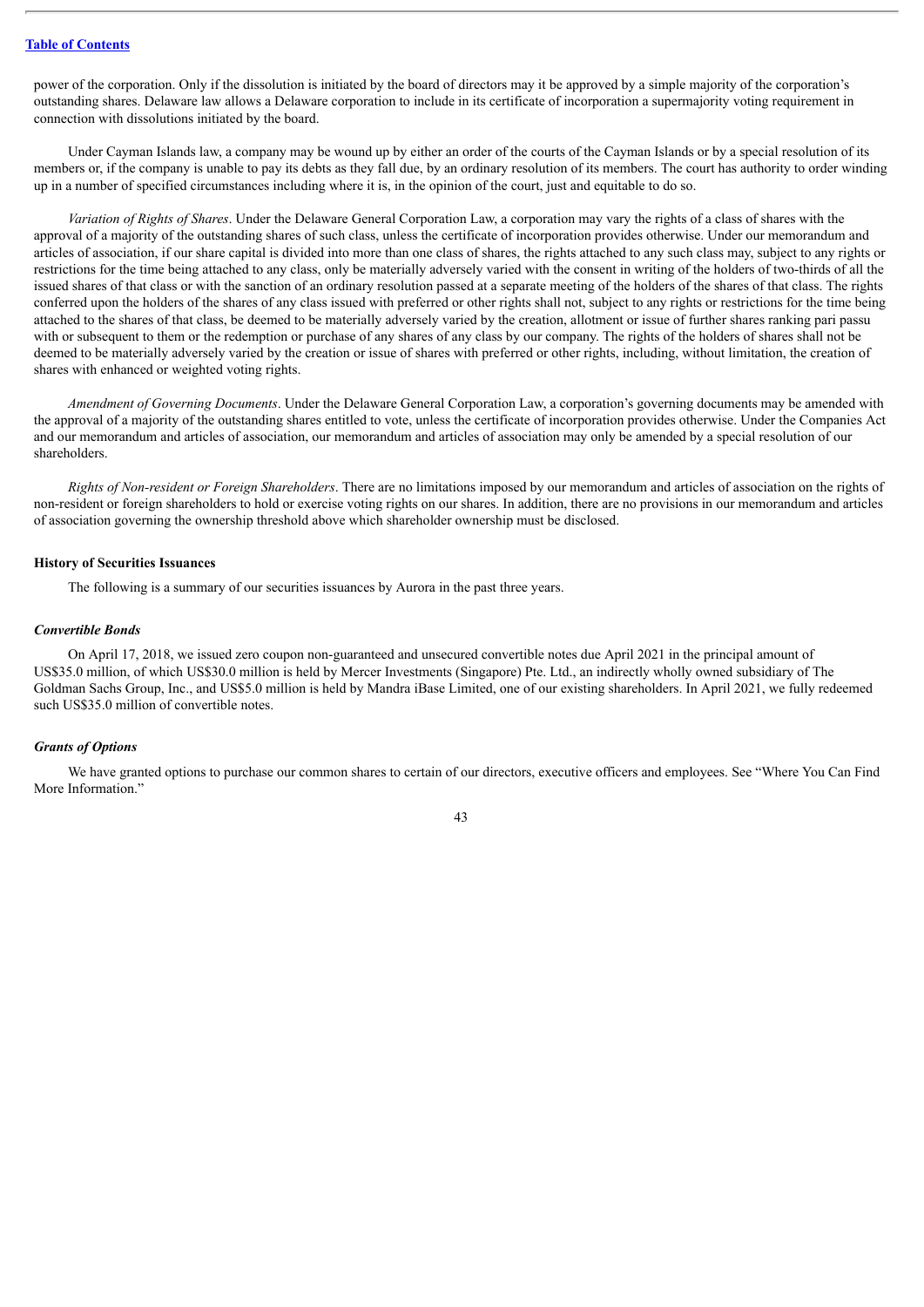#### **Registration Rights**

We entered into our shareholders agreement on May 10, 2017, with our shareholders, which consist of holders of common shares and preferred shares. The shareholders agreement provides for certain special rights, including right of first refusal, co-sale rights, preemptive rights and contains provisions governing the board of directors and other corporate governance matters. Those special rights, as well as the corporate governance provisions, have automatically terminated upon the completion of our initial public offering.

### *Registration Rights Granted to Shareholders*

We have granted certain registration rights to our shareholders under the shareholders agreement. Set forth below is a description of the registration rights.

*Demand Registration Rights*. At any time after the earlier of (i) January 1, 2020 or (ii) one year following the closing of an initial public offering, holders of at least 50% of the preferred shares (or common shares issued on conversion of preferred shares) then outstanding or Mandra iBase Limited has the right to demand that we file a registration statement covering at least 20% (or any lesser percentage if the anticipated gross proceeds to us from such proposed offering would exceed US\$5.0 million) of the registrable securities. We have the right to defer filing of a registration statement for a period of not more than 90 days (except for a registration statement on Form F-3, which shall be 60 days) after the receipt of the request of the initiating holders if we furnish to the holders requesting registration a certificate signed by our chief executive officer stating that in the good faith judgment of our board of directors, it would be materially detrimental to us and our shareholders for such registration statement to be filed at such time. However, we cannot exercise the deferral right more than once in any 12-month period. We are obligated to effect no more than two demand registrations, other than demand registration to be effected pursuant to registration statement on Form F-3, for which an unlimited number of demand registrations shall be permitted.

*Piggyback Registration Right*s. If we propose to file a registration statement for a public offering of our securities, we must offer our shareholders an opportunity to include in the registration all or any part of the registrable securities held by such holders. If the managing underwriters of any underwritten offering determine in good faith that marketing factors require a limitation of the number of shares to be underwritten, the underwriters may (i) in the event the offering is the initial public offering, exclude from the underwritten offering all of the registrable securities (so long as the only securities included in such offering are those sold by us), or (ii) otherwise exclude up to 75% of the registrable securities requested to be registered but only after first excluding all other equity interests from the registration and underwritten offering and so long as the number of registrable securities to be included in the registration is allocated among all holders on a pro rata basis.

*Form F-3 Registration Rights*. Our shareholders may request us in writing to file an unlimited number of registration statements on Form F-3 so long as such registration offerings are in excess of US\$500,000. We shall effect the registration of the securities on Form F-3 as soon as practicable, except in certain circumstances.

*Expenses of Registration*. We will bear all registration expenses, other than underwriting discounts and selling commissions, and fees for special counsel of the holders participating in such registration, incurred in connection with any demand, piggyback or Form F-3 registration.

*Termination of Registration Rights*. Our shareholders' registration rights will terminate on the earlier of (i) the date that is five years after the closing of an initial public offering, and (ii) with respect to any shareholder, when the registrable securities proposed to be sold by such shareholder may then be sold without registration in any 90-day period pursuant to Rule 144 under the Securities Act.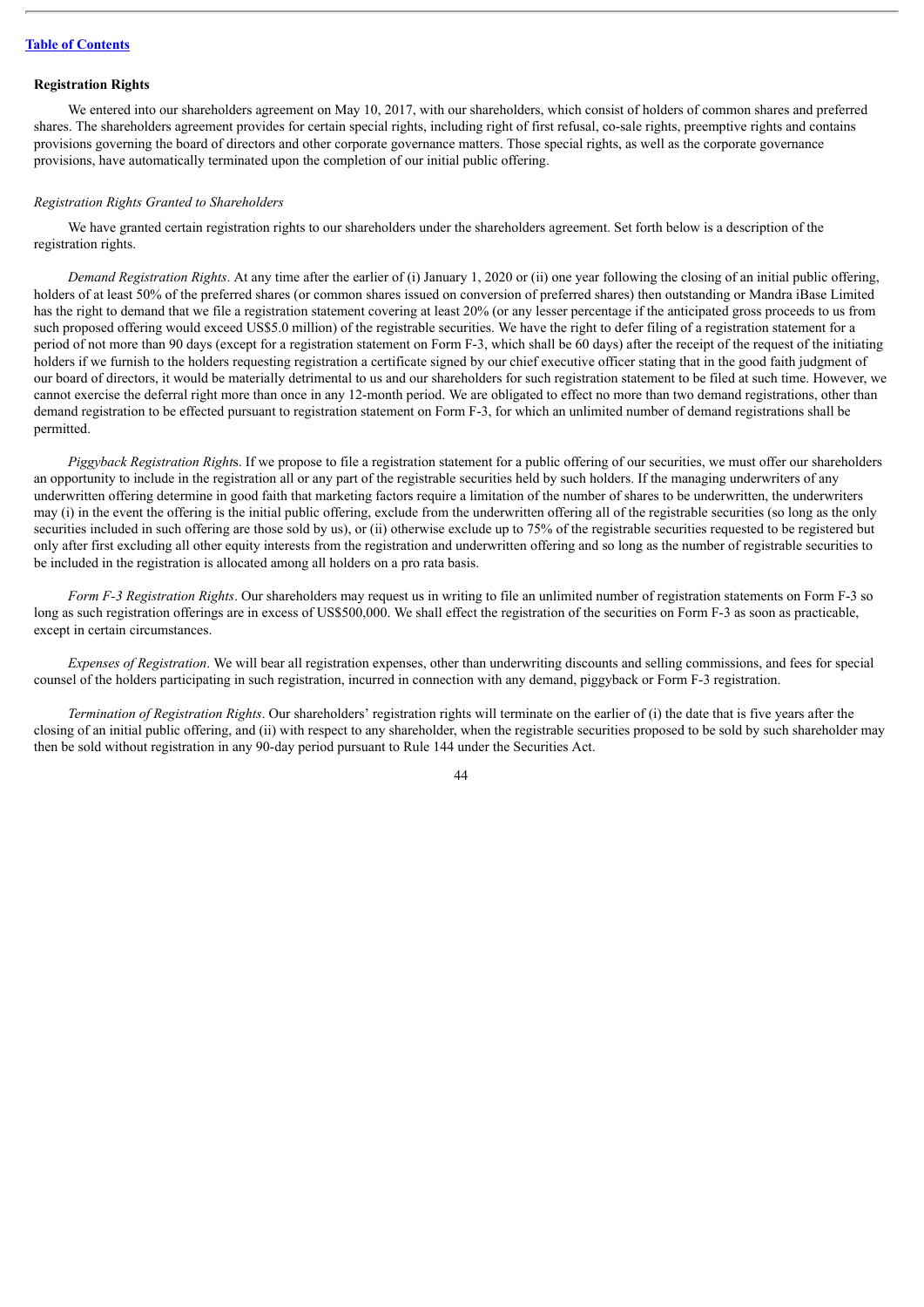## **DESCRIPTION OF AMERICAN DEPOSITARY SHARES**

## **American Depositary Shares**

The Bank of New York Mellon, as depositary, will register and deliver American Depositary Shares, also referred to as ADSs. Three ADSs represent the right to receive two Class A common shares deposited with The Hongkong and Shanghai Banking Corporation Limited, as custodian for the depositary in Hong Kong. Each ADS will also represent any other securities, cash or other property which may be held by the depositary. The deposited Class A common shares together with any other securities, cash or other property held by the depositary are referred to as the deposited securities. The depositary's office at which the ADSs will be administered is located at 101 Barclay Street, New York, NY 10286. The Bank of New York Mellon's principal executive office is located at 225 Liberty Street, New York, NY 10286.

You may hold ADSs either (A) directly (i) by having an American Depositary Receipt, also referred to as an ADR, which is a certificate evidencing a specific number of ADSs, registered in your name, or (ii) by having uncertificated ADSs registered in your name, or (B) indirectly by holding a security entitlement in ADSs through your broker or other financial institution that is a direct or indirect participant in The Depository Trust Company, also called DTC. If you hold ADSs directly, you are a registered ADS holder, also referred to as an ADS holder. This description assumes you are an ADS holder. If you hold the ADSs indirectly, you must rely on the procedures of your broker or other financial institution to assert the rights of ADS holders described in this section. You should consult with your broker or financial institution to find out what those procedures are.

Registered holders of uncertificated ADSs will receive statements from the depositary confirming their holdings.

As an ADS holder, we will not treat you as one of our shareholders and you will not have shareholder rights. The laws of the Cayman Islands govern shareholder rights. The depositary will be the holder of the Class A common shares underlying your ADSs. As a registered holder of ADSs, you will have ADS holder rights. A deposit agreement among us, the depositary, ADS holders and all other persons indirectly or beneficially holding ADSs sets out ADS holder rights as well as the rights and obligations of the depositary. New York law governs the deposit agreement and the ADSs.

The following is a summary of what we believe to be the material terms of the deposit agreement. Notwithstanding this, because it is a summary, it may not contain all the information that you may otherwise deem important. For more complete information, you should read the entire deposit agreement and the form of ADR which contains the terms of your ADSs. The deposit agreement has been filed with the SEC as an exhibit to a Form S-8 for our company (File No. 333-228839) filed on December 17, 2018. The form of ADR is on file with the SEC (as a prospectus) and was filed on July 26, 2018.

### **Dividends and Other Distributions**

#### *How will you receive dividends and other distributions on the Class A common shares?*

The depositary has agreed to pay or distribute to ADS holders the cash dividends or other distributions it or the custodian receives on Class A common shares or other deposited securities, upon payment or deduction of its fees and expenses. You will receive these distributions in proportion to the number of Class A common shares your ADSs represent.

• *Cash*. The depositary will convert any cash dividend or other cash distribution we pay on the Class A common shares into U.S. dollars, if it can do so on a reasonable basis and can transfer the U.S. dollars to the United States. If that is not possible or if any government approval is needed and cannot be obtained, the deposit agreement allows the depositary to distribute the foreign currency only to those ADS holders to whom it is possible to do so. It will hold the foreign currency it cannot convert for the account of the ADS holders who have not been paid. It will not invest the foreign currency and it will not be liable for any interest.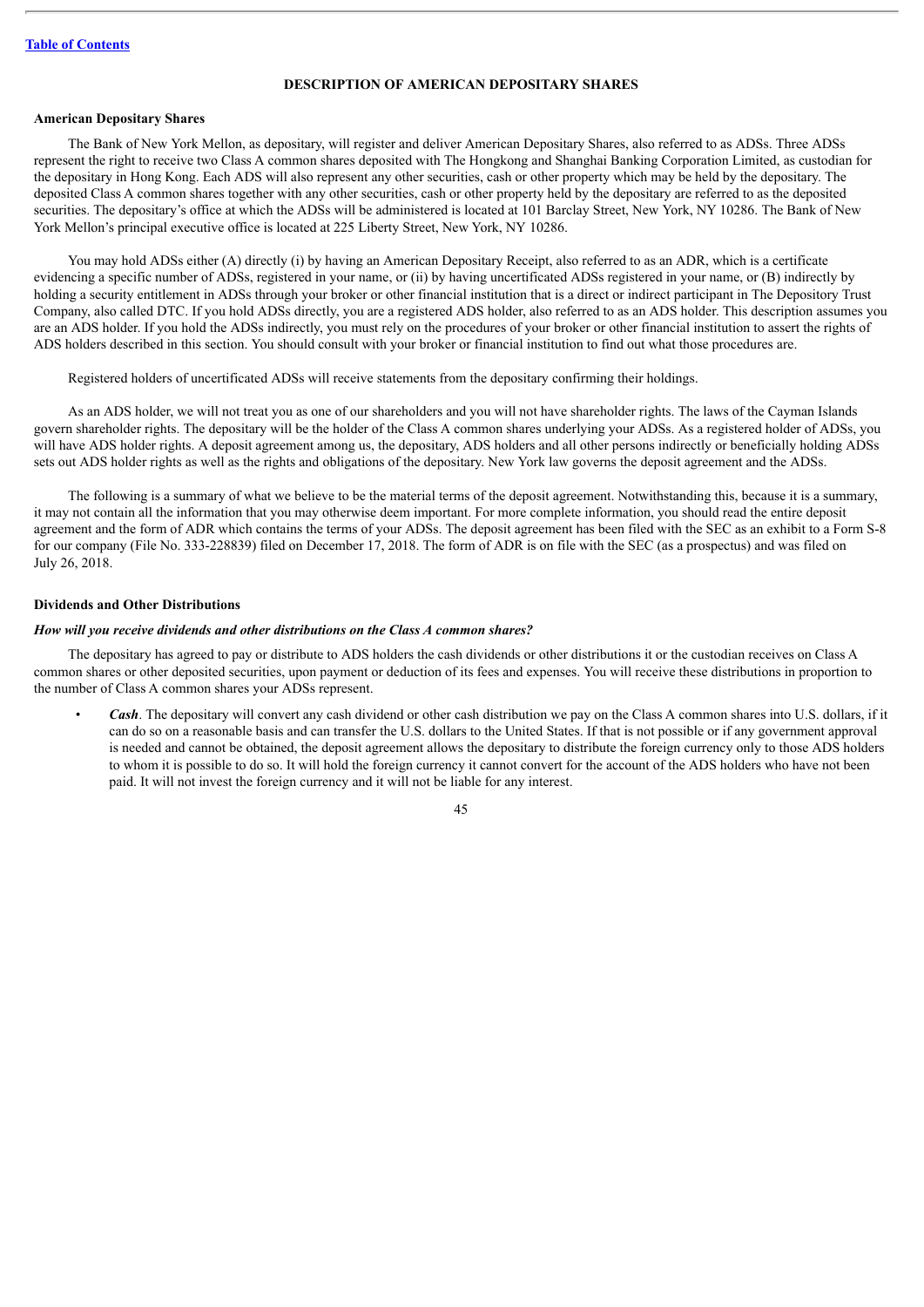Before making a distribution, any withholding taxes, or other governmental charges that must be paid will be deducted. The depositary will distribute only whole U.S. dollars and cents and will round fractional cents to the nearest whole cent. *If the exchange rates fluctuate* during a time when the depositary cannot convert the foreign currency, you may lose some of the value of the distribution.

- *Class A Common Shares.* The depositary may distribute additional ADSs representing any Class A common shares we distribute as a dividend or free distribution. The depositary will only distribute whole ADSs. It will sell Class A common shares which would require it to deliver a fraction of an ADS (or ADSs representing those shares) and distribute the net proceeds in the same way as it does with cash. If the depositary does not distribute additional ADSs, the outstanding ADSs will also represent the new Class A common shares. The depositary may sell a portion of the distributed Class A common shares (or ADSs representing those shares) sufficient to pay its fees and expenses in connection with that distribution.
- *Rights to purchase additional Class A common shares.* If we offer holders of our securities any rights to subscribe for additional Class A common shares or any other rights, the depositary may (i) exercise those rights on behalf of ADS holders, (ii) distribute those rights to ADS holders or (iii) sell those rights and distribute the net proceeds to ADS holders, in each case after deduction or upon payment of its fees and expenses. To the extent the depositary does not do any of those things, it will allow the rights to lapse. *In that case, you will receive no value for them.* The depositary will exercise or distribute rights only if we ask it to and provide satisfactory assurances to the depositary that it is legal to do so. If the depositary will exercise rights, it will purchase the securities to which the rights relate and distribute those securities or, in the case of Class A common shares, new ADSs representing the new Class A common shares, to subscribing ADS holders, but only if ADS holders have paid the exercise price to the depositary. U.S. securities laws may restrict the ability of the depositary to distribute rights or ADSs or other securities issued on exercise of rights to all or certain ADS holders, and the securities distributed may be subject to restrictions on transfer.
- *Other Distributions*. The depositary will send to ADS holders anything else we distribute on deposited securities by any means it thinks is legal, fair and practical. If it cannot make the distribution in that way, the depositary has a choice. It may decide to sell what we distributed and distribute the net proceeds, in the same way as it does with cash. Or, it may decide to hold what we distributed, in which case ADSs will also represent the newly distributed property. However, the depositary is not required to distribute any securities (other than ADSs) to ADS holders unless it receives satisfactory evidence from us that it is legal to make that distribution. The depositary may sell a portion of the distributed securities or property sufficient to pay its fees and expenses in connection with that distribution. U.S. securities laws may restrict the ability of the depositary to distribute securities to all or certain ADS holders, and the securities distributed may be subject to restrictions on transfer.

The depositary is not responsible if it decides that it is unlawful or impractical to make a distribution available to any ADS holders. We have no obligation to register ADSs, Class A common shares, rights or other securities under the Securities Act. We also have no obligation to take any other action to permit the distribution of ADSs, Class A common shares, rights or anything else to ADS holders. *This means that you may not receive the* distributions we make on our Class A common shares or any value for them if it is illegal or impractical for us to make them available to you.

#### **Deposit, Withdrawal and Cancellation**

#### *How are ADSs issued?*

The depositary will deliver ADSs if you or your broker deposits Class A common shares or evidence of rights to receive Class A common shares with the custodian. Upon payment of its fees and expenses and of any taxes or charges, such as stamp taxes or stock transfer taxes or fees, the depositary will register the appropriate number of ADSs in the names you request and will deliver the ADSs to or upon the order of the person or persons that made the deposit.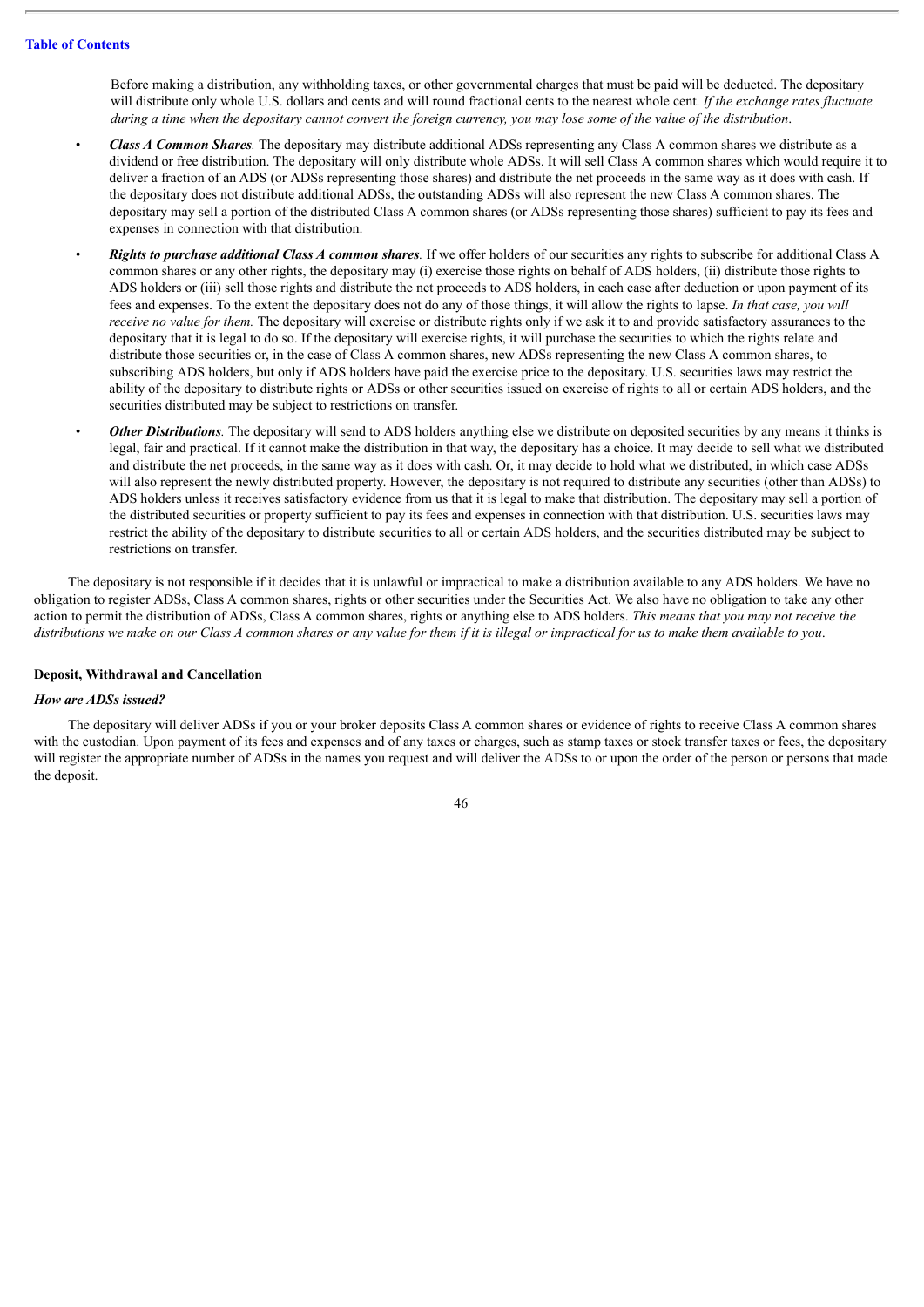#### *How can ADS holders withdraw the deposited securities?*

You may surrender your ADSs to the depositary for the purpose of withdrawal. Upon payment of its fees and expenses and of any taxes or charges, such as stamp taxes or stock transfer taxes or fees, the depositary will deliver the Class A common shares and any other deposited securities underlying the ADSs to the ADS holder or a person the ADS holder designates at the office of the custodian. Or, at your request, risk and expense, the depositary will deliver the deposited securities at its office, if feasible. However, the depositary is not required to accept surrender of ADSs to the extent it would require delivery of a fraction of a deposited share or other security. The depositary may charge you a fee and its expenses for instructing the custodian regarding delivery of deposited securities.

#### *How do ADS holders interchange between certificated ADSs and uncertificated ADSs?*

You may surrender your ADR to the depositary for the purpose of exchanging your ADR for uncertificated ADSs. The depositary will cancel that ADR and will send to the ADS holder a statement confirming that the ADS holder is the registered holder of uncertificated ADSs. Upon receipt by the depositary of a proper instruction from a registered holder of uncertificated ADSs requesting the exchange of uncertificated ADSs for certificated ADSs, the depositary will execute and deliver to the ADS holder an ADR evidencing those ADSs.

### **Voting Rights**

#### *How do you vote?*

ADS holders may instruct the depositary how to vote the number of deposited Class A common shares their ADSs represent. If we request the depositary to solicit your voting instructions (and we are not required to do so), the depositary will notify you of a shareholders' meeting and send or make voting materials available to you. Those materials will describe the matters to be voted on and explain how ADS holders may instruct the depositary how to vote. For instructions to be valid, they must reach the depositary by a date set by the depositary. The depositary will try, as far as practical, subject to the laws of the Cayman Islands and the provisions of our articles of association or similar documents, to vote or to have its agents vote the Class A common shares or other deposited securities as instructed by ADS holders. If we do not request the depositary to solicit your voting instructions, you can still send voting instructions, and, in that case, the depositary may try to vote as you instruct, but it is not required to do so.

Except by instructing the depositary as described above, you won't be able to exercise voting rights unless you surrender your ADSs and withdraw the Class A common shares. However, you may not know about the meeting in advance enough to withdraw the Class A common shares. In any event, the depositary will not exercise any discretion in voting deposited securities and it will only vote or attempt to vote as instructed.

We cannot assure you that you will receive the voting materials in time to ensure that you can instruct the depositary to vote the Class A common shares underlying your ADSs. In addition, the depositary and its agents are not responsible for failing to carry out voting instructions or for the manner of carrying out voting instructions. This means that you may not be able to exercise voting rights and there may be nothing you can do if the Class A common shares underlying your ADSs are not voted as you requested.

In order to give you a reasonable opportunity to instruct the depositary as to the exercise of voting rights relating to deposited securities, if we request the depositary to act, we agree to give the depositary notice of any such meeting and details concerning the matters to be voted upon at least 30 days in advance of the meeting date.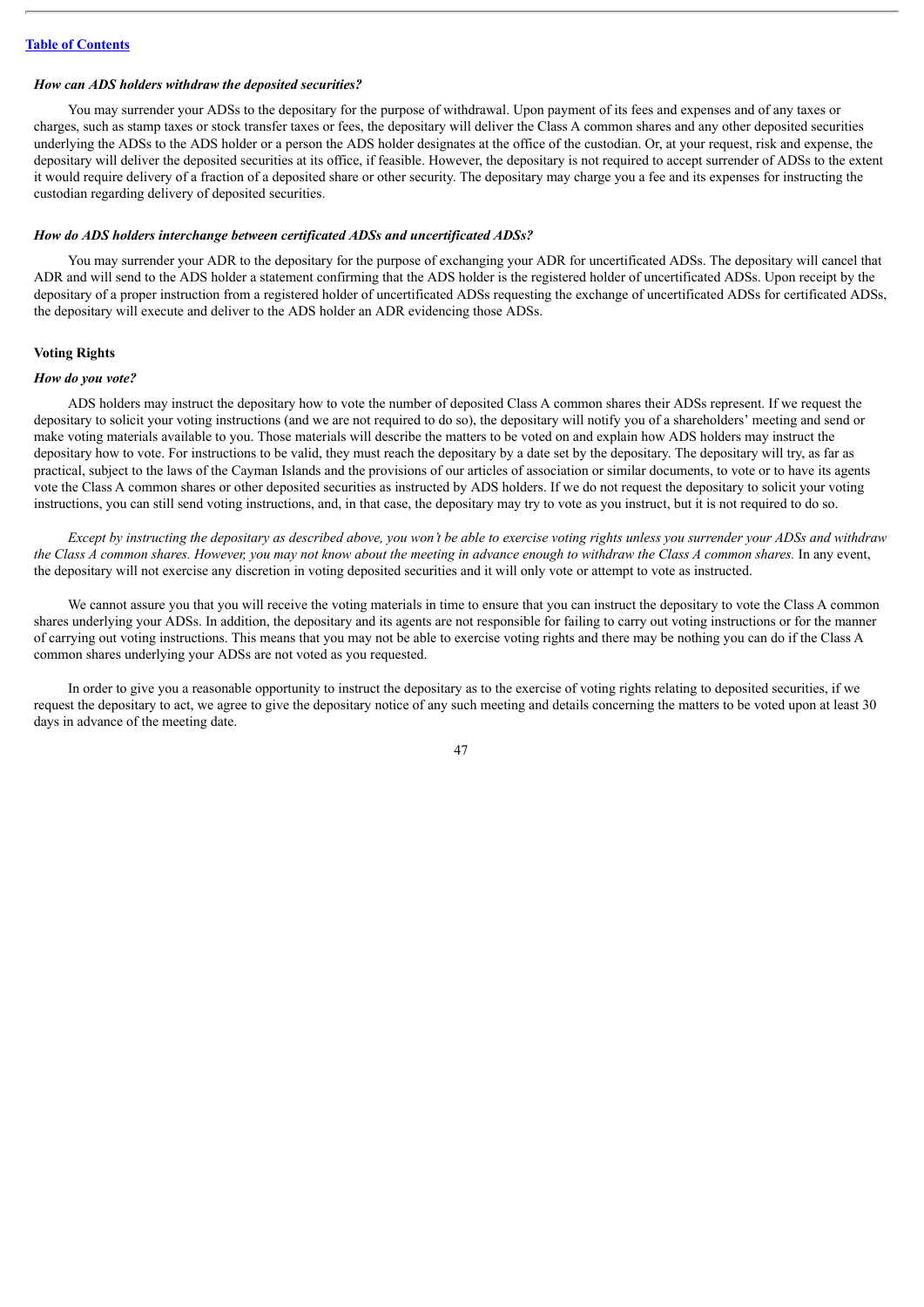#### **Fees and Expenses**

| Persons depositing or withdrawing Class A common shares or<br>ADS holders must pay:                                                                                                                       | For:                                                                                                                                                                                 |  |  |
|-----------------------------------------------------------------------------------------------------------------------------------------------------------------------------------------------------------|--------------------------------------------------------------------------------------------------------------------------------------------------------------------------------------|--|--|
| \$5.00 (or less) per 100 ADSs (or portion of 100 ADSs)                                                                                                                                                    | Issuance of ADSs, including issuances resulting from a distribution of<br>Class A common shares or rights or other property                                                          |  |  |
|                                                                                                                                                                                                           | Cancellation of ADSs for the purpose of withdrawal, including if the<br>deposit agreement terminates                                                                                 |  |  |
| \$0.05 (or less) per ADS                                                                                                                                                                                  | Any cash distribution to ADS holders                                                                                                                                                 |  |  |
| A fee equivalent to the fee that would be payable if securities distributed to<br>the ADS holders had been Class A common shares and the Class A common<br>shares had been deposited for issuance of ADSs | Distribution of securities distributed to holders of deposited securities<br>(including rights) that are distributed by the depositary to ADS holders                                |  |  |
| \$.05 (or less) per ADS per calendar year                                                                                                                                                                 | Depositary services                                                                                                                                                                  |  |  |
| Registration or transfer fees                                                                                                                                                                             | Transfer and registration of Class A common shares on our share<br>register to or from the name of the depositary or its agent when you<br>deposit or withdraw Class A common shares |  |  |
| Expenses of the depositary                                                                                                                                                                                | Cable and facsimile transmissions (when expressly provided in the<br>deposit agreement)                                                                                              |  |  |
|                                                                                                                                                                                                           | Converting foreign currency to U.S. dollars                                                                                                                                          |  |  |
| Taxes and other governmental charges the depositary or the custodian has to<br>pay on any ADSs or Class A common shares underlying ADSs, such as stock<br>transfer taxes, stamp duty or withholding taxes | As necessary                                                                                                                                                                         |  |  |
| Any charges incurred by the depositary or its agents for servicing the<br>deposited securities                                                                                                            | As necessary                                                                                                                                                                         |  |  |

The depositary collects its fees for delivery and surrender of ADSs directly from investors depositing shares or surrendering ADSs for the purpose of withdrawal or from intermediaries acting for them. The depositary collects fees for making distributions to investors by deducting those fees from the amounts distributed or by selling a portion of distributable property to pay the fees. The depositary may collect its annual fee for depositary services by deduction from cash distributions or by directly billing investors or by charging the book-entry system accounts of participants acting for them. The depositary may collect any of its fees by deduction from any cash distribution payable (or by selling a portion of securities or other property distributable) to ADS holders that are obligated to pay those fees. The depositary may generally refuse to provide fee-attracting services until its fees for those services are paid.

From time to time, the depositary may make payments to us to reimburse us for costs and expenses generally arising out of establishment and maintenance of the ADS program, waive fees and expenses for services provided to us by the depositary or share revenue from the fees collected from ADS holders. In performing its duties under the deposit agreement, the depositary may use brokers, dealers, foreign currency dealers or other service providers that are owned by or affiliated with the depositary and that may earn or share fees, spreads or commissions.

The depositary may convert currency itself or through any of its affiliates and, in those cases, acts as principal for its own account and not as agent, advisor, broker or fiduciary on behalf of any other person and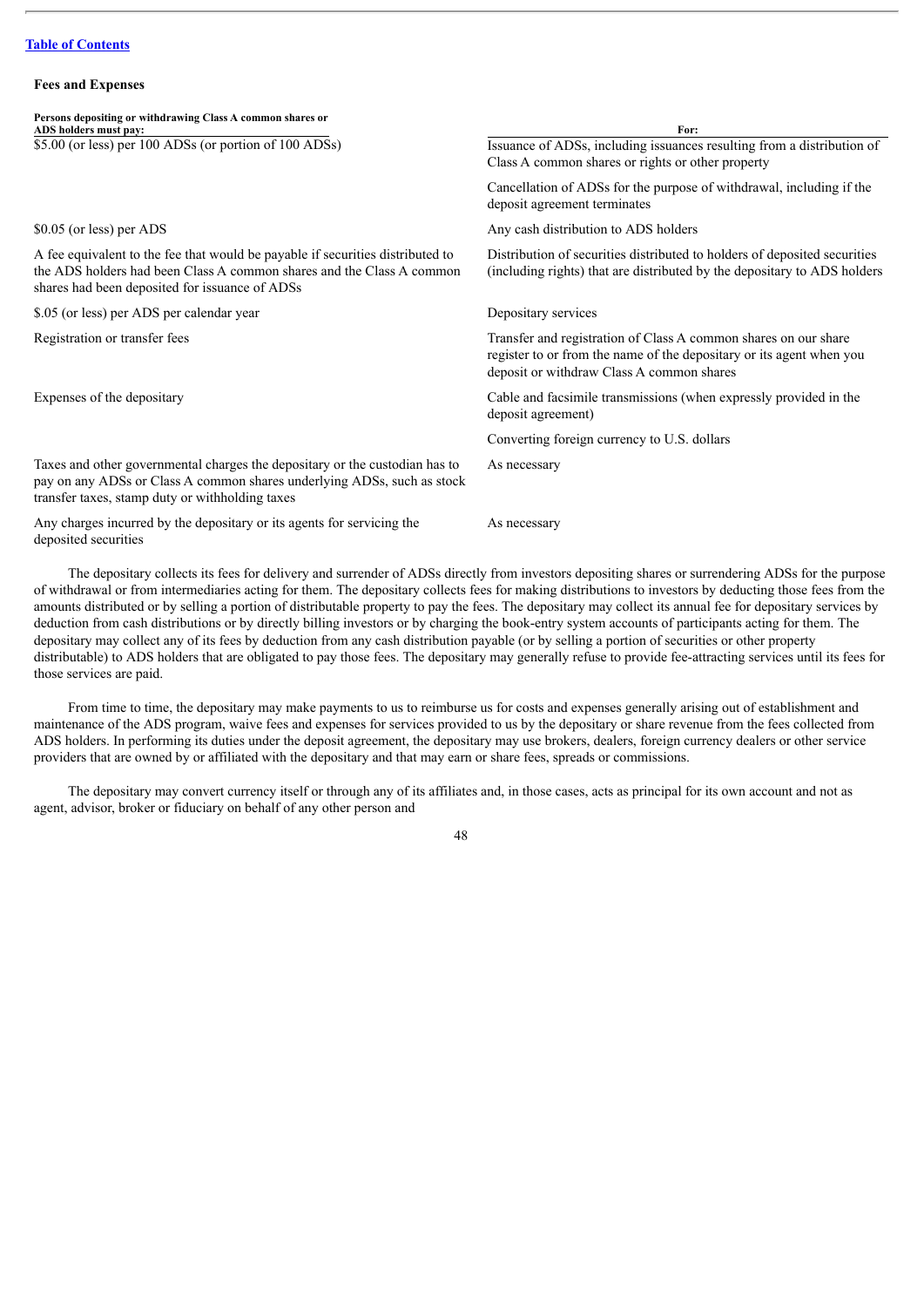earns revenue, including, without limitation, transaction spreads, that it will retain for its own account. The revenue is based on, among other things, the difference between the exchange rate assigned to the currency conversion made under the deposit agreement and the rate that the depositary or its affiliate receives when buying or selling foreign currency for its own account. The depositary makes no representation that the exchange rate used or obtained in any currency conversion under the deposit agreement will be the most favorable rate that could be obtained at the time or that the method by which that rate will be determined will be the most favorable to ADS holders, subject to the depositary's obligations under the deposit agreement. The methodology used to determine exchange rates used in currency conversions is available upon request.

### **Payment of Taxes**

You will be responsible for any taxes or other governmental charges payable on your ADSs or on the deposited securities represented by any of your ADSs. The depositary may refuse to register any transfer of your ADSs or allow you to withdraw the deposited securities represented by your ADSs until those taxes or other charges are paid. It may apply payments owed to you or sell deposited securities represented by your ADSs to pay any taxes owed and you will remain liable for any deficiency. If the depositary sells deposited securities, it will, if appropriate, reduce the number of ADSs to reflect the sale and pay to ADS holders any proceeds, or send to ADS holders any property, remaining after it has paid the taxes.

#### **Tender and Exchange Offers; Redemption, Replacement or Cancellation of Deposited Securities**

The depositary will not tender deposited securities in any voluntary tender or exchange offer unless instructed to do by an ADS holder surrendering ADSs and subject to any conditions or procedures the depositary may establish.

If deposited securities are redeemed for cash in a transaction that is mandatory for the depositary as a holder of deposited securities, the depositary will call for surrender of a corresponding number of ADSs and distribute the net redemption money to the holders of called ADSs upon surrender of those ADSs.

If there is any change in the deposited securities such as a sub-division, combination or other reclassification, or any merger, consolidation, recapitalization or reorganization affecting the issuer of deposited securities in which the depositary receives new securities in exchange for or in lieu of the old deposited securities, the depositary will hold those replacement securities as deposited securities under the deposit agreement. However, if the depositary decides it would not be lawful and practical to hold the replacement securities because those securities could not be distributed to ADS holders or for any other reason, the depositary may instead sell the replacement securities and distribute the net proceeds upon surrender of the ADSs.

If there is a replacement of the deposited securities and the depositary will continue to hold the replacement securities, the depositary may distribute new ADSs representing the new deposited securities or ask you to surrender your outstanding ADRs in exchange for new ADRs identifying the new deposited securities.

If there are no deposited securities underlying ADSs, including if the deposited securities are cancelled, or if the deposited securities underlying ADSs have become apparently worthless, the depositary may call for surrender of those ADSs or cancel those ADSs upon notice to the ADS holders.

#### **Amendment and Termination**

#### *How may the deposit agreement be amended?*

We may agree with the depositary to amend the deposit agreement and the ADRs without your consent for any reason. If an amendment adds or increases fees or charges, except for taxes and other governmental charges or expenses of the depositary for registration fees, facsimile costs, delivery charges or similar items, or prejudices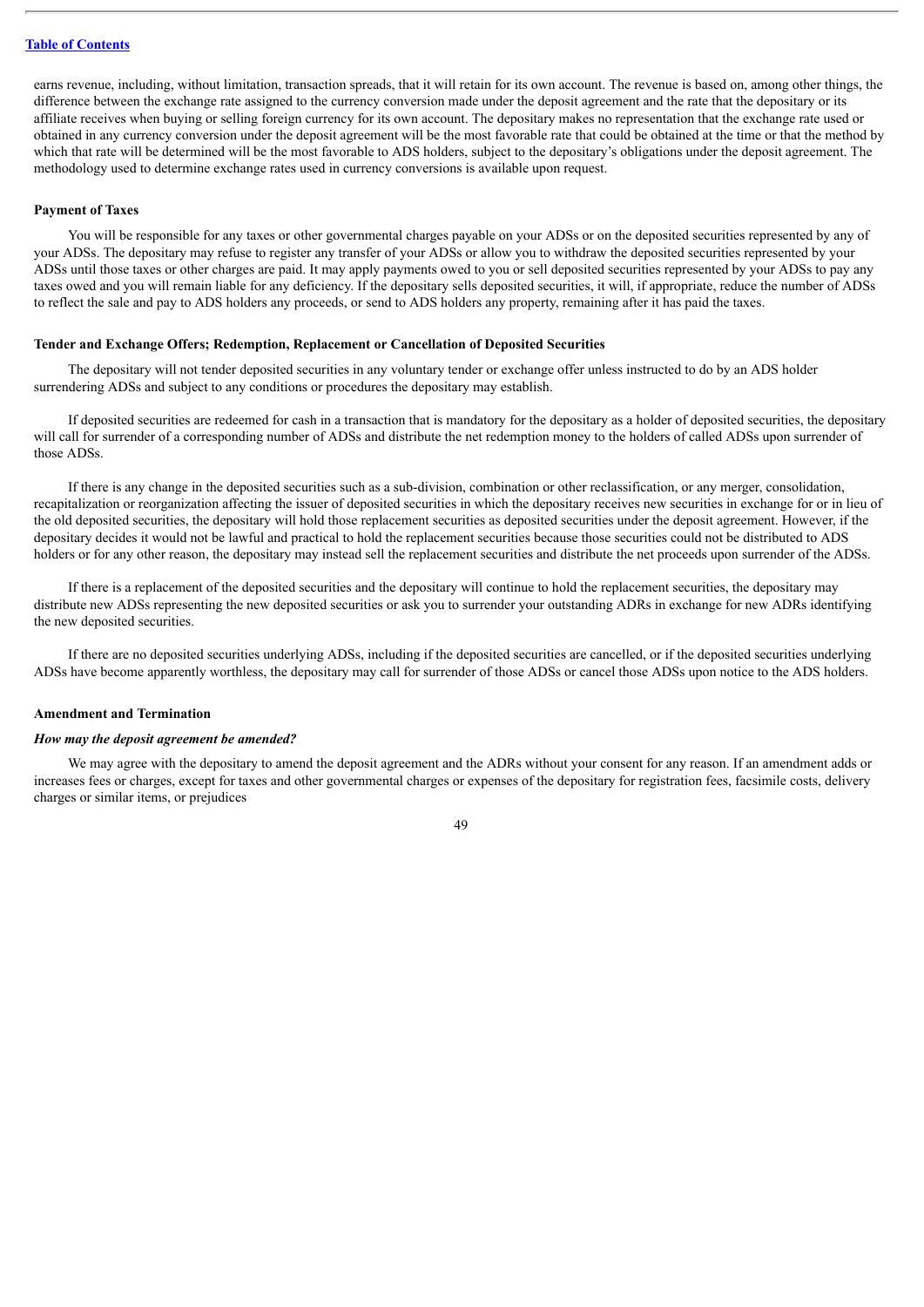a substantial right of ADS holders, it will not become effective for outstanding ADSs until 30 days after the depositary notifies ADS holders of the amendment. At the time an amendment becomes effective, you are considered, by continuing to hold your ADSs, to agree to the amendment and to be *bound by the ADRs and the deposit agreement as amended*.

### *How may the deposit agreement be terminated?*

The depositary will initiate termination of the deposit agreement if we instruct it to do so. The depositary may initiate termination of the deposit agreement if

- 90 days have passed since the depositary told us it wants to resign but a successor depositary has not been appointed and accepted its appointment;
- we delist the ADSs from a securities exchange on which they were listed and do not list the ADSs on another securities exchange;
- we appear to be insolvent or enter insolvency proceedings;
- all or substantially all the value of the deposited securities has been distributed either in cash or in the form of securities;
- there are no deposited securities underlying the ADSs or the underlying deposited securities have become apparently worthless; or
- there has been a replacement of deposited securities.

If the deposit agreement will terminate, the depositary will notify ADS holders at least 90 days before the termination date. At any time after the termination date, the depositary may sell the deposited securities. After that, the depositary will hold the money it received on the sale, as well as any other cash it is holding under the deposit agreement, unsegregated and without liability for interest, for the pro rata benefit of the ADS holders that have not surrendered their ADSs. Normally, the depositary will sell as soon as practicable after the termination date.

After the termination date and before the depositary sells, ADS holders can still surrender their ADSs and receive delivery of deposited securities, except that the depositary may refuse to accept a surrender for the purpose of withdrawing deposited securities or reverse previously accepted surrenders of that kind if it would interfere with the selling process. The depositary may refuse to accept a surrender for the purpose of withdrawing sale proceeds until all the deposited securities have been sold. The depositary will continue to collect distributions on deposited securities, but, after the termination date, the depositary is not required to register any transfer of ADSs or distribute any dividends or other distributions on deposited securities to the ADSs holder (until they surrender their ADSs) or give any notices or perform any other duties under the deposit agreement except as described in this paragraph.

### **Limitations on Obligations and Liability**

#### *Limits on our Obligations and the Obligations of the Depositary; Limits on Liability to Holders of ADSs*

The deposit agreement expressly limits our obligations and the obligations of the depositary. It also limits our liability and the liability of the depositary. We and the depositary:

- are only obligated to take the actions specifically set forth in the deposit agreement without negligence or bad faith, and the depositary will not be a fiduciary or have any fiduciary duty to holders of ADSs;
- are not liable if we are or it is prevented or delayed by law or by events or circumstances beyond our or its ability to prevent or counteract with reasonable care or effort from performing our or its obligations under the deposit agreement;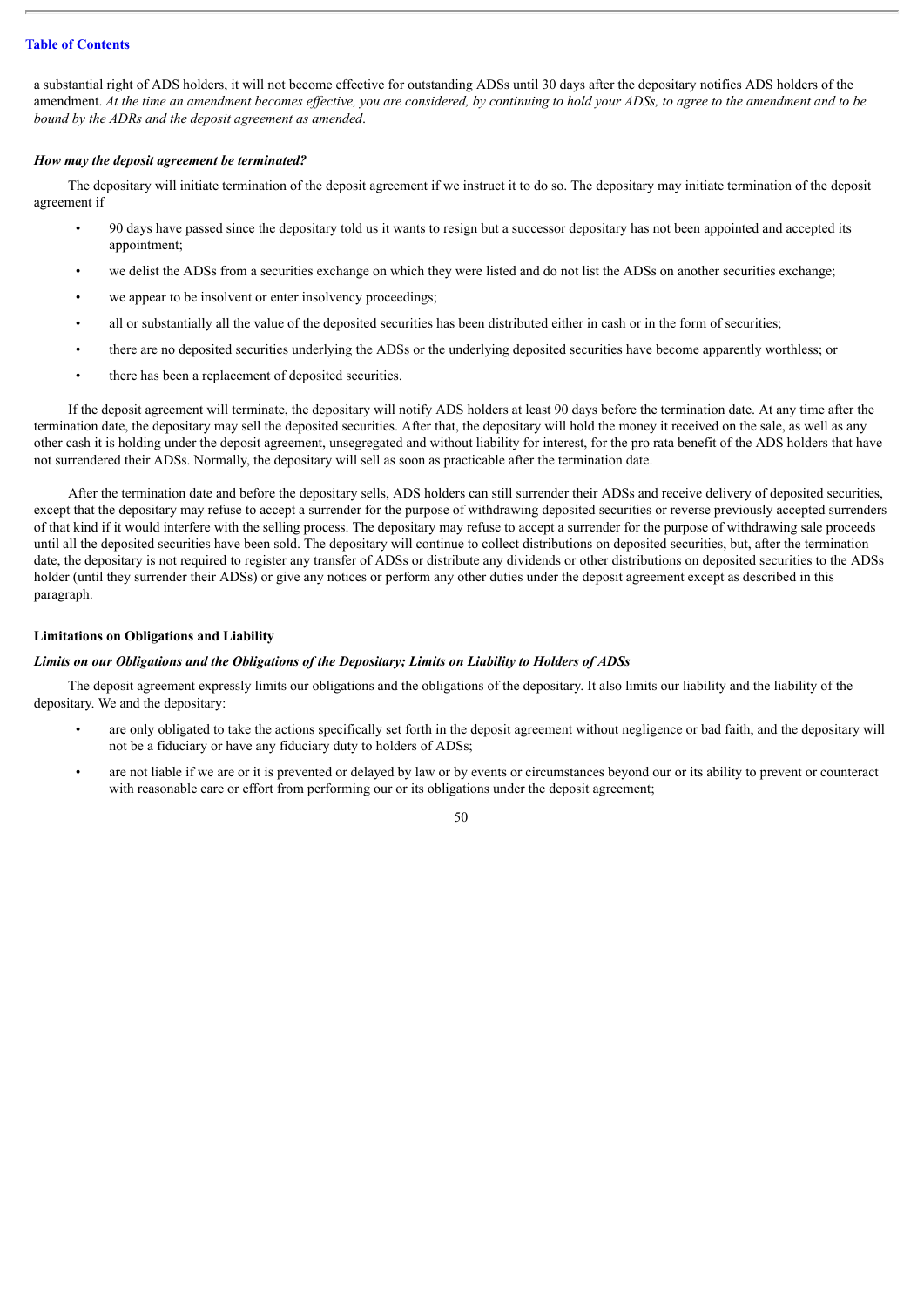- are not liable if we or it exercises discretion permitted under the deposit agreement;
- are not liable for the inability of any holder of ADSs to benefit from any distribution on deposited securities that is not made available to holders of ADSs under the terms of the deposit agreement, or for any special, consequential or punitive damages for any breach of the terms of the deposit agreement, or for any;
- have no obligation to become involved in a lawsuit or other proceeding related to the ADSs or the deposit agreement on your behalf or on behalf of any other person;
- may rely upon any documents we believe or it believes in good faith to be genuine and to have been signed or presented by the proper person; and
- are not liable for the acts or omissions of any securities depository, clearing agency or settlement system.

The depositary has no duty to make any determination or provide any information as to our tax status, or any liability for any tax consequences that may be incurred by ADS holders as a result of owning or holding ADSs or be liable for the inability or failure of an ADS holder to obtain the benefit of a foreign tax credit, reduced rate of withholding or refund of amounts withheld in respect of tax or any other tax benefit.

In the deposit agreement, we and the depositary agree to indemnify each other under certain circumstances.

#### **Requirements for Depositary Actions**

Before the depositary will deliver or register a transfer of ADSs, make a distribution on ADSs, or permit withdrawal of Class A common shares, the depositary may require:

- payment of stock transfer or other taxes or other governmental charges and transfer or registration fees charged by third parties for the transfer of any Class A common shares or other deposited securities;
- satisfactory proof of the identity and genuineness of any signature or other information it deems necessary; and
- compliance with regulations it may establish, from time to time, consistent with the deposit agreement, including presentation of transfer documents.

The depositary may refuse to deliver ADSs or register transfers of ADSs when the transfer books of the depositary or our transfer books are closed or at any time if the depositary or we think it advisable to do so.

#### **Your Right to Receive the Shares Underlying your ADSs**

ADS holders have the right to cancel their ADSs and withdraw the underlying Class A common shares at any time except:

- when temporary delays arise because: (i) the depositary has closed its transfer books or we have closed our transfer books; (ii) the transfer of Class A common shares is blocked to permit voting at a shareholders' meeting; or (iii) we are paying a dividend on our Class A common shares;
- when you owe money to pay fees, taxes and similar charges; or
- when it is necessary to prohibit withdrawals in order to comply with any laws or governmental regulations that apply to ADSs or to the withdrawal of Class A common shares or other deposited securities.

This right of withdrawal may not be limited by any other provision of the deposit agreement.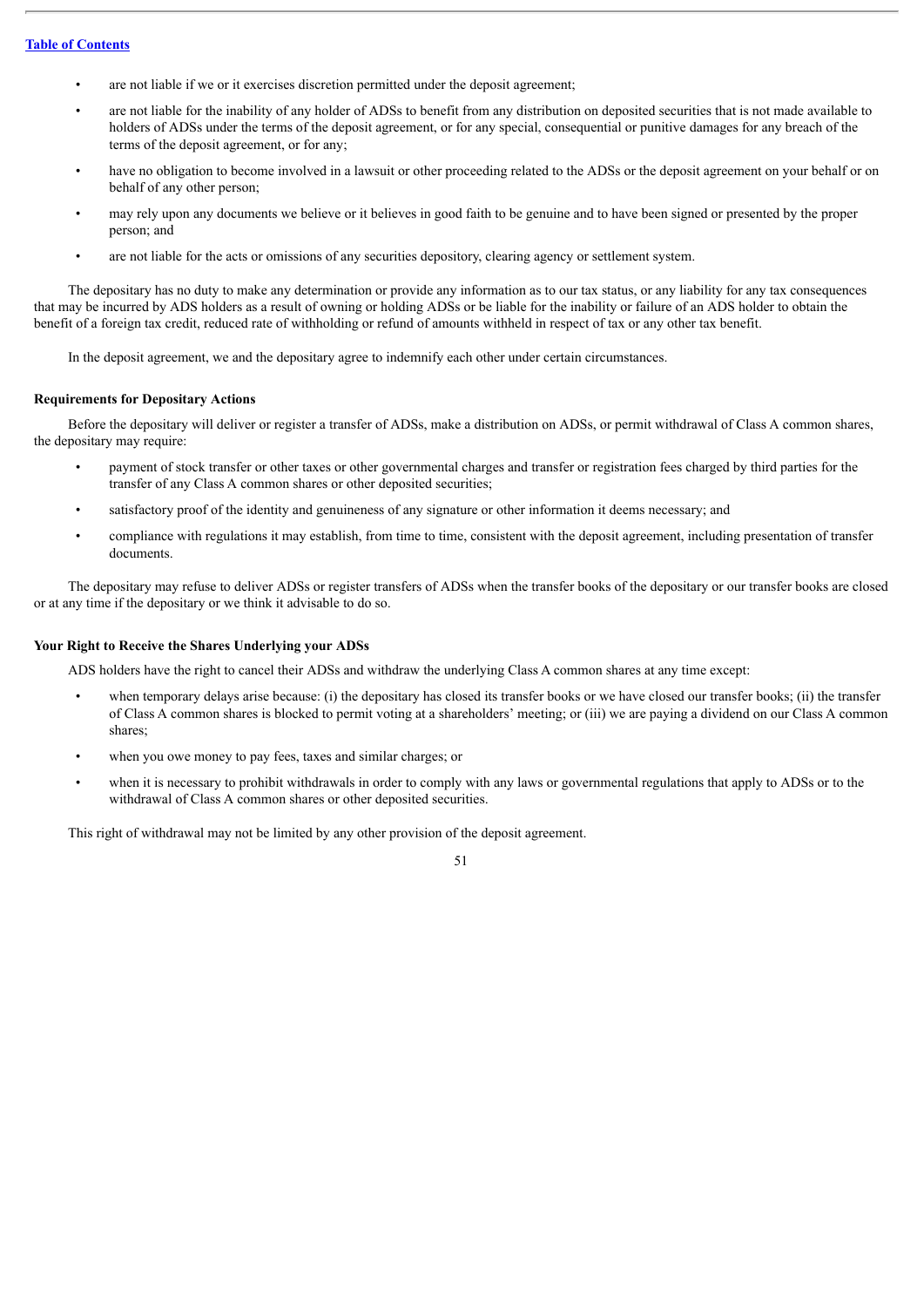#### **Direct Registration System**

In the deposit agreement, all parties to the deposit agreement acknowledge that the Direct Registration System, also referred to as DRS, and Profile Modification System, also referred to as Profile, will apply to the ADSs. DRS is a system administered by DTC that facilitates interchange between registered holding of uncertificated ADSs and holding of security entitlements in ADSs through DTC and a DTC participant. Profile is feature of DRS that allows a DTC participant, claiming to act on behalf of a registered holder of uncertificated ADSs, to direct the depositary to register a transfer of those ADSs to DTC or its nominee and to deliver those ADSs to the DTC account of that DTC participant without receipt by the depositary of prior authorization from the ADS holder to register that transfer.

In connection with and in accordance with the arrangements and procedures relating to DRS/Profile, the parties to the deposit agreement understand that the depositary will not determine whether the DTC participant that is claiming to be acting on behalf of an ADS holder in requesting registration of transfer and delivery as described in the paragraph above has the actual authority to act on behalf of the ADS holder (notwithstanding any requirements under the Uniform Commercial Code). In the deposit agreement, the parties agree that the depositary's reliance on and compliance with instructions received by the depositary through the DRS/Profile system and in accordance with the deposit agreement will not constitute negligence or bad faith on the part of the depositary.

### **Shareholder Communications; Inspection of Register of Holders of ADSs**

The depositary will make available for your inspection at its office all communications that it receives from us as a holder of deposited securities that we make generally available to holders of deposited securities. The depositary will send you copies of those communications or otherwise make those communications available to you if we ask it to. You have a right to inspect the register of holders of ADSs, but not for the purpose of contacting those holders about a matter unrelated to our business or the ADSs.

#### **Jury Trial Waiver**

The deposit agreement provides that, to the extent permitted by law, ADS holders waive the right to a jury trial of any claim they may have against us or the depositary arising out of or relating to our shares, the ADSs or the deposit agreement, including any claim under the U.S. federal securities laws. If we or the depositary opposed a jury trial demand based on the waiver, the court would determine whether the waiver was enforceable in the facts and circumstances of that case in accordance with applicable case law.

#### **Arbitration Provision**

The deposit agreement gives the depositary or an ADS holder asserting a claim against us the right to require us to submit that claim to binding arbitration in New York under the Rules of the American Arbitration Association, including any securities law claim. However, a claimant could also elect not to submit its claim to arbitration and instead bring its claim in any court having jurisdiction of it. The deposit agreement does not give us the right to require anyone to submit any claim to arbitration.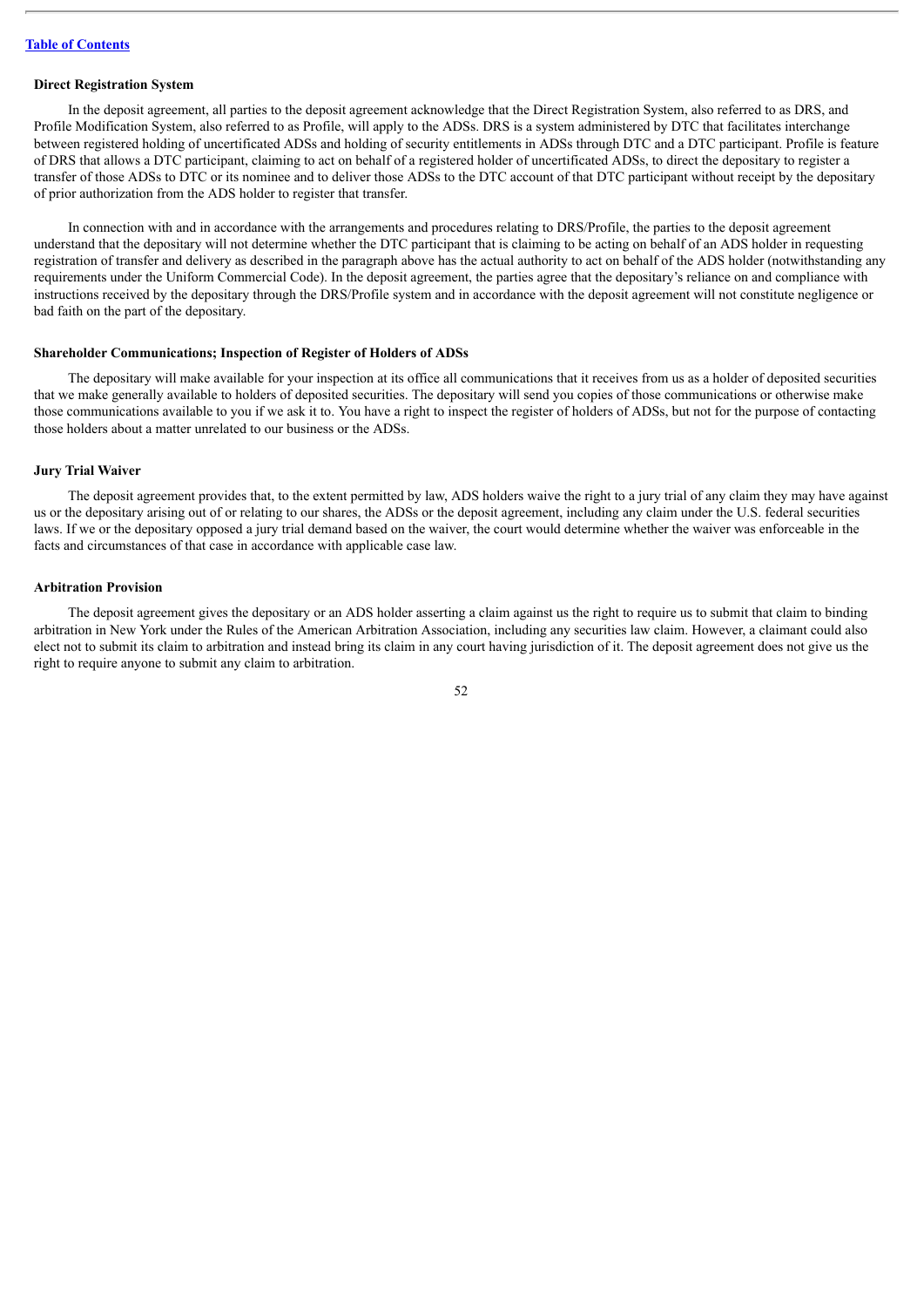## **DESCRIPTION OF PREFERRED SHARES**

The particular terms of each issue or series of preferred shares will be described in the applicable prospectus supplement. This description will include, where applicable, a description of:

- the title and nominal value of the preferred shares;
- the number of preferred shares we are offering;
- the liquidation preference per preferred share, if any;
- the issue price per preferred share (or if applicable, the calculation formula of the issue price per preferred share);
- whether preferential subscription rights will be issued to existing shareholders;
- the dividend rate per preferred share, dividend period and payment dates and method of calculation for dividends;
- whether dividends will be cumulative or non-cumulative and, if cumulative, the date from which dividends will accumulate;
- our right, if any, to defer payment of dividends and the maximum length of any such deferral period;
- the relative ranking and preferences of the preferred shares as to dividend rights (preferred dividend if any) and rights if we liquidate, dissolve or wind up the Company;
- the procedures for any auction and remarketing, if any;
- the provisions for redemption or repurchase, if applicable, and any restrictions on our ability to exercise those redemption and repurchase rights:
- any listing of the preferred shares on any securities exchange or market;
- whether the preferred shares will be convertible into our Class A common shares (including in the form of ADSs) or preferred shares of another category, and, if applicable, conditions of an automatic conversion into Class A common shares (including in the form of ADSs), if any, the conversion period, the conversion price, or how such price will be calculated, and under what circumstances it may be adjusted;
- voting rights, if any, of the preferred shares;
- preemption rights, if any;
- other restrictions on transfer, sale or assignment, if any;
- a discussion of any material or special Cayman Islands or United States federal income tax considerations applicable to the preferred shares;
- any limitations on issuances of any class or series of preferred shares ranking senior to or on a parity with the series of preferred shares being issued as to dividend rights and rights if we liquidate, dissolve or wind up our affairs;
- any rights attached to the preferred shares regarding the corporate governance of our company, which may include, for example representation rights to the board of directors; and
- any other specific terms, rights, preferences, privileges, qualifications or restrictions of the preferred shares.

Our board of directors may cause us to issue from time to time, out of our authorized share capital (other than the authorized but unissued common shares), series of preferred shares in their absolute discretion and without approval of the shareholders; *provided, however*, before any preferred shares of any such series are issued, our board of directors shall by resolution of directors determine, with respect to any series of preferred shares, the terms and rights of that series.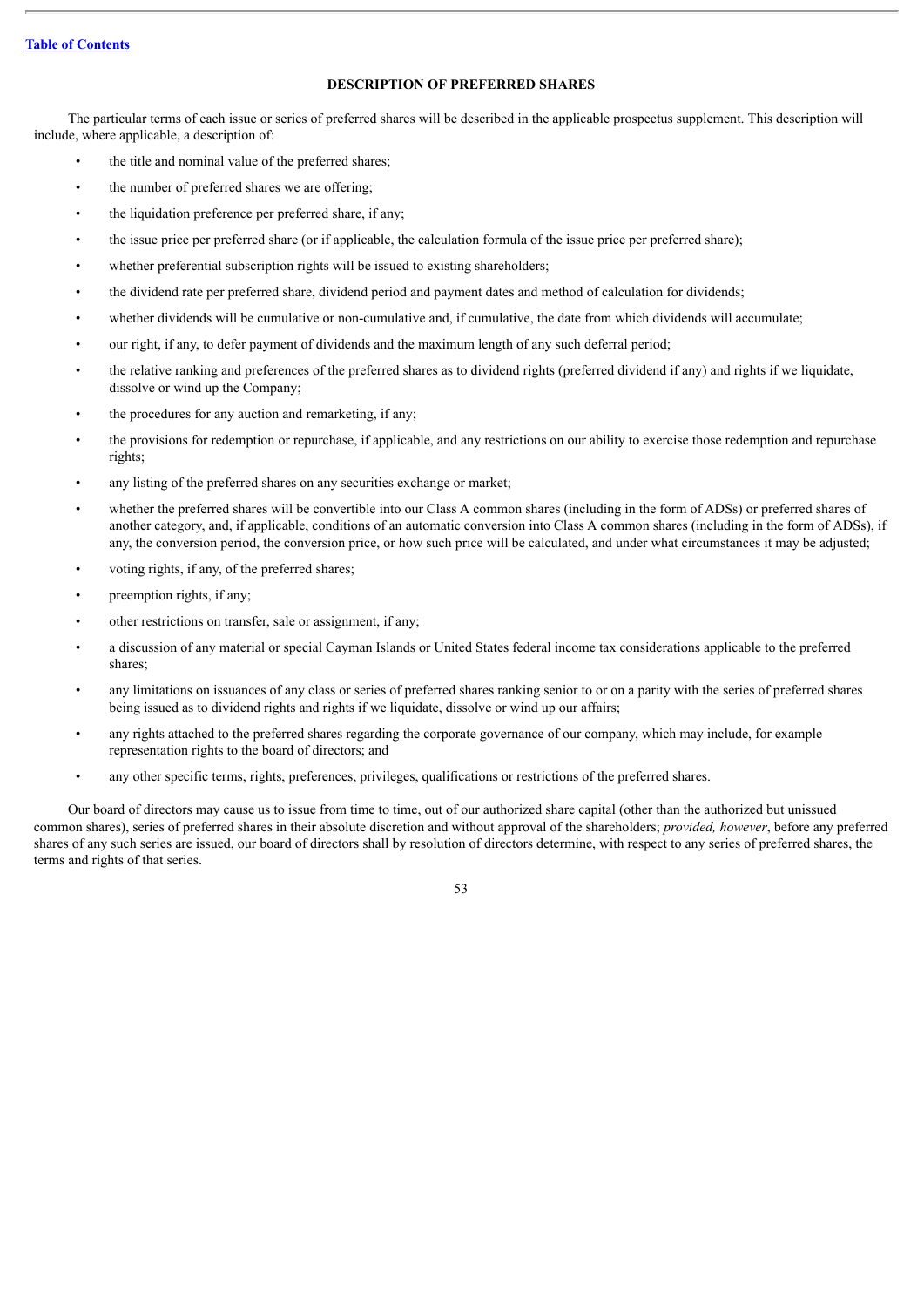When we issue preferred shares under this prospectus and the applicable prospectus supplement, the shares will be fully paid and non-assessable and will not have, or be subject to, any pre-emptive or similar rights.

The issuance of preferred shares could adversely affect the voting power of holders of common shares and ADSs and reduce the likelihood that holders of common shares and ADSs will receive dividend payments and payments upon liquidation. The issuance could have the effect of decreasing the market price of our ADSs. The issuance of preferred shares also could have the effect of delaying, deterring or preventing a change in control of our company.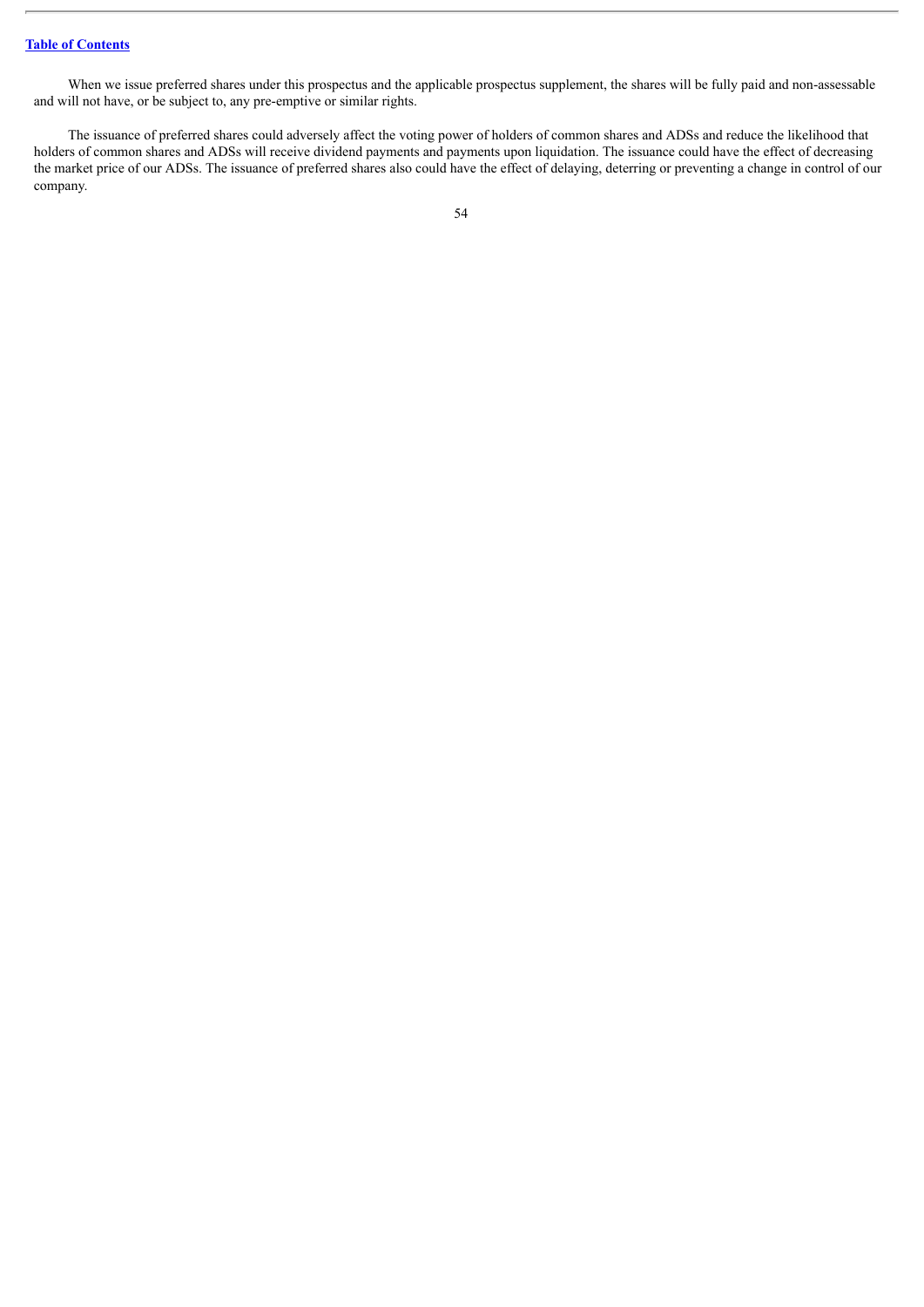## **DESCRIPTION OF WARRANTS**

The following summary of certain provisions of the warrants does not purport to be complete and is subject to, and qualified in its entirety by reference to, the provisions of the warrant agreement that will be filed with the SEC in connection with the offering of such warrants.

## **General**

We may issue warrants to purchase Class A common shares, including Class A common shares represented by ADSs. Warrants may be issued independently or together with any other securities and may be attached to, or separate from, such securities. Each series of warrants will be issued under a separate warrant agreement to be entered into between us and a warrant agent. The warrant agent will act solely as our agent and will not assume any obligation or relationship of agency for or with holders or beneficial owners of warrants. The terms of any warrants to be issued and a description of the material provisions of the applicable warrant agreement will be set forth in the applicable prospectus supplement.

The applicable prospectus supplement will describe the following terms of any warrants in respect of which this prospectus is being delivered:

- the title of such warrants;
- the aggregate number of such warrants;
- the price or prices at which such warrants will be issued and exercised;
- the currency or currencies in which the price of such warrants will be payable;
- the securities purchasable upon exercise of such warrants;
- the date on which the right to exercise such warrants shall commence and the date on which such right shall expire;
- if applicable, the minimum or maximum amount of such warrants which may be exercised at any one time;
- if applicable, the designation and terms of the securities with which such warrants are issued and the number of such warrants issued with each such security;
- if applicable, the date on and after which such warrants and the related securities will be separately transferable;
- information with respect to book-entry procedures, if any;
- any material Cayman Islands or United States federal income tax consequences;
- the antidilution provisions of the warrants, if any; and

any other terms of such warrants, including terms, procedures and limitations relating to the exchange and exercise of such warrants.

#### **Amendments and Supplements to Warrant Agreement**

We and the warrant agent may amend or supplement the warrant agreement for a series of warrants without the consent of the holders of the warrants issued thereunder to effect changes that are not inconsistent with the provisions of the warrants and that do not materially and adversely affect the interests of the holders of the warrants.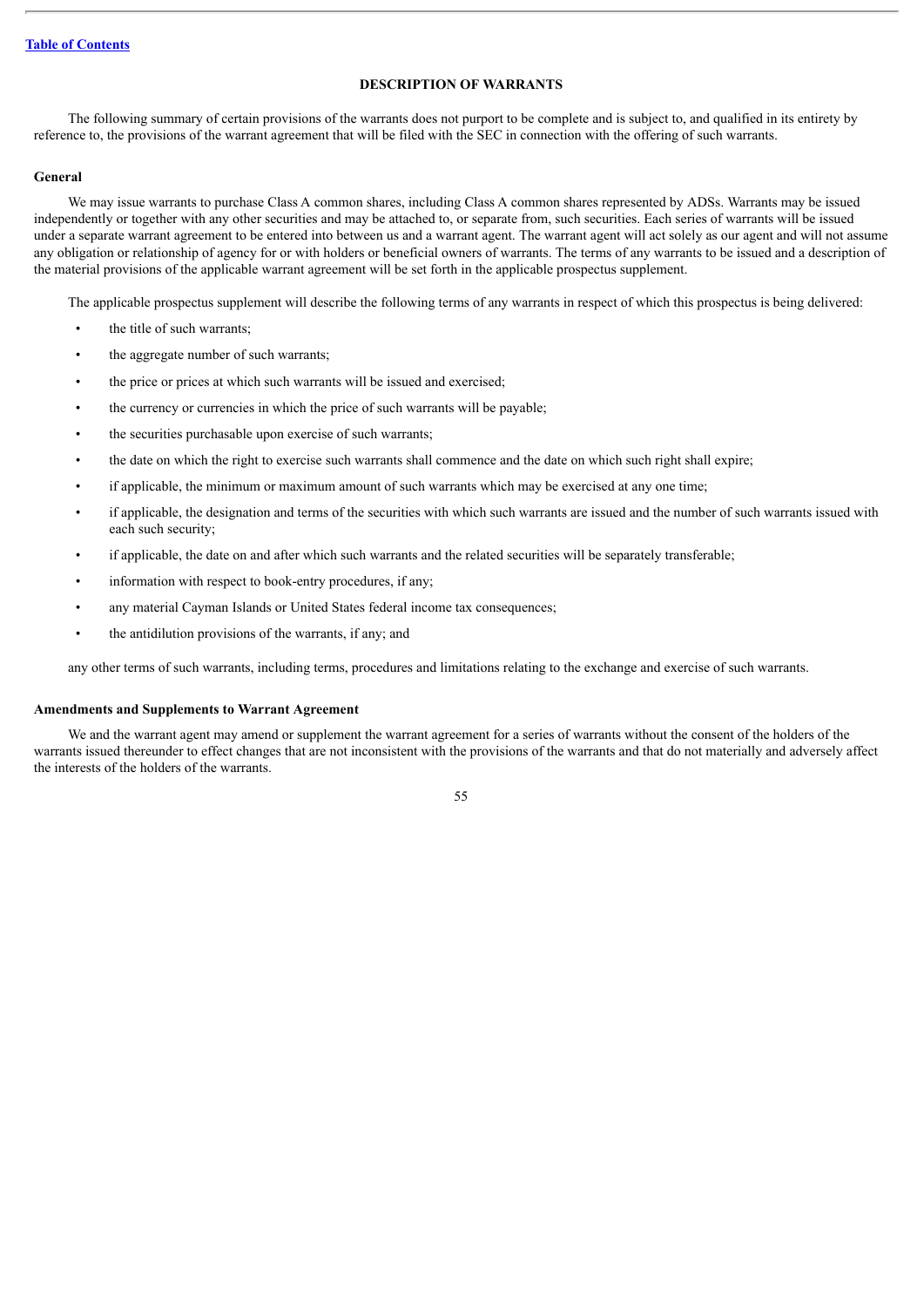## **DESCRIPTION OF SUBSCRIPTION RIGHTS**

The following summary of certain provisions of the subscription rights does not purport to be complete and is subject to, and qualified in its entirety by reference to, the provisions of the certificate evidencing the subscription rights that will be filed with the SEC in connection with the offering of such subscription rights.

#### **General**

We may issue subscription rights to purchase Class A common shares, including Class A common shares represented by ADSs. Subscription rights may be issued independently or together with any other offered security and may or may not be transferable by the person purchasing or receiving the subscription rights. In connection with any subscription rights offering to our shareholders, we may enter into a standby underwriting arrangement with one or more underwriters pursuant to which such underwriters will purchase any offered securities remaining unsubscribed for after such subscription rights offering. In connection with a subscription rights offering to our shareholders, we will distribute certificates evidencing the subscription rights and a prospectus supplement to our shareholders on the record date that we set for receiving subscription rights in such subscription rights offering.

The applicable prospectus supplement will describe the following terms of subscription rights in respect of which this prospectus is being delivered:

- the title of such subscription rights;
- the securities for which such subscription rights are exercisable;
- the exercise price for such subscription rights;
- the number of such subscription rights issued to each shareholder;
- the extent to which such subscription rights are transferable;
- if applicable, a discussion of the material Cayman Islands or United States federal income tax considerations applicable to the issuance or exercise of such subscription rights;
- the date on which the right to exercise such subscription rights shall commence, and the date on which such rights shall expire (subject to any extension);
- the extent to which such subscription rights include an over-subscription privilege with respect to unsubscribed securities;
- if applicable, the material terms of any standby underwriting or other purchase arrangement that we may enter into in connection with the subscription rights offering; and
- any other terms of such subscription rights, including terms, procedures and limitations relating to the exchange and exercise of such subscription rights.

### **Exercise of Subscription Rights**

Each subscription right will entitle the holder of the subscription right to purchase for cash such amount of securities at such exercise price as shall be set forth in, or be determinable as set forth in, the prospectus supplement relating to the subscription rights offered thereby. Subscription rights may be exercised at any time up to the close of business on the expiration date for such subscription rights set forth in the prospectus supplement. After the close of business on the expiration date, all unexercised subscription rights will become void.

Subscription rights may be exercised as set forth in the prospectus supplement relating to the subscription rights offered thereby. Upon receipt of payment and the subscription rights certificate properly completed and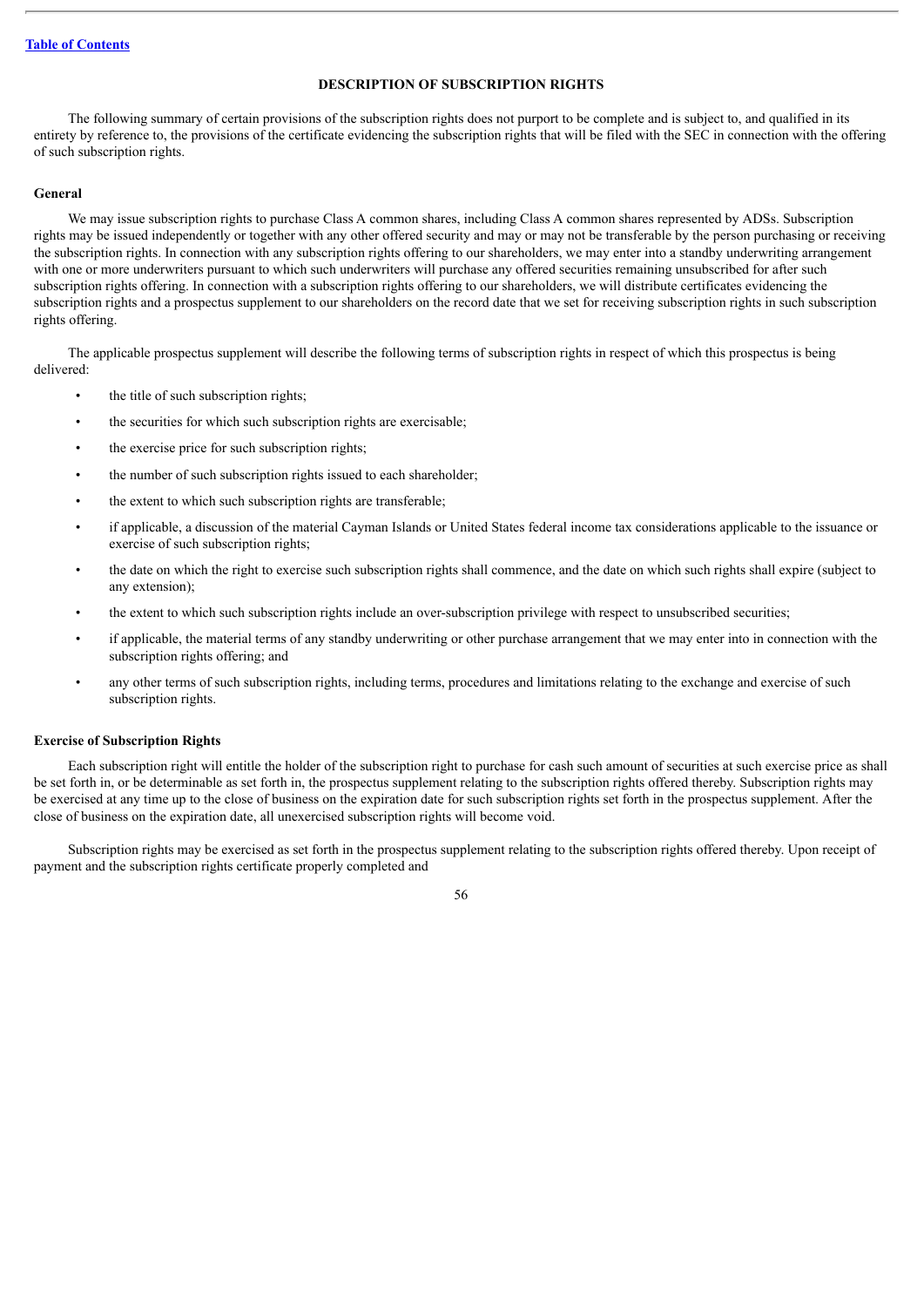duly executed at the corporate trust office of the subscription rights agent or any other office indicated in the prospectus supplement, we will forward, as soon as practicable, the Class A common shares purchasable upon such exercise. We may determine to offer any unsubscribed offered securities directly to persons other than shareholders, to or through agents, underwriters or dealers or through a combination of such methods, including pursuant to standby underwriting arrangements, as set forth in the applicable prospectus supplement.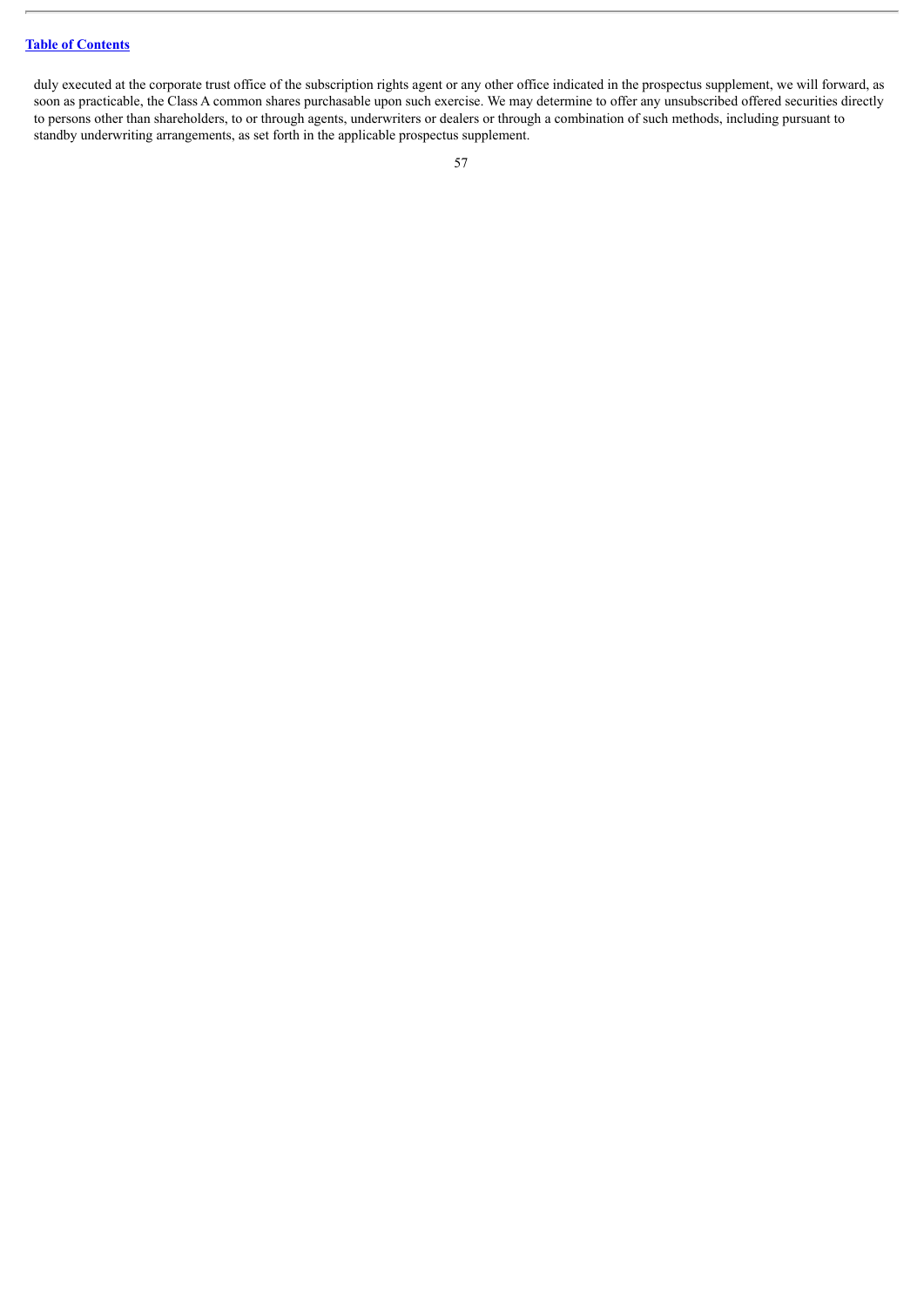## **DESCRIPTION OF UNITS**

The following summary of certain provisions of the units does not purport to be complete and is subject to, and qualified in its entirety by reference to, the provisions of the certificate evidencing the units that will be filed with the SEC in connection with the offering of such units.

We may issue units comprised of one or more of the other securities described in this prospectus in any combination. Each unit will be issued so that the holder of the unit is also the holder, with the rights and obligations of a holder, of each security included in the unit. The unit agreement under which a unit is issued may provide that the securities included in the unit may not be held or transferred separately, at any time or at any time before a specified date or upon the occurrence of a specified event or occurrence.

The applicable prospectus supplement will describe:

- the designation and terms of the units and of the securities comprising the units, including whether and under what circumstances those securities may be held or transferred separately;
- any unit agreement under which the units will be issued;
- any provisions for the issuance, payment, settlement, transfer or exchange of the units or of the securities comprising the units; and
- whether the units will be issued in fully registered or global form.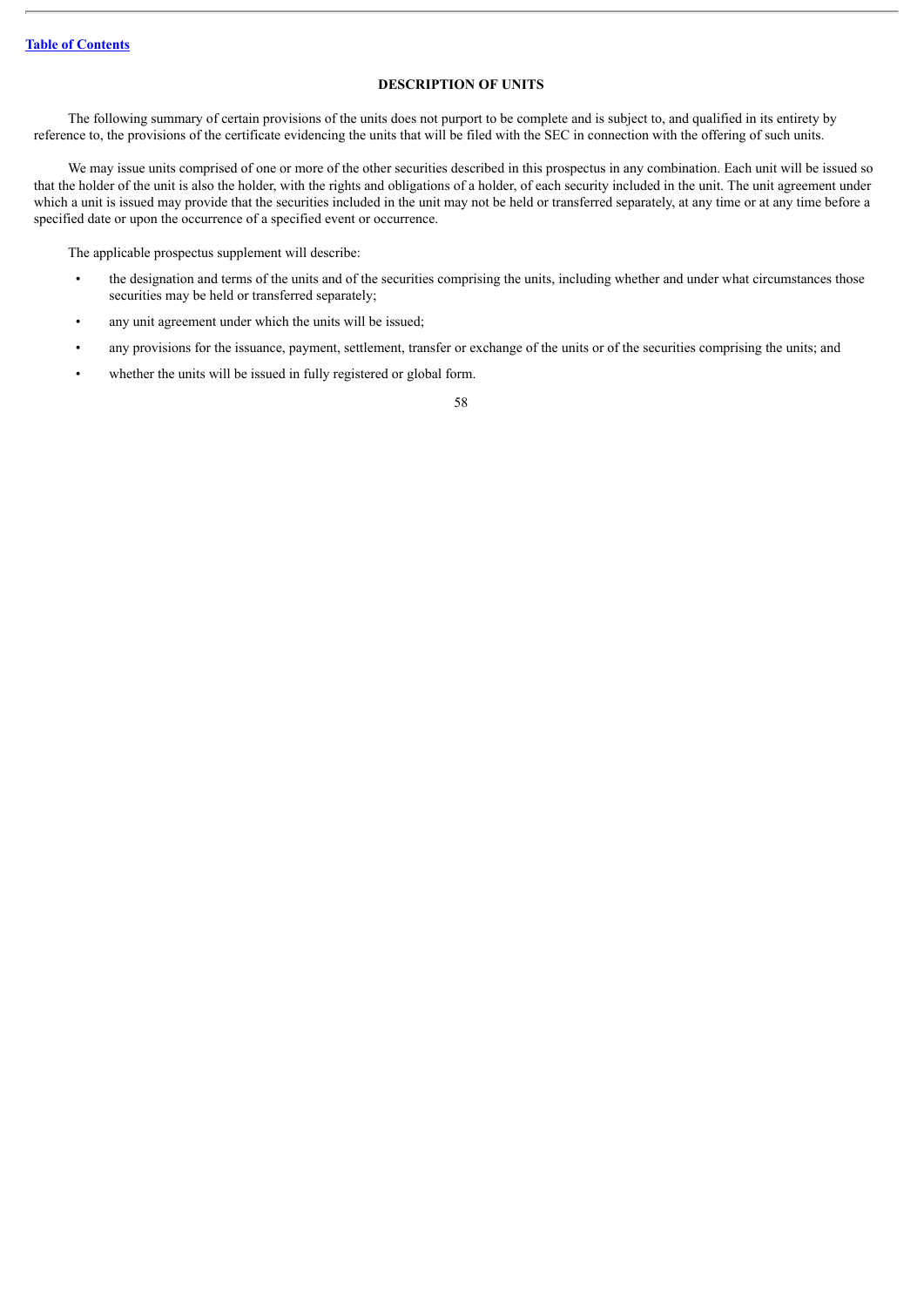## **ENFORCEABILITY OF CIVIL LIABILITIES**

We are incorporated under the laws of the Cayman Islands as an exempted company with limited liability. We are incorporated in the Cayman Islands to take advantage of certain benefits associated with being a Cayman Islands exempted company, such as:

- political and economic stability;
- an effective judicial system;
- a favorable tax system;
- the absence of exchange control or currency restrictions; and
- the availability of professional and support services.

However, certain disadvantages accompany incorporation in the Cayman Islands. The Cayman Islands has a less developed body of securities laws as compared to the United States and these securities laws provide significantly less protection to investors as compared to the United States.

Our constituent documents do not contain provisions requiring that disputes, including those arising under the securities laws of the United States, between us, our officers, directors and shareholders, be arbitrated.

Substantially all of our assets are located in China. All of our directors and executive officers are nationals or residents of jurisdictions other than the United States and most of their assets are located outside the United States. As a result, it may be difficult for a shareholder to effect service of process within the United States upon these individuals, or to bring an action against us or these individuals in the United States, or to enforce against us or them judgments obtained in United States courts, including judgments predicated upon the civil liability provisions of the securities laws of the United States or any state in the United States.

We have appointed Puglisi & Associates, located at 850 Library Avenue, Suite 204, Newark, DE 19711, as our agent upon whom process may be served in any action brought against us under the securities laws of the United States.

#### **Cayman Islands**

Maples and Calder (Hong Kong) LLP, our counsel as to Cayman Islands law, has advised us that there is uncertainty as to whether the courts of the Cayman Islands would (i) recognize or enforce judgments of U.S. courts obtained against us or our directors or officers that are predicated upon the civil liability provisions of the federal securities laws of the United States or the securities laws of any state in the United States, or (ii) entertain original actions brought in the Cayman Islands against us or our directors or officers that are predicated upon the federal securities laws of the United States or the securities laws of any state in the United States.

Maples and Calder (Hong Kong) LLP has informed us that although there is no statutory enforcement in the Cayman Islands of judgments obtained in the federal or state courts of the United States (and the Cayman Islands are not a party to any treaties for the reciprocal enforcement or recognition of such judgments), the courts of the Cayman Islands will, at common law, recognize and enforce a foreign money judgment of a foreign court of competent jurisdiction without any re-examination of the merits of the underlying dispute based on the principle that a judgment of a competent foreign court imposes upon the judgment debtor an obligation to pay the liquidated sum for which such judgment has been given, provided such judgment (i) is final and conclusive, (ii) is not in respect of taxes, a fine or a penalty; and (iii) was not obtained in a manner and is not of a kind the enforcement of which is contrary to natural justice or the public policy of the Cayman Islands. However, the Cayman Islands courts are unlikely to enforce a judgment obtained from the U.S. courts under civil liability provisions of the U.S. federal securities law if such judgment is determined by the courts of the Cayman Islands to give rise to obligations to make payments that are penal or punitive in nature. A Cayman Islands court may stay enforcement proceedings if concurrent proceedings are being brought elsewhere.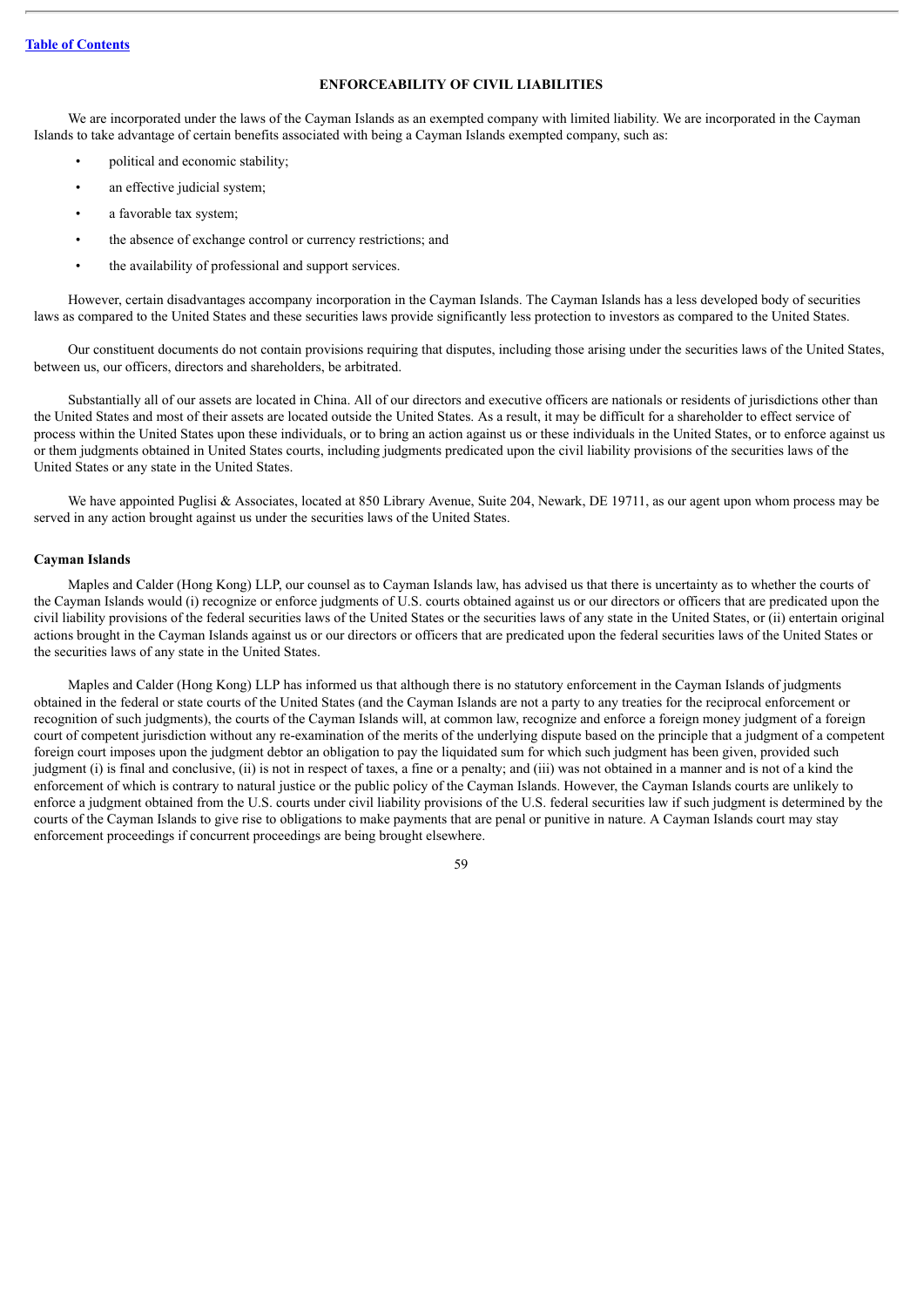## **PRC**

Han Kun Law Offices, our counsel as to PRC law, has advised us that there is uncertainty as to whether the courts of China would:

- recognize or enforce judgments of United States courts obtained against us or our directors or officers predicated upon the civil liability provisions of the securities laws of the United States or any state in the United States; or
- entertain original actions brought in each respective jurisdiction against us or our directors or officers predicated upon the securities laws of the United States or any state in the United States.

Han Kun Law Offices has further advised us that the recognition and enforcement of foreign judgments are provided for under the PRC Civil Procedures Law. PRC courts may recognize and enforce foreign judgments in accordance with the requirements of the PRC Civil Procedures Law based either on treaties between China and the country where the judgment is made or on principles of reciprocity between jurisdictions. China does not have any treaties or other form of reciprocity with the United States or the Cayman Islands that provide for the reciprocal recognition and enforcement of foreign judgments. In addition, according to the PRC Civil Procedures Law, courts in the PRC will not enforce a foreign judgment against us or our directors and officers if they decide that the judgment violates the basic principles of PRC law or national sovereignty, security, or public interest. As a result, it is uncertain whether and on what basis a PRC court would enforce a judgment rendered by a court in the United States or in the Cayman Islands. Under the PRC Civil Procedures Law, foreign shareholders may originate actions based on PRC law against a company in China for disputes if they can establish sufficient nexus to the PRC for a PRC court to have jurisdiction, and meet other procedural requirements, including, among others, the plaintiff must have a direct interest in the case, and there must be a concrete claim, a factual basis and a cause for the suit. It will be, however, difficult for U.S. shareholders to originate actions against us in the PRC in accordance with PRC laws because we are incorporated under the laws of the Cayman Islands and it will be difficult for U.S. shareholders, by virtue only of holding the ADSs or common shares, to establish a connection to the PRC for a PRC court to have jurisdiction as required under the PRC Civil Procedures Law.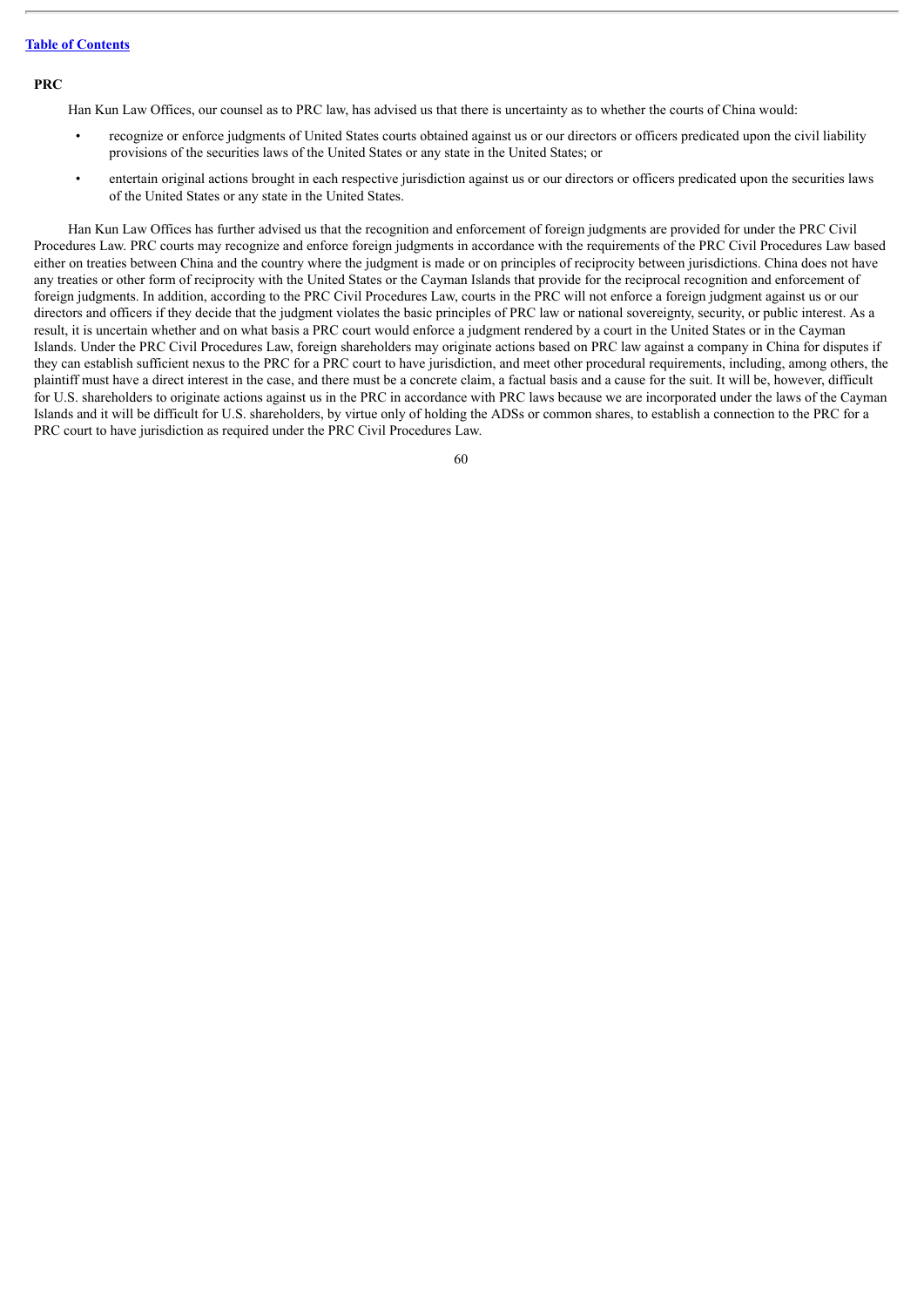# **TAXATION**

Material income tax consequences relating to the purchase, ownership and disposition of any of the securities offered by this prospectus will be set forth in the applicable prospectus supplement(s) relating to the offering of those securities.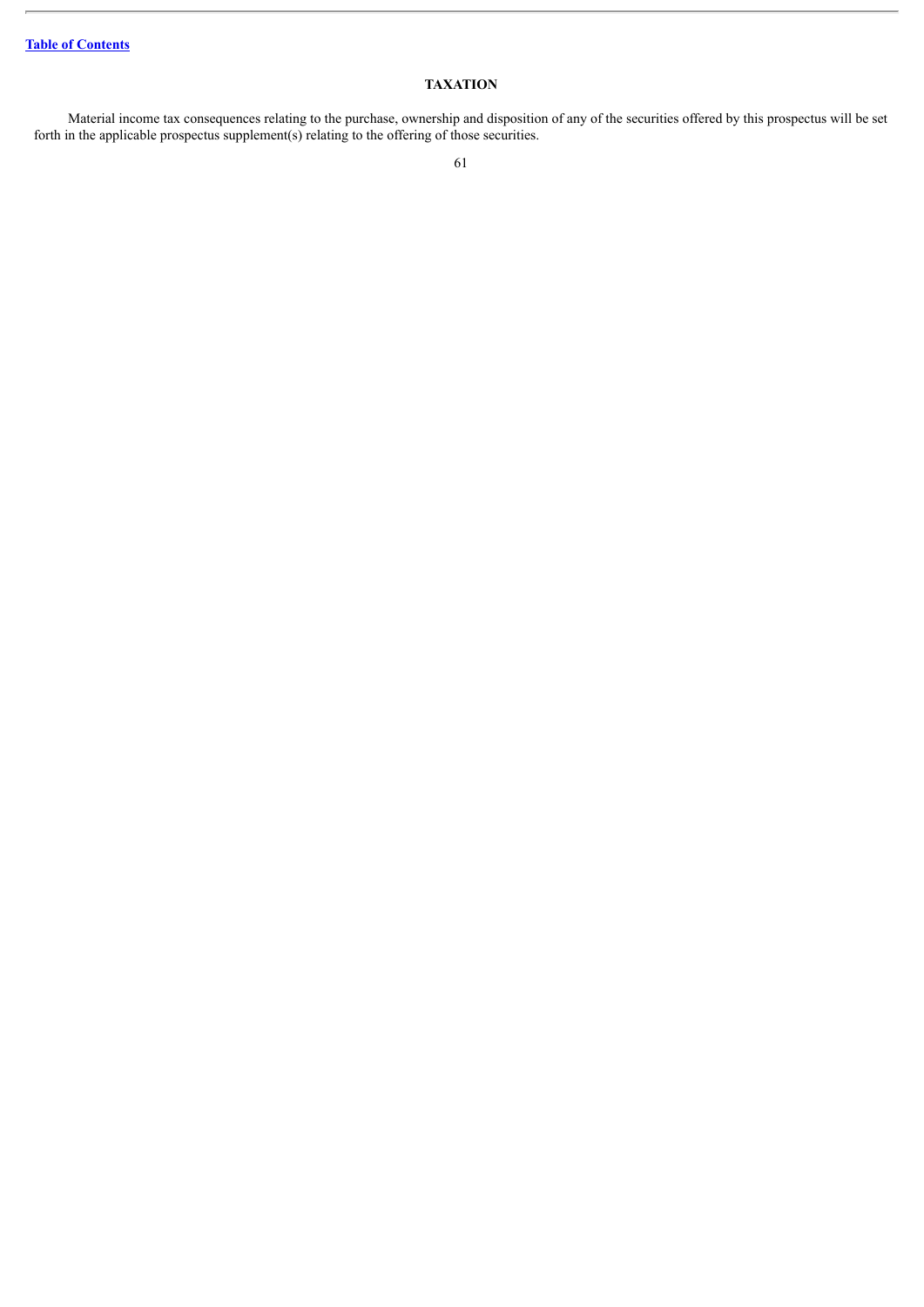## **SELLING SHAREHOLDER**

This prospectus also covers the proposed sale of up to 13,825,461 Class A common shares held by Mandra iBase Limited, or the selling shareholder, in the form of ADSs or otherwise, from time to time after the date of this prospectus. As of the date of this prospectus, Mandra iBase Limited holds 14,109,001 Class A common shares.

We have no assurance that the selling shareholder will sell any of the Class A common shares registered for sale hereunder. See "Plan of Distribution." In addition, the selling shareholder may have sold or transferred, in transactions exempt from the registration requirements of the Securities Act, some or all of the shares since the date on which the information in the table below is presented. The Class A common shares listed below may be sold pursuant to this prospectus or in privately negotiated transactions. Accordingly, we cannot estimate the number of Class A common shares that the selling shareholder will sell under this prospectus. Information about the selling shareholder may change over time.

The following table, to our knowledge, sets forth information regarding the beneficial ownership of our common shares of the selling shareholder as of the date of this prospectus. As of the date of this prospectus, we have 79,119,554 common shares issued and outstanding, comprising of (i) 62,119,365 Class A common shares, excluding the 9,906,524 Class A common shares issued to our depositary bank for bulk issuance of ADSs reserved for future issuances upon the exercise or vesting of awards granted under our share incentive plan, and (ii) 17,000,189 Class B common shares.

|                            | Number of          | Class A                |                     |                                   |                    | <b>Class A</b>        |
|----------------------------|--------------------|------------------------|---------------------|-----------------------------------|--------------------|-----------------------|
|                            | Class A            | ∴ommon                 | <b>Maximum</b>      | <b>Maximum Number of</b>          | Number of          | Common                |
|                            | .`ommon            | <b>Shares</b>          | Number of           | <b>Class A Common Shares</b>      | <b>Class A</b>     | <b>Shares</b>         |
|                            | <b>Shares</b>      | Owned As A             | Class A             | to Be Sold in                     | Common             | <b>Owned As A</b>     |
|                            | <b>Owned Prior</b> | Percentage of          | .`ommon             | This Offering As A                | <b>Shares</b>      | Percentage of         |
|                            | to                 | Outstanding            | <b>Shares to be</b> | Percentage of                     | <b>Owned After</b> | Outstanding           |
| Name of                    | the                | <b>Shares Prior to</b> | <b>Sold in This</b> | <b>Outstanding Shares</b>         | the                | <b>Shares After</b>   |
| <b>Selling Shareholder</b> | Offering $(1)(2)$  | the Offering $(1)$     | Offering $(1)(3)$   | Prior to the Offering $(1)$ $(3)$ | Offering $(1)(3)$  | the Offering $(1)(3)$ |
| Mandra iBase Limited $(4)$ | 14,109,001         | $17.8\%$               | 13.825.461          | $17.5\%$                          | 283.540            | $0.4\%$               |

(1) Beneficial ownership is determined in accordance with the rules and regulations of the SEC and includes voting or investment power with respect to our common shares. In computing the number of shares beneficially owned by a person and the percentage ownership of that person, we have included shares that the person has the right to acquire within 60 days, including through the exercise of any option, warrant or other right or the conversion of any other security.

(2) "Offering" in this table refers to offering of Class A common shares by the selling shareholder pursuant to this prospectus.

(3) The selling shareholder might not sell any or all of the common shares offered by this prospectus and as a result, we cannot estimate the number of common shares that will be held by the selling shareholder after completion of the offering. However, for purposes of this table, we have assumed that, after completion of the offering, none of the common shares covered by this prospectus will be held by the selling shareholder.

(4) Represents 13,825,461 Class A common shares and 425,310 ADSs, representing 283,540 Class A common shares, directly held by Mandra iBase Limited, a British Virgin Islands company. The registered address of Mandra iBase Limited is 3rd Floor J&C Building, PO Box 933, Road Town, Tortola, British Virgin Islands, VG1110. Mandra iBase Limited is wholly owned by Beansprouts Ltd., a British Virgin Islands company. The shareholders of Beansprouts Ltd. are Bing How Mui and Song Yi Zhang, each holding 50% of the issued and outstanding share capital of Beansprouts Ltd.

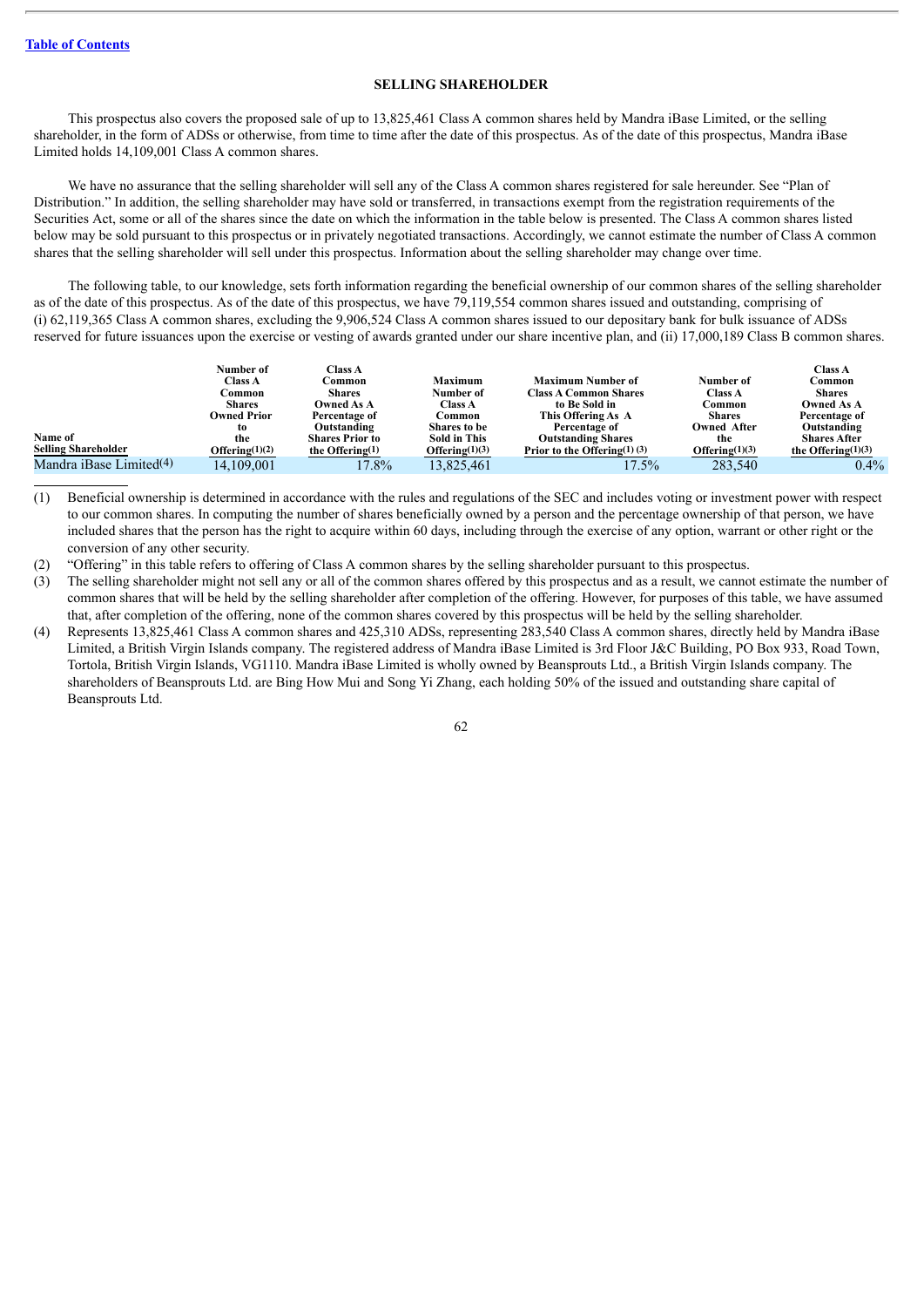## **PLAN OF DISTRIBUTION**

We and/or the selling shareholder may sell the securities described in this prospectus from time to time in one or more of the following ways:

- to or through underwriters or dealers;
- directly to one or more purchasers;
- through agents; or
- through a combination of any of these methods of sale.

The prospectus supplement with respect to the offered securities will describe the terms of the offering, including the following:

- the name or names of any underwriters or agents;
- any public offering price;
- the proceeds from such sale;
- any underwriting discounts or agency fees and other items constituting underwriters' or agents' compensation;
- any over-allotment options under which underwriters may purchase additional securities from us;
- any discounts or concessions allowed or reallowed or paid to dealers; and
- any securities exchanges on which the securities may be listed.

We and/or the selling shareholder may distribute the securities from time to time in one or more of the following ways:

- at a fixed price or prices, which may be changed;
- at prices relating to prevailing market prices at the time of sale;
- at varying prices determined at the time of sale; or
- at negotiated prices.

In addition, the distribution of securities may be effected by means of one or more of the following transactions, which may include cross or block trades:

- transactions on the Nasdaq Global Market or any other organized market where the securities may be traded;
- in the over-the-counter market;
- in negotiated transactions;
- under delayed contracts or other contractual commitments;
- through sales "at the market" to or through a market-maker;
- a combination of such methods of sale; or
- any other method permitted pursuant to applicable law.

#### **By Agents**

We and/or the selling shareholder may designate agents who agree to use their reasonable efforts to solicit purchases for the period of their appointment or to sell securities on a continuing basis. Any agent involved will be named, and any commissions payable by us to such agent will be set forth, in the applicable prospectus supplement.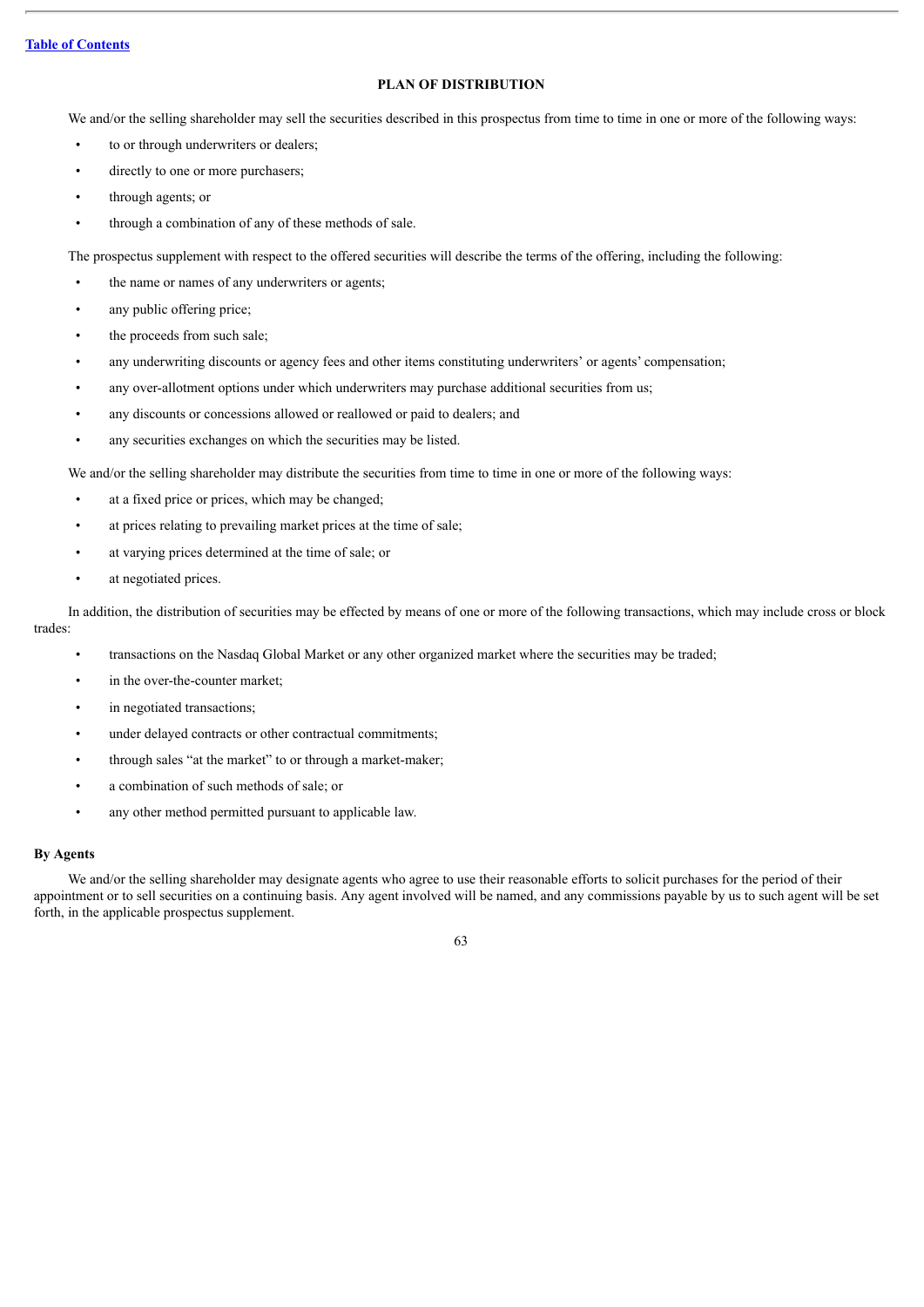#### **By Underwriters or Dealers**

If we and/or the selling shareholder uses underwriters for the sale of securities, they will acquire securities for their own account. The underwriters may resell the securities from time to time in one or more transactions, including negotiated transactions, at a fixed public offering price or at varying prices determined at the time of sale. Unless otherwise stated in the applicable prospectus supplement, various conditions will apply to the underwriters' obligation to purchase securities, and the underwriters will be obligated to purchase all of the securities contemplated in an offering if they purchase any of such securities. Any initial public offering price and any discounts or concessions allowed or reallowed or paid to dealers may be changed from time to time. The underwriter or underwriters with respect to a particular underwritten offering of securities, or, if an underwriting syndicate is used, the managing underwriter or underwriters, will be set forth on the cover of the applicable prospectus supplement.

If we and/or the selling shareholder uses dealers in the sale, unless otherwise indicated in the applicable prospectus supplement, we or the selling shareholder will sell securities to the dealers as principals. The dealers may then resell the securities to the public at varying prices that the dealers may determine at the time of resale.

#### **Direct Sales**

We and/or the selling shareholder may also sell securities directly without using agents, underwriters, or dealers.

#### **General Information**

We and/or the selling shareholder may enter into agreements with underwriters, dealers and agents that entitle them to indemnification against certain civil liabilities, including liabilities under the Securities Act, or to contribution with respect to payments which the underwriters, dealers or agents may be required to make. Underwriters, dealers and agents may be customers of, may engage in transactions with, or perform services for, us or our subsidiaries, or the selling shareholder and its affiliates, in the ordinary course of business.

Underwriters, dealers and agents that participate in the distribution of the securities may be underwriters as defined in the Securities Act, and any discounts or commissions received by them from us and/or the selling shareholder and any profit on the resale of the securities by them may be treated as underwriting discounts and commissions under the Securities Act. Any underwriters, dealers or agents used in the offer or sale of securities will be identified and their compensation described in an applicable prospectus supplement.

### **Selling Shareholder**

The selling shareholder may sell Class A common shares, including in the form of ADSs, held by the selling shareholder, from time to time, using one or more of the methods described above. There can be no assurance, however, that the selling shareholder will sell any or all of its Class A common shares pursuant to this prospectus.

The aggregate proceeds to the selling shareholder from the sale of the securities offered by it will be the purchase price of the securities less discounts or commissions, if any. The selling shareholder reserves the right to accept and, together with its agents from time to time, to reject, in whole or in part, any proposed purchase of securities to be made directly or through agents. We will not receive any proceeds from the sale of securities by the selling shareholder.

The selling shareholder may resell all or a portion of the securities in open market transactions in reliance upon Rule 144 under the Securities Act, as permitted by that rule, or Section 4(1) under the Securities Act, if available, rather than under this prospectus; *provided* that they meet the criteria and conform to the requirements of those provisions.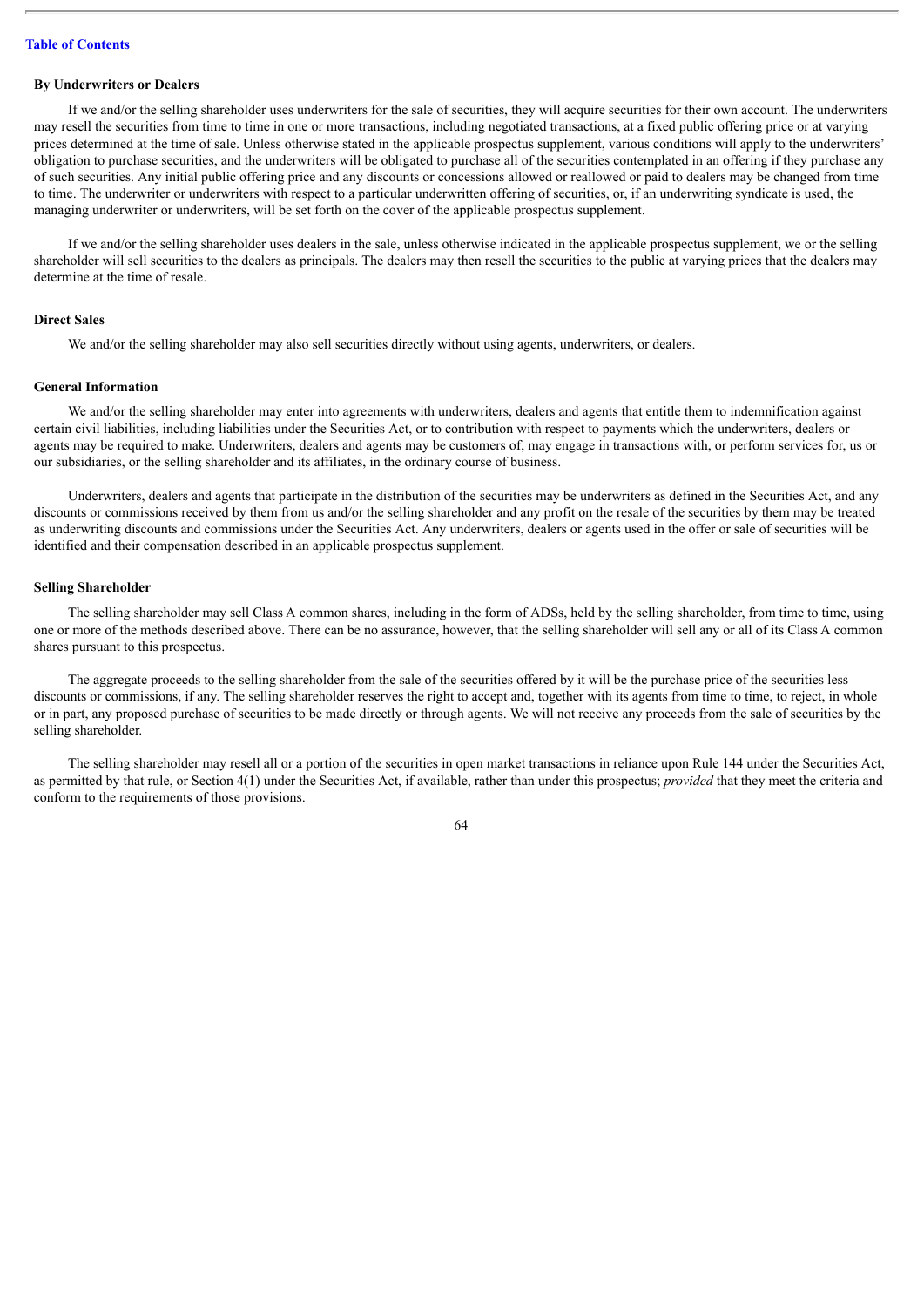The selling shareholder may, from time to time, pledge or grant a security interest in some or all of the securities owned by it and, if it defaults in the performance of its secured obligations, the pledgees or secured parties may offer and sell the securities, from time to time, pursuant to this prospectus (as supplemented) or an amendment to this prospectus under Rule 424(b) or other applicable provision of the Securities Act amending the list of selling shareholders to include the pledgee, transferee or other successors in interest as the selling shareholder under this prospectus. The selling shareholder also may transfer the securities in other circumstances, in which case the pledgees, transferees or other successors in interest will be the selling beneficial owners for purposes of this prospectus.

In connection with the sale of our securities or interests therein, the selling shareholder may enter into hedging transactions with broker-dealers or other financial institutions, which may in turn engage in short sales of the securities in the course of hedging the positions they assume. The selling shareholder may also sell our securities short and deliver these securities to close out its short positions, or loan or pledge the securities to broker-dealers that in turn may sell these securities. The selling shareholder may also enter into option or other transactions with broker-dealers or other financial institutions or the creation of one or more derivative securities which require the delivery to such broker-dealer or other financial institution of securities offered by this prospectus, which shares such broker-dealer or other financial institution may resell pursuant to this prospectus (as further supplemented or amended to reflect such transaction).

The selling shareholder may be an "underwriter" within the meaning of Section 2(11) of the Securities Act. Should the selling shareholder be an "underwriter," the selling shareholder would be subject to the prospectus delivery requirements of the Securities Act.

To the extent required, the shares to be sold, the name of the selling shareholder, the respective purchase prices and public offering prices, the names of any agent, dealer or underwriter, any applicable commissions or discounts with respect to a particular offer will be set forth in an accompanying prospectus supplement or, if appropriate, a post-effective amendment to the registration statement that includes this prospectus.

In order to comply with the securities laws of some states, if applicable, the securities may be sold in these jurisdictions only through registered or licensed brokers or dealers. In addition, in some states the securities may not be sold unless they have been registered or qualified for sale or an exemption from registration or qualification requirements is available and is complied with.

We have advised the selling shareholder that the anti-manipulation rules of Regulation M under the Exchange Act may apply to sales of shares in the market and to the activities of the selling shareholder and its affiliates. In addition, to the extent applicable, we will make copies of this prospectus (as it may be supplemented or amended from time to time) available to the selling shareholder for the purpose of satisfying the prospectus delivery requirements of the Securities Act. The selling shareholder may indemnify any broker-dealer that participates in transactions involving the sale of the shares against certain liabilities, including liabilities arising under the Securities Act.

We will pay all expenses of the registration of the Class A common shares, including, without limitation, SEC filing fees and expenses of compliance with state securities or "blue sky" laws; *provided, however*, that the selling shareholder will pay all underwriting discounts and selling commissions, if any, and any related legal expenses incurred by it.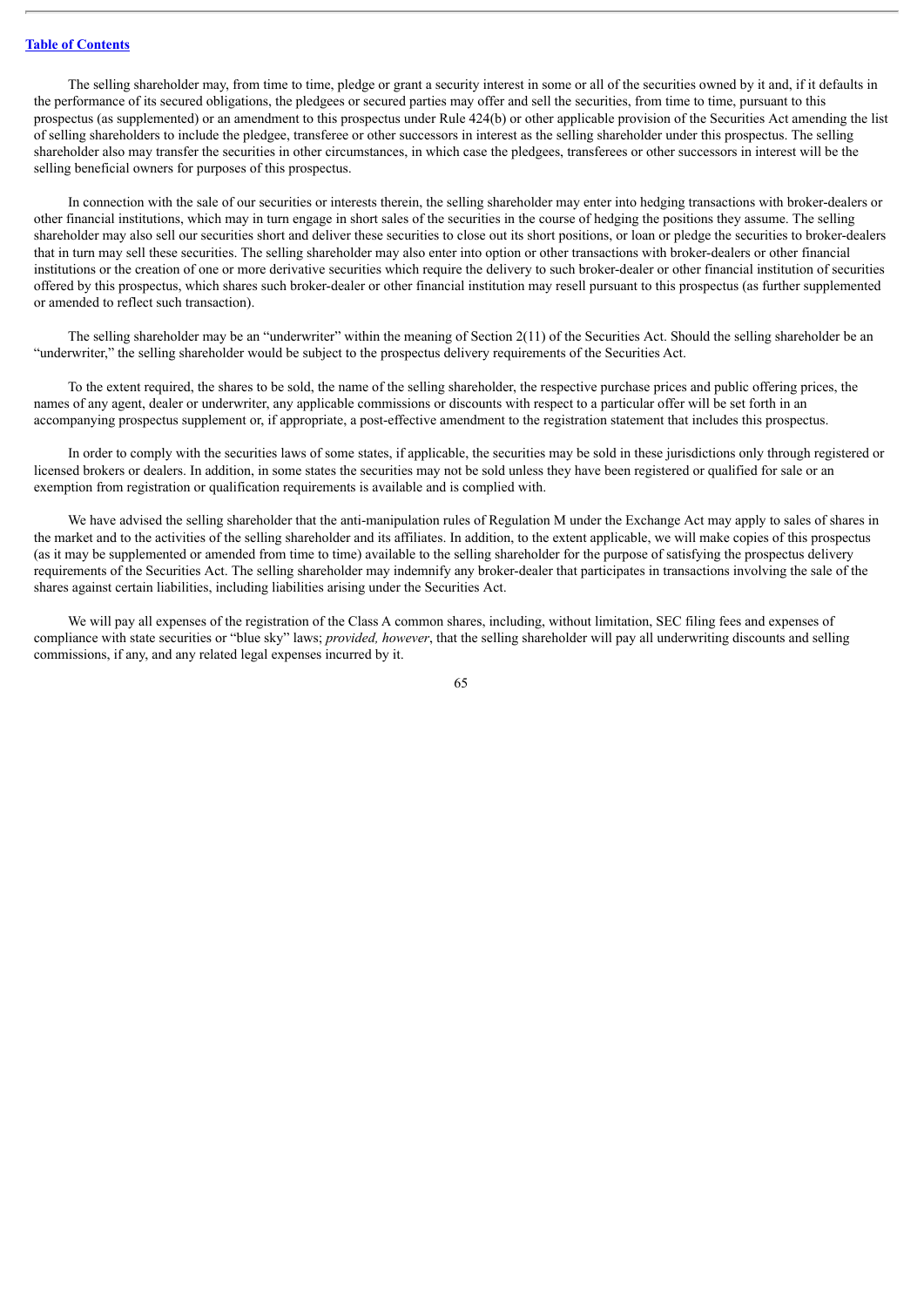# **EXPENSES**

We will incur a SEC registration fee of US\$10,312.46, and will also incur printing costs, legal fees and expenses, accounting fees and expenses, and others in connection with the offering of securities. Expenses of any of the securities offered by this prospectus will be set forth in the applicable prospectus supplement(s) relating to the offering of those securities. We will pay all expenses in connection with the distribution of the common shares being sold by the selling shareholder, except for the underwriting discounts and selling commissions payable by, and all legal fees and expenses of legal counsel for, the selling shareholder, if any.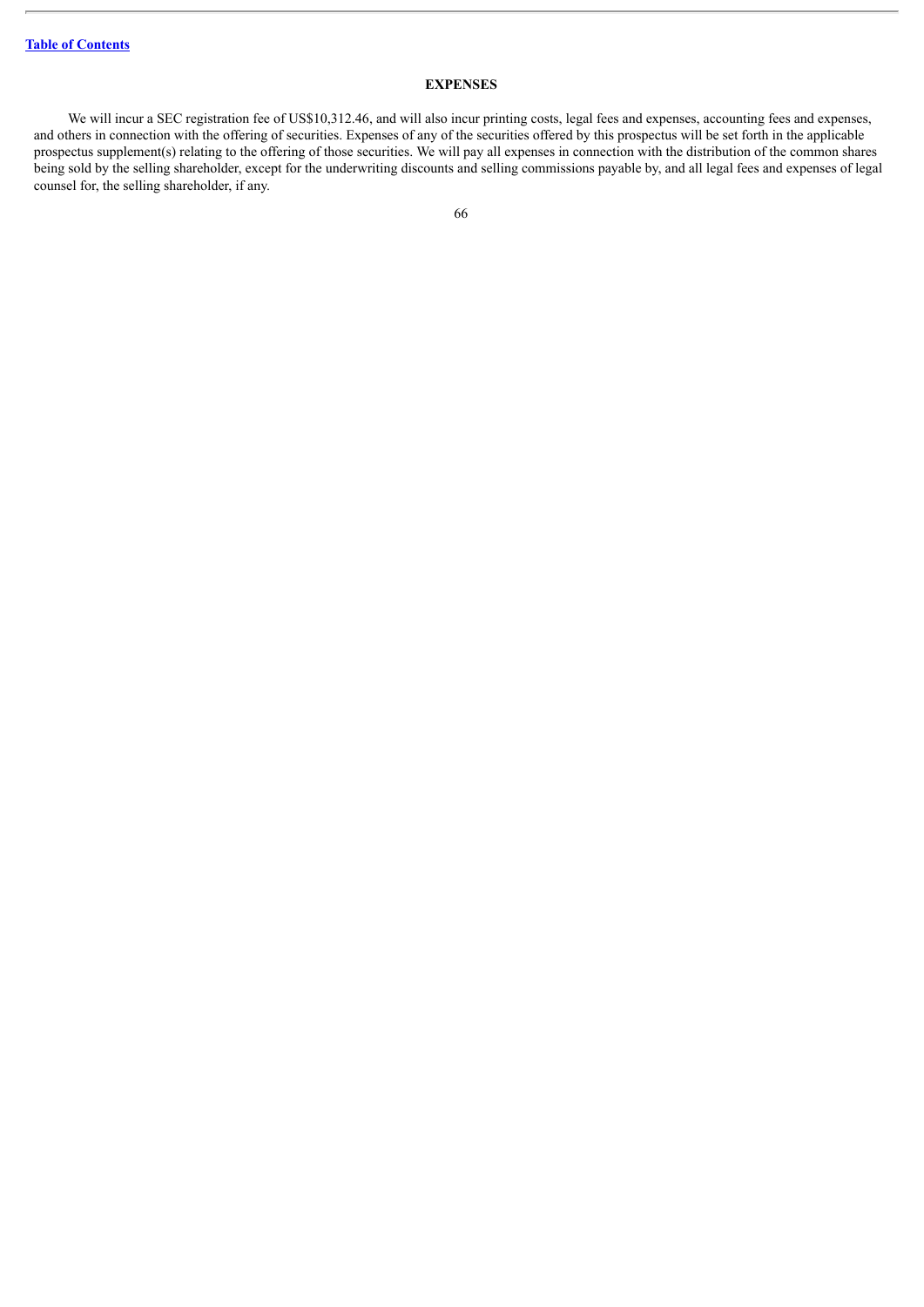## **LEGAL MATTERS**

We are being represented by Skadden, Arps, Slate, Meagher & Flom LLP with respect to certain legal matters as to United States federal securities and New York State law. The validity of the Class A common shares represented by the ADSs offered in this offering and legal matters as to Cayman Islands law will be passed upon for us by Maples and Calder (Hong Kong) LLP. Certain legal matters as to PRC law will be passed upon for us by Han Kun Law Offices. Skadden, Arps, Slate, Meagher & Flom LLP may rely upon Maples and Calder (Hong Kong) LLP with respect to matters governed by Cayman Islands law and Han Kun Law Offices with respect to matters governed by PRC law.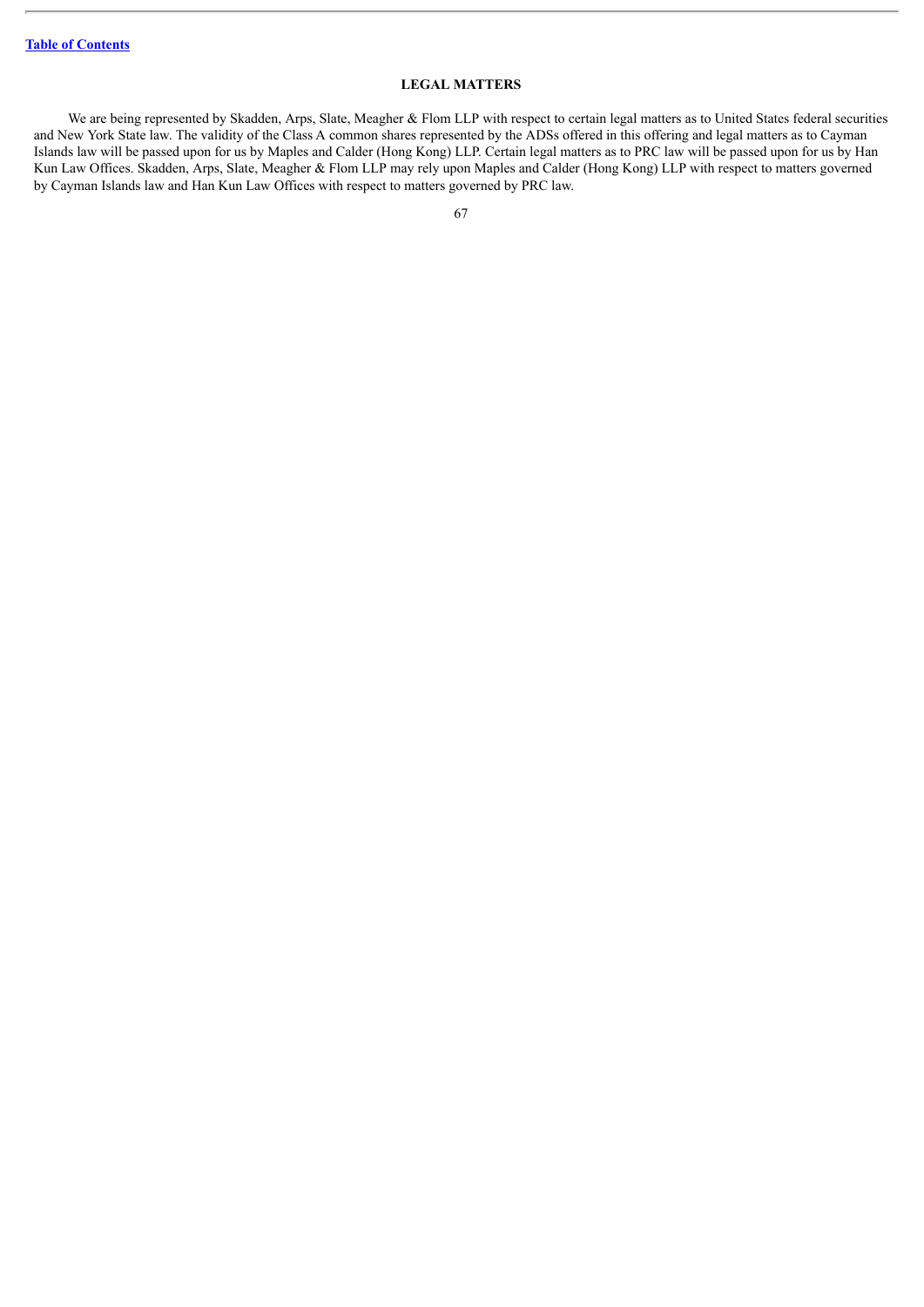# **EXPERTS**

The consolidated financial statements of Aurora Mobile Limited appearing in Aurora Mobile Limited's Annual Report (Form 20-F) for the year ended December 31, 2021, have been audited by Ernst & Young Hua Ming LLP, independent registered public accounting firm, as set forth in their report thereon, included therein, and incorporated herein by reference. Such consolidated financial statements are incorporated herein by reference in reliance upon such report given on the authority of said firm as experts in accounting and auditing.

The registered office of Ernst & Young Hua Ming LLP is located at 21st Floor, China Resources Building, No. 5001 Shennan Dong Road, Shenzhen 518001, the People's Republic of China.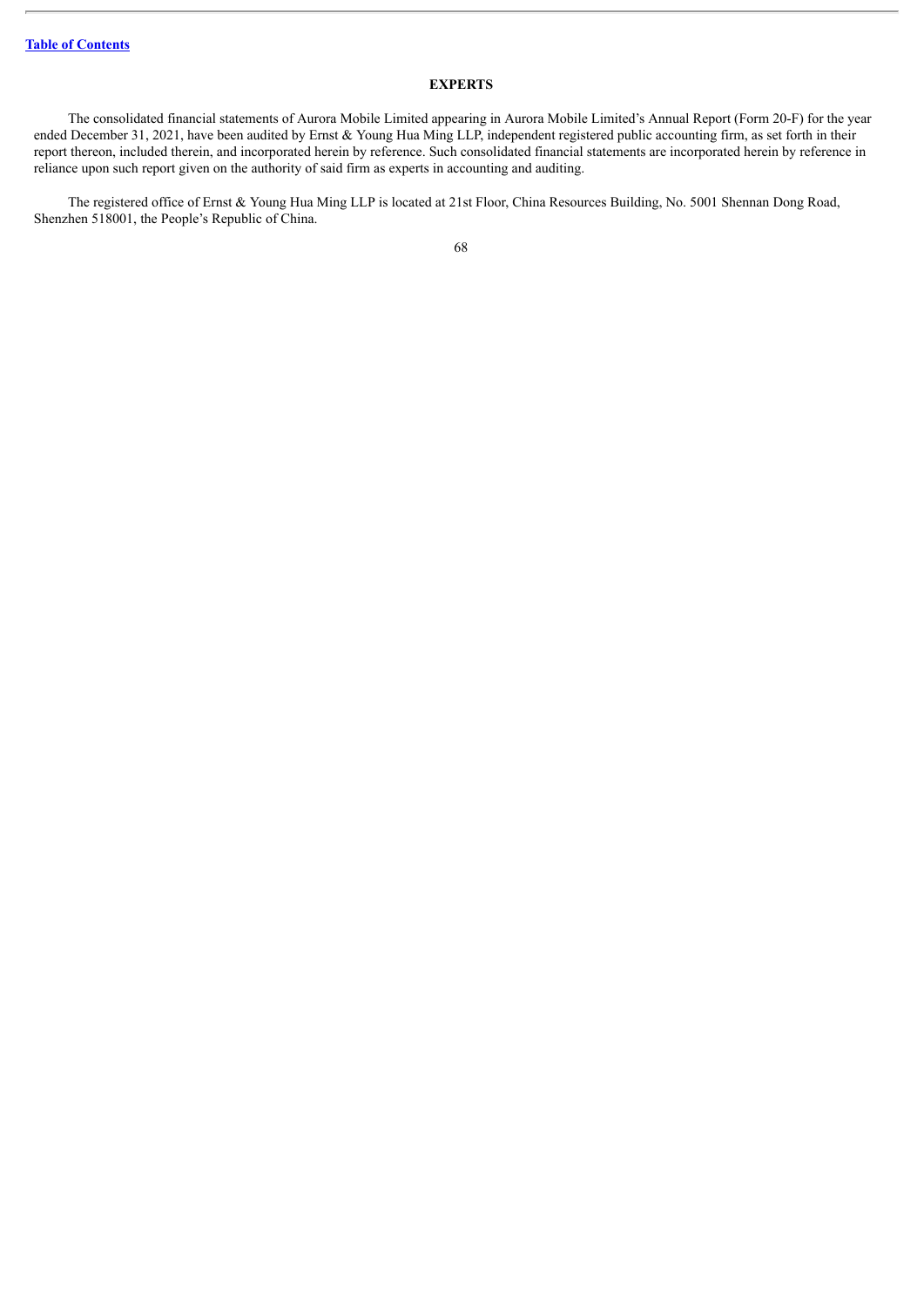# **WHERE YOU CAN FIND MORE INFORMATION**

We are subject to the reporting requirements of the Securities Exchange Act of 1934, as amended, or the Exchange Act, and, in accordance with the Exchange Act, we file annual reports and other information with the SEC. Information we file with the SEC can be obtained over the Internet at the SEC's website at www.sec.gov.

This prospectus is part of a registration statement we have filed with the SEC. This prospectus omits some information contained in the registration statement in accordance with SEC rules and regulations. You should review the information and exhibits in the registration statement for further information on us and the securities we are offering. Statements in this prospectus concerning any document we filed as an exhibit to the registration statement or that we otherwise filed with the SEC are not intended to be comprehensive and are qualified by reference to these filings. You should review the complete document to evaluate these statements.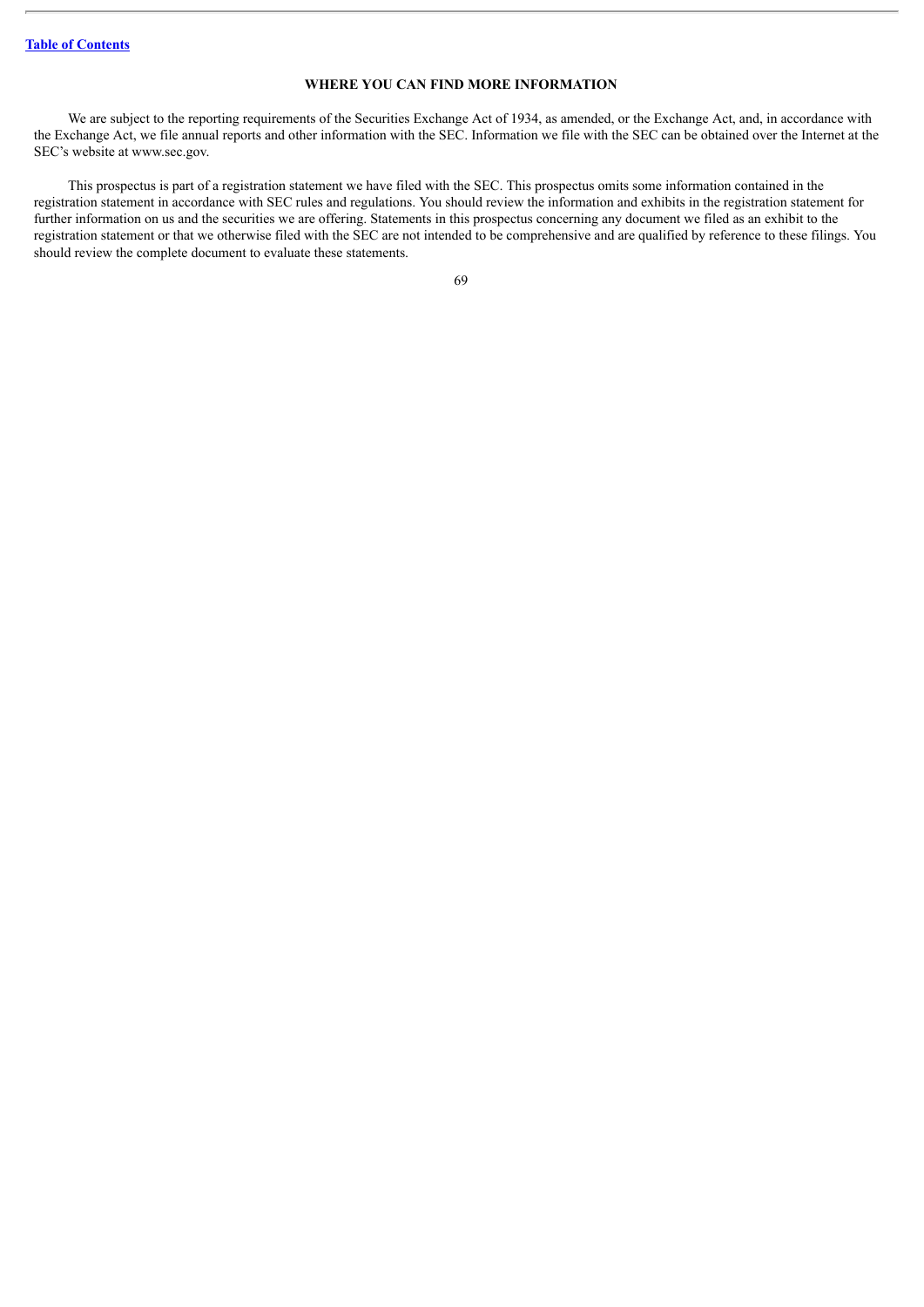### **INCORPORATION OF CERTAIN DOCUMENTS BY REFERENCE**

The SEC allows us to "incorporate by reference" the information we file with them. This means that we can disclose important information to you by referring you to those documents. Each document incorporated by reference is current only as of the date of such document, and the incorporation by reference of such documents shall not create any implication that there has been no change in our affairs since the date thereof or that the information contained therein is current as of any time subsequent to its date. The information incorporated by reference is considered to be a part of this prospectus and should be read with the same care. When we update the information contained in documents that have been incorporated by reference by making future filings with the SEC, the information incorporated by reference in this prospectus is considered to be automatically updated and superseded. In other words, in the case of a conflict or inconsistency between information contained in this prospectus and information incorporated by reference into this prospectus, or between information incorporated by reference into this prospectus from different documents, you should rely on the information contained in the document that was filed later.

We incorporate by reference the documents listed below:

- our <u>annual report on Form 20-F for the fiscal year ended [December](http://www.sec.gov/ix?doc=/Archives/edgar/data/0001737339/000119312522104903/d217874d20f.htm) 31, 2021</u> filed with the SEC on April 14, 2022 (File No. 001-38587);
- any future annual reports on Form 20-F filed with the SEC after the date of this prospectus and prior to the termination of the offering of the securities offered by this prospectus;
- any future reports on Form 6-K that we furnish to the SEC after the date of this prospectus that are identified in such reports as being incorporated by reference in this prospectus; and
- the description of our capital stock contained in our registration statement on Form [8-A12B](http://www.sec.gov/Archives/edgar/data/0001737339/000119312518217878/d352582d8a12b.htm) filed with the SEC on July 13, 2018 (File No. 001-38587), including any amendment or reports filed for the purpose of updating such description.

Copies of all documents incorporated by reference in this prospectus, other than exhibits to those documents unless such exhibits are specially incorporated by reference in this prospectus, will be provided at no cost to each person, including any beneficial owner, who receives a copy of this prospectus on the written request of that person made to:

> Aurora Mobile Limited 14/F, China Certification and Inspection Building, No. 8, Keji South 12th Road, Nanshan District Shenzhen, Guangdong 518057 People's Republic of China

> > 70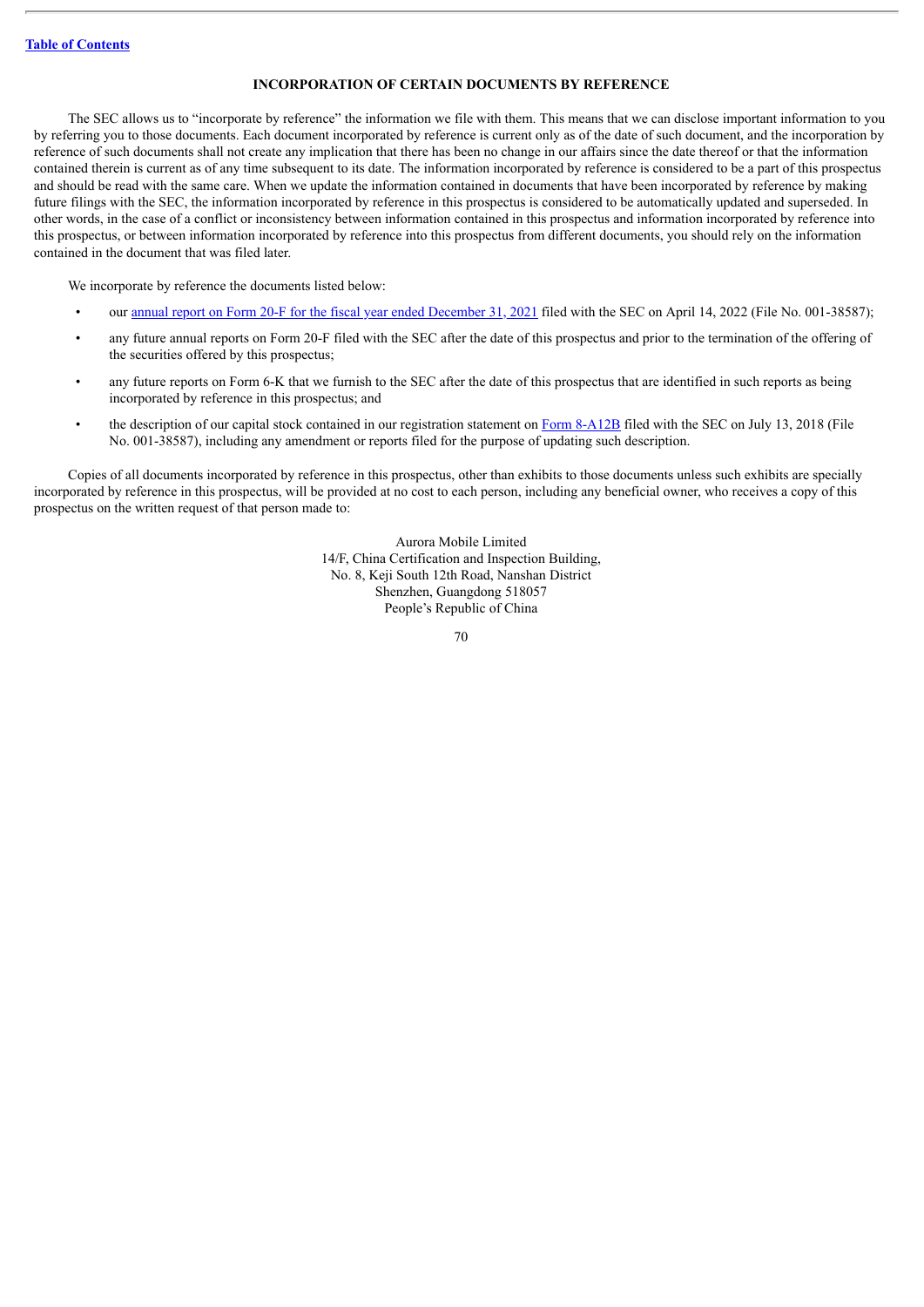### **PART II**

### **INFORMATION NOT REQUIRED IN PROSPECTUS**

# **ITEM 8. INDEMNIFICATION OF DIRECTORS AND OFFICERS**

Cayman Islands law does not limit the extent to which a company's articles of association may provide for indemnification of officers and directors, except to the extent any such provision may be held by the Cayman Islands courts to be contrary to public policy, such as to provide indemnification against civil fraud or the consequences of committing a crime. Our memorandum and articles of association provide for indemnification of officers and directors from and against all actions, proceedings, costs, charges, losses, damages and liabilities which they may incur or sustain in or by reason of the conduct of our business or affairs (including as a result of any mistake of judgment) or in the execution or discharge of their duties, powers, authorities or discretions, including without prejudice to the generality of the foregoing, any costs, expenses, losses or liabilities incurred by such person in defending (whether successfully or otherwise) any civil proceedings concerning the company or its affairs in any court whether in the Cayman Islands or elsewhere other than by reason of such person's own dishonesty, wilful default or fraud.

The underwriting agreement, the form of which will be filed as Exhibit 1.1 to this Registration Statement, will also provide for indemnification of us and our officers and directors.

Pursuant to the indemnification agreements between us and our directors and officers, the form of which was filed as Exhibit 10.3 to our registration statement on Form F-1 (File No. 333-225993) that was filed with the SEC on July 13, 2018, we agreed to indemnify our directors and officers against certain liabilities and expenses incurred by such persons in connection with claims made by reason of their being a director or officer.

## **ITEM 9. EXHIBITS**

The exhibits to this registration statement are listed in the Index to Exhibits below.

# **ITEM 10. UNDERTAKINGS.**

- (a) The undersigned registrant hereby undertakes:
	- (1) To file, during any period in which offers or sales are being made, a post-effective amendment to this registration statement;
		- (i) To include any prospectus required by Section  $10(a)(3)$  of the Securities Act;
		- (ii) To reflect in the prospectus any facts or events arising after the effective date of the registration statement (or the most recent post-effective amendment thereof) which, individually or in the aggregate, represent a fundamental change in the information set forth in the registration statement. Notwithstanding the foregoing, any increase or decrease in volume of securities offered (if the total dollar value of securities offered would not exceed that which was registered) and any deviation from the low or high end of the estimated maximum offering range may be reflected in the form of prospectus filed with the SEC pursuant to Rule 424(b) if, in the aggregate, the changes in volume and price represent no more than a 20% change in the maximum aggregate offering price set forth in the "Calculation of Registration Fee" table in the effective registration statement; and
		- (iii) To include any material information with respect to the plan of distribution not previously disclosed in the registration statement or any material change to such information in the registration statement;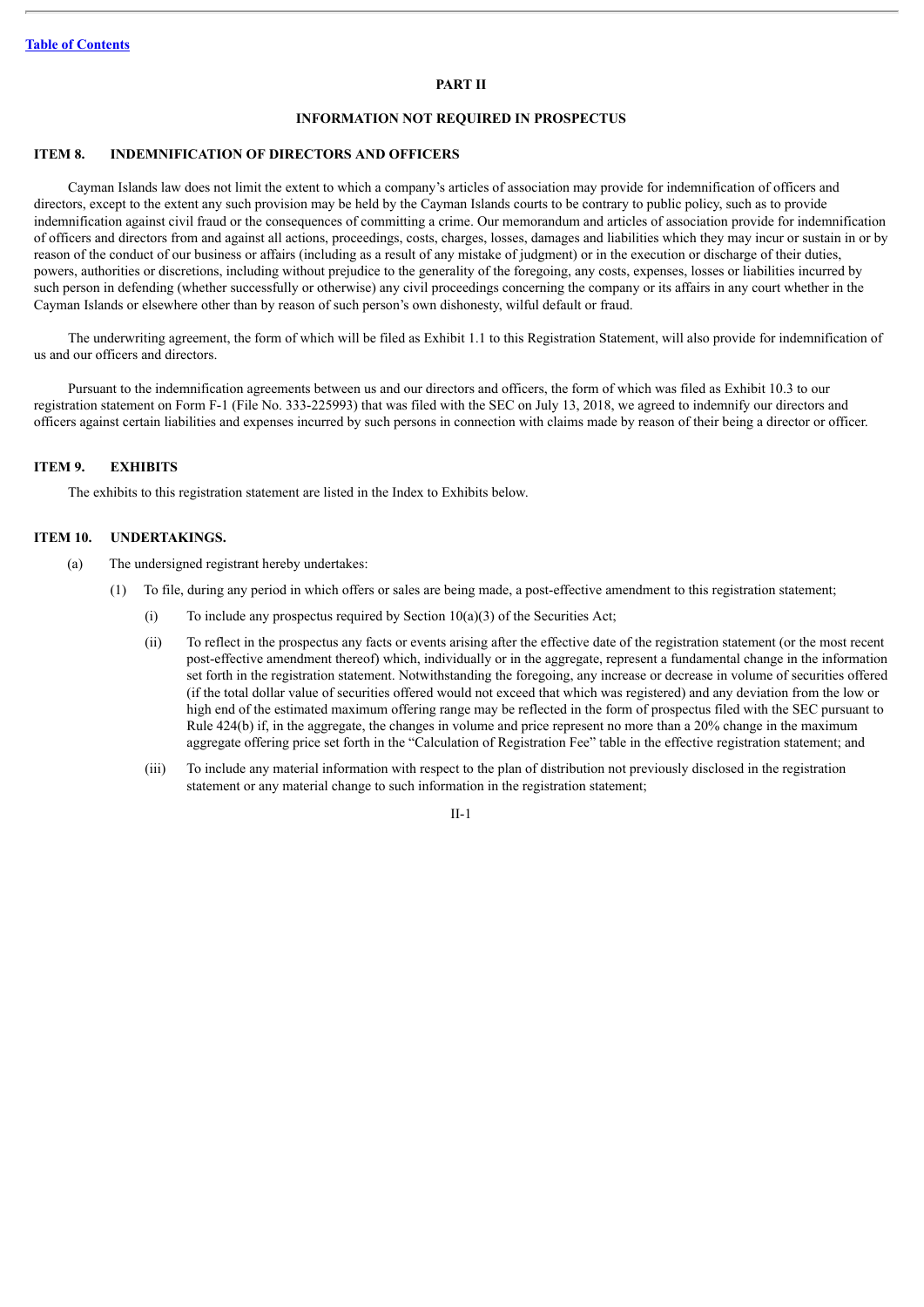provided, however, that paragraphs  $(a)(1)(i)$ ,  $(a)(1)(ii)$  and  $(a)(1)(iii)$  do not apply if the information required to be included in a post-effective amendment by those paragraphs is contained in periodic reports filed with or furnished to the SEC by the registrant pursuant to section 13 or section 15(d) of the Exchange Act that are incorporated by reference in the registration statement or is contained in a form of prospectus filed pursuant to Rule 424(b) that is part of the registration statement.

- (2) That, for the purpose of determining any liability under the Securities Act, each such post-effective amendment shall be deemed to be a new registration statement relating to the securities offered therein, and the offering of such securities at that time shall be deemed to be the initial bona fide offering thereof.
- (3) To remove from registration by means of a post-effective amendment any of the securities being registered which remain unsold at the termination of the offering.
- (4) To file a post-effective amendment to the registration statement to include any financial statements required by Item 8.A of Form 20-F at the start of any delayed offering or throughout a continuous offering. Financial statements and information otherwise required by Section 10(a)(3) of the Securities Act need not be furnished; *provided* that the registrant includes in the prospectus, by means of a post-effective amendment, financial statements required pursuant to this paragraph (a)(4) and other information necessary to ensure that all other information in the prospectus is at least as current as the date of those financial statements. Notwithstanding the foregoing, a post-effective amendment need not be filed to include financial statements and information required by Section 10(a)(3) of the Securities Act or Item 8.A of Form 20-F if such financial statements and information are contained in periodic reports filed with or furnished to the SEC by the registrant pursuant to Section 13 or Section 15(d) of the Exchange Act that are incorporated by reference in this registration statement.
- (5) That, for the purpose of determining liability under the Securities Act to any purchaser:
	- (i) Each prospectus filed by the registrant pursuant to Rule  $424(b)(3)$  shall be deemed to be part of the registration statement as of the date the filed prospectus was deemed part of and included in the registration statement; and
	- (ii) Each prospectus required to be filed pursuant to Rule  $424(b)(2)$ , (b)(5) or (b)(7) as part of a registration statement in reliance on Rule 430B relating to an offering made pursuant to Rule  $415(a)(1)(i)$ , (vii) or (x) for the purpose of providing the information required by section  $10(a)$  of the Securities Act shall be deemed to be part of and included in the registration statement as of the earlier of the date such form of prospectus is first used after effectiveness or the date of the first contract of sale of securities in the offering described in the prospectus. As provided in Rule 430B, for liability purposes of the issuer and any person that is at that date an underwriter, such date shall be deemed to be a new effective date of the registration statement relating to the securities in the registration statement to which that prospectus relates, and the offering of such securities at that time shall be deemed to be the initial bona fide offering thereof; *provided, however*, that no statement made in a registration statement or prospectus that is part of the registration statement or made in a document incorporated or deemed incorporated by reference into the registration statement or prospectus that is part of the registration statement will, as to a purchaser with a time of contract of sale prior to such effective date, supersede or modify any statement that was made in the registration statement or prospectus that was part of the registration statement or made in any such document immediately prior to such effective date.
- (6) That, for the purpose of determining liability of the registrant under the Securities Act to any purchaser in the initial distribution of the securities in a primary offering of securities of the undersigned registrant pursuant to this registration statement, regardless of the underwriting method used to sell the securities to the purchaser, if the securities are offered or sold to such

 $IL2$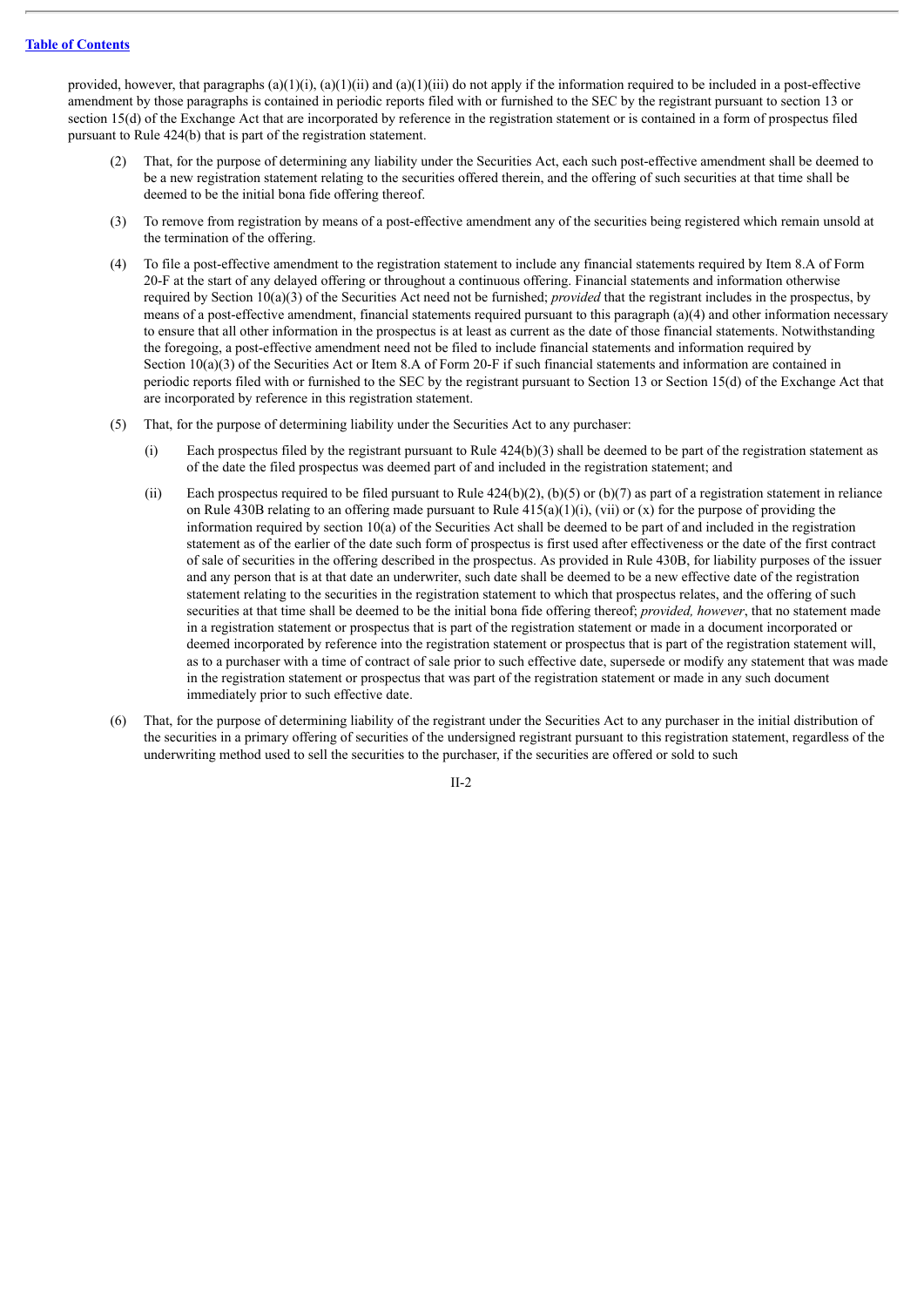purchaser by means of any of the following communications, the undersigned registrant will be a seller to the purchaser and will be considered to offer or sell such securities to such purchaser:

- (i) Any preliminary prospectus or prospectus of the undersigned Registrant relating to the offering required to be filed pursuant to Rule 424;
- (ii) Any free writing prospectus relating to the offering prepared by or on behalf of the undersigned registrant or used or referred to by the undersigned registrant;
- (iii) The portion of any other free writing prospectus relating to the offering containing material information about the undersigned registrant or its securities provided by or on behalf of the undersigned registrant; and
- (iv) Any other communication that is an offer in the offering made by the undersigned registrant to the purchaser.
- (b) The undersigned registrant hereby undertakes that, for purposes of determining any liability under the Securities Act, each filing of the registrant's annual report pursuant to Section 13(a) or Section 15(d) of the Exchange Act that is incorporated by reference in the registration statement shall be deemed to be a new registration statement relating to the securities offered therein, and the offering of such securities at that time shall be deemed to be the initial bona fide offering thereof.
- (c) Insofar as indemnification for liabilities arising under the Securities Act may be permitted to directors, officers and controlling persons of the registrant pursuant to the foregoing provisions, or otherwise, the registrant has been advised that in the opinion of the Securities and Exchange Commission such indemnification is against public policy as expressed in the Securities Act and is, therefore, unenforceable. In the event that a claim for indemnification against such liabilities (other than the payment by the registrant of expenses incurred or paid by a director, officer or controlling person of the registrant in the successful defense of any action, suit or proceeding) is asserted by such director, officer or controlling person in connection with the securities being registered, the registrant will, unless in the opinion of its counsel the matter has been settled by controlling precedent, submit to a court of appropriate jurisdiction the question whether such indemnification by it is against public policy as expressed in the Securities Act, as amended, and will be governed by the final adjudication of such issue.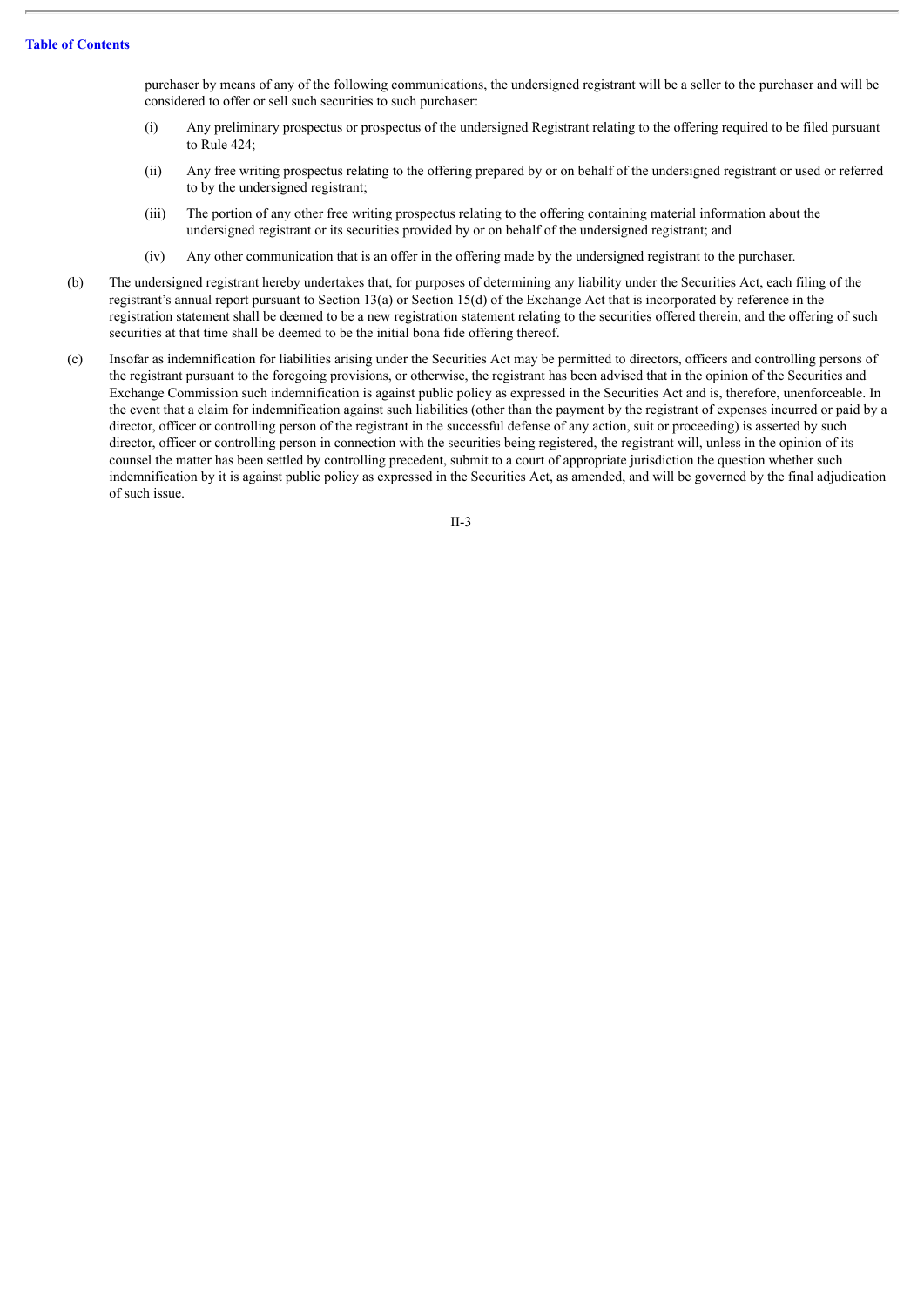# **INDEX TO EXHIBITS**

| Exhibit<br>Number | <b>Description of Document</b>                                                                                                                                                                                                                   |
|-------------------|--------------------------------------------------------------------------------------------------------------------------------------------------------------------------------------------------------------------------------------------------|
| $1.1*$            | Form of Underwriting Agreement                                                                                                                                                                                                                   |
| 4.1               | Registrant's Specimen Certificate for Class A common Shares (incorporated by reference to Exhibit 4.2 to the registration statement on<br>Form F-1/A (File No. 333-225993), filed with the Securities and Exchange Commission on July 13, 2018)  |
| 4.2               | Deposit Agreement among the Registrant, the depositary and holder of the American Depositary Receipts, dated July 25, 2018<br>(incorporated herein by reference to Exhibit 4.3 to the Form S-8 filed on December 17, 2018 (File No. 333-228839)) |
| 4.3               | Registrant's Specimen American Depositary Receipt (included in Exhibit 4.2)                                                                                                                                                                      |
| $4.4*$            | Registrant's Specimen Certificate for Preferred Shares                                                                                                                                                                                           |
| $4.5*$            | Form of Warrant Agreement (including Warrant Certificate)                                                                                                                                                                                        |
| $4.6*$            | Form of Subscription Right Agreement (including form of Right Certificate)                                                                                                                                                                       |
| $4.7*$            | Form of Unit Agreement (including form of Unit Certificate)                                                                                                                                                                                      |
| $5.1\dagger$      | Opinion of Maples and Calder (Hong Kong) LLP regarding the validity of the securities being registered and certain Cayman Islands<br>legal matters                                                                                               |
| $8.1\dagger$      | Opinion of Maples and Calder (Hong Kong) LLP regarding certain Cayman Islands legal matters (included in Exhibit 5.1)                                                                                                                            |
| $8.2\dagger$      | Opinion of Han Kun Law Offices regarding certain PRC legal matters                                                                                                                                                                               |
| 23.1              | <u>Consent of Ernst &amp; Young Hua Ming LLP, an independent registered public accounting firm</u>                                                                                                                                               |
| $23.2$ †          | Consent of Maples and Calder (Hong Kong) LLP (included in Exhibit 5.1)                                                                                                                                                                           |
| $23.3\dagger$     | Consent of Han Kun Law Offices (included in Exhibit 8.2)                                                                                                                                                                                         |
| 24.1†             | Powers of Attorney (included on signature page)                                                                                                                                                                                                  |
|                   |                                                                                                                                                                                                                                                  |

107† [Registration](http://www.sec.gov/Archives/edgar/data/0001737339/000119312522130825/d193106dexfilingfees.htm) Fee Table

\* To be filed by amendment or as an exhibit to a document to be incorporated by reference into this registration statement.

† Previously filed.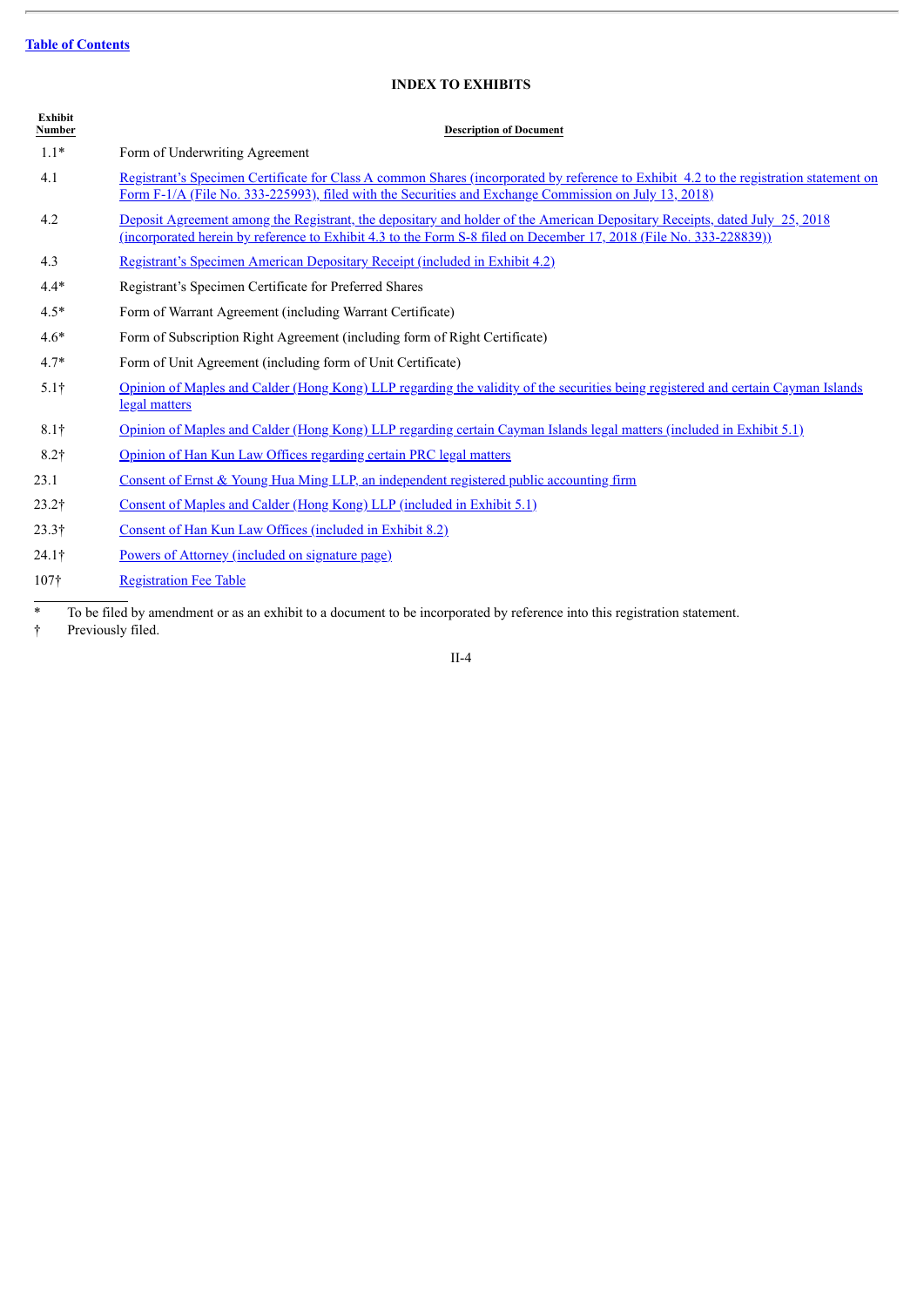## **SIGNATURES**

Pursuant to the requirements of the Securities Act, the registrant certifies that it has reasonable grounds to believe that it meets all of the requirements for filing on Form F-3 and has duly caused this registration statement to be signed on its behalf by the undersigned, thereunto duly authorized, in Shenzhen, China on May 19, 2022.

### AURORA MOBILE LIMITED

By: /s/ Weidong Luo

Name: Weidong Luo

Title: Chairman of the Board of Directors and Chief Executive Officer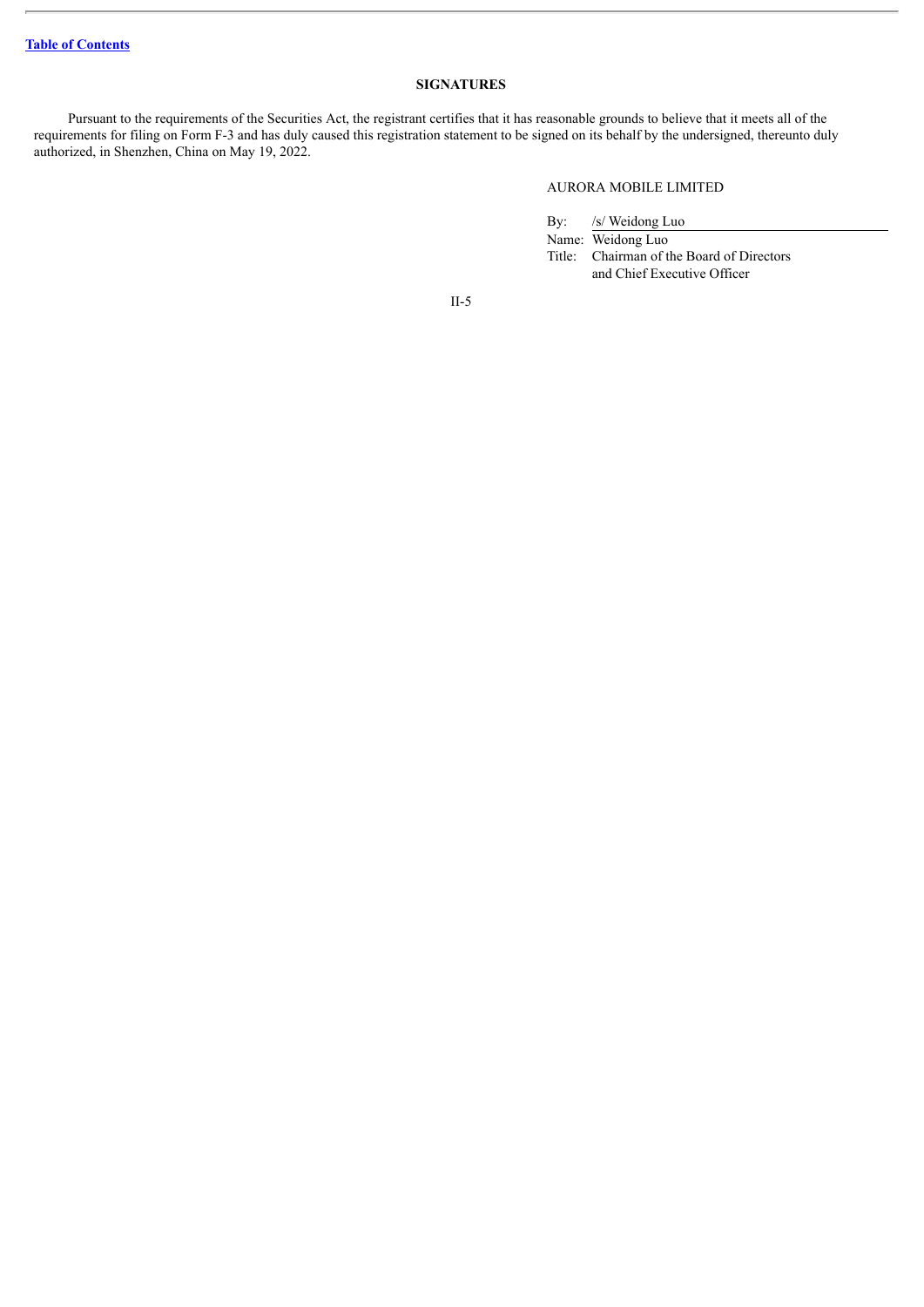## **Table of [Contents](#page-2-0)**

Pursuant to the requirements of the Securities Act, this registration statement has been signed by the following persons in the capacities set forth below on May 19, 2022.

| <b>Signature</b><br>/s/ Weidong Luo<br>Weidong Luo | <b>Title</b><br>Chairman of the Board of Directors and Chief Executive Officer<br>(principal executive officer) |
|----------------------------------------------------|-----------------------------------------------------------------------------------------------------------------|
| $\ast$<br>Kwok Hin Tang                            | Director                                                                                                        |
| $\ast$<br>John Tiong Lu Koh                        | Director                                                                                                        |
| $\ast$<br>Peter Si Ngai Yeung                      | Director                                                                                                        |
| $\ast$<br>Hon Sang Lee                             | Director                                                                                                        |
| /s/ Shan-Nen Bong<br>Shan-Nen Bong                 | Chief Financial Officer<br>(principal financial and accounting officer)                                         |
| *By: /s/ Weidong Luo                               |                                                                                                                 |

Name: Weidong Luo *Attorney-in-fact*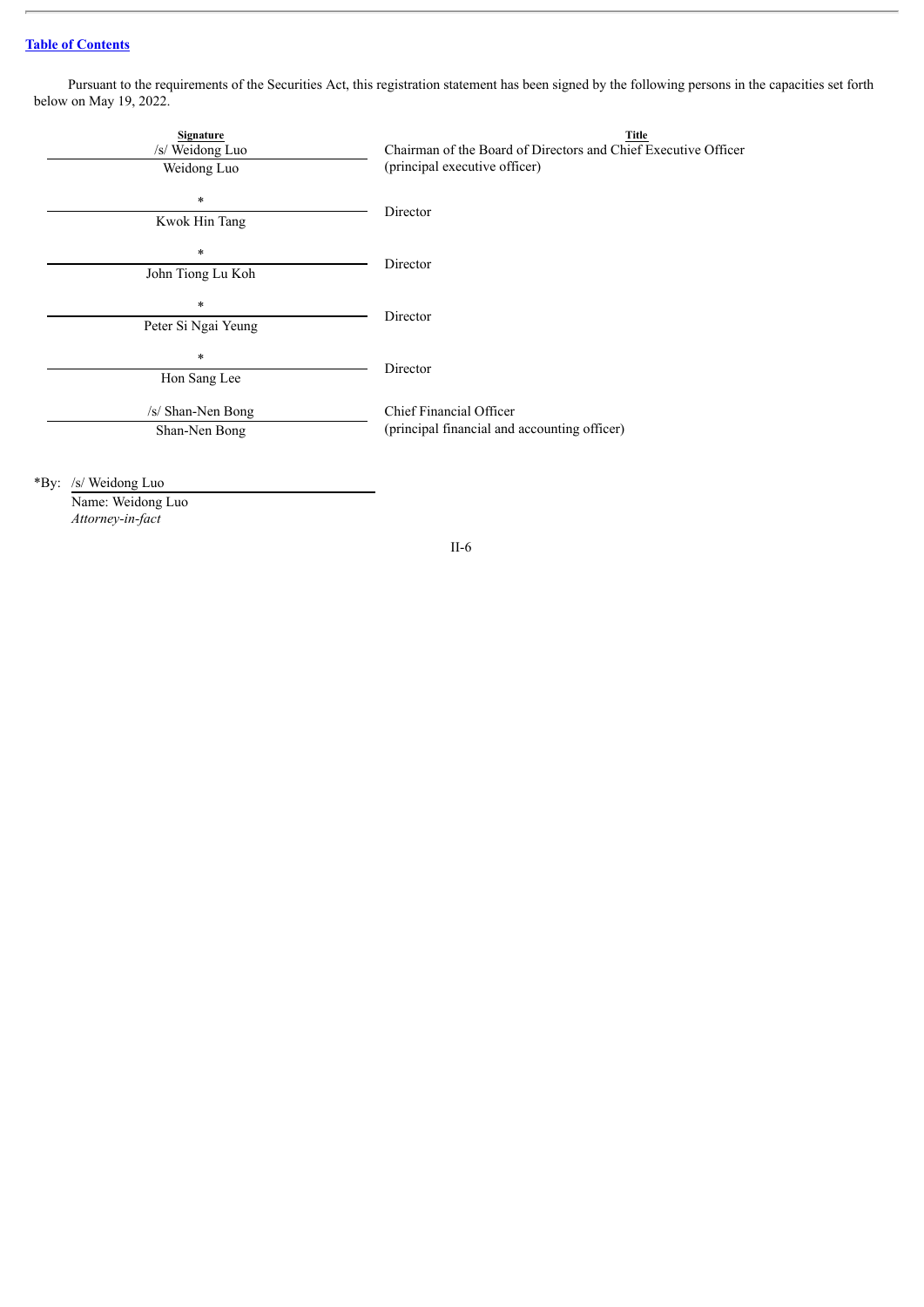## **SIGNATURE OF AUTHORIZED REPRESENTATIVE OF THE REGISTRANT**

Under the Securities Act, the undersigned, the duly authorized representative in the United States of Aurora Mobile Limited, has signed this registration statement in Newark, Delaware on May 19, 2022.

Authorized U.S. Representative

Puglisi & Associates

By: /s/ Donald J. Puglisi Name: Donald J. Puglisi Title: Managing Director